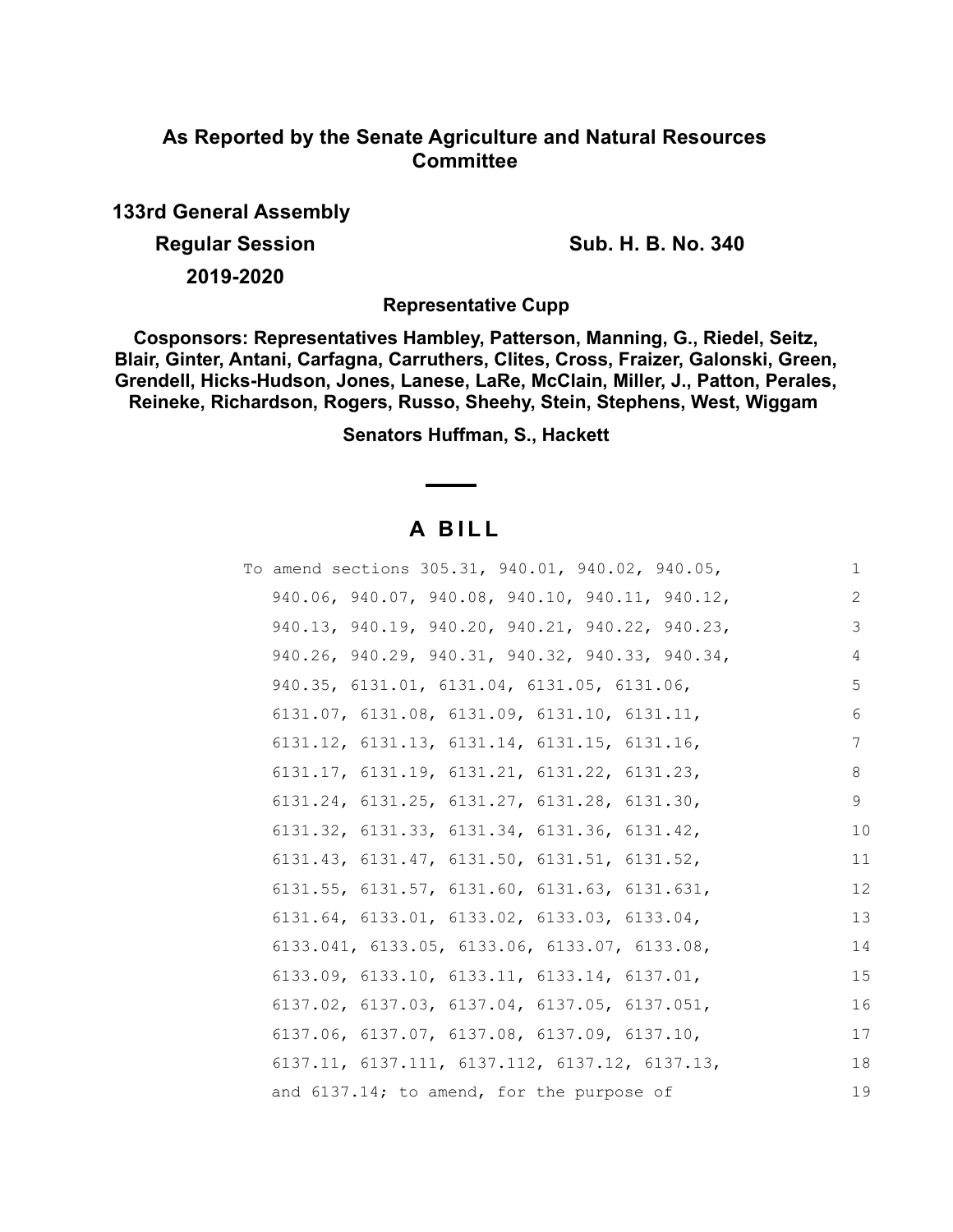| adopting new section numbers as indicated in           | 20 |
|--------------------------------------------------------|----|
| parentheses, sections 940.26 (940.24), 940.29          | 21 |
| $(940.31)$ , 940.33 $(940.32)$ , 940.34 $(940.33)$ ,   | 22 |
| 940.31 (940.35), 940.32 (940.36), 940.35               | 23 |
| $(940.37)$ , and $6131.57$ $(6131.061)$ ; to enact new | 24 |
| sections 940.25, 940.26, 940.27, 940.28, 940.29,       | 25 |
| 940.30, and 940.34 and sections 940.38, 940.39,        | 26 |
| and $6131.101$ ; and to repeal sections $940.18$ ,     | 27 |
| 940.24, 940.25, 940.26, 940.27, 940.28, 940.29,        | 28 |
| 940.30, 6131.18, 6131.26, 6131.29, 6131.35,            | 29 |
| 6131.44, 6131.48, 6131.49, 6131.56, and 6131.62        | 30 |
| of the Revised Code to revise the state's              | 31 |
| drainage laws.                                         | 32 |

# **BE IT ENACTED BY THE GENERAL ASSEMBLY OF THE STATE OF OHIO:**

| Section 1. That sections 305.31, 940.01, 940.02, 940.05,                            |  |  | 33 |
|-------------------------------------------------------------------------------------|--|--|----|
| 940.06, 940.07, 940.08, 940.10, 940.11, 940.12, 940.13, 940.19,                     |  |  | 34 |
| 940.20, 940.21, 940.22, 940.23, 940.26, 940.29, 940.31, 940.32,                     |  |  | 35 |
| 940.33, 940.34, 940.35, 6131.01, 6131.04, 6131.05, 6131.06,                         |  |  | 36 |
| $6131.07$ , $6131.08$ , $6131.09$ , $6131.10$ , $6131.11$ , $6131.12$ , $6131.13$ , |  |  | 37 |
| $6131.14$ , $6131.15$ , $6131.16$ , $6131.17$ , $6131.19$ , $6131.21$ , $6131.22$ , |  |  | 38 |
| 6131.23, 6131.24, 6131.25, 6131.27, 6131.28, 6131.30, 6131.32,                      |  |  | 39 |
| 6131.33, 6131.34, 6131.36, 6131.42, 6131.43, 6131.47, 6131.50,                      |  |  | 40 |
| $6131.51, 6131.52, 6131.55, 6131.57, 6131.60, 6131.63, 6131.631,$                   |  |  | 41 |
| $6131.64, 6133.01, 6133.02, 6133.03, 6133.04, 6133.041, 6133.05,$                   |  |  | 42 |
| 6133.06, 6133.07, 6133.08, 6133.09, 6133.10, 6133.11, 6133.14,                      |  |  | 43 |
| 6137.01, 6137.02, 6137.03, 6137.04, 6137.05, 6137.051, 6137.06,                     |  |  | 44 |
| 6137.07, 6137.08, 6137.09, 6137.10, 6137.11, 6137.111, 6137.112,                    |  |  | 45 |
| 6137.12, 6137.13, and 6137.14 be amended; sections 940.26                           |  |  | 46 |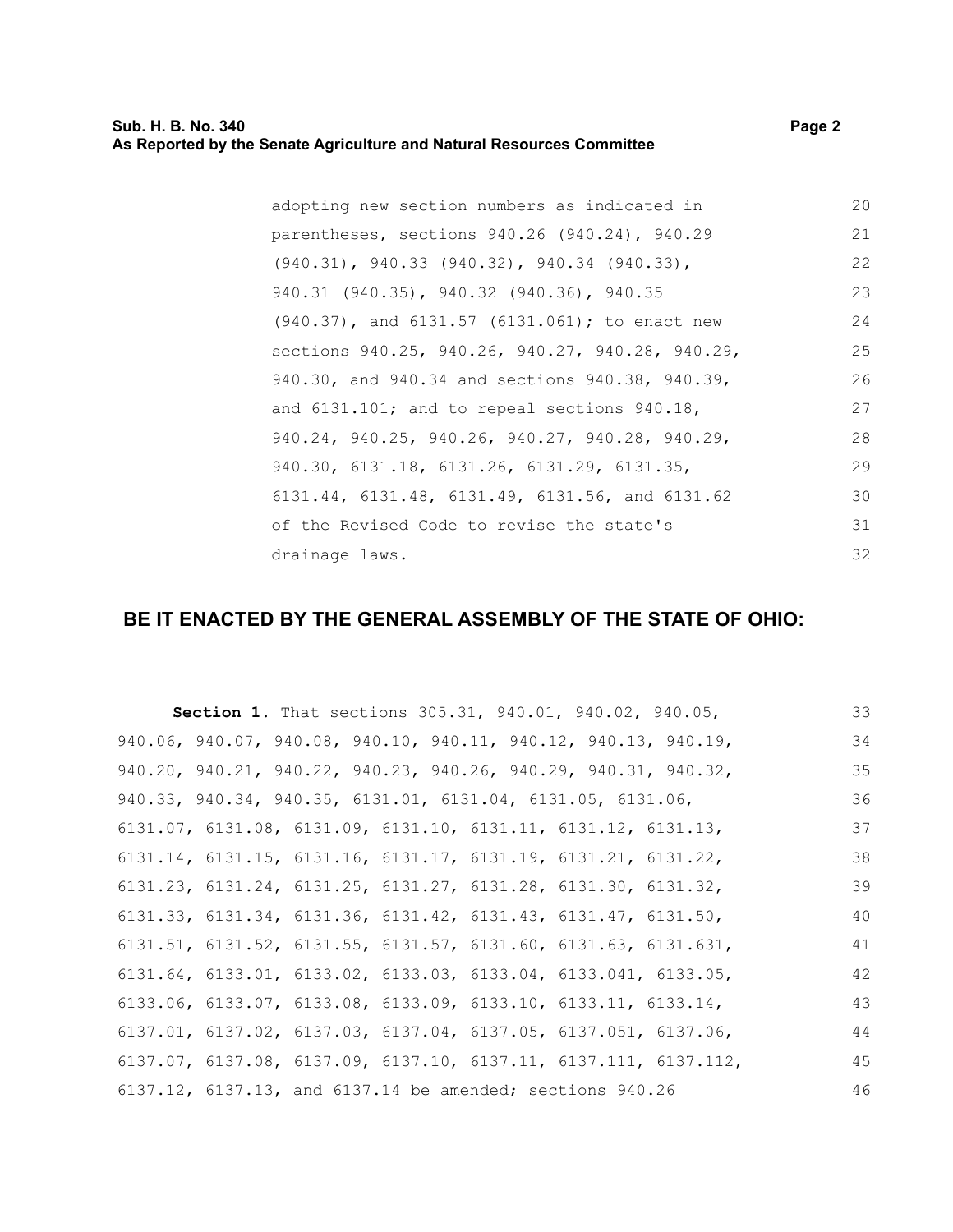#### **Sub. H. B. No. 340 Page 3 As Reported by the Senate Agriculture and Natural Resources Committee**

(940.24), 940.29 (940.31), 940.33 (940.32), 940.34 (940.33), 940.31 (940.35), 940.32 (940.36), 940.35 (940.37), and 6131.57 (6131.061) be amended for the purpose of adopting new section numbers as indicated in parentheses; and new sections 940.25, 940.26, 940.27, 940.28, 940.29, 940.30, and 940.34 and sections 940.38, 940.39, and 6131.101 of the Revised Code be enacted to read as follows: 47 48 49 50 51 52 53

**Sec. 305.31.** The procedure for submitting to a referendum a resolution adopted by a board of county commissioners under division (H) of section 307.695 of the Revised Code that is not submitted to the electors of the county for their approval or disapproval; any resolution adopted by a board of county commissioners pursuant to division (D)(1) of section 307.697, section 322.02, or 322.06, sections  $940.31 - 940.32$  and  $940.33 -$ 940.35, division (B)(1) of section 4301.421, section 4504.02, 5739.021, or 5739.026, division (A)(6), (A)(10), or (M) of section 5739.09, section 5741.021 or 5741.023, or division (C) (1) of section 5743.024 of the Revised Code; or a rule adopted pursuant to section 307.79 of the Revised Code shall be as prescribed by this section.

Except as otherwise provided in this paragraph, when a petition, signed by ten per cent of the number of electors who voted for governor at the most recent general election for the office of governor in the county, is filed with the county auditor within thirty days after the date the resolution is passed or rule is adopted by the board of county commissioners, or is filed within forty-five days after the resolution is passed, in the case of a resolution adopted pursuant to section 5739.021 of the Revised Code that is passed within one year after a resolution adopted pursuant to that section has been rejected or repealed by the electors, requesting that the 67 68 69 70 71 72 73 74 75 76 77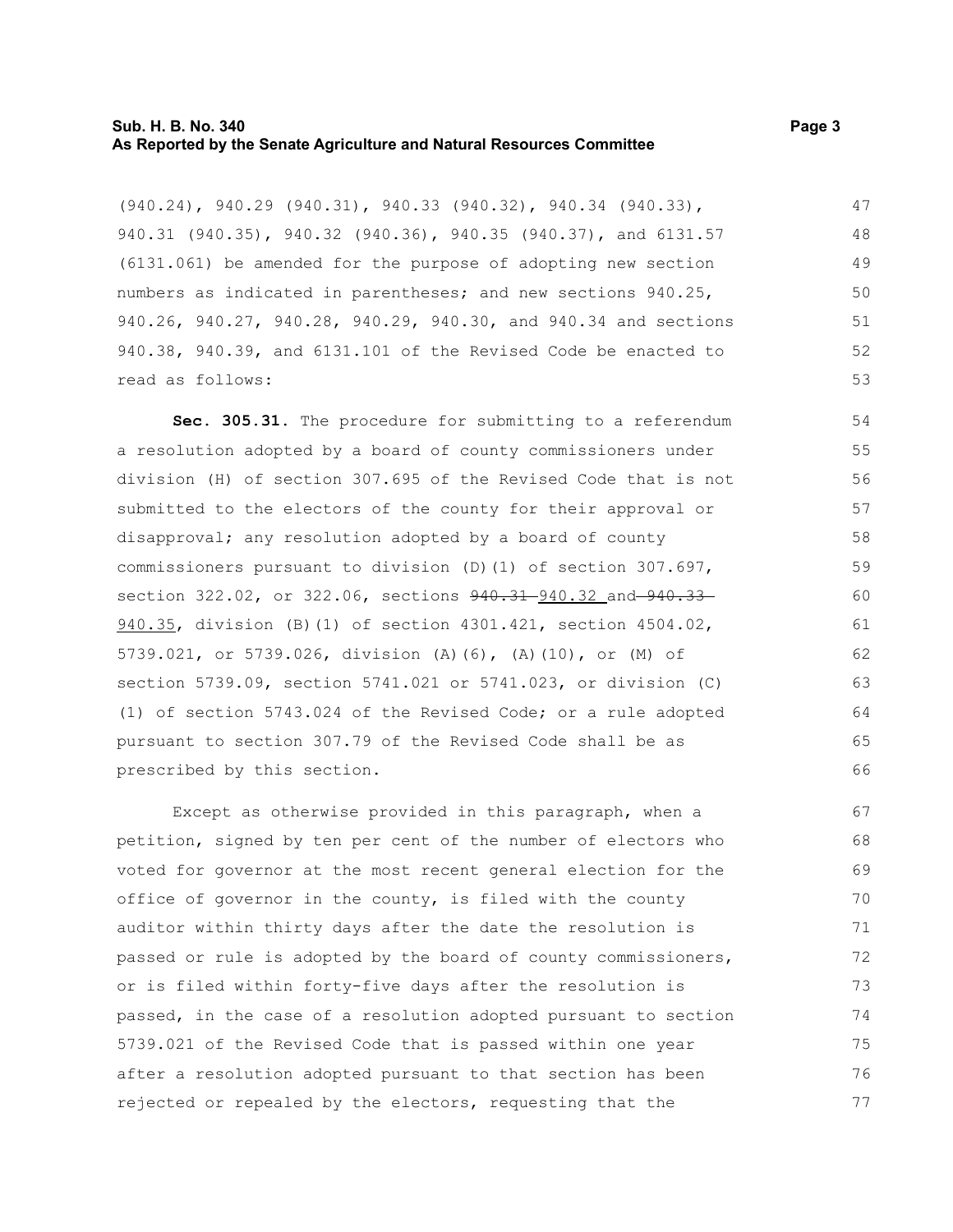# **Sub. H. B. No. 340 Page 4 As Reported by the Senate Agriculture and Natural Resources Committee**

resolution be submitted to the electors of the county for their approval or rejection, the county auditor shall, after ten days following the filing of the petition, and not later than four p.m. of the ninetieth day before the day of election, transmit a certified copy of the text of the resolution or rule to the board of elections. In the case of a petition requesting that a resolution adopted under division (D)(1) of section 307.697, division (B)(1) of section 4301.421, or division (C)(1) of section 5743.024 of the Revised Code be submitted to electors for their approval or rejection, the petition shall be signed by seven per cent of the number of electors who voted for governor at the most recent election for the office of governor in the county. The county auditor shall transmit the petition to the board together with the certified copy of the resolution or rule. The board shall examine all signatures on the petition to determine the number of electors of the county who signed the petition. The board shall return the petition to the auditor within ten days after receiving it, together with a statement attesting to the number of such electors who signed the petition. The board shall submit the resolution or rule to the electors of the county, for their approval or rejection, at the succeeding general election held in the county in any year, or on the day of the succeeding primary election held in the county in even-numbered years, occurring subsequent to ninety days after the auditor certifies the sufficiency and validity of the petition to the board of elections. 78 79 80 81 82 83 84 85 86 87 88 89 90 91 92 93 94 95 96 97 98 99 100 101 102 103

No resolution shall go into effect until approved by the majority of those voting upon it. However, a rule shall take effect and remain in effect unless and until a majority of the electors voting on the question of repeal approve the repeal. Sections 305.31 to 305.41 of the Revised Code do not prevent a 104 105 106 107 108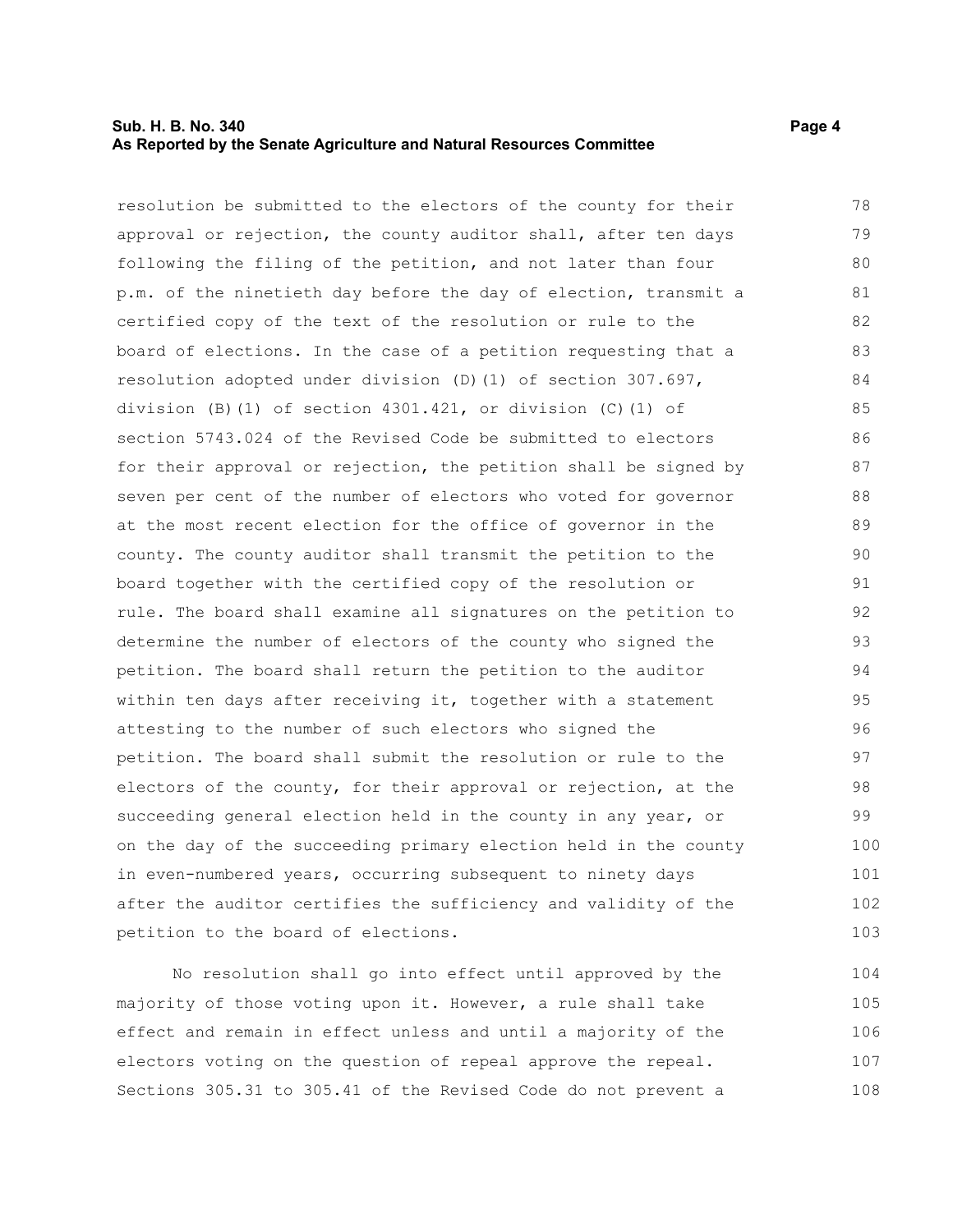#### **Sub. H. B. No. 340 Page 5 As Reported by the Senate Agriculture and Natural Resources Committee**

whether as landowner, lessee, renter, or tenant.

county, after the passage of any resolution or adoption of any rule, from proceeding at once to give any notice or make any publication required by the resolution or rule. The board of county commissioners shall make available to any person, upon request, a certified copy of any resolution or rule subject to the procedure for submitting a referendum under sections 305.31 to 305.42 of the Revised Code beginning on the date the resolution or rule is adopted by the board. The board may charge a fee for the cost of copying the resolution or rule. As used in this section, "certified copy" means a copy containing a written statement attesting that it is a true and exact reproduction of the original resolution or rule. **Sec. 940.01.** As used in this chapter: (A) "Soil and water conservation district" means a district organized in accordance with this chapter. (B) "Supervisor" means one of the members of the governing body of a district. (C) "Landowner," "owner," or "owner of land" means an owner of record as shown by the records in the office of the county recorder. With respect to an improvement or a proposed improvement, "landowner," "owner," or "owner of land" also includes any public corporation and the director of any department, office, or institution of the state that is affected by the improvement or that would be affected by the proposed improvement, but that does not own any right, title, estate, or interest in or to any real property. (D) "Land occupier" or "occupier of land" means any person, firm, or corporation that controls the use of land 109 110 111 112 113 114 115 116 117 118 119 120 121 122 123 124 125 126 127 128 129 130 131 132 133 134 135 136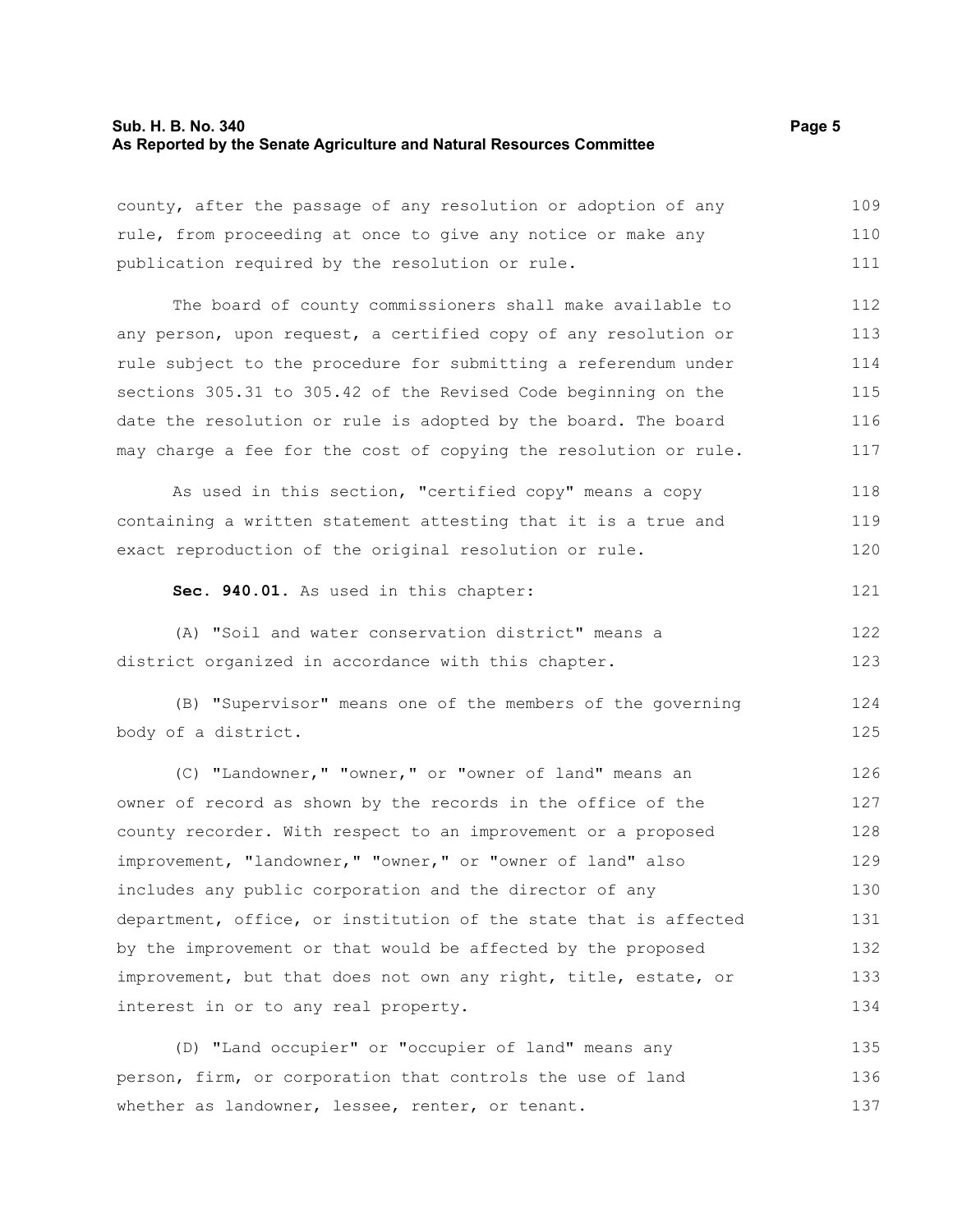# **Sub. H. B. No. 340 Page 6 As Reported by the Senate Agriculture and Natural Resources Committee**

(E) "Due notice" means notice published at least twice, stating time and place, with an interval of at least thirteen days between the two publication dates, in a newspaper of general circulation within a soil and water conservation district. 138 139 140 141 142

(F) "Agricultural pollution" means failure to use management or conservation practices in farming or silvicultural operations to abate wind or water erosion of the soil or to abate the degradation of the waters of the state by residual farm products, manure, or soil sediment, including substances attached thereto. 143 144 145 146 147 148

(G) "Urban sediment pollution" means failure to use management or conservation practices to abate wind or water erosion of the soil or to abate the degradation of the waters of the state by soil sediment in conjunction with land grading, excavating, filling, or other soil disturbing activities on land used or being developed for nonfarm commercial, industrial, residential, or other nonfarm purposes, except lands being used in a strip mine operation as defined in section 1513.01 of the Revised Code and except lands being used in a surface mining operation as defined in section 1514.01 of the Revised Code. 149 150 151 152 153 154 155 156 157 158

(H) "Uniform assessment" means an assessment that is both of the following:

(1) Based upon a complete appraisal of each-both of the following: 161 162

(a) Each parcel of land, together with all improvements thereon, within a project the area that will benefit from a proposed improvement; and of the 163 164 165

(b) The benefits or damages brought about as a result of 166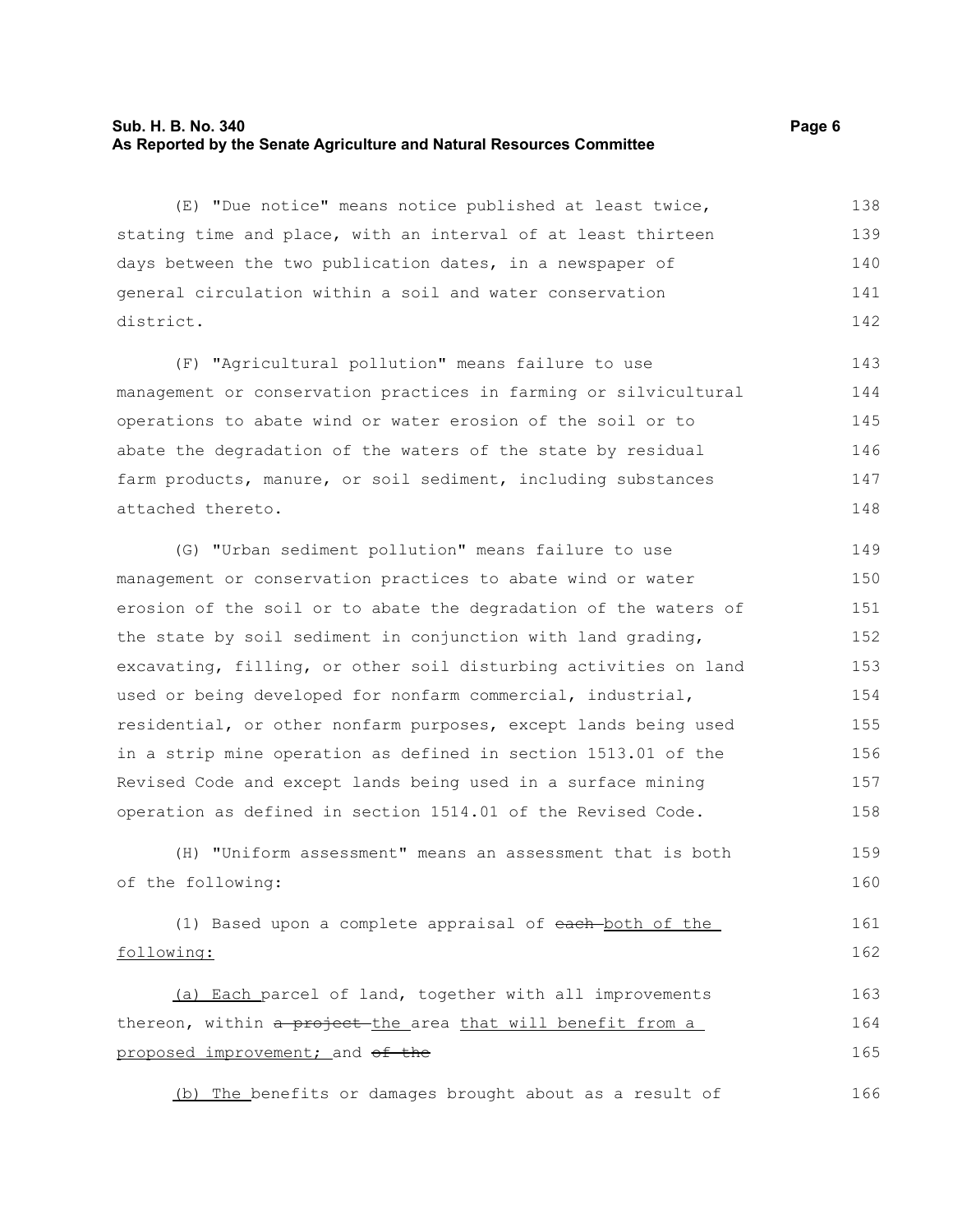## **Sub. H. B. No. 340 Page 7 As Reported by the Senate Agriculture and Natural Resources Committee**

the project proposed improvement that is determined by criteria applied equally to all parcels within the project area, that will benefit from the proposed improvement. (2) Levied upon the parcels at a uniform rate on the basis of the appraisal. (I) "Varied assessment" means any assessment that does not meet the criteria established in division (H) of this section. (J) "Project area" means an area determined and certified by the supervisors of a soil and water conservation district under section 940.25 of the Revised Code. (K) "Benefit" or "benefits" means advantages to land and owners, to public corporations, and to the state resulting from drainage, conservation, control, and management of water and from environmental, wildlife, and recreational improvements. "Benefit" or "benefits" includes, but is not limited to, any of the following factors: (1) Elimination or reduction of damage from flooding; (2) Removal of water conditions that jeopardize public health, safety, or welfare; (3) Increased value of land resulting from an improvement; (4) Use of water for irrigation, storage, regulation of stream flow, soil conservation, water supply, or any other incidental purpose; 167 168 169 170 171 172 173 174 175 176 177 178 179 180 181 182 183 184 185 186 187 188 189

(5) Providing an outlet for the accelerated runoff from artificial drainage if a stream, watercourse, channel, or ditch that is under improvement is called upon to discharge functions for which it was not designed. Uplands that have been removed from their natural state by deforestation, cultivation, 190 191 192 193 194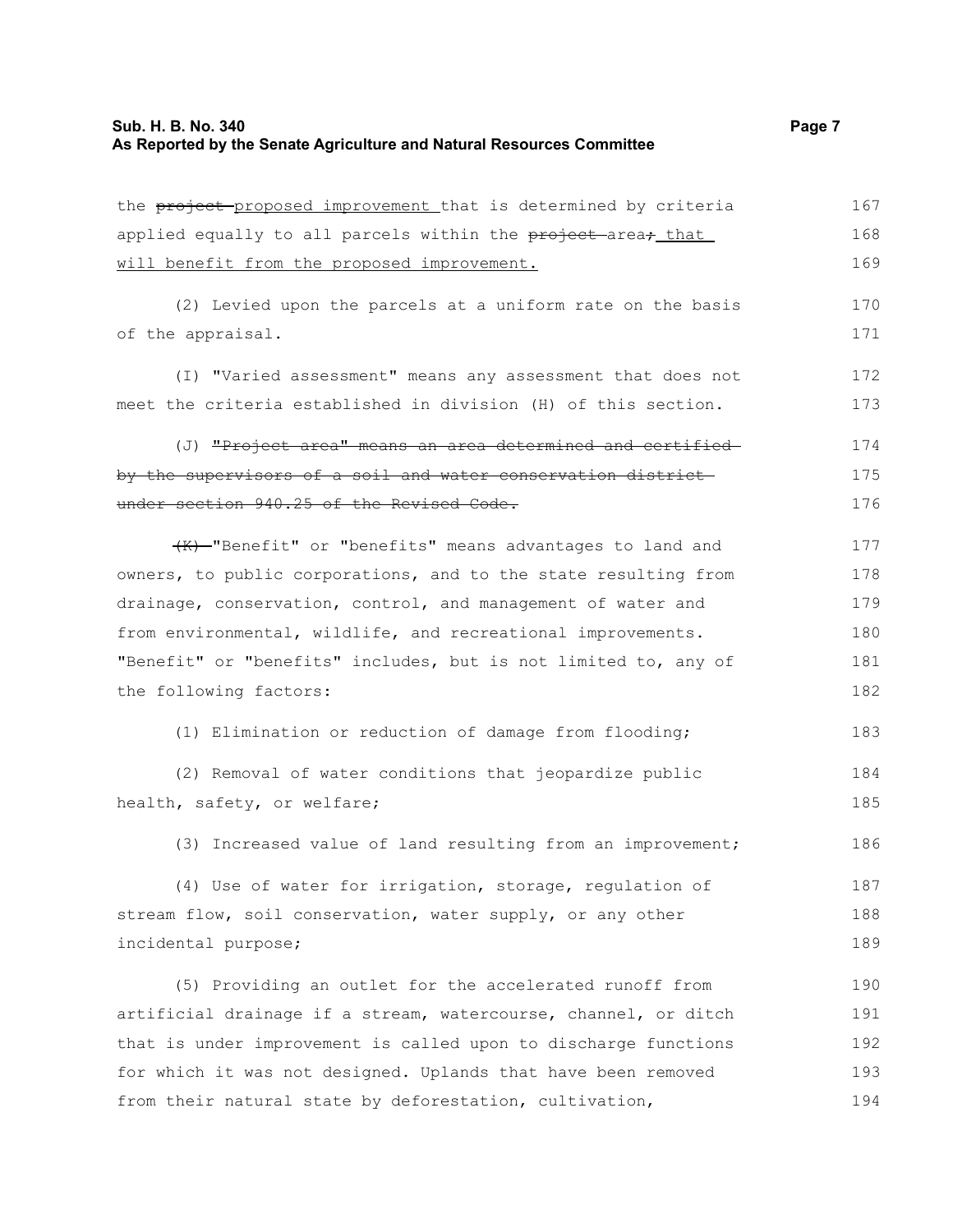# **Sub. H. B. No. 340 Page 8 As Reported by the Senate Agriculture and Natural Resources Committee**

artificial drainage, urban development, or other human methods shall be considered to be benefited by an improvement that is required to dispose of the accelerated flow of water from the uplands. 195 196 197 198

 $\overline{(L) - (K)}$  "Improvement" or "conservation works of improvement" means an improvement that is made under the authority established in division (C) of section 940.06 of the Revised Code. 199 200 201 202

 $(\frac{M}{L})$  "Land" has the same meaning as in section 6131.01 of the Revised Code.

 $+$ (M)  $-M$ <sup>-</sup>Manure," "operation and management plan," and "residual farm products" have the same meanings as in section 939.01 of the Revised Code. 205 206 207

(O) (N) "Voluntary nutrient management plan" has the same meaning as in section 905.31 of the Revised Code. 208 209

(O) "Lead county" means the county in which the majority of the initial length of a proposed improvement would be located, as set forth in a petition, when the proposed improvement would be located in two or more counties. 210 211 212 213

(P) "Day" means calendar day.

**Sec. 940.02.** There is hereby established in the department of agriculture the Ohio soil and water conservation commission. The commission shall consist of seven members of equal status and authority, six of whom shall be appointed by the governor with the advice and consent of the senate, and one of whom shall be designated by resolution of the board of directors of the Ohio federation of soil and water conservation districts. The directors of agriculture, environmental protection, and natural resources, the vice-president for agricultural administration of 215 216 217 218 219 220 221 222 223

214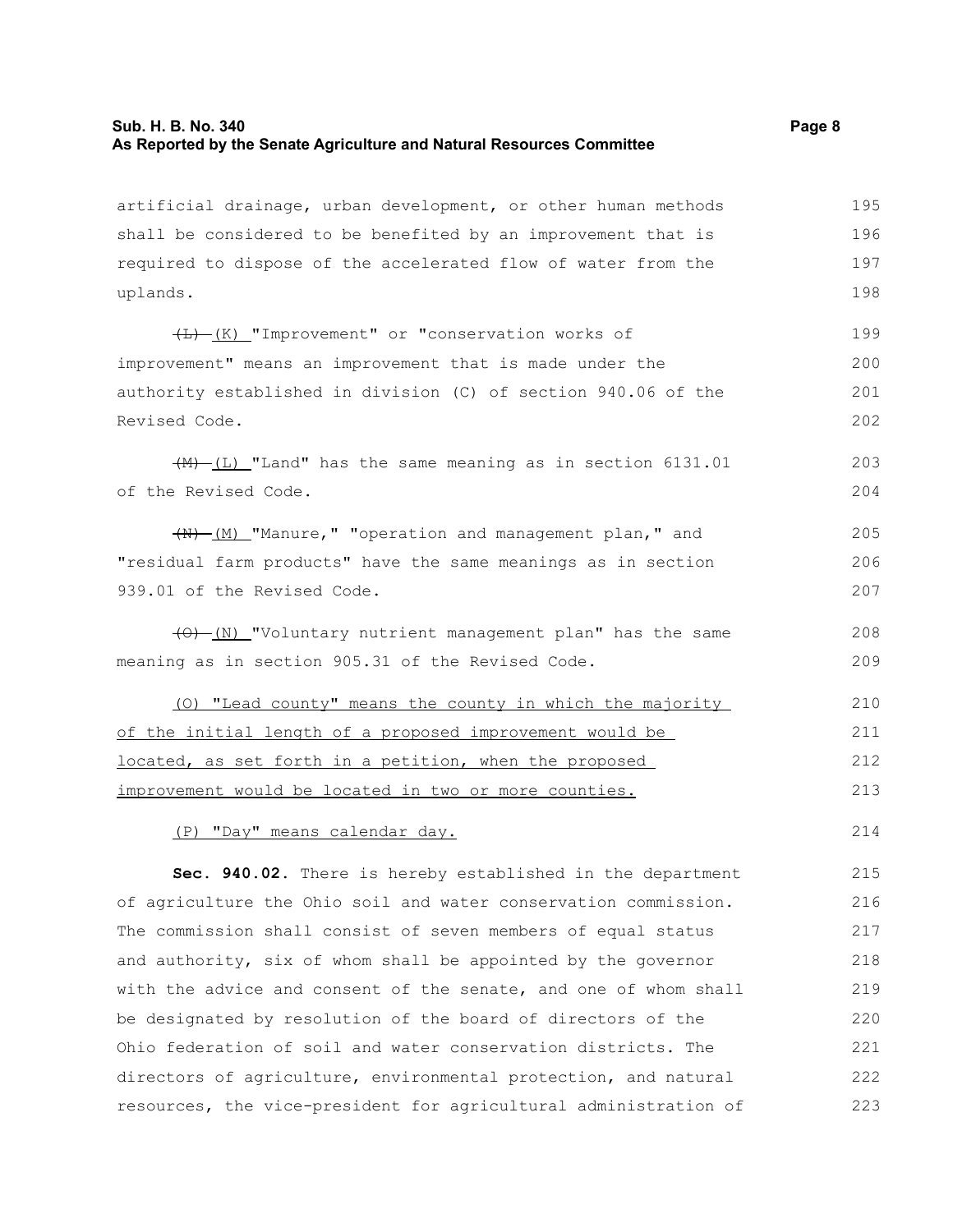## **Sub. H. B. No. 340 Page 9 As Reported by the Senate Agriculture and Natural Resources Committee**

the Ohio state university, and an officer of the Ohio federation of soil and water conservation districts, or their designees, may serve as ex officio members of the commission, but without the power to vote. A vacancy in the office of an appointed member shall be filled by the governor, with the advice and consent of the senate. Any member appointed to fill a vacancy occurring prior to the expiration of the term for which the member's predecessor was appointed shall hold office for the remainder of that term. Of the appointed members, four shall be persons who have a knowledge of or interest in agricultural production and the natural resources of the state. One member shall represent rural interests and one member shall represent urban interests. Not more than three of the appointed members shall be members of the same political party. 224 225 226 227 228 229 230 231 232 233 234 235 236 237

Terms of office of the member designated by the board of directors of the federation and the members appointed by the governor shall be for four years, commencing on the first day of July and ending on the thirtieth day of June.

Each appointed member shall hold office from the date of appointment until the end of the term for which the member was appointed. Any appointed member shall continue in office subsequent to the expiration date of the member's term until the member's successor takes office, or until a period of sixty days has elapsed, whichever occurs first. 242 243 244 245 246 247

The commission shall organize by selecting from its members a chairperson and a vice-chairperson. The commission shall hold at least one regular meeting in each quarter of each calendar year and shall keep a record of its proceedings, which shall be open to the public for inspection. Special meetings may be called by the chairperson and shall be called by the 248 249 250 251 252 253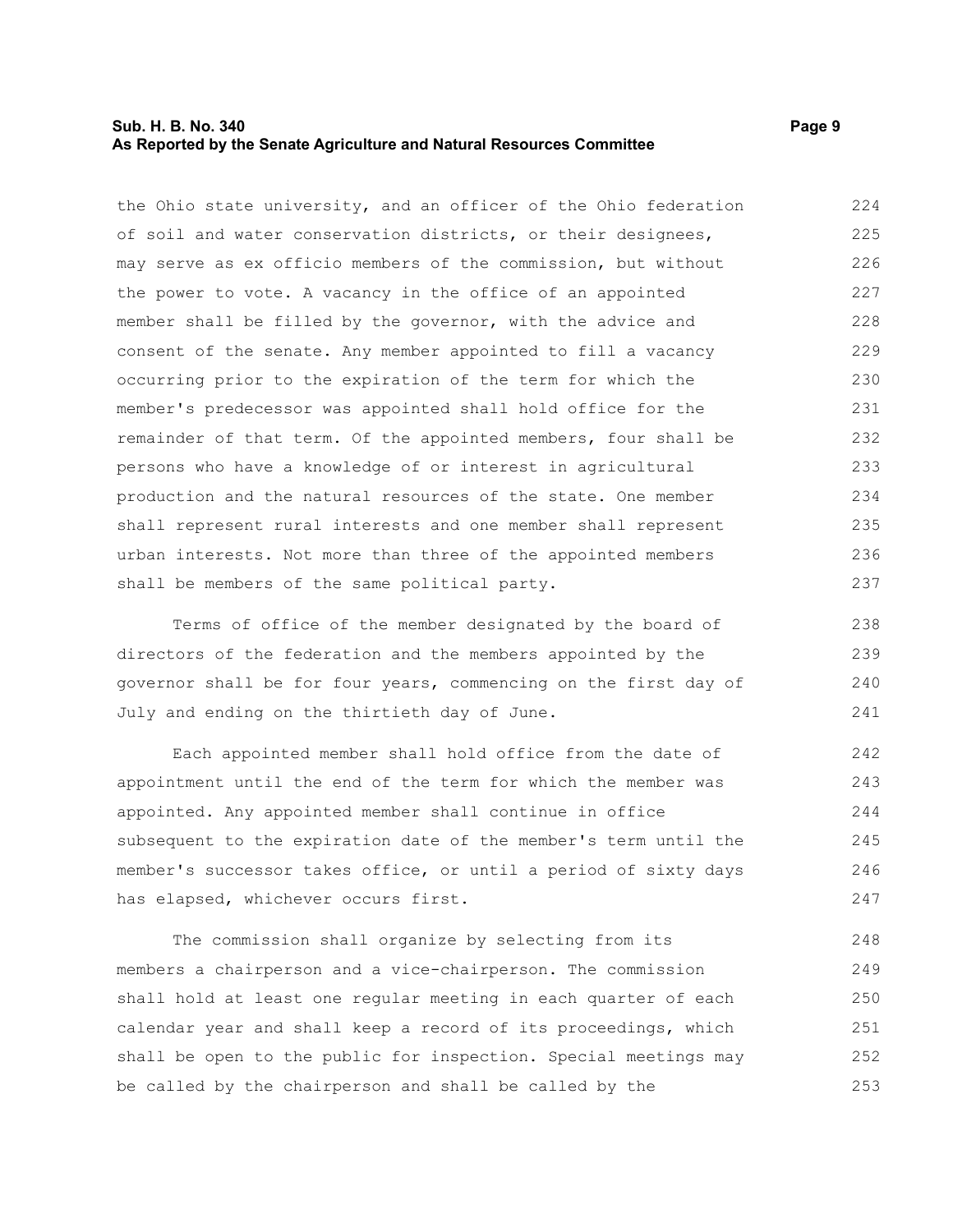#### **Sub. H. B. No. 340 Page 10 As Reported by the Senate Agriculture and Natural Resources Committee**

chairperson upon receipt of a written request signed by two or more members of the commission. Written notice of the time and place of each meeting shall be sent to each member of the commission. A majority of the commission shall constitute a quorum. 254 255 256 257 258

The commission may adopt rules as necessary to carry out the purposes of this chapter, subject to Chapter 119. of the Revised Code.

The governor may remove any appointed member of the commission at any time for inefficiency, neglect of duty, or malfeasance in office, after giving to the member a copy of the charges against the member and an opportunity to be heard publicly in person or by counsel in the member's defense. Any such act of removal by the governor is final. A statement of the findings of the governor, the reason for the governor's action, and the answer, if any, of the member shall be filed by the governor with the secretary of state and shall be open to public inspection. 262 263 264 265 266 267 268 269 270 271

All members of the commission shall be reimbursed for the necessary expenses incurred by them in the performance of their duties as members.

Upon recommendation by the commission, the director of agriculture shall designate an executive secretary and provide staff necessary to carry out the powers and duties of the commission.

The commission shall do all of the following: 279

(A) Determine distribution of funds under section 940.15 of the Revised Code, recommend to the director and other agencies the levels of appropriations to special funds 280 281 282

259 260 261

272 273 274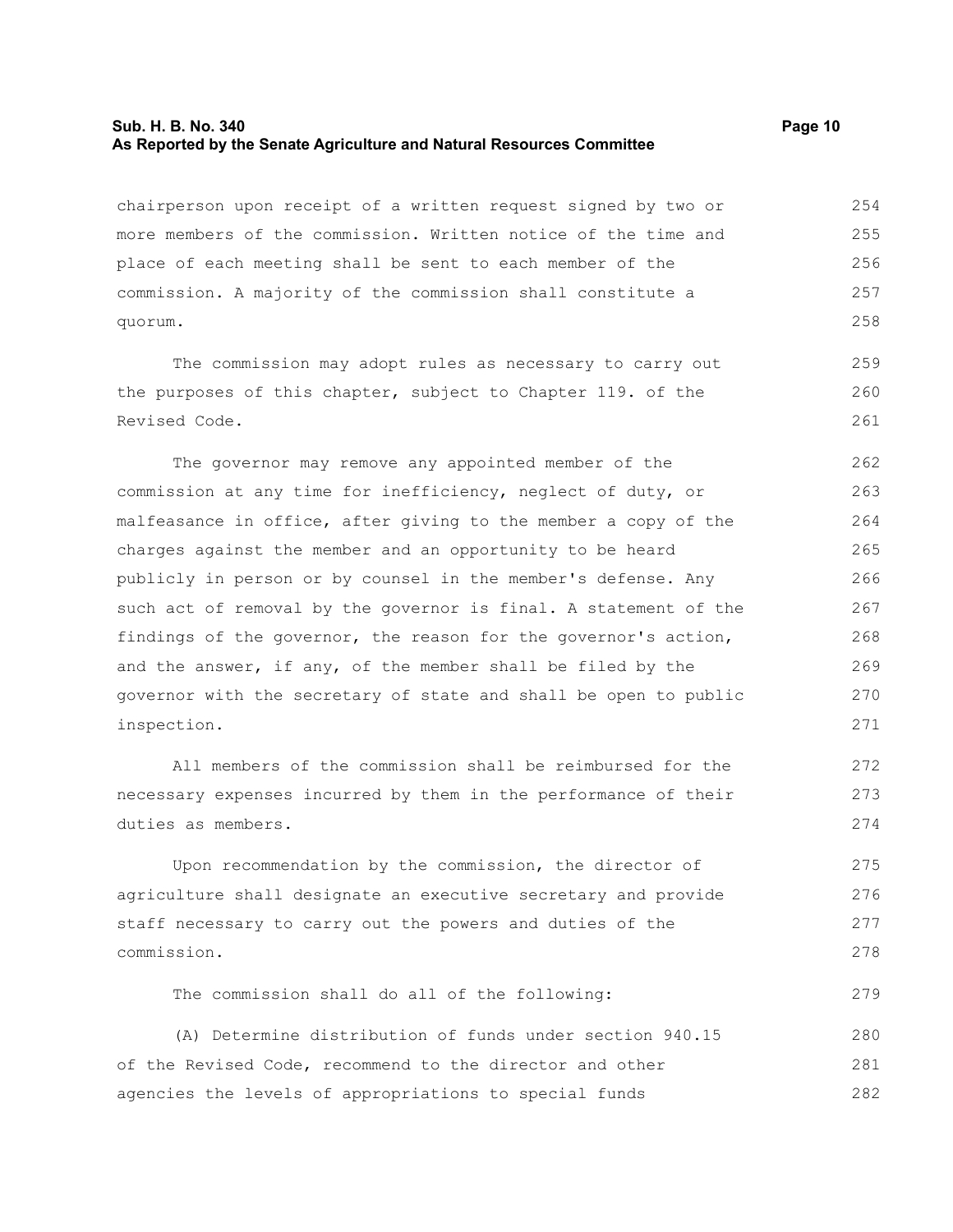## **Sub. H. B. No. 340 Page 11 As Reported by the Senate Agriculture and Natural Resources Committee**

established to assist soil and water conservation districts, and recommend the amount of federal funds to be requested and policies for the use of such funds in support of soil and water conservation district programs; 283 284 285 286

(B) Assist in keeping the board of supervisors of soil and water conservation districts informed of their-its powers and duties, program opportunities, and the activities and experience of all other districts, and facilitate the interchange of advice, experience, and cooperation between the districts; 287 288 289 290 291

(C) Seek the cooperation and assistance of the federal government or any of its agencies, and of agencies of this state, in the work of the districts; 292 293 294

(D) Adopt appropriate rules governing the conduct of elections provided for in this chapter, subject to Chapter 119. of the Revised Code, provided that only owners and occupiers of lands situated within the boundaries of the districts or proposed districts to which the elections apply shall be eligible to vote in the elections; 295 296 297 298 299 300

(E) Recommend to the director priorities for planning and construction of small watershed projects, and make recommendations to the director concerning coordination of programs as proposed and implemented in agreements with soil and water conservation districts; 301 302 303 304 305

(F) Recommend to the director, the governor, and the general assembly programs and legislation with respect to the operations of soil and water conservation districts that will encourage proper soil, water, and other natural resource management and promote the economic and social development of the state; 306 307 308 309 310 311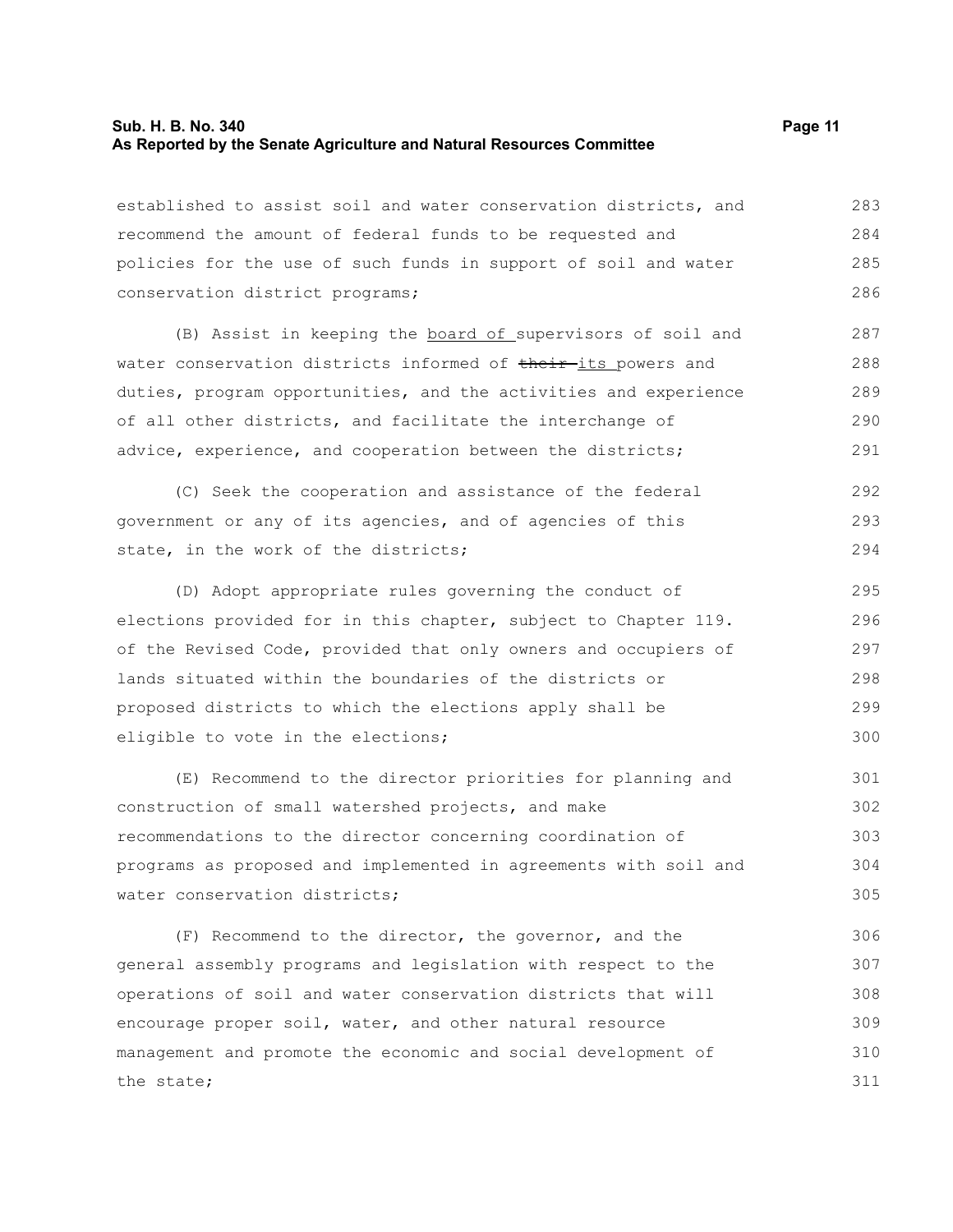# **Sub. H. B. No. 340 Page 12 As Reported by the Senate Agriculture and Natural Resources Committee**

(G) Recommend to the director of agriculture a procedure for coordination of a program of agricultural pollution abatement. Implementation of such a program shall be based on water quality standards adopted pursuant to section 6111.041 of the Revised Code. The director of environmental protection may coordinate with the division of soil and water conservation in the department of agriculture and soil and water conservation districts for the abatement of agricultural pollution. 312 313 314 315 316 317 318 319

Sec. 940.05. The governing body board of supervisors of a soil and water conservation district shall consist of five supervisors, as provided for in section 940.04 of the Revised Code. 320 321 322 323

The supervisors board shall organize annually by selecting a chairperson, a secretary, and a treasurer. They-It shall designate one of their its members as fiscal agent. A majority of the five supervisors board shall constitute a quorum. The concurrence of a majority of the five supervisors board in any matter shall be required for its determination. A supervisor shall receive no compensation for the supervisor's services, except when both of the following occur: 324 325 326 327 328 329 330 331

(A) A district board of supervisors designates one or more of its supervisors to represent the district on a joint district board or if an agency or instrumentality of the United States, of this state, or of a political subdivision of this state requires or requests district board representation; 332 333 334 335 336

(B) Such compensation is provided for by public moneys other than moneys in the special fund of the local district created pursuant to section 940.12 of the Revised Code. 337 338 339

A supervisor is entitled to be reimbursed for the 340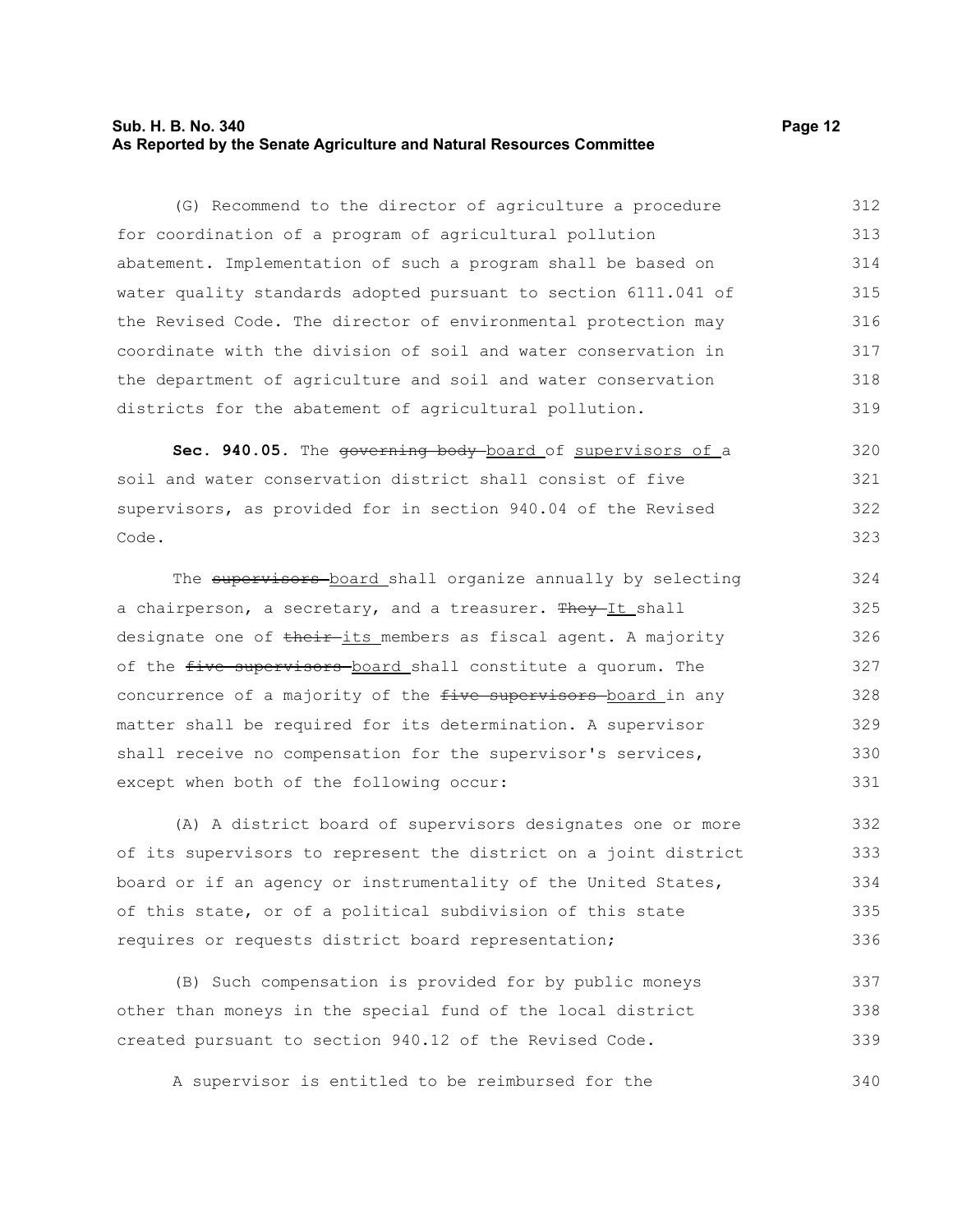# **Sub. H. B. No. 340 Page 13 As Reported by the Senate Agriculture and Natural Resources Committee**

necessary expenses incurred in the discharge of official duties. The supervisors board of supervisors shall furnish to the Ohio soil and water conservation commission, upon its request, copies of rules, orders, contracts, forms, and other documents they adopt or employ it adopts or employs and other information concerning their-its activities as it requires in the performance of its duties under this chapter. At least once each year, a district shall submit to the commission a report of progress and operations, including a summary of receipts and disbursements during the period covered by the report. A district shall submit additional financial reports as requested by the commission. The supervisors board shall provide for the execution of surety bonds for all employees and officers who are entrusted with funds and shall provide for the keeping of a full and accurate record of all proceedings and of all resolutions and orders issued or adopted. Any supervisor may be removed by the commission upon notice and hearing for neglect of duty or 341 342 343 344 345 346 347 348 349 350 351 352 353 354 355 356 357 358

**Sec. 940.06.** The board of supervisors of a soil and water conservation district have the following powers in addition to their-its other powers:

malfeasance in office.

(A) To conduct surveys, investigations, and research relating to the character of soil erosion, floodwater and sediment damages, and the preventive and control measures and works of improvement for flood prevention and the conservation, development, utilization, and disposal of water needed within the district, and to publish the results of those surveys, investigations, or research, provided that no district shall 363 364 365 366 367 368 369

359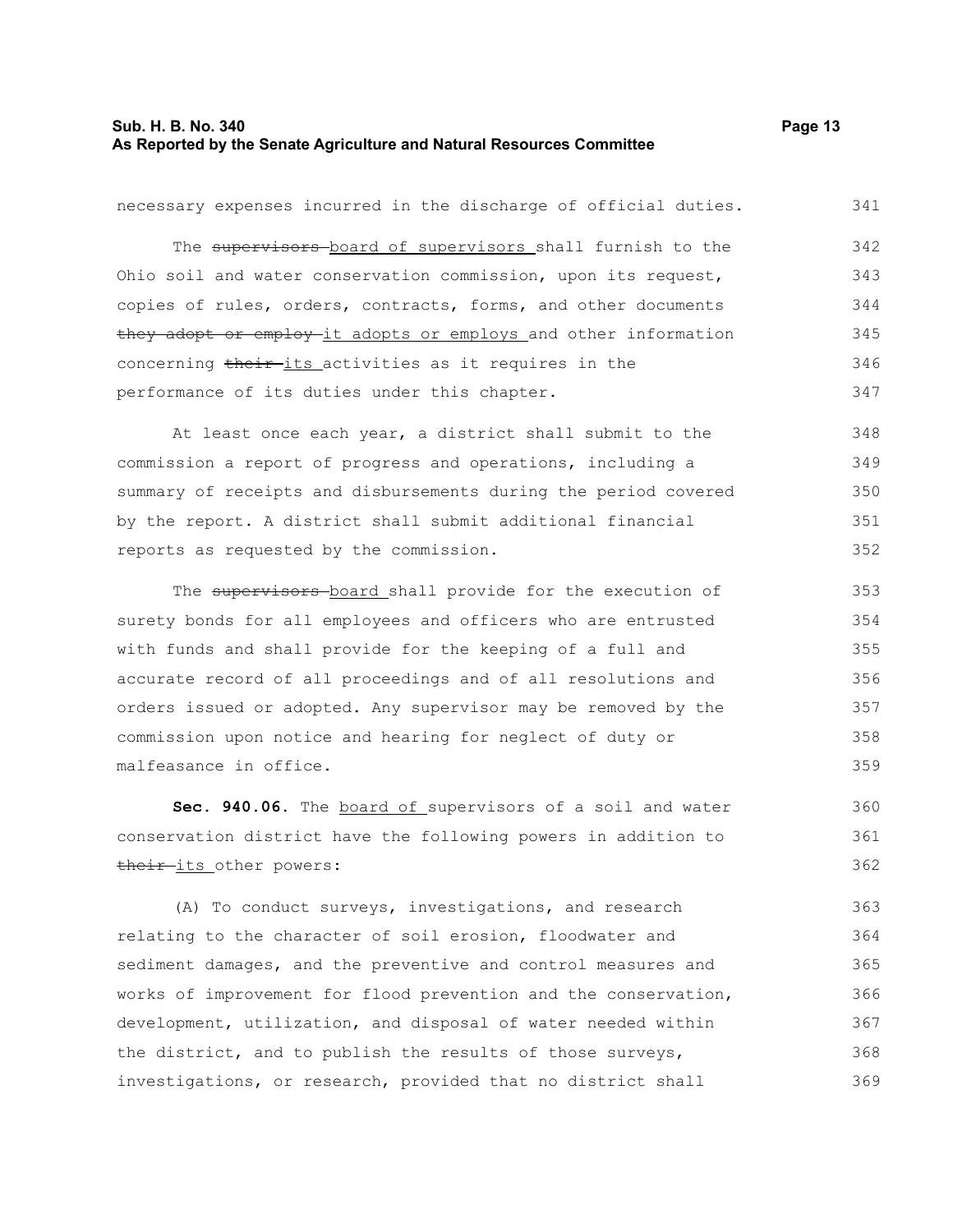initiate any research program except in cooperation or after consultation with the Ohio agricultural research and development center; 370 371 372

(B) To develop plans for the conservation of soil resources, for the control and prevention of soil erosion, and for works of improvement for flood prevention and the conservation, development, utilization, and disposal of water within the district, and to publish those plans and information; 373 374 375 376 377

(C) To implement, construct, repair, maintain, and operate preventive and control measures and other works of improvement for natural resource conservation and development and flood prevention, and the conservation, development, utilization, and disposal of water within the district on lands owned or controlled by this state or any of its agencies and on any other lands within the district, which works may include any facilities authorized under state or federal programs, and to acquire, by purchase or gift, to hold, encumber, or dispose of, and to lease real and personal property or interests in such property for those purposes; 378 379 380 381 382 383 384 385 386 387 388

(D) To cooperate or enter into agreements with any occupier of lands within the district in the carrying on of natural resource conservation operations and works of improvement for flood prevention and the conservation, development, utilization, and management of natural resources within the district, subject to such conditions as the supervisors consider necessary; 389 390 391 392 393 394 395

(E) To accept donations, gifts, grants, and contributions in money, service, materials, or otherwise, and to use or expend them according to their terms; 396 397 398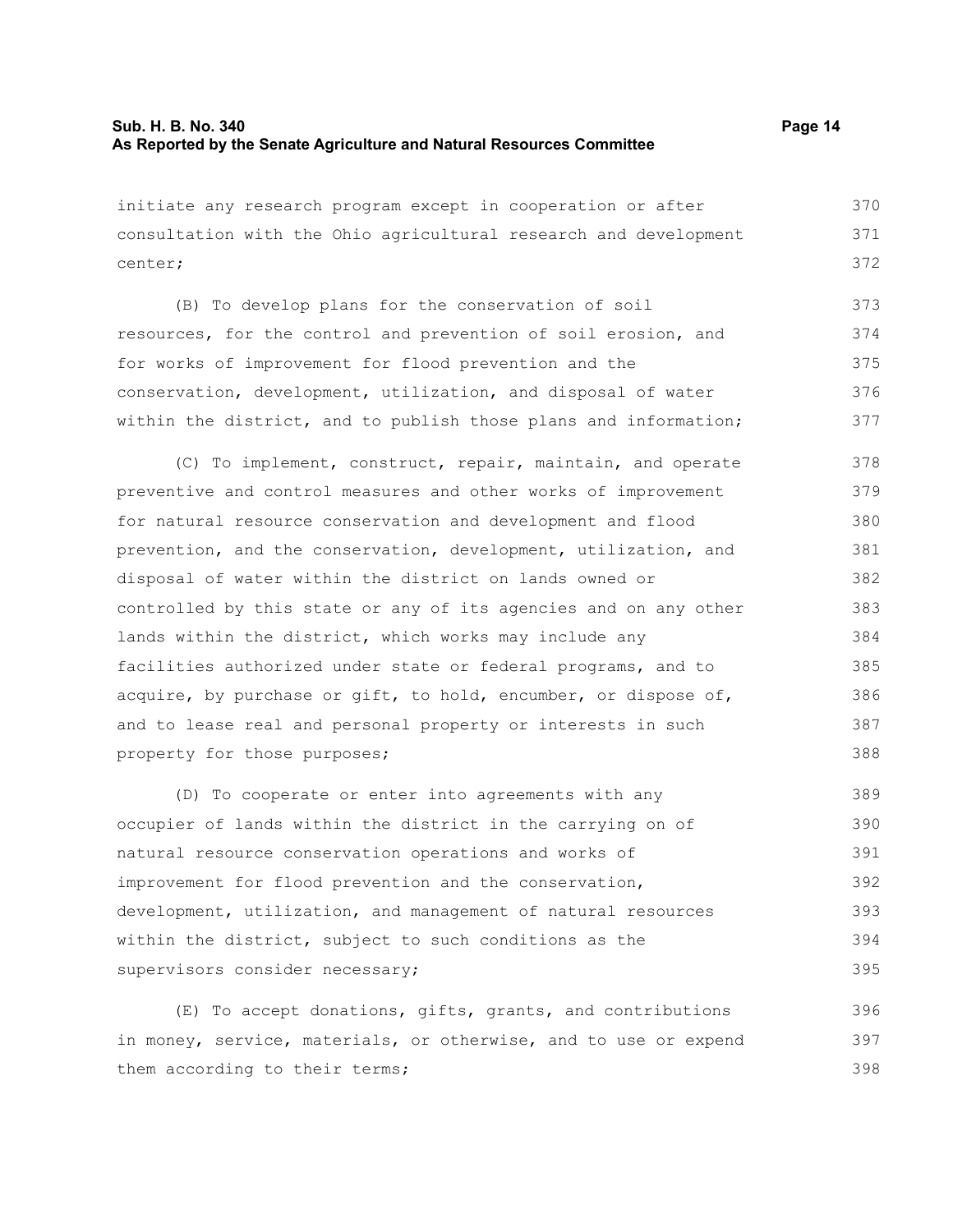#### **Sub. H. B. No. 340 Page 15 As Reported by the Senate Agriculture and Natural Resources Committee**

(F) To adopt, amend, and rescind rules to carry into effect the purposes and powers of the district; 399 400

(G) To sue and plead in the name of the district, and be sued and impleaded in the name of the district, with respect to its contracts and, as indicated in section 940.07 of the Revised Code, certain torts of its officers, employees, or agents acting within the scope of their employment or official responsibilities, or with respect to the enforcement of its obligations and covenants made under this chapter; 401 402 403 404 405 406 407

(H) To make and enter into all contracts, leases, and agreements and execute all instruments necessary or incidental to the performance of the duties and the execution of the powers of the district under this chapter, provided that all of the following apply: 408 409 410 411 412

(1) Except as provided in section 307.86 of the Revised Code regarding expenditures by boards of county commissioners, when the cost under any such contract, lease, or agreement, other than compensation for personal services or rental of office space, involves an expenditure of more than the amount established in that section regarding expenditures by boards of county commissioners, the supervisors-board shall make a written contract with the lowest and best bidder after advertisement, for not less than two nor more than four consecutive weeks preceding the day of the opening of bids, in a newspaper of general circulation within the district or as provided in section 7.16 of the Revised Code and in such other publications as the supervisors determine. The notice shall state the general character of the work and materials to be furnished, the place where plans and specifications may be examined, and the time and place of receiving bids. 413 414 415 416 417 418 419 420 421 422 423 424 425 426 427 428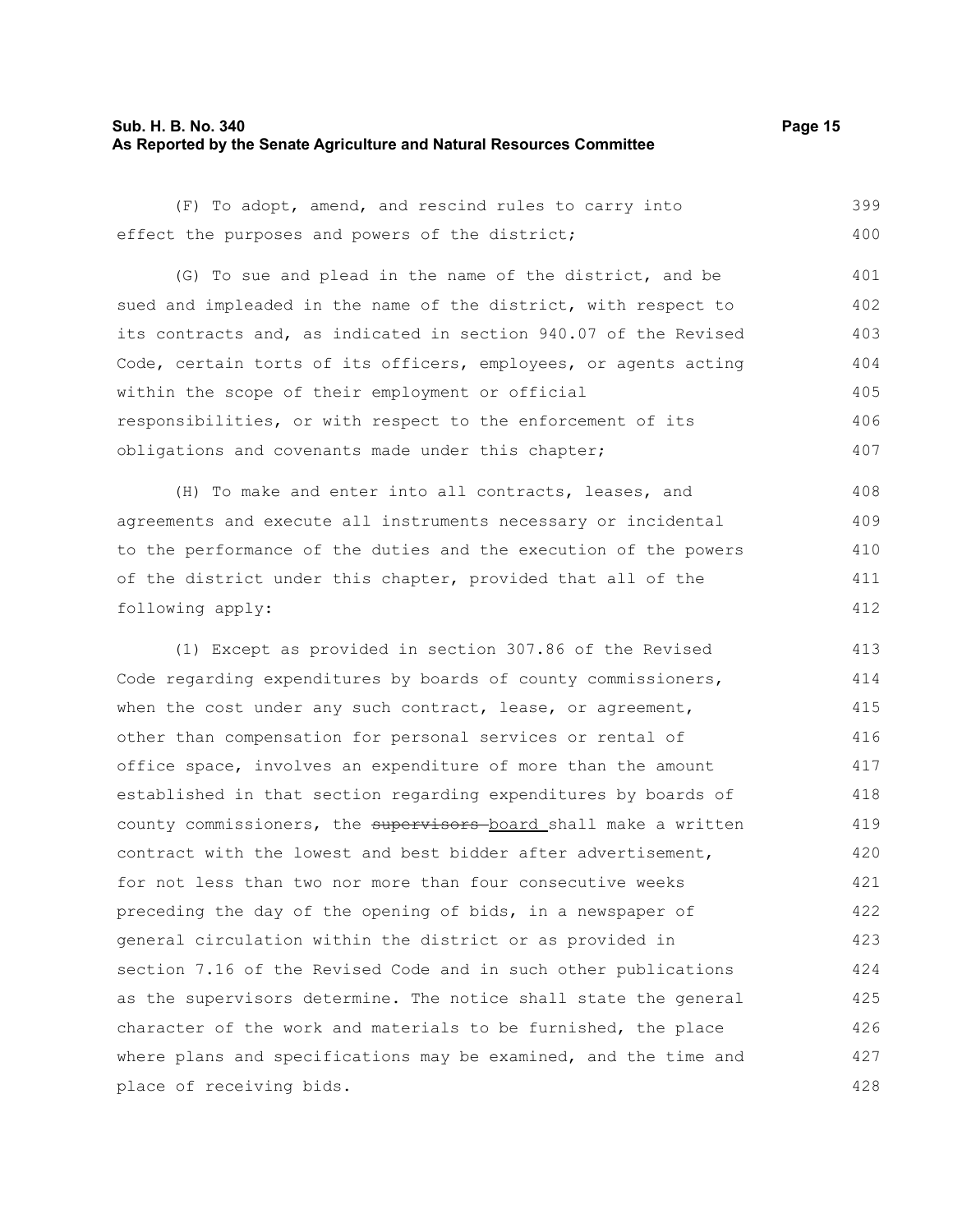# **Sub. H. B. No. 340 Page 16 As Reported by the Senate Agriculture and Natural Resources Committee**

(2) Each bid for a contract shall contain the full name of every person interested in it. 429 430

(3) Each bid for a contract for the construction, demolition, alteration, repair, or reconstruction of an improvement shall meet the requirements of section 153.54 of the Revised Code. 431 432 433 434

(4) Each bid for a contract, other than a contract for the construction, demolition, alteration, repair, or reconstruction of an improvement, at the discretion of the **supervisors** board, may be accompanied by a bond or certified check on a solvent bank in an amount not to exceed five per cent of the bid, conditioned that, if the bid is accepted, a contract shall be entered into. 435 436 437 438 439 440 441

(5) The supervisors board may reject any and all bids.

(I) To charge, alter, and collect rentals and other charges for the use or services of any works of the district;

(J) To enter, either in person or by designated representatives, upon lands, private or public, in the necessary discharge of their duties; 445 446 447

(K) To enter into agreements or contracts with the department of agriculture for the determination, implementation, inspection, and funding of agricultural pollution abatement measures whereby landowners, operators, managers, and developers may meet adopted state standards for a quality environment, except that failure of a district-board of supervisors-to negotiate an agreement or contract with the department authorizes the department to implement the required program; 448 449 450 451 452 453 454 455

(L) To conduct demonstrations and provide information to the public regarding practices and methods for natural resource 456 457

442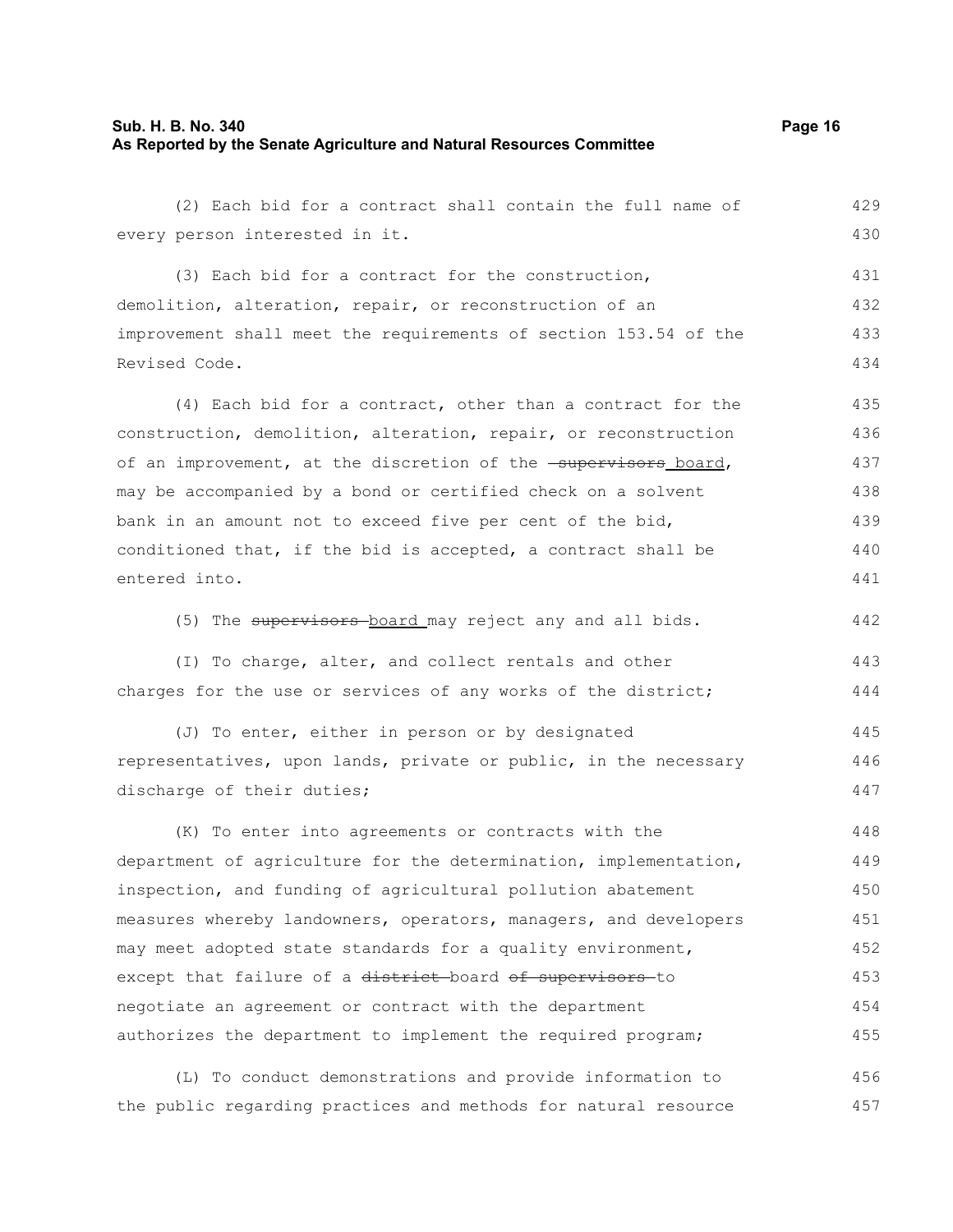458

459 460 461

484

conservation, development, and utilization;

(M) To enter into contracts or agreements with the director of environmental protection in furtherance of actions to abate urban sediment pollution;

(N) To develop operation and management plans as necessary; 462 463

(O) To determine whether operation and management plans developed under division (A) of section 939.03 of the Revised Code comply with the standards established under division (E)(1) of section 939.02 of the Revised Code and to approve or disapprove the plans, based on such compliance. If an operation and management plan is disapproved, the board shall provide a written explanation to the person who submitted the plan. The person may appeal the plan disapproval to the director of agriculture or the director's designee, who shall afford the person a hearing. Following the hearing, the director or the director's designee shall uphold the plan disapproval or reverse it. If the director or the director's designee reverses the plan disapproval, the plan shall be deemed approved under this division. In the event that any person operating or owning agricultural land or an animal feeding operation in accordance with an approved operation and management plan who, in good faith, is following that plan, causes agricultural pollution, the plan shall be revised in a fashion necessary to mitigate the agricultural pollution, as determined and approved by the board of supervisors of the soil and water conservation district. 464 465 466 467 468 469 470 471 472 473 474 475 476 477 478 479 480 481 482 483

(P) To develop timber harvest plans;

(Q) To determine whether timber harvest plans developed under division (A) of section 1503.52 of the Revised Code comply 485 486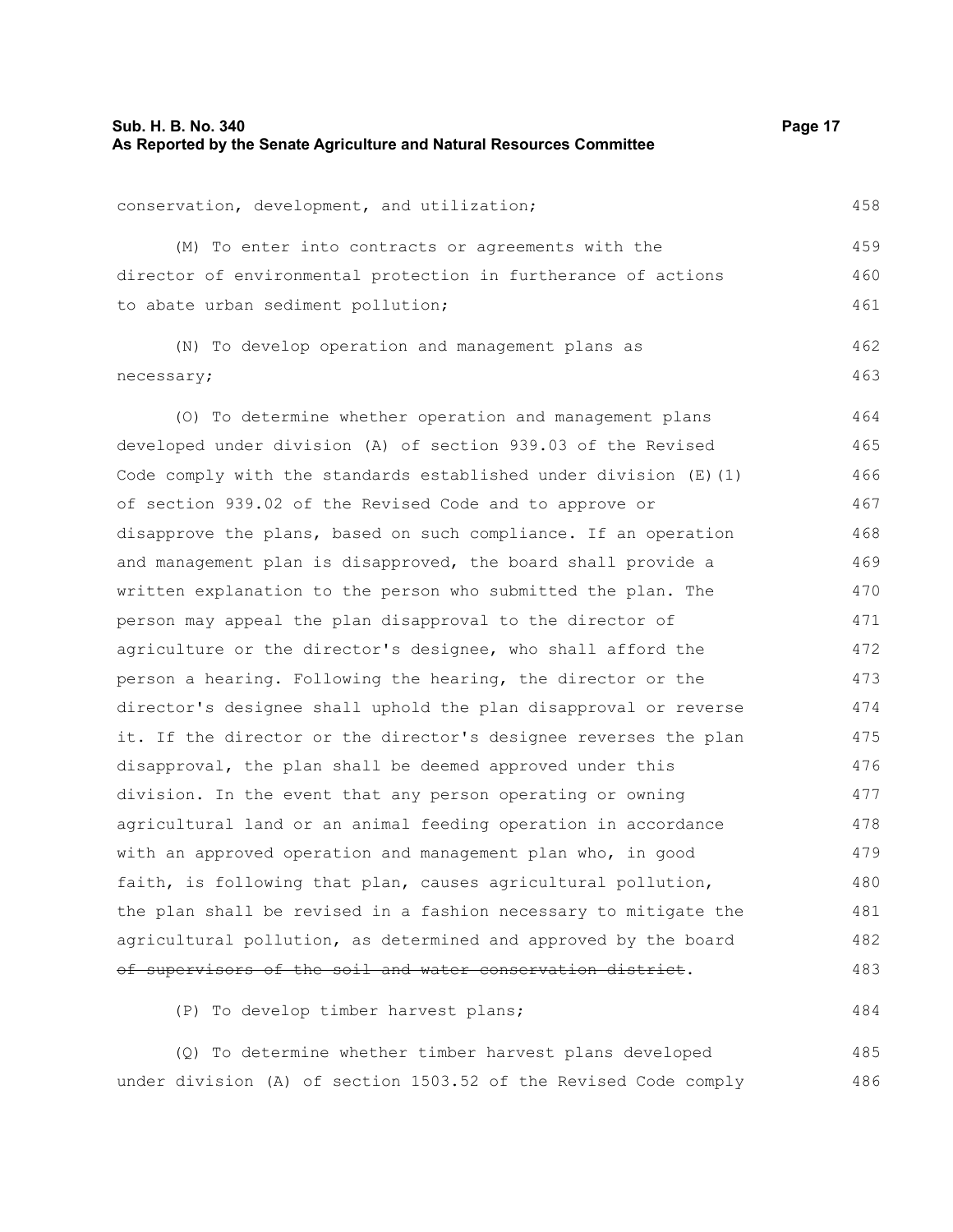#### **Sub. H. B. No. 340 Page 18 As Reported by the Senate Agriculture and Natural Resources Committee**

with the standards established under division (A)(1) of section 1503.51 of the Revised Code and to approve or disapprove the plans based on such compliance. If a timber harvest plan is disapproved, the board shall provide a written explanation to the person who submitted the plan. The person may appeal the plan disapproval to the chief of the division of forestry or the chief's designee, who shall afford the person a hearing. Following the hearing, the chief or the chief's designee shall uphold the plan disapproval or reverse it. If the chief or the chief's designee reverses the plan disapproval, the plan shall be deemed approved under this division. 487 488 489 490 491 492 493 494 495 496 497

(R) With regard to composting conducted in conjunction with agricultural operations, to do all of the following:

(1) Upon request or upon their own initiative, inspect composting at any such operation to determine whether the composting is being conducted in accordance with section 939.04 of the Revised Code; 500 501 502 503

(2) If the board determines that composting is not being so conducted, request the director to take corrective actions under section 939.07 of the Revised Code that require the person who is conducting the composting to prepare a composting plan in accordance with rules adopted under division (E)(5)(a) of section 939.02 of the Revised Code and to operate in accordance with that plan or to operate in accordance with a previously prepared plan, as applicable; 504 505 506 507 508 509 510 511

(3) In accordance with rules adopted under division (E)(5) (b) of section 939.02 of the Revised Code, review and approve or disapprove any such composting plan. If a plan is disapproved, the board shall provide a written explanation to the person who submitted the plan. 512 513 514 515 516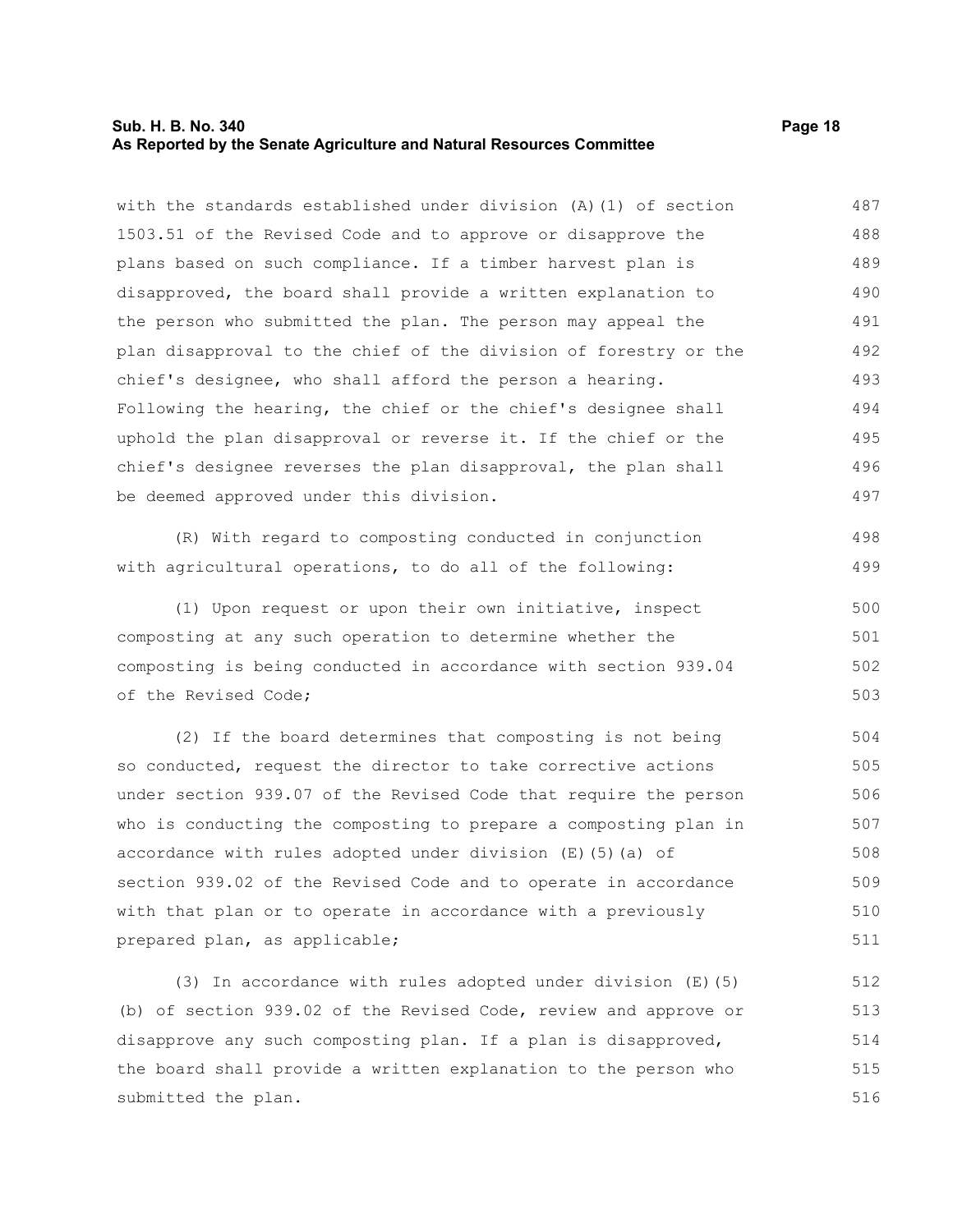# **Sub. H. B. No. 340 Page 19 As Reported by the Senate Agriculture and Natural Resources Committee**

As used in division (R) of this section, "composting" has the same meaning as in section 939.01 of the Revised Code.

(S) With regard to conservation activities that are conducted in conjunction with agricultural operations, to assist the county auditor, upon request, in determining whether a conservation activity is a conservation practice for purposes of Chapter 929. or sections 5713.30 to 5713.37 and 5715.01 of the Revised Code. 519 520 521 522 523 524

As used in this division, "conservation practice" has the same meaning as in section 5713.30 of the Revised Code. 525 526

(T) To develop and approve or disapprove voluntary nutrient management plans in accordance with section 905.323 of the Revised Code; 527 528 529

(U) To do all acts necessary or proper to carry out the powers granted in this chapter.

The director shall make recommendations to reduce the adverse environmental effects of each project that a soil and water conservation district plans to undertake under division (A), (B), (C), or (D) of this section and that will be funded in whole or in part by moneys authorized under section 940.17 of the Revised Code and shall disapprove any such project that the director finds will adversely affect the environment without equal or greater benefit to the public. The director's disapproval or recommendations, upon the request of the district filed in accordance with rules adopted by the Ohio soil and water conservation commission, shall be reviewed by the commission, which may confirm the director's decision, modify it, or add recommendations to or approve a project the director has disapproved. 532 533 534 535 536 537 538 539 540 541 542 543 544 545

517 518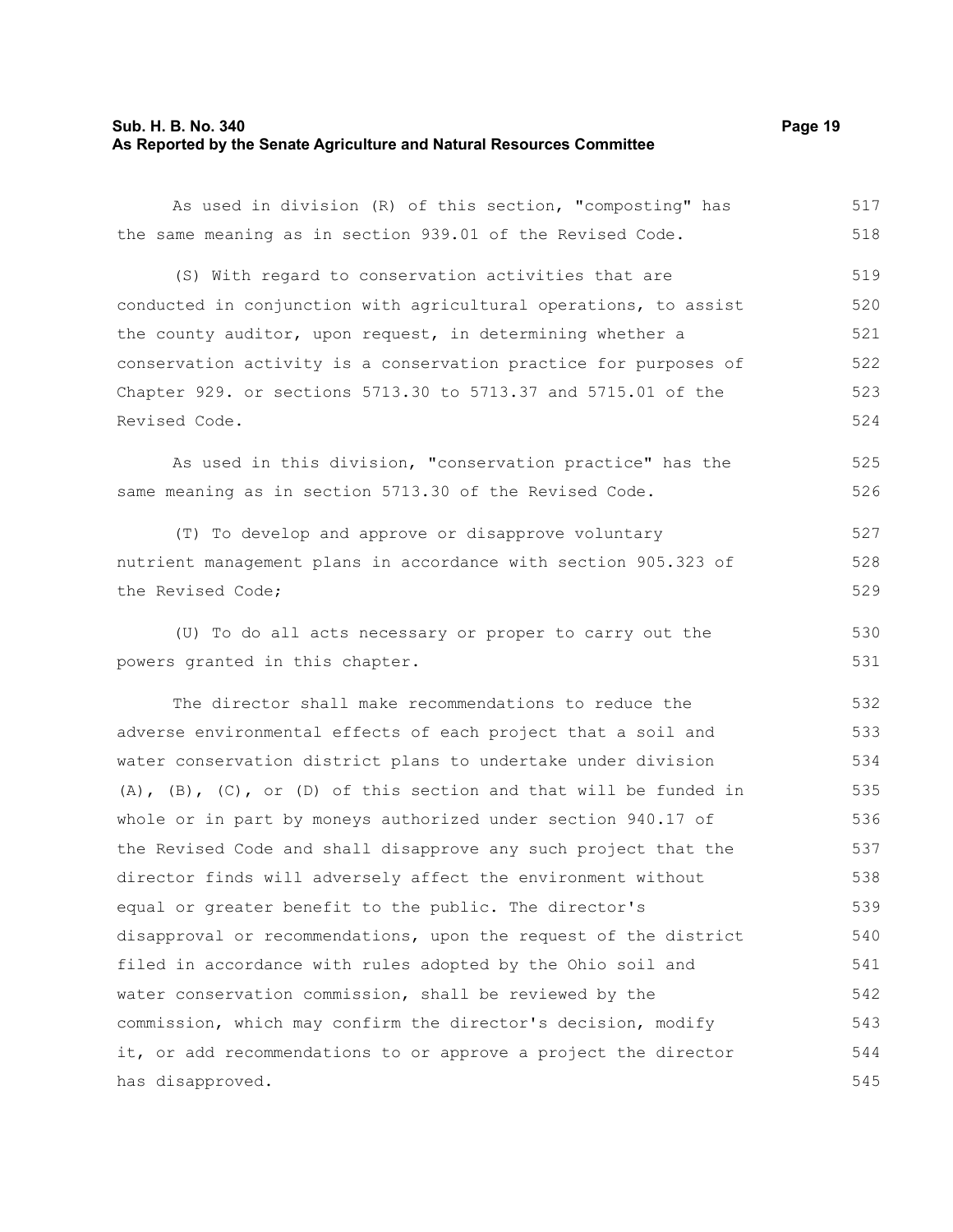#### **Sub. H. B. No. 340 Page 20 As Reported by the Senate Agriculture and Natural Resources Committee**

Any instrument by which real property is acquired pursuant to this section shall identify the agency of the state that has the use and benefit of the real property as specified in section 5301.012 of the Revised Code. 546 547 548 549

**Sec. 940.07.** (A) As used in this section: 550

(1) "Judgment" includes a consent judgment. 551

(2) "Tort action" means a civil action for damages for injury, death, or loss to person or property, other than a civil action for damages for a breach of contract or another agreement between persons. 552 553 554 555

(B) Except as provided in divisions (C) and (D) of this section, the provisions of Chapter 2744. of the Revised Code apply to soil and water conservation districts as political subdivisions of the state and to their boards of supervisors and other officers, employees, and agents as employees of political subdivisions of the state. 556 557 558 559 560 561

(C)(1) The attorney general, an assistant attorney general, or special counsel appointed by the attorney general shall defend a soil and water conservation district in any tort action that is commenced against the district as a political subdivision of the state under or pursuant to Chapter 2744. of the Revised Code, if a written request for the legal representation is submitted to the attorney general by the Ohio soil and water conservation commission. If a request is so submitted, the prosecuting attorney of the county associated with the district does not have legal representation duties in connection with the tort action under section 940.13 of the Revised Code. 562 563 564 565 566 567 568 569 570 571 572 573

(2) The attorney general, an assistant attorney general, 574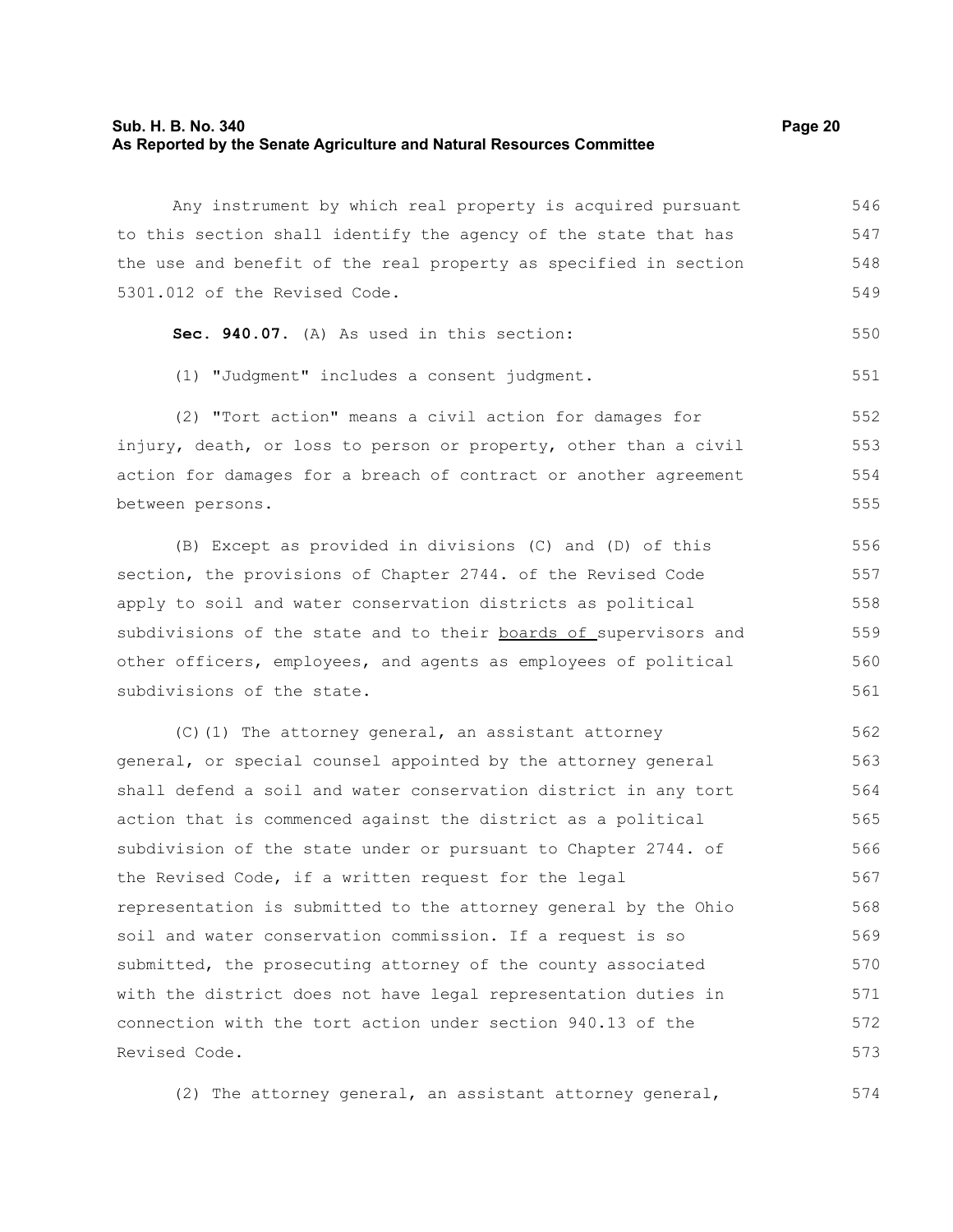#### **Sub. H. B. No. 340 Page 21 As Reported by the Senate Agriculture and Natural Resources Committee**

or special counsel appointed by the attorney general shall defend a supervisor or other officer, employee, or agent of a soil and water conservation district in any tort action that is commenced against that person and based upon an action or omission allegedly associated with that person's employment or official responsibilities for the district, if both of the following apply: 575 576 577 578 579 580 581

(a) At the time of the action or omission, the person was not acting manifestly outside the scope of the person's employment or official responsibilities for the district or acting with malicious purpose, in bad faith, or in a wanton or reckless manner; 582 583 584 585 586

(b) A written request for the legal representation is submitted to the attorney general by the Ohio soil and water conservation commission. 587 588 589

(3) If a request for legal representation is submitted to the attorney general pursuant to division (C)(2) of this section, divisions (A) and (D) of section 2744.07 of the Revised Code do not apply to the soil and water conservation district and the defense of its supervisor or other officer, employee, or agent. 590 591 592 593 594 595

(D)(1) The state shall indemnify and hold harmless a soil and water conservation district as follows: 596 597

(a) In the amount of any judgment that is rendered against the district in a tort action that is commenced under or pursuant to Chapter 2744. of the Revised Code; 598 599 600

(b) In the amount of any settlement of a tort action against the district as described in division  $(D)$  (1)(a) of this section, or of a claim for damages for injury, death, or loss to 601 602 603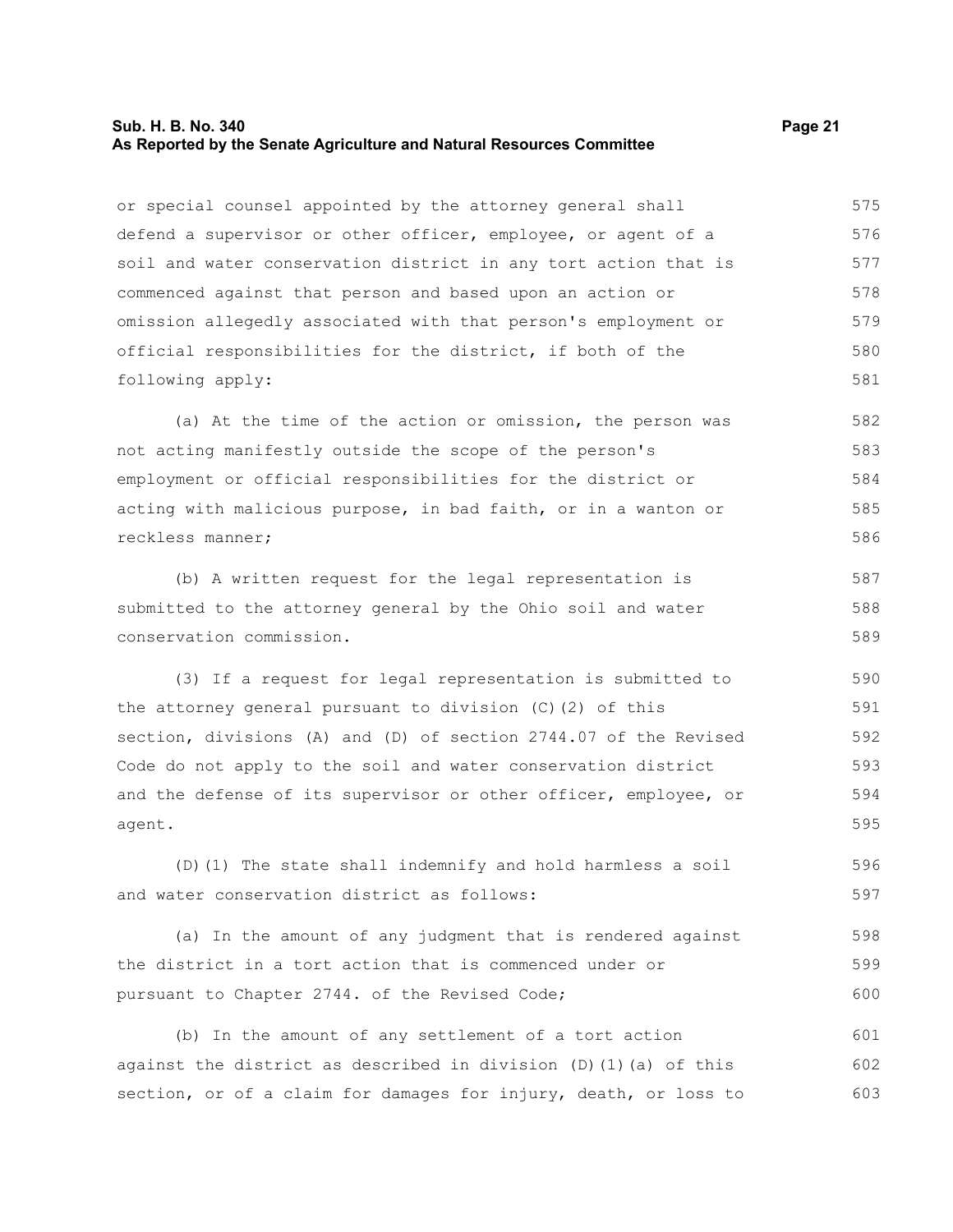person or property that could become a basis of a tort action against the district as described in division  $(D)$  (1)(a) of this section.

(2) The state shall indemnify and hold harmless a supervisor or other officer, employee, or agent of a soil and water conservation district as follows: 607 608 609

(a) Subject to the limitations specified in division (D) (3) of this section, in the amount of any judgment that is rendered against that person in a tort action based upon an action or omission allegedly associated with the person's employment or official responsibilities for the district; 610 611 612 613 614

(b) Subject to the limitations specified in division (D) (3) of this section, in the amount of any settlement of a tort action as described in division (D)(2)(a) of this section or of any settlement of a claim for damages for injury, death, or loss to person or property that could become a basis of a tort action as described in division (D)(2)(a) of this section. 615 616 617 618 619 620

(3)(a) The maximum aggregate amount of indemnification paid directly from state funds to or on behalf of any supervisor or other officer, employee, or agent of a soil and water conservation district pursuant to divisions (D)(2)(a) and (b) of this section shall be one million dollars per occurrence, regardless of the number of persons who suffer injury, death, or loss to person or property as a result of the action or omission of that person. 621 622 623 624 625 626 627 628

(b) An indemnification may be made pursuant to division (D)(2)(a) or (b) of this section only if, at the time of the action or omission, the supervisor or other officer, employee, or agent of a soil and water conservation district was not 629 630 631 632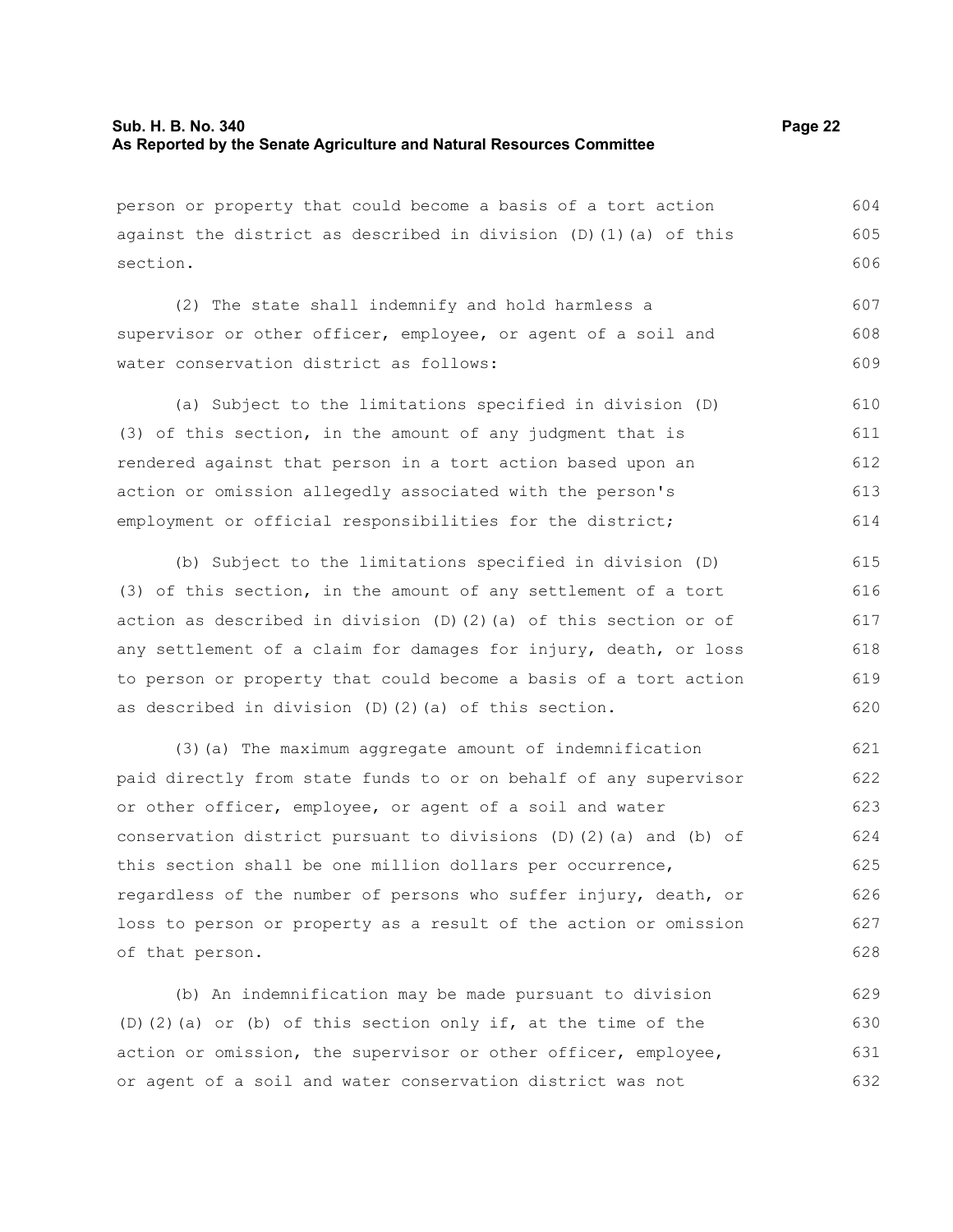#### **Sub. H. B. No. 340 Page 23 As Reported by the Senate Agriculture and Natural Resources Committee**

acting manifestly outside the scope of the supervisor's or other officer's, employee's, or agent's employment or official responsibilities for the district or acting with malicious purpose, in bad faith, or in a wanton or reckless manner. 633 634 635 636

(c) An indemnification shall not be made pursuant to division (D)(2)(a) or (b) of this section for any portion of a consent judgment or settlement that is unreasonable or for any portion of a judgment that represents punitive or exemplary damages. 637 638 639 640 641

(4) Division (B) of section 2744.07 of the Revised Code does not apply to a soil and water conservation district, or to any of its supervisors or other officers, employees, or agents, to the extent that division (D) of this section requires the state to indemnify and hold harmless a supervisor or other officer, employee, or agent of that district. 642 643 644 645 646 647

Sec. 940.08. The board of supervisors of a soil and water conservation district may employ assistants and such other employees as they consider-it considers necessary and may provide for the payment of the reasonable compensation of such assistants and employees and expenses incurred by them in the discharge of their duties from the special fund established for the district pursuant to section 940.12 of the Revised Code. 648 649 650 651 652 653 654

District employees are entitled to the sick leave benefits that are provided in section 124.38 of the Revised Code and the vacation leave benefits that are provided in section 325.19 of the Revised Code and are entitled to participate in the sick leave donation program established under section 940.09 of the Revised Code. 655 656 657 658 659 660

The supervisors board may designate the amounts and forms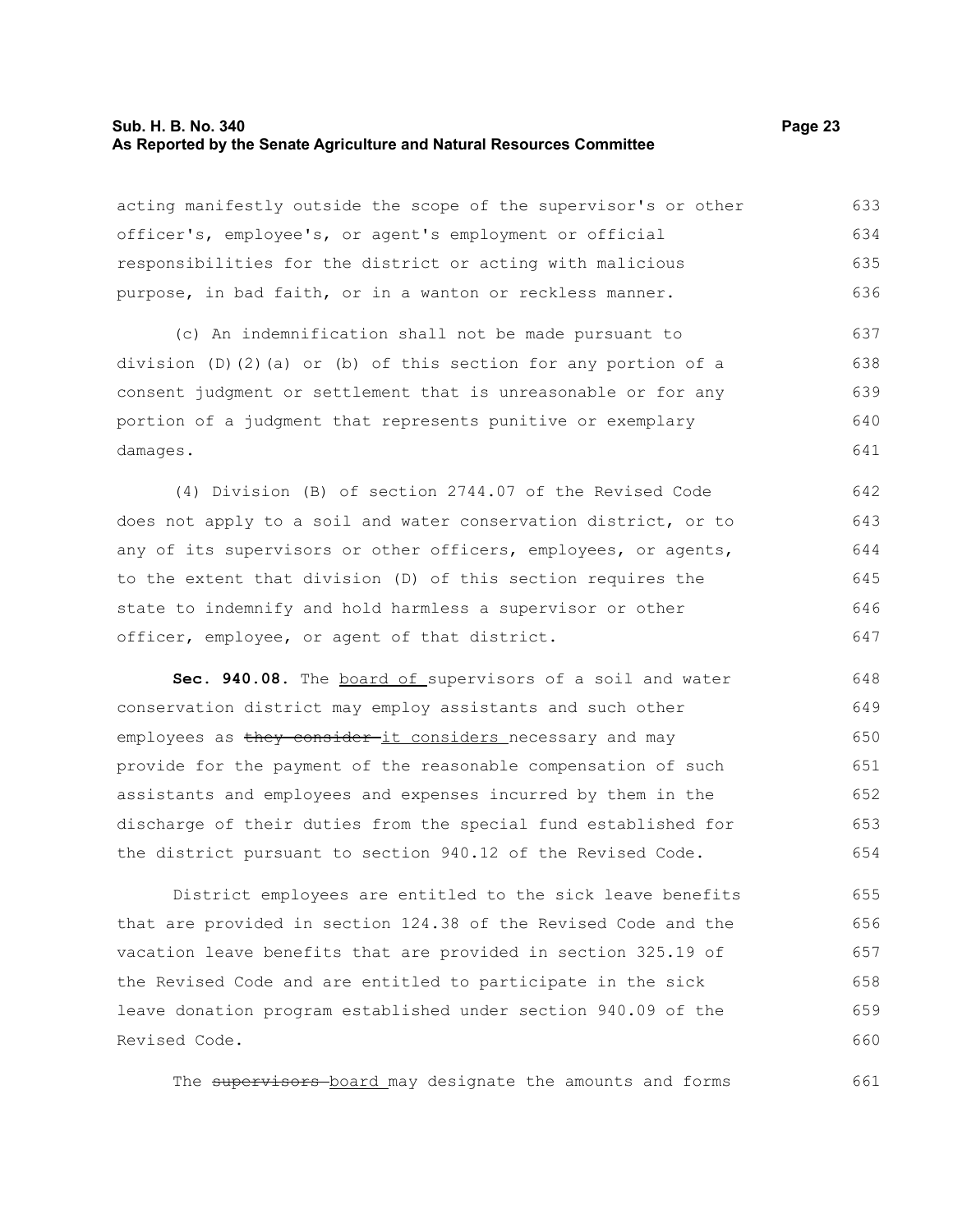#### **Sub. H. B. No. 340 Page 24 As Reported by the Senate Agriculture and Natural Resources Committee**

of other benefits, including insurance protection, to be provided to employees and may make payments of benefits from the district fund that is created with moneys accepted by the supervisors in accordance with division (E) of section 940.06 of the Revised Code or from the special fund created pursuant to section 940.12 of the Revised Code. The board of county commissioners may make payments of benefits that are provided under this section. 662 663 664 665 666 667 668 669

The board of supervisors may purchase such materials, equipment, and supplies, may lease such equipment, and may rent, purchase, or construct, and maintain, such offices, and provide for such equipment and supplies therefor, as they consider it considers necessary and may pay for the same from the special fund established for the district pursuant to section 940.12 of the Revised Code.

**Sec. 940.10.** (A) When the board of supervisors of a soil and water conservation district find, by resolution, that the district has personal property, including motor vehicles acquired for the use of district officers, road machinery, equipment, tools, or supplies, that is not needed for public use, or is obsolete or unfit for the use for which it was acquired, the supervisors-board may sell such property at public auction or by sealed bid to the highest bidder $\tau$ . The board may sell the property after giving at least ten days' notice of the time, place, and manner of sale by posting a typewritten or printed notice in the office of the board of county commissioners. If the fair market value of the property to be sold pursuant to this division is, in the opinion of the **board** of supervisors, in excess of two thousand dollars, notice of the time, place, and manner of the sale shall also be published in a newspaper of general circulation in the district at least ten 677 678 679 680 681 682 683 684 685 686 687 688 689 690 691 692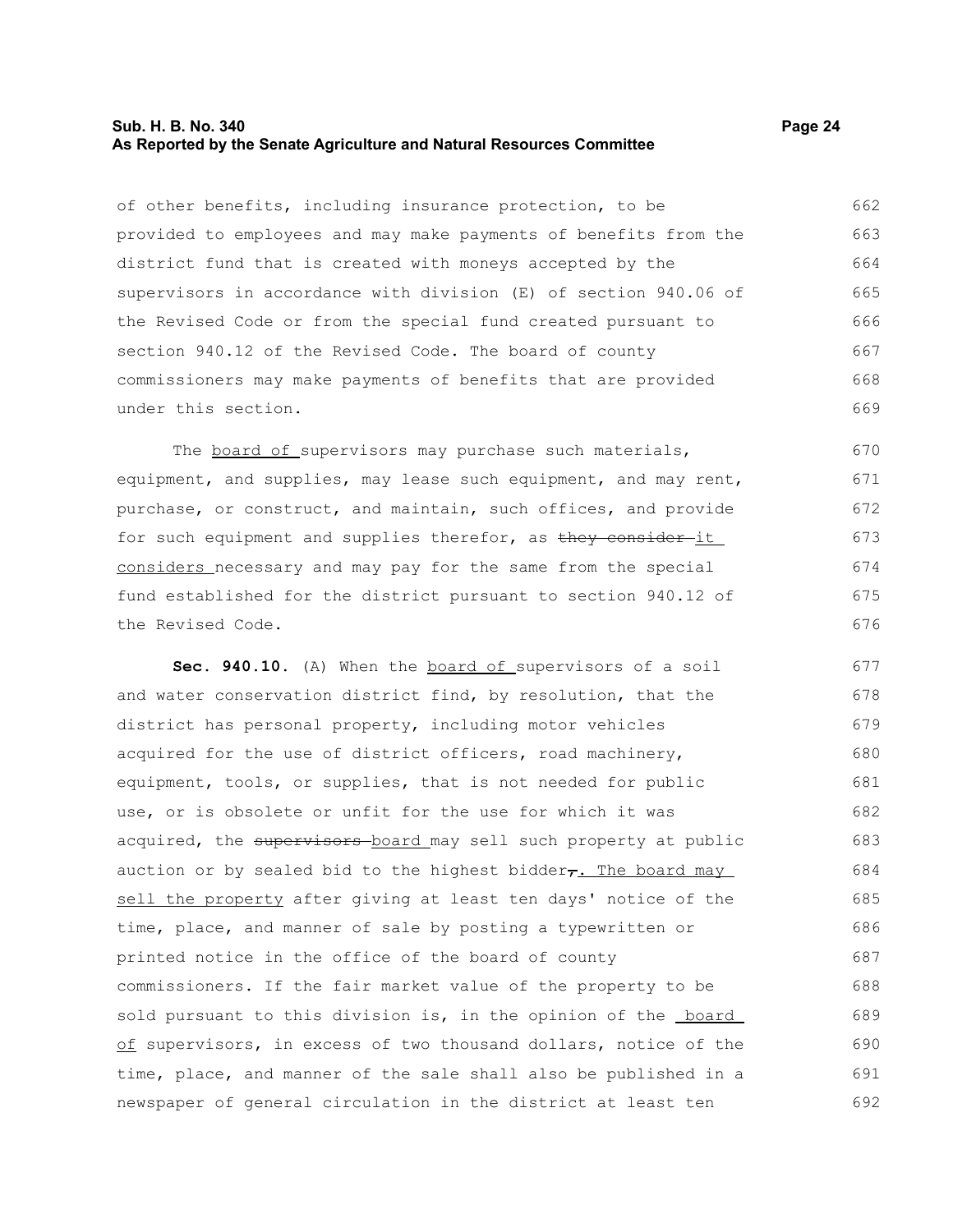#### **Sub. H. B. No. 340 Page 25 As Reported by the Senate Agriculture and Natural Resources Committee**

days prior to such sale. The supervisors board may authorize the sale of such personal property without advertisement or public notification and competitive bidding to the federal government, the state, or any political subdivision of the state. 693 694 695 696

If the supervisors conduct-board conducts a sale of personal property by sealed bid, the form of the bid shall be as prescribed by the -supervisors board, and each bid shall contain the name of the person submitting it. Bids received shall be opened and tabulated at the time stated in the notice. The property shall be sold to the highest bidder, except that the supervisors-board may reject all bids and hold another sale, by public auction or sealed bid, in the manner prescribed by this section. 697 698 699 700 701 702 703 704 705

(B) Where the supervisors find board finds, by resolution, that the district has vehicles, equipment, or machinery that is not needed, or is unfit for public use, and the supervisors desire-board desires to sell such vehicles, equipment, or machinery to the person or firm from which they propose it proposes to purchase other vehicles, equipment, or machinery, the supervisors board may offer to sell do both of the following: 706 707 708 709 710 711 712 713

(1) Sell the vehicles, equipment, or machinery to such person or firm<sub>7</sub>; and to have

(2) Have such selling price credited to the person or firm against the purchase price of other vehicles, equipment, or machinery. 716 717 718

(C) Where the supervisors advertise board advertises for bids for the sale of new vehicles, equipment, or machinery to the district, they it may include in the same advertisement a 719 720 721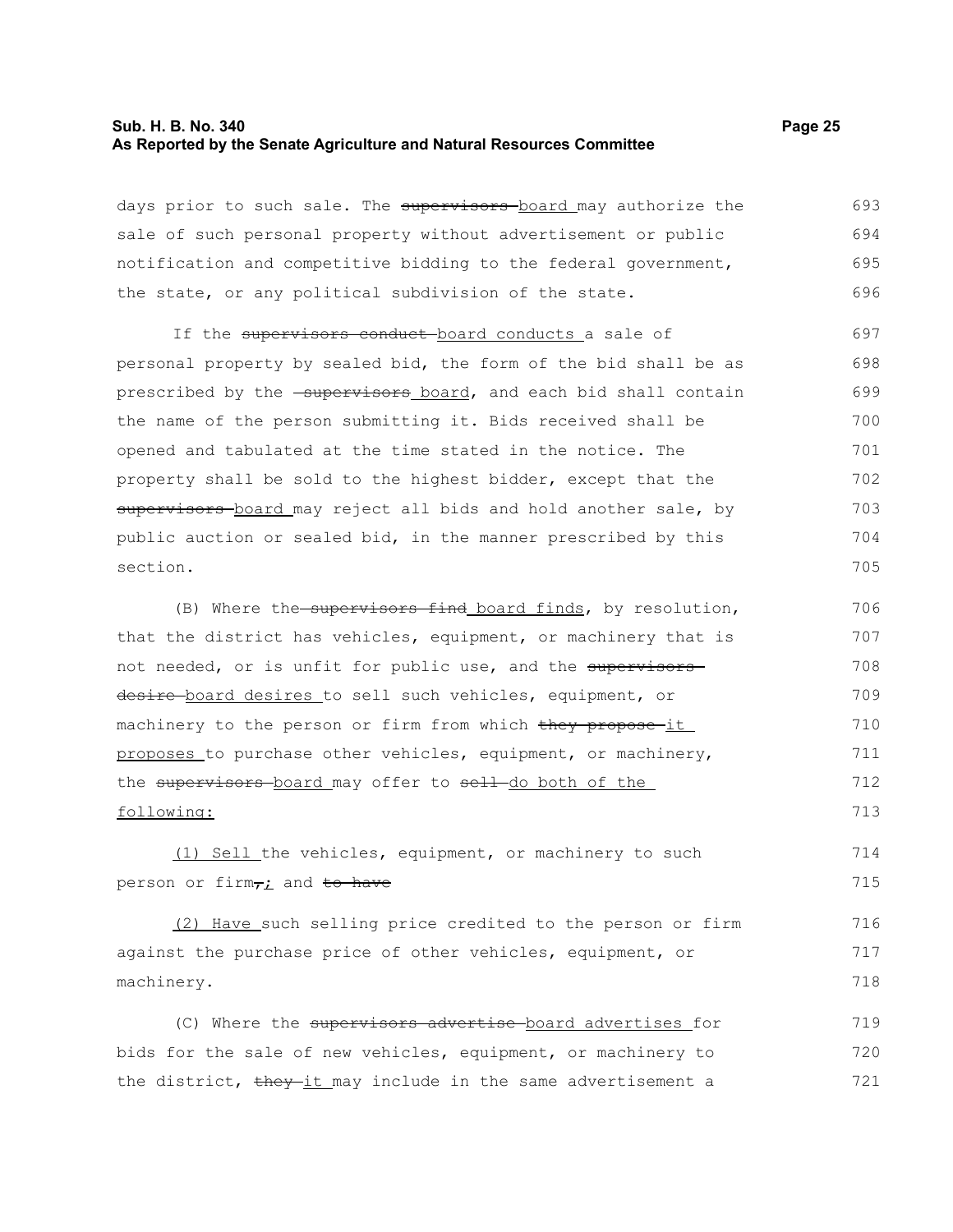| notice of their its willingness to accept do both of the         | 722 |
|------------------------------------------------------------------|-----|
| following:                                                       | 723 |
| (1) Accept bids for the purchase of district-owned               | 724 |
| vehicles, equipment, or machinery that is obsolete or not needed | 725 |
| for public use $\tau$ <i>i</i> and to have                       | 726 |
| (2) Have the amount of such bids subtracted from the             | 727 |
| selling price of the other vehicles, equipment, or machinery as  | 728 |
| a means of determining the lowest responsible bidder.            | 729 |
| Sec. 940.11. (A) Not later than three months after-the-          | 730 |
| effective date of this amendment November 2, 2018, the board of  | 731 |
| supervisors of a soil and water conservation district that hold  | 732 |
| a credit card account on-the effective date of this amendment-   | 733 |
| November 2, 2018, shall adopt a written policy for the use of    | 734 |
| credit card accounts. Otherwise, the supervisors-board shall     | 735 |
| adopt a written policy before first holding a credit card        | 736 |
| account.                                                         | 737 |
| The policy shall include provisions addressing all of the        | 738 |
| following:                                                       | 739 |
| (1) The supervisors-members of the board or positions            | 740 |
| authorized to use a credit card account;                         | 741 |
| (2) The types of expenses for which a credit card account        | 742 |
| may be used;                                                     | 743 |
| (3) The procedure for acquisition, use, and management of        | 744 |
| a credit card account and presentation instruments related to    | 745 |
| the account including cards and checks;                          | 746 |
| (4) The procedure for submitting itemized receipts to the        | 747 |
| fiscal agent or the fiscal agent's designee;                     | 748 |
| (5) The procedure for credit card issuance, credit card          | 749 |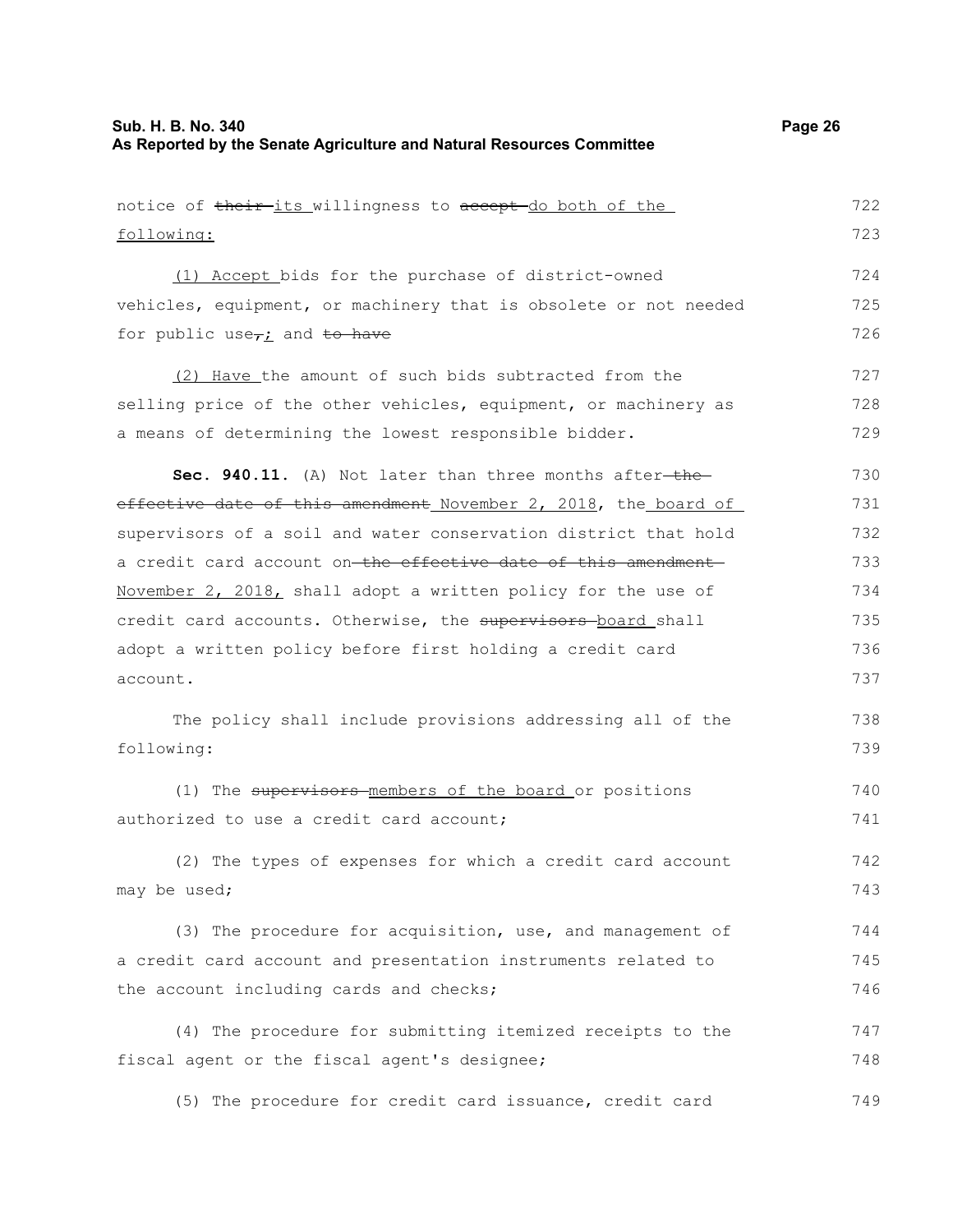reissuance, credit card cancellation, and the process for reporting lost or stolen credit cards; 750 751

(6) The district's credit card account's maximum credit limit or limits;

(7) The actions or omissions by an officer or employee that qualify as misuse of a credit card account. 754 755

(B) The name of the soil and water conservation district shall appear on each presentation instrument related to the account including cards and checks. 756 757 758

(C) If the fiscal agent of the district does not retain general possession and control of the credit card account and presentation instruments related to the account including cards and checks, the supervisors board shall appoint a compliance officer to perform the duties enumerated under division (D) of this section. The compliance officer may not use a credit card account and may not authorize a supervisor board member or employee to use a credit card account. The fiscal agent is not eligible for appointment as compliance officer. 759 760 761 762 763 764 765 766 767

(D) The compliance officer, if applicable, and the supervisors-board at least quarterly shall review the number of cards and accounts issued, the number of active cards and accounts issued, the cards' and accounts' expiration dates, and the cards' and accounts' credit limits. 768 769 770 771 772

(E) If the fiscal agent retains general possession and control of the credit card account and presentation instruments related to the account including cards and checks, and the supervisors board authorize a supervisor board member or employee to use a credit card, the fiscal agent may use a system to sign out credit cards to the authorized users. The supervisor 773 774 775 776 777 778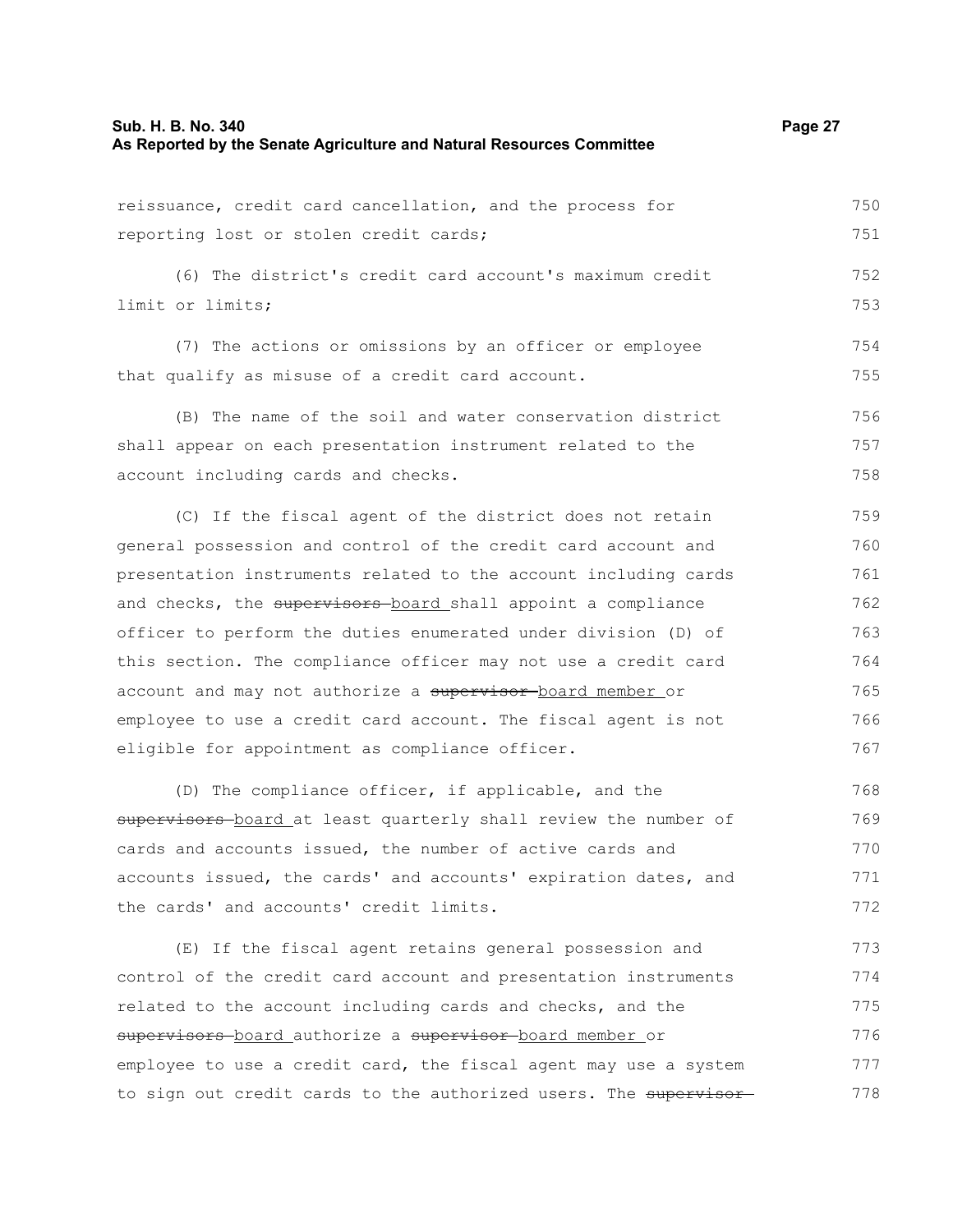## **Sub. H. B. No. 340 Page 28 As Reported by the Senate Agriculture and Natural Resources Committee**

board member or employee is liable in person and upon any official bond the supervisor member or employee has given to the district to reimburse the district treasury the amount for which the supervisor member or employee does not provide itemized receipts in accordance with the policy described in division (A) of this section. 779 780 781 782 783 784

(F) The use of a credit card account for expenses beyond those authorized by the supervisors board constitutes misuse of a credit card account. A supervisor board member or employee of a soil and water conservation district or a public servant as defined under section 2921.01 of the Revised Code who knowingly misuses a credit card account held on behalf of a soil and water conservation district violates section 2913.21 of the Revised Code. 785 786 787 788 789 790 791 792

(G) The fiscal agent or the fiscal agent's designee annually shall file a report with the supervisors-board detailing all rewards received based on the use of the soil and water conservation district's credit card account. 793 794 795 796

(H) As used in this section, "credit card account" means any bank-issued credit card account, store-issued credit card account, financial institution-issued credit card account, financial depository-issued credit card account, affinity credit card account, or any other card account allowing the holder to purchase goods or services on credit or to transact with the account, and any debit or gift card account related to the receipt of grant moneys. "Credit card account" does not include a procurement card account, gasoline or telephone credit card account, or any other card account where merchant category codes are in place as a system of control for use of the card account. 797 798 799 800 801 802 803 804 805 806 807

**Sec. 940.12.** The board of county commissioners of each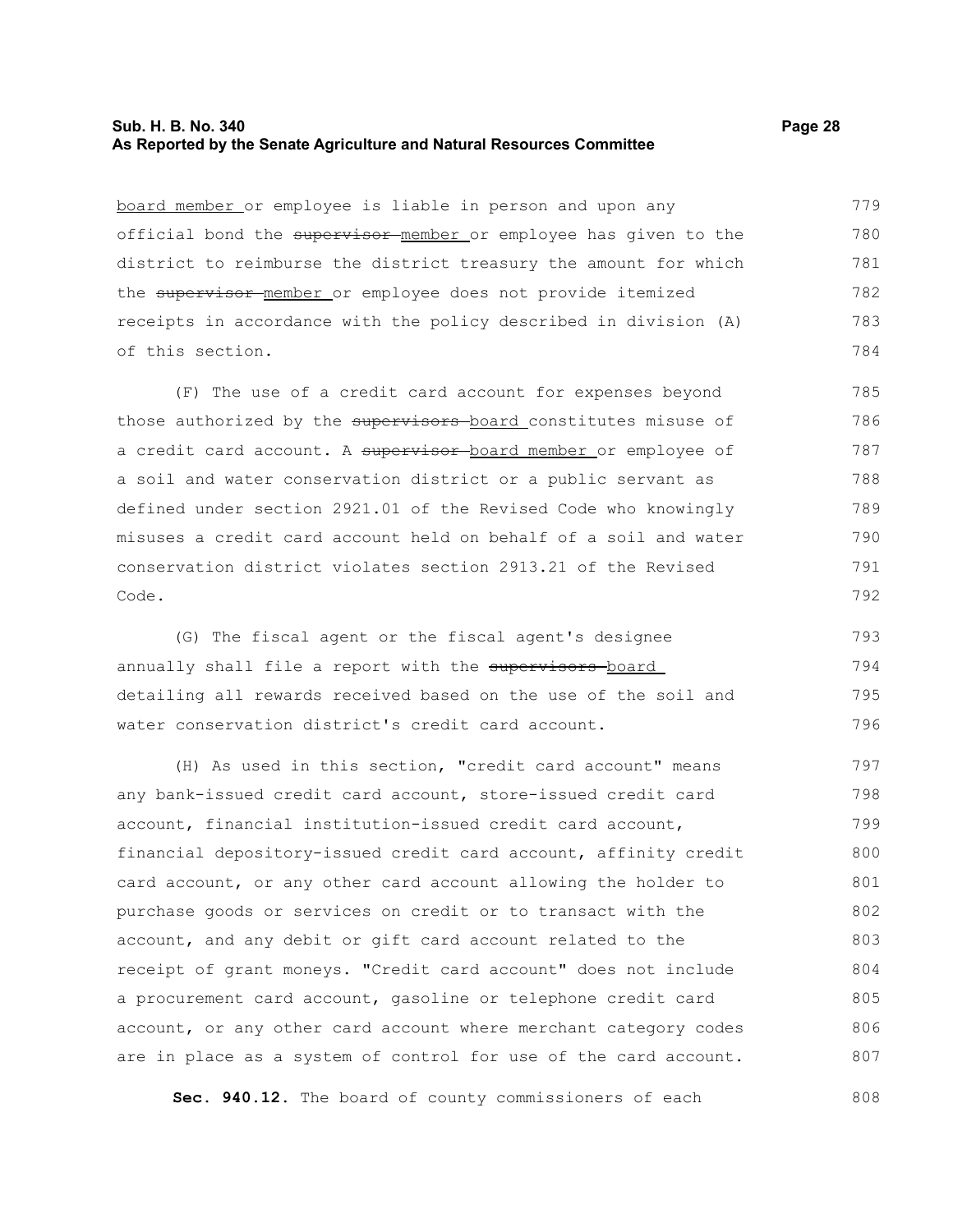#### **Sub. H. B. No. 340 Page 29 As Reported by the Senate Agriculture and Natural Resources Committee**

county in which there is a soil and water conservation district may levy a tax within the ten-mill limitation and may appropriate money from the proceeds of the levy or from the general fund of the county. The money shall be held in a special fund for the credit of the district, to be expended for the purposes prescribed in section 940.08 of the Revised Code or under the policy adopted under section 940.11 of the Revised Code, for construction and maintenance of improvements by the district, and for other expenses incurred in carrying out the program of the district upon the written order of the fiscal agent for the district after authorization by a majority of the board of supervisors of the district. 809 810 811 812 813 814 815 816 817 818 819 820

**Sec. 940.13.** (A) The prosecuting attorney of a county in which there is a soil and water conservation district shall beis the legal adviser of the district. The prosecuting attorney shall be-is the legal counsel of such district in all civil actions brought by or against it and shall conduct all such actions in the prosecuting attorney's official capacity. The board of supervisors of a district may also employ such attorneys as may be necessary or desirable in the operations of the district.

(B) The prosecuting attorney of a lead county that is represented on a joint board of supervisors created under section 940.34 of the Revised Code is the legal advisor of the joint board in all civil actions brought by or against the joint board. The prosecuting attorney shall conduct all such actions in the prosecuting attorney's official capacity. The joint board may employ other attorneys as may be necessary or desirable in the operations of the joint board. 830 831 832 833 834 835 836 837

Sec. 940.19. (A) An owner of land that is located in a

838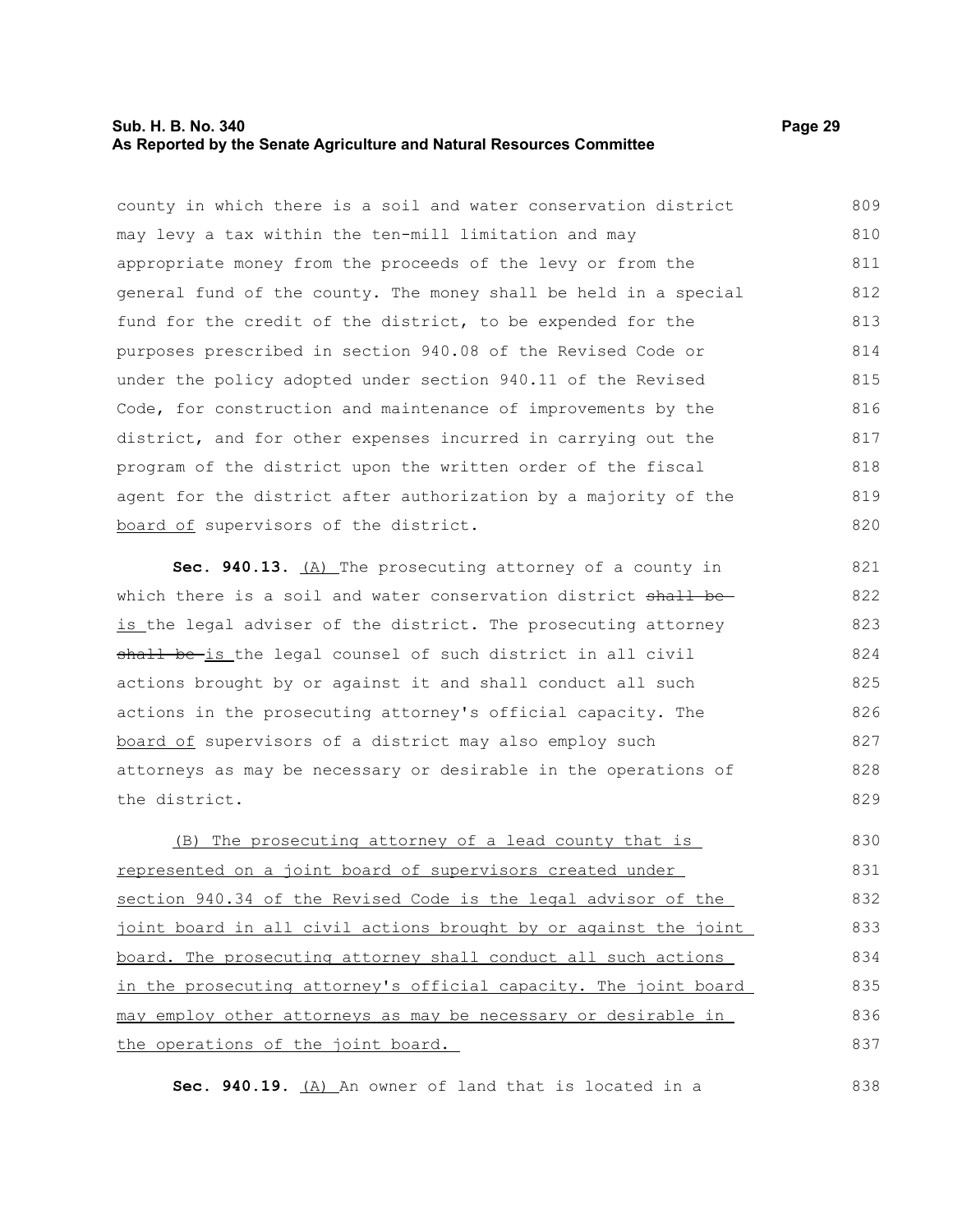# **Sub. H. B. No. 340 Page 30 As Reported by the Senate Agriculture and Natural Resources Committee**

| soil and water conservation district may file a petition with    | 839 |
|------------------------------------------------------------------|-----|
| the board of supervisors of the district requesting the          | 840 |
| construction of a conservation work of improvement. Upon the     | 841 |
| receipt of such a petition, the supervisors shall make a         | 842 |
| preliminary determination to accept or reject the petition.      | 843 |
| A petition may be rejected if the supervisors determine.         | 844 |
| Prior to filing a petition, the petitioner shall consult with    | 845 |
| the district to discuss the proposed drainage improvement and to | 846 |
| determine the proper forms and procedures for filing the         | 847 |
| petition.                                                        | 848 |
| (B) The petition shall include all of the following:             | 849 |
| (1) A statement of the nature of the work for which a            | 850 |
| petition is filed, including locating, cleaning, removing        | 851 |
| obstructions from, constructing, reconstructing, straightening,  | 852 |
| deepening, widening, altering, boxing, tiling, filling, walling, | 853 |
| or arching any ditch, drain, watercourse, floodway, creek, run,  | 854 |
| or river; changing the course, location, or terminus thereof; or | 855 |
| constructing a levee, wall, embankment, jetty, dike, dam,        | 856 |
| sluice, revetment, reservoir, holding basin, control gate,       | 857 |
| breakwater, or other structure for the control of water;         | 858 |
| (2) A description, including location, of the course and         | 859 |
| termini of the proposed improvement and the branches, spurs, or  |     |
| laterals, if any are petitioned for;                             | 861 |
| (3) A statement that the construction of the improvement         | 862 |
| is necessary and will benefit the petitioner; and                | 863 |
| (4) A statement that all costs of engineering,                   | 864 |
| construction, and future maintenance will be assessed to the     | 865 |
| benefiting parcels of land.                                      | 866 |
| (C) The board shall make a preliminary determination to          | 867 |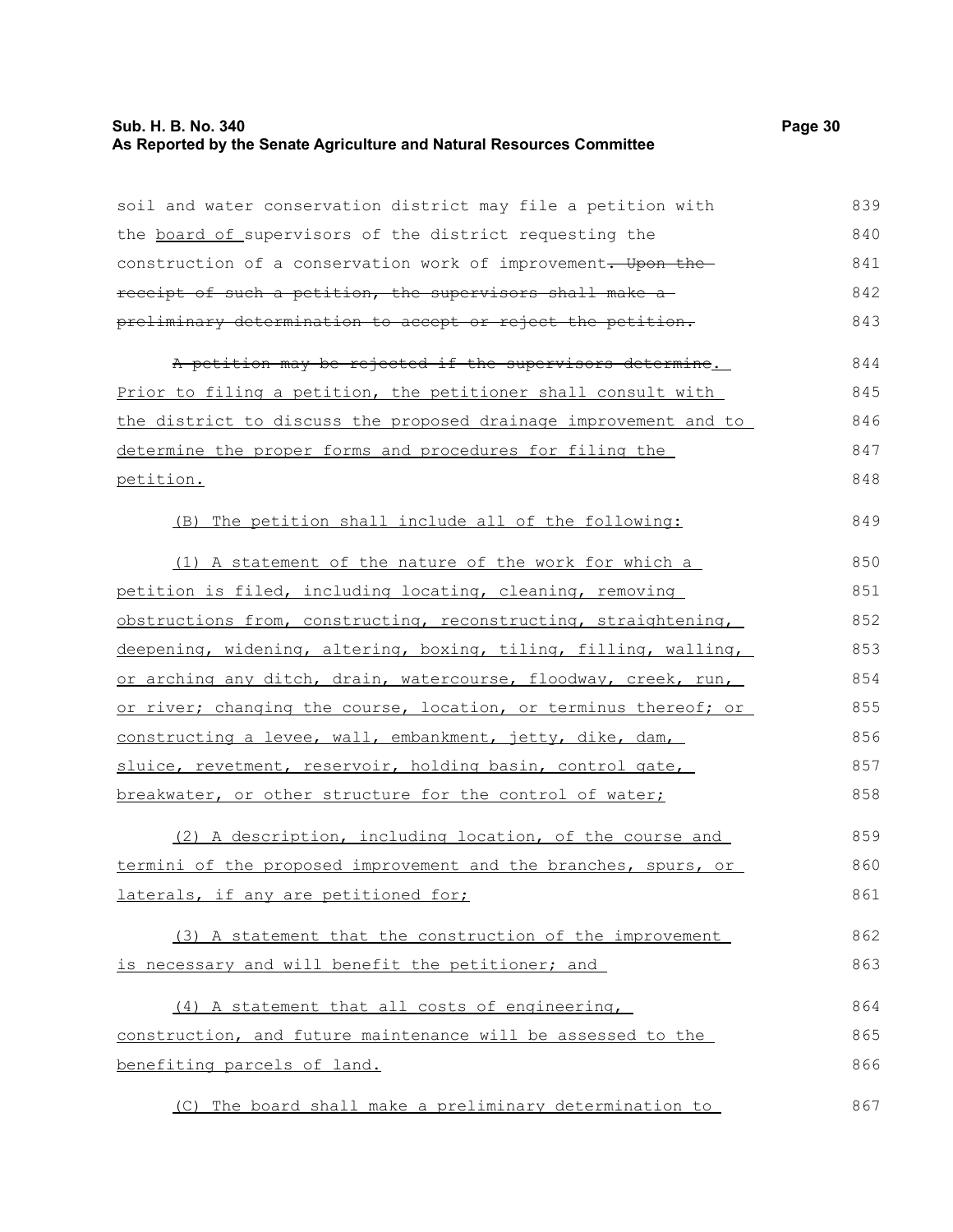accept or reject the petition at the board's next scheduled

| meeting.                                                         | 869 |
|------------------------------------------------------------------|-----|
| (D)(1) The board may reject the petition for any of the          | 870 |
| following reasons:                                               | 871 |
| (a) The board determines that the information that it the        | 872 |
| petition contains about the proposed improvement is insufficient | 873 |
| to enable the supervisors board to proceed with the petition     | 874 |
| under this chapter-or if the-.                                   | 875 |
| (b) The petition appears to be frivolous. The supervisors        | 876 |
| also may reject a petition on the grounds that the .             | 877 |
| (c) The district lacks sufficient staff or other resources       | 878 |
| to proceed with the improvement in accordance with this chapter. | 879 |
| Ŧŧ                                                               | 880 |
| (2) If the supervisors reject a board rejects the                | 881 |
| petition, they-it shall notify the petitioner in writing of the  | 882 |
| reasons for the rejection. A The petitioner may amend a petition | 883 |
| that was-is rejected due to insufficient information may be-     | 884 |
| supplemented with additional information and filed again may     | 885 |
| subsequently file the amended petition with the board.           | 886 |
| (E) If the supervisors accept a board accepts the petition       | 887 |
| for a proposed improvement, they the board shall establish do    | 888 |
| both of the following:                                           | 889 |
| (1) Establish a date and time for a view of the proposed         | 890 |
| improvement, which. The date shall be not fewer than twenty-     | 891 |
| five thirty nor more than ninety days after the date on which    | 892 |
| the petition was-filed accepted. The supervisors board shall     | 893 |
| designate a convenient place near the proposed improvement       | 894 |
| location at which the view shall-start occur.                    | 895 |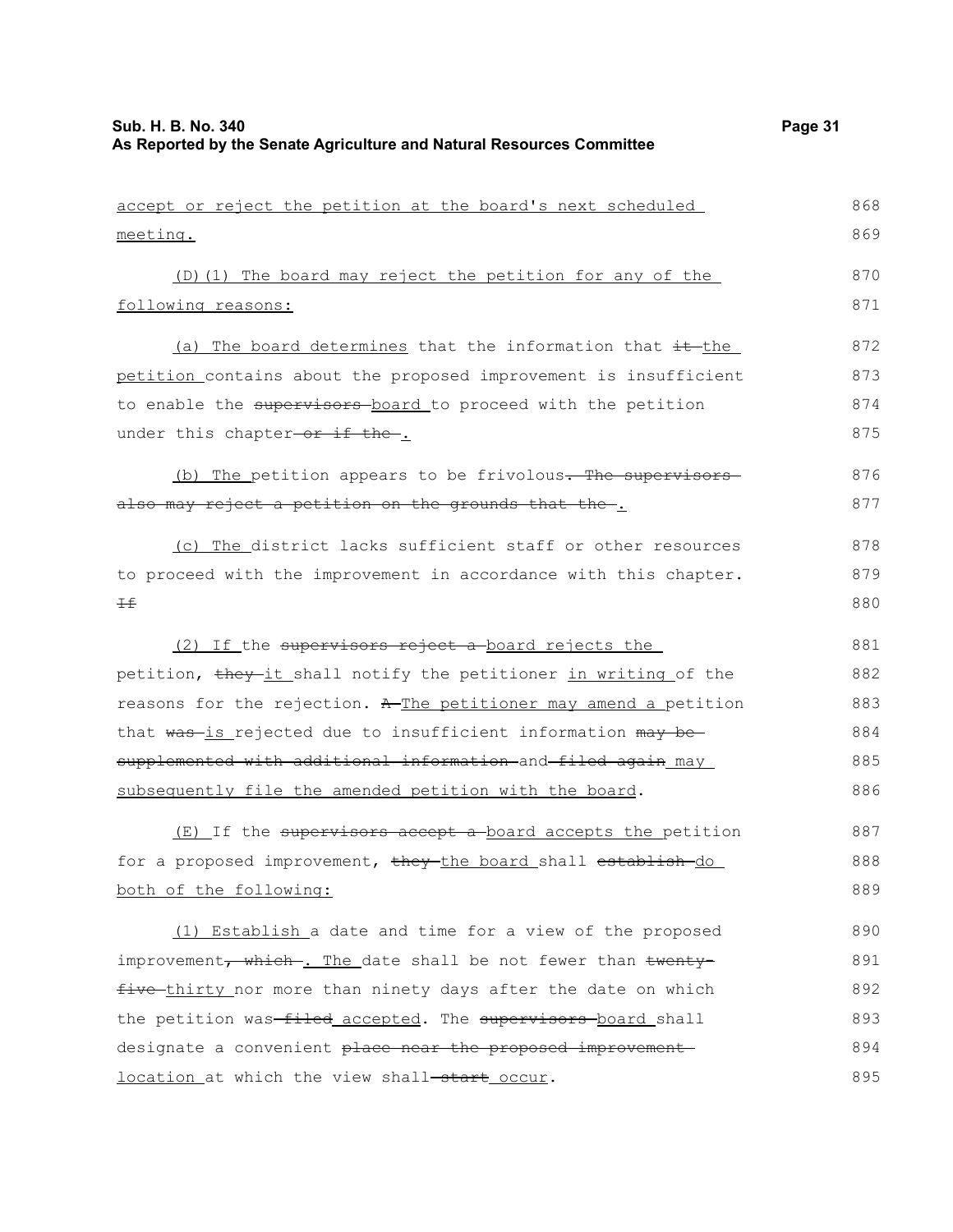# **Sub. H. B. No. 340 Page 32 As Reported by the Senate Agriculture and Natural Resources Committee**

Upon receipt of a petition, the supervisors also shall establish (2) Establish a date and time on and at which and designate a location at which they the board will hold a hearing on the proposed improvement. The hearing shall occur not  $\frac{1}{1}$ fewer than thirty nor more than ninety days after the date established for the view. 896 897 898 899 900 901

(F) If a petitioner proposes an improvement that would be located in two or more adjoining soil and water conservation districts, the board of supervisors that receives the petition shall provide notice of the petition to the board of supervisors of each other county in which the proposed improvement would be located. The boards then shall create a joint board of supervisors under section 940.34 of the Revised Code and proceed in accordance with that section. 902 903 904 905 906 907 908 909

**Sec. 940.20.** As soon as the supervisors of a soil and water conservation district have established the dates, times, and locations of the view and the hearing concerning a proposed improvement, they shall send, at (A) At least twenty-twenty-one days prior to the date established for the view, the board of supervisors of a soil and water conservation district shall send a written notice of the view and the hearing to the-all landowners within the area to be benefited by the proposed improvement and to the board of county commissioners and the county engineer. The board shall ensure that the notice contains all of the following: 910 911 912 913 914 915 916 917 918 919 920

(1) The date, time, and location for the view and the subsequent hearing; (2) A description of the proposed improvement and its 921 922 923

location as stated in the petition, a map indicating the location of the proposed improvement or information on where to 924 925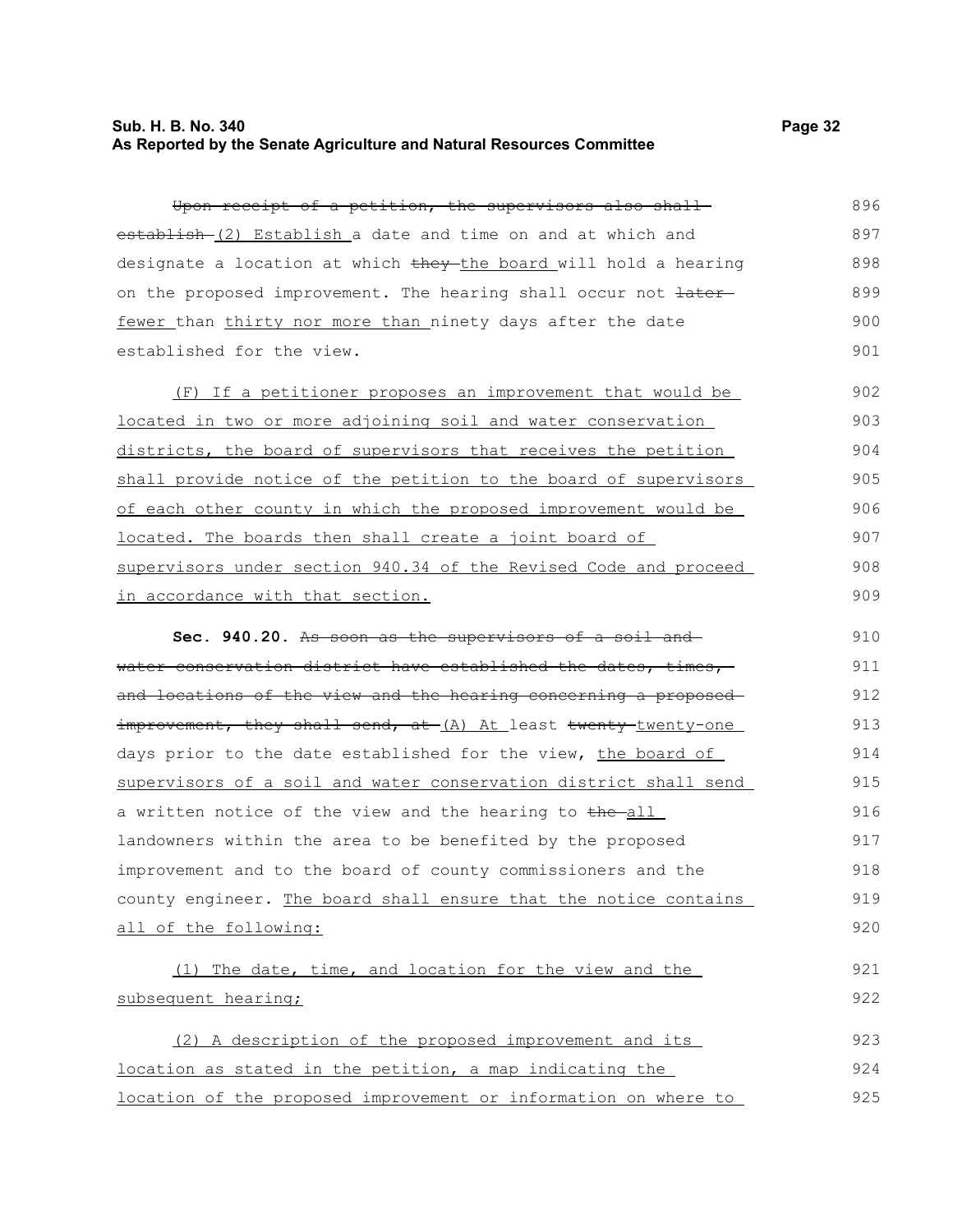| access the map, and an explanation of how to obtain additional   | 926 |
|------------------------------------------------------------------|-----|
| information or ask questions about the proposed improvement;     | 927 |
| (3) A statement that all costs of engineering,                   | 928 |
| construction, and future maintenance will be assessed to the     | 929 |
| benefiting parcels of land;                                      | 930 |
| (4) A statement that a landowner may file, not more than         | 931 |
| twenty-one days after the date of the view, an amendment to the  | 932 |
| <u>original petition that expands the length of the proposed</u> | 933 |
| improvement, provided that the amendment does not expand the     | 934 |
| area to be benefited by the proposed improvement;                | 935 |
| (5) A statement that any landowner receiving the notice          | 936 |
| may comment on the proposed improvement in writing before or in  | 937 |
| person at the hearing on the petition;                           | 938 |
| (6) The address at which to file an amendment to the             | 939 |
| petition or submit written comments on the proposed improvement. | 940 |
| (B) The supervisors board shall notify all landowners that       | 941 |
| are adjacent to the proposed improvement either by certified     | 942 |
| mail or, if the supervisors have board has record of an internet | 943 |
| identifier of record associated with such a landowner, by        | 944 |
| ordinary mail and by that internet identifier of record, and     | 945 |
| shall notify all others by certified mail or first class         | 946 |
| mailings. Any such-The written notice shall have the words       | 947 |
| "Legal Notice" printed in plain view on the face of the envelope | 948 |
| or, in the case of service by an internet identifier of record,  | 949 |
| in conspicuous typeface at the top of the notice. In addition,   | 950 |
| the supervisors                                                  | 951 |
|                                                                  |     |

(C) The board shall invite to the view and the hearing the staff of the soil and water conservation district and the staff of the natural resources conservation service in the United 952 953 954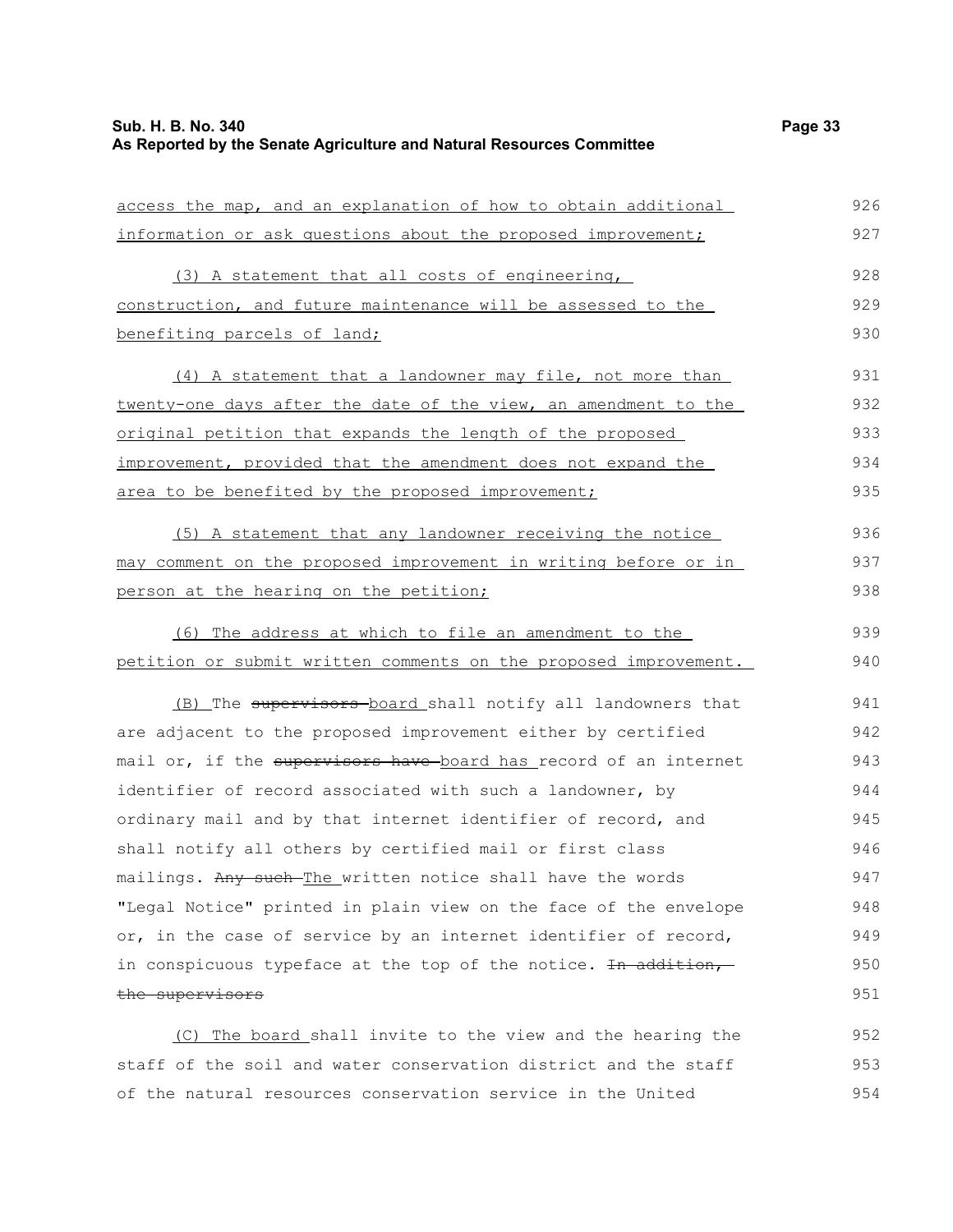# **Sub. H. B. No. 340 Page 34 As Reported by the Senate Agriculture and Natural Resources Committee**

States department of agriculture that is involved with the district together with any other people that the supervisorseonsider-board considers to be necessary to the proceedings. 955 956 957

(D) As used in this section, "internet identifier of record" has the same meaning as in section 9.312 of the Revised Code. 958 959 960

**Sec. 940.21.** (A) On the date established for the view of a proposed improvement, the board of supervisors of a soil and water conservation district or its designee shall meet at the designated location near the proposed improvement at the established time. At that time, they shall hear proof of the need for the proposed improvement offered by any landowner that is affected by it. 961 962 963 964 965 966 967

The supervisors shall view the area in which the proposedimprovement is to be constructed. If the proposed improvement is a ditch, the view shall include the line of the proposed ditchand each branch, lateral, or spur of the ditch that is mentioned in the petition. If present an overview of the proposed improvement. In the presentation, the board or its designee shall use methods and means that the board determines will adequately inform those attending the view about the proposed improvement's location and the drainage issues intended to be addressed by the proposed improvement. 968 969 970 971 972 973 974 975 976 977

(B) Upon the request made at the view of a member of the board or of a landowner in the area to be benefited by the proposed improvement, the board or its designee shall recess the view and reconvene at a site along the proposed improvement for the purpose of gaining additional information about the drainage issue intended to be addressed by the proposed improvement. If the area to be viewed is extensive, the supervisors board or its 978 979 980 981 982 983 984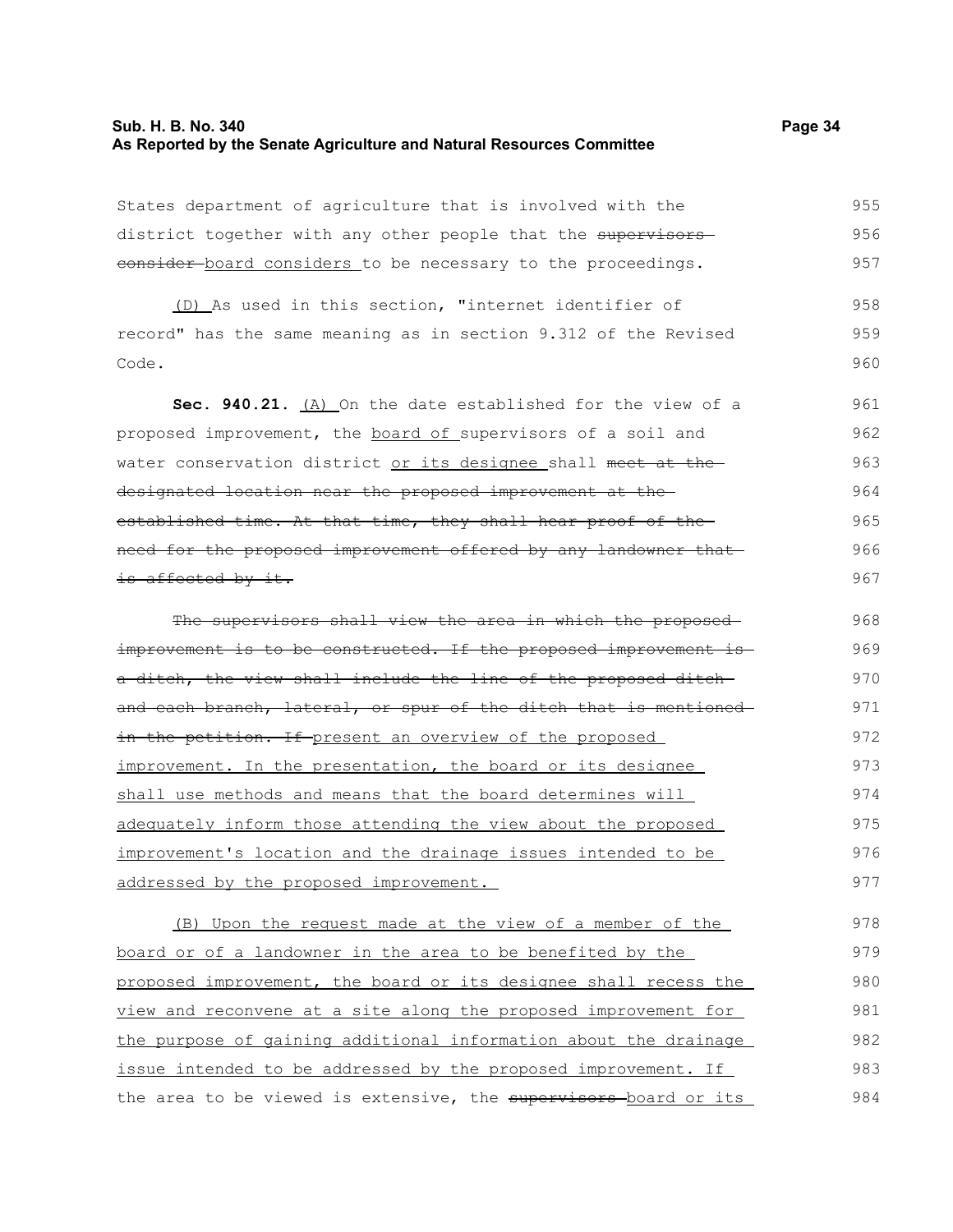| designee may conduct the view on more than one day and may       | 985  |
|------------------------------------------------------------------|------|
| adjourn from day to day, or a longer period, until the view is   | 986  |
| completed.                                                       | 987  |
| Sec. 940.22. (A) Upon acceptance of a petition requesting        | 988  |
| the construction of an improvement, the board of supervisors of  | 989  |
| a soil and water conservation district shall begin to prepare-   | 990  |
| as a quide to the board of county commissioners and the-         | 991  |
| petitioners, a preliminary report regarding the proposed         | 992  |
| improvement. The supervisors-board shall present the completed   | 993  |
| preliminary report at the hearing that is held on the proposed   | 994  |
| improvement.                                                     | 995  |
| (B) The board shall ensure that the preliminary report           | 996  |
| shall include a includes all of the following:                   | 997  |
| (1) A preliminary estimate of the cost, comments of              | 998  |
| construction for the proposed improvement;                       | 999  |
| (2) Comments on the feasibility of the project, and a            | 1000 |
| proposed improvement;                                            | 1001 |
| (3) A statement of the supervisors' board's opinion as to        | 1002 |
| whether the benefits from the project-proposed improvement are   | 1003 |
| likely to exceed the estimated cost. The preliminary report      | 1004 |
| $shall$ identify;                                                | 1005 |
| (4) A list of all factors-that are apparent to the-              | 1006 |
| supervisors_identified by the board, both favorable and          | 1007 |
| unfavorable to the proposed improvement, so that the petitioners | 1008 |
| may be informed concerning what is involved with the             | 1009 |
| construction of the proposed improvement.                        | 1010 |
| (C) In addition to reporting preparing a preliminary             | 1011 |
| report on the improvement as petitioned, the supervisors board   | 1012 |
| may submit alternate proposals to accomplish the intent of the   | 1013 |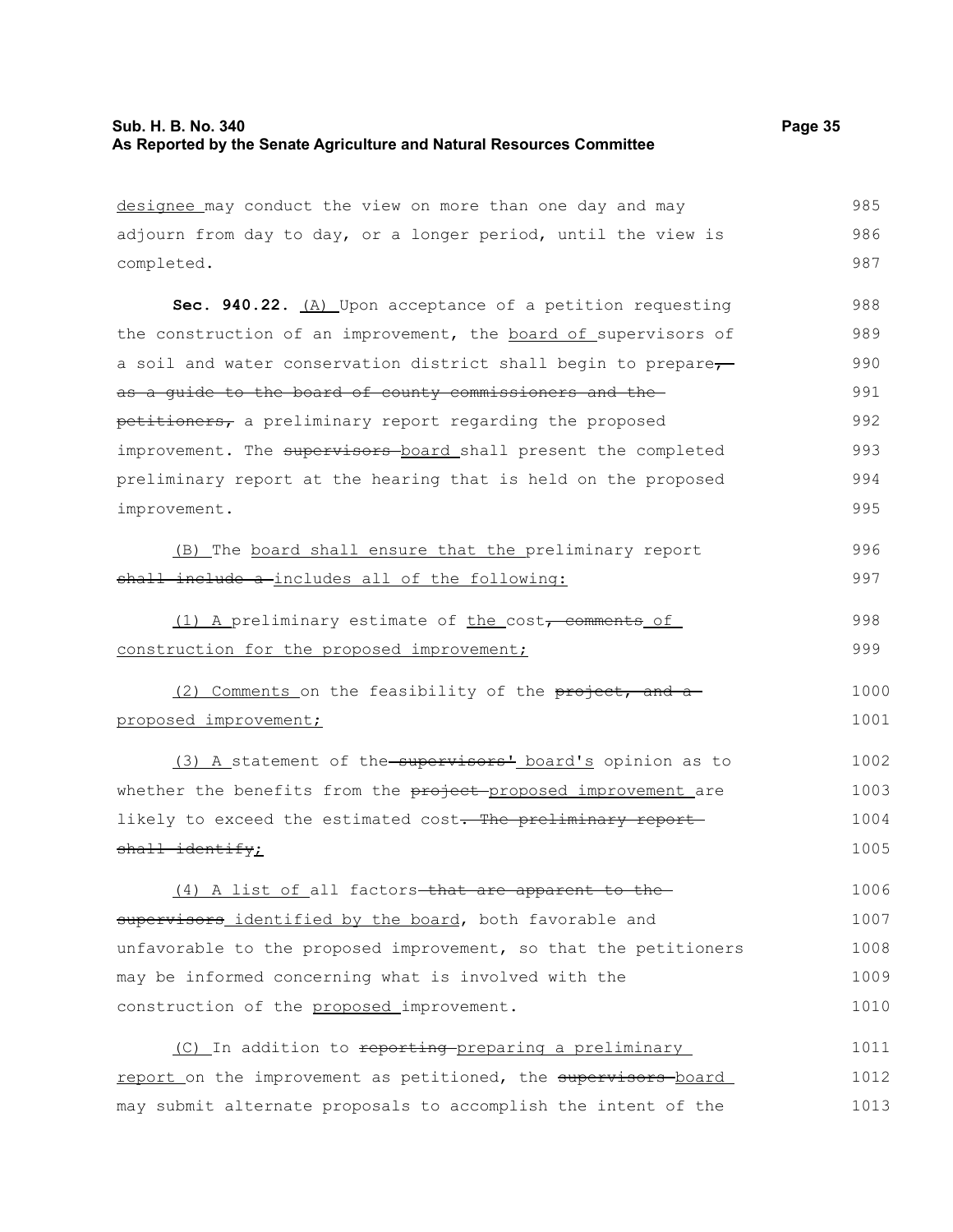# **Sub. H. B. No. 340 Page 36 As Reported by the Senate Agriculture and Natural Resources Committee**

#### petition. The

1014

(D) The preliminary report and all alternate proposals shall be reviewed and receive concurrence from an engineer who is employed by the department of agriculture or by the natural resources conservation service in the United States department of agriculture and who is responsible for providing technical assistance to the district or from any other registered professional engineer whom-selected by the board of supervisors choose. 1015 1016 1017 1018 1019 1020 1021 1022

**Sec. 940.23.** (A) On the date and at the time established by the board of supervisors for the hearing on a petition for a proposed improvement, the supervisors of a soil and watereonservation district board shall conduct the hearing. Prior to the hearing, landowners affected by the proposed improvement may file objections to it with the supervisors, and at the hearing the supervisors shall hear any objections so filed. In addition At the hearing, the supervisors board shall present their do both of the following: 1023 1024 1025 1026 1027 1028 1029 1030 1031

(1) Present the board's preliminary report on the proposed improvement-and shall hear; 1032 1033

(2) Hear any comments or evidence offered by any landowner for or against construction of the proposed improvement. If 1034 1035

(B) If necessary, the hearing may occur on more than one day and may be adjourned from day to day or for a longer time that board may recess and continue the hearing on subsequent days as may be reasonable to consider additional information about the proposed improvement or so that all interested landowners may have an opportunity to be heard in favor of or inopposition to comment on the proposed improvement. 1036 1037 1038 1039 1040 1041 1042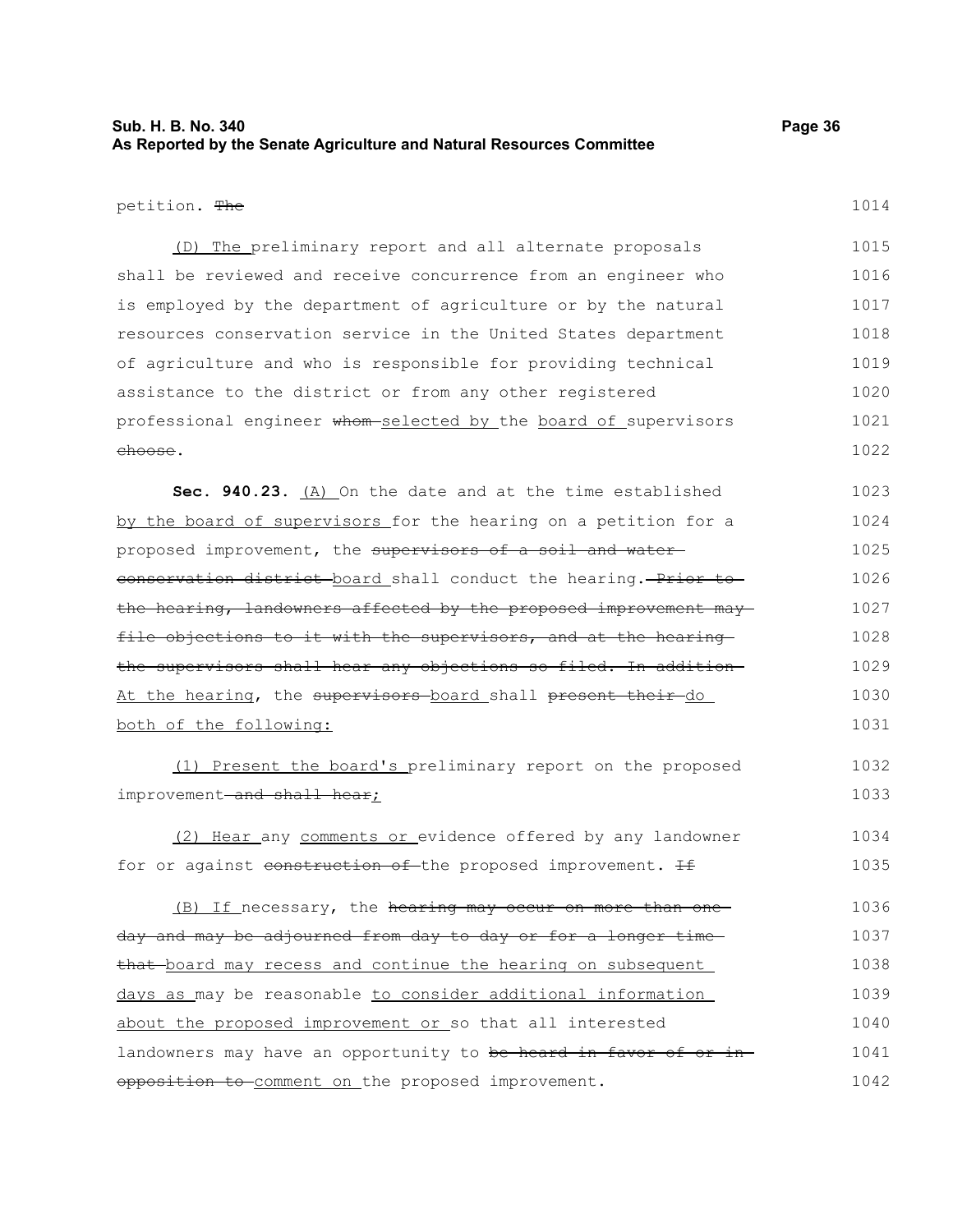# **Sub. H. B. No. 340 Page 37 As Reported by the Senate Agriculture and Natural Resources Committee**

| (C) At the conclusion of the hearing, the board shall vote       | 1043 |
|------------------------------------------------------------------|------|
| to decide whether to proceed with a project survey and design or | 1044 |
| to dismiss the petition. In making its decision, the board shall | 1045 |
| take into consideration all of the following:                    | 1046 |
| (1) The petition;                                                | 1047 |
| (2) The preliminary report;                                      | 1048 |
| (3) Comments on the proposed improvement;                        | 1049 |
| (4) The protection of environmentally significant areas          | 1050 |
| when those areas could be adversely affected by the construction | 1051 |
| of the proposed improvement and, if necessary, alternative plans | 1052 |
| providing for that protection and for construction of the        | 1053 |
| proposed improvement.                                            | 1054 |
| (D) The board may proceed with the project survey and            | 1055 |
| design for a proposed improvement if both of the following       | 1056 |
| apply:                                                           | 1057 |
| (1) The board finds that a proposed improvement is               | 1058 |
| necessary and is conducive to the public welfare.                | 1059 |
| (2) The board is reasonably certain that the benefits of         | 1060 |
| the proposed improvement will outweigh its costs.                | 1061 |
| Sec. -940.26 940.24. Upon approval by After a vote of the        | 1062 |
| board of supervisors of a soil and water conservation district   | 1063 |
| of a petition to proceed with a project survey and design for a  | 1064 |
| proposed improvement, the supervisors board or their its         | 1065 |
| designee shall conduct all necessary surveys for the proposed    | 1066 |
| improvement. In addition, the supervisors board or their its     | 1067 |
| designee shall prepare plans for constructing the improvement    | 1068 |
| and shall prepare maps showing the location of the land that is  | 1069 |
| proposed to be assessed in accordance with section 940.33 of the | 1070 |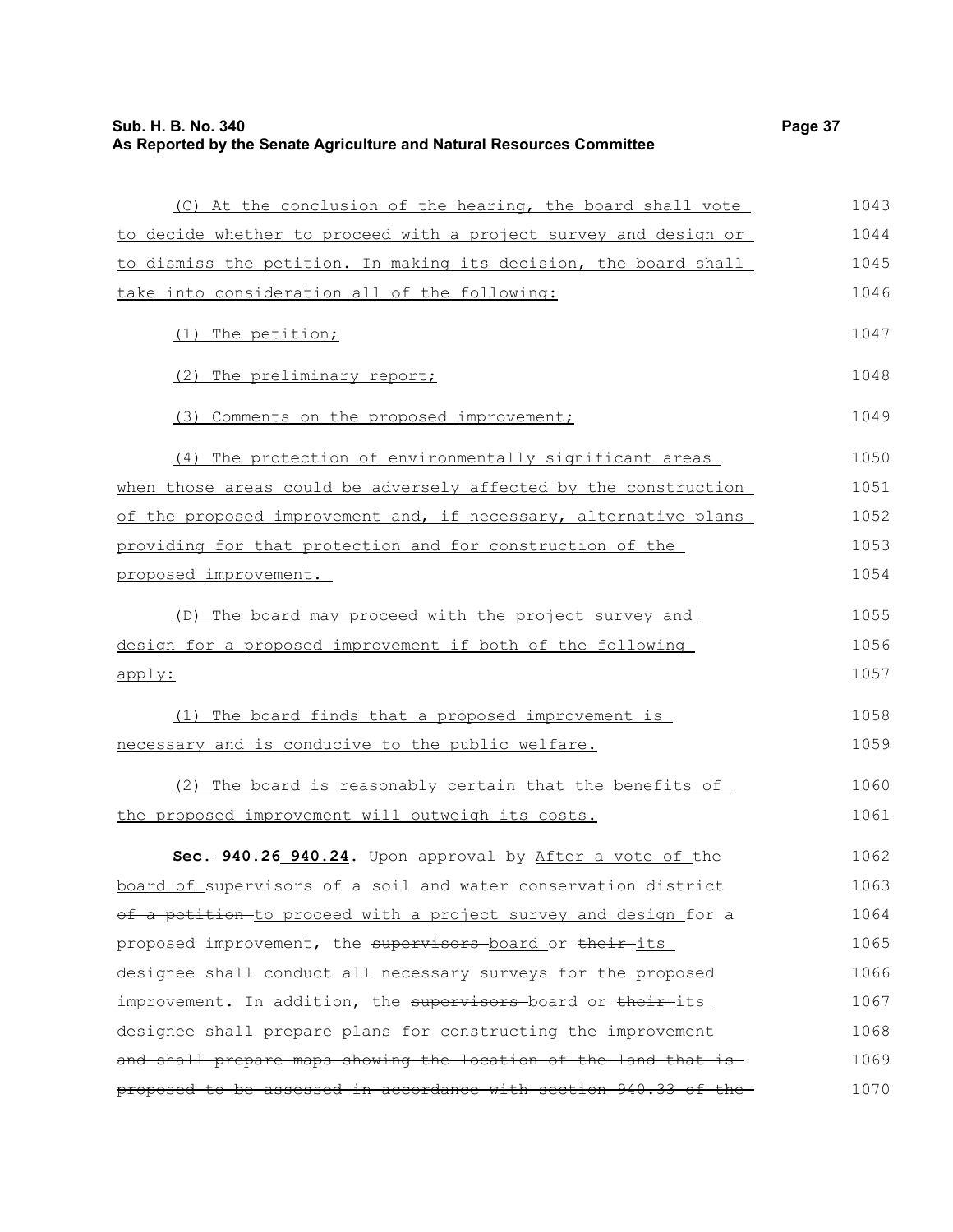| Sub. H. B. No. 340                                                    | Page 38 |
|-----------------------------------------------------------------------|---------|
| As Reported by the Senate Agriculture and Natural Resources Committee |         |

Revised Code for the improvement.

| The supervisors or their designee shall prepare-                 | 1072 |
|------------------------------------------------------------------|------|
| specifications . The plans shall include all of the following:   | 1073 |
| (A) Specifications for construction of the improvement-and-      | 1074 |
| shall specify dimensions;                                        | 1075 |
| (B) Dimensions of any temporary easement that is necessary       | 1076 |
| for construction purposes. In addition, the supervisors or their | 1077 |
| designee shall make estimates of the cost of material and any-   | 1078 |
| excavation costs. The construction of the improvement may be-    | 1079 |
| divided into construction areas if that would be expedient.;     | 1080 |

(C) In the case of an improvement that is a ditch or similar structure for the disposal of water, the specificationsfor its construction that the supervisors or their designee must prepare shall provide for spreading provisions for all of the following: 1081 1082 1083 1084 1085

(1) Spreading and leveling of spoil banks-and shallprovide for erosion; 1086 1087

(2) Erosion and sediment control through the establishment of a sod or seeded strip or other such controls if suitable vegetative cover is not present. With regard to sod or seeded strips, the board shall ensure that the plan provides that such strips will be not fewer than four-ten feet nor more than fifteen feet wide, measured at right angles to the top of the ditch bank on both sides of the ditch, except where suitable vegetative cover exists. The strip-Sod or seeded strips or other such controls shall be are considered to be part of the permanent improvement. Sod-The board or its designee shall report to the county auditor the total acreage of sod or seeded strips or other such controls that are established and 1088 1089 1090 1091 1092 1093 1094 1095 1096 1097 1098 1099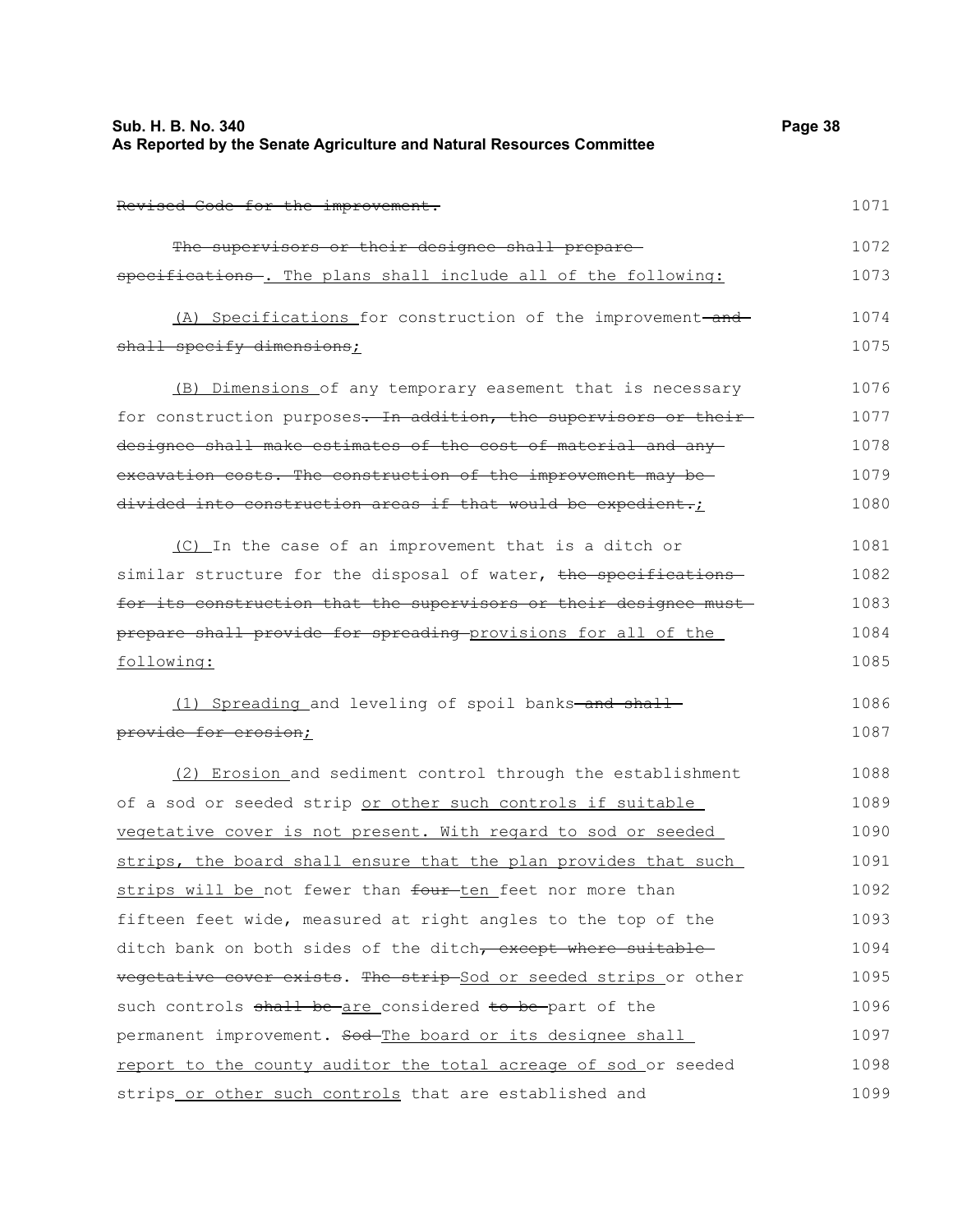#### **Sub. H. B. No. 340 Page 39 As Reported by the Senate Agriculture and Natural Resources Committee**

maintained in excess of four feet shall be compensated for bytheir removal accordance with this chapter. The county auditor shall remove the total acreage of sod or seeded strips or other such controls from the taxable valuation of the property of which they are a part. 1100 1101 1102 1103 1104

The supervisors or their designee shall make note (D) An analysis of all fences, floodgates, culverts, bridges, and other structures that will be removed or adjusted in constructing the improvement. The supervisors or their designee also shall makenote; 1105 1106 1107 1108 1109

(E) An analysis of any gates that need to be installed in existing fences in order to provide access to the improvement for maintenance purposes. The plan shall require gates shall to be locked when requested by the owner of the fence-and shall beeonsidered to be a-. Gates are part of the original improvement and subject to maintenance along with the improvement. 1110 1111 1112 1113 1114 1115

The supervisors shall submit the plans, specifications, and other information prepared in accordance with this section to the board of county commissioners of each county in which the proposed improvement is to be located. 1116 1117 1118 1119

 **Sec. 940.25.** (A) After preparing the project survey, design, and plans for constructing the proposed improvement, the board of supervisors of a soil and water conservation district shall prepare a schedule of damages as part of the estimate of the total cost of constructing the proposed improvement. 1120 1121 1122 1123 1124

(B) The schedule of damages shall include both of the following: 1125 1126

(1) An estimate of the value of land or other property necessary to be acquired through purchase or voluntary transfer 1127 1128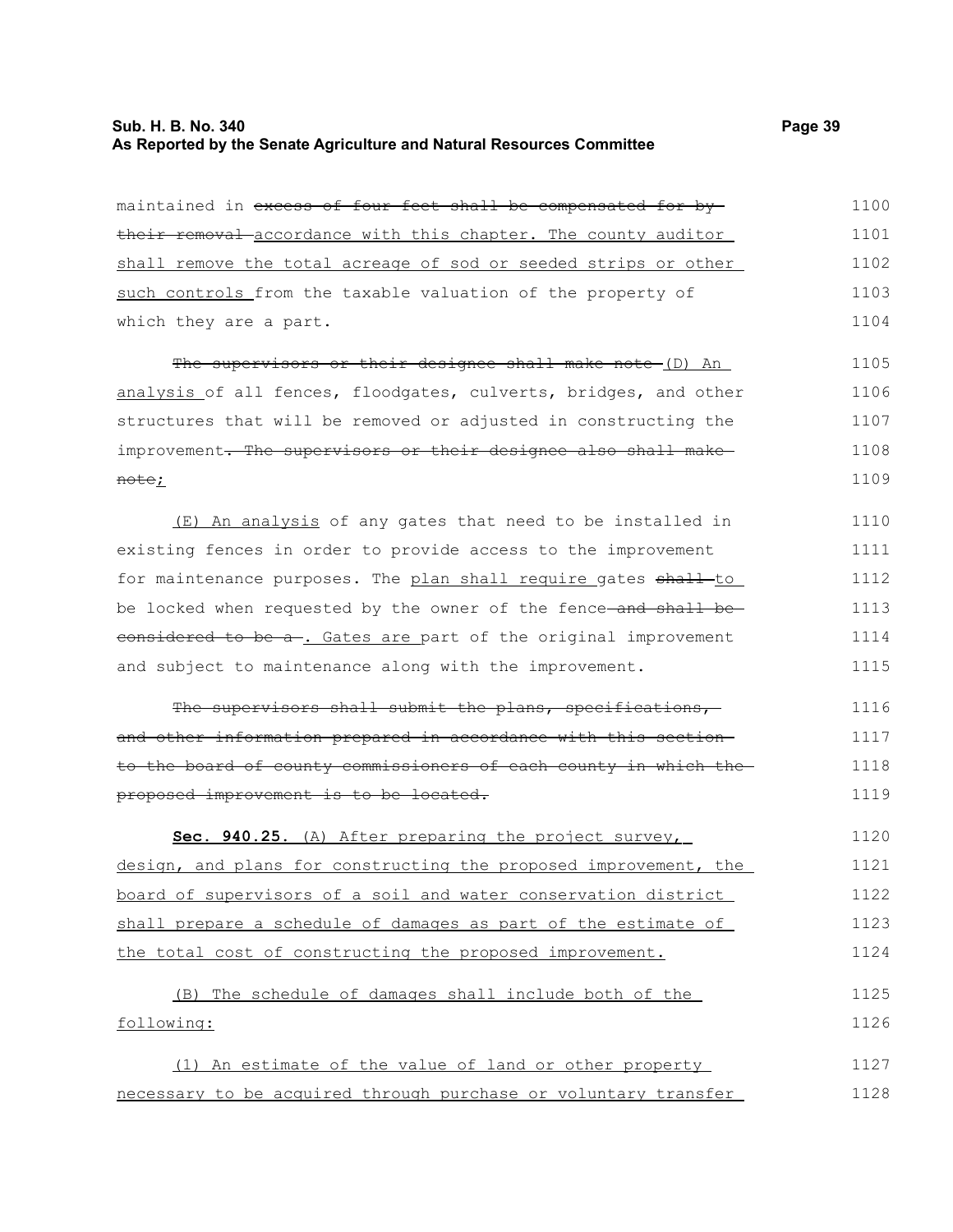| or appropriated in accordance with sections 163.01 to 163.62 of  | 1129 |
|------------------------------------------------------------------|------|
| the Revised Code and a description of that land or other         | 1130 |
| property;                                                        | 1131 |
| (2) An estimate of the total damages to be sustained by          | 1132 |
| any landowner as a result of the construction and subsequent     | 1133 |
| maintenance of a proposed improvement, along with the name and   | 1134 |
| address of each landowner that is alleged to be damaged, the     | 1135 |
| amount of each landowner's estimated damages, and an explanation | 1136 |
| <u>of each landowner's damages.</u>                              | 1137 |
| Sec. 940.26. After preparing a schedule of damages, the          | 1138 |
| board of supervisors of a soil and water conservation district   | 1139 |
| or its designee shall make an estimate of the cost of the        | 1140 |
| proposed improvement. The estimate shall include all of the      | 1141 |
| following:                                                       | 1142 |
| (A) Actual construction costs, including costs of                | 1143 |
| addressing the construction specifications set forth in section  | 1144 |
| 940.24 of the Revised Code;                                      | 1145 |
| (B) The estimated costs included in the schedule of              | 1146 |
| damages prepared under section 940.25 of the Revised Code;       | 1147 |
| (C) Any expenses incurred in investigations, consulting          | 1148 |
| services, and notifications related to the proposed improvement, | 1149 |
| and any other incidental costs.                                  | 1150 |
| Sec. 940.27. (A) After preparing an estimate of the cost         | 1151 |
| of a proposed improvement, the board of supervisors of a soil    | 1152 |
| and water conservation district or its designee shall prepare a  | 1153 |
| schedule of estimated assessments on land within the area that   | 1154 |
| will be benefited by a proposed improvement. The board shall     | 1155 |
| include in the schedule the name and address of each landowner   | 1156 |
| whose parcel of land will be benefited by the proposed           | 1157 |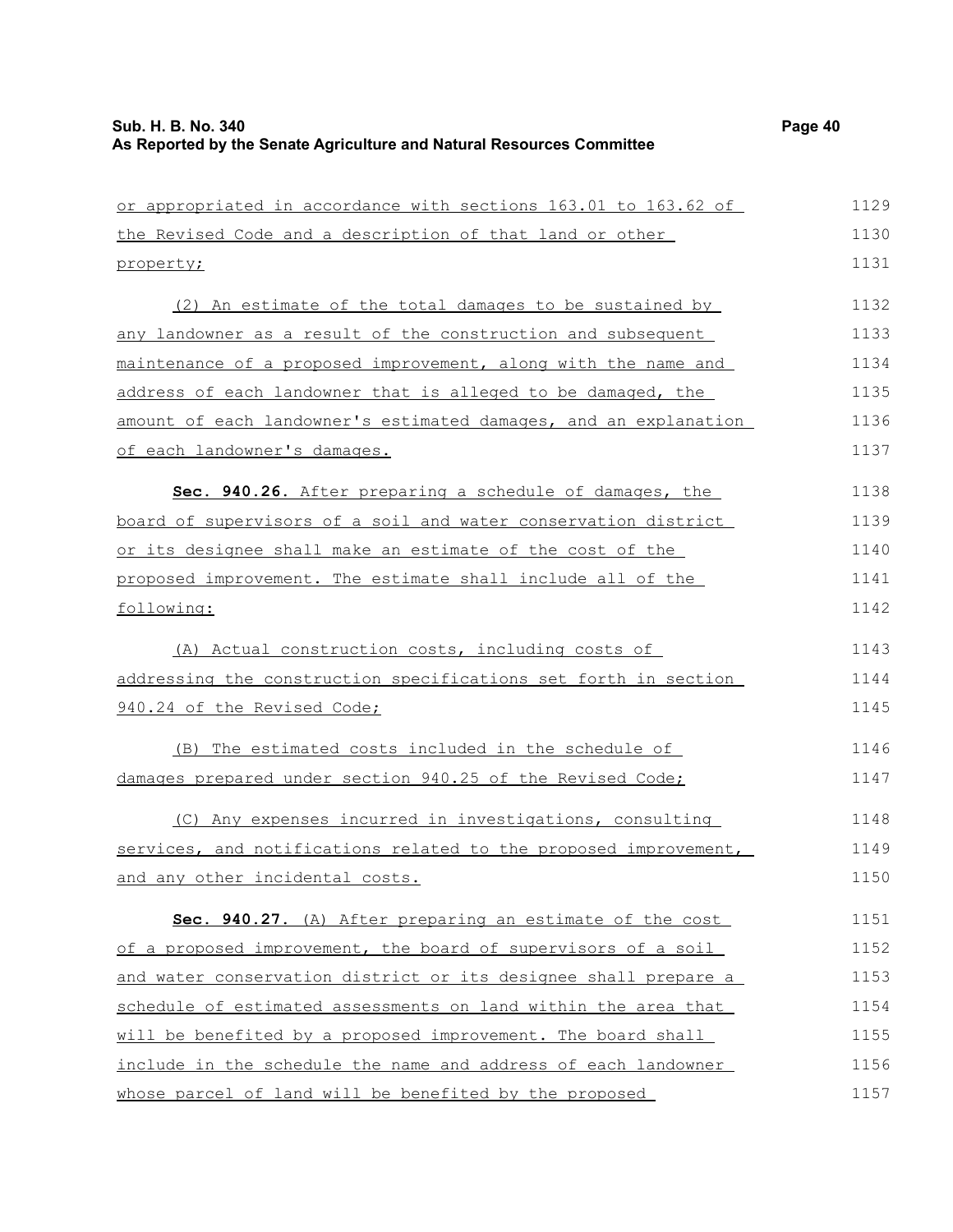# **Sub. H. B. No. 340 Page 41 As Reported by the Senate Agriculture and Natural Resources Committee**

| improvement and a description of each landowner's parcel. The   | 1158 |
|-----------------------------------------------------------------|------|
| board shall obtain the names and addresses from the tax         | 1159 |
| duplicates of the county. The board shall obtain the            | 1160 |
| descriptions from the county recorder's office. For purposes of | 1161 |
| the description the county recorder shall not require a metes   | 1162 |
| and bounds survey.                                              | 1163 |
| (B) In determining the estimated assessment on a parcel of      | 1164 |
| land, the board or its designee shall do both of the following: | 1165 |
| (1) Use the information compiled in accordance with             | 1166 |
| sections 940.24 to 940.26 of the Revised Code;                  | 1167 |
| (2) Consider, and incorporate when applicable, the              | 1168 |
| following factors in the calculations:                          | 1169 |
| (a) Acreage of the parcel;                                      | 1170 |
| (b) Volume of water produced by the parcel;                     | 1171 |
| (c) Distance of the parcel from the proposed improvement;       | 1172 |
| (d) Percentage of the proposed improvement to be used by        | 1173 |
| the parcel;                                                     | 1174 |
| (e) The construction of works that are determined to            | 1175 |
| solely benefit the particular parcel;                           | 1176 |
| (f) Soil types of the parcel;                                   | 1177 |
| (q) The county auditor's land value or current                  | 1178 |
| agricultural use value, if applicable, of the parcel;           | 1179 |
| (h) Existing drainage infrastructure that can be                | 1180 |
| incorporated into the proposed improvement and associated cost  | 1181 |
| savings;                                                        | 1182 |
| (i) Any other factors pertinent to the proposed                 | 1183 |
| improvement and the watershed that will be affected by the      | 1184 |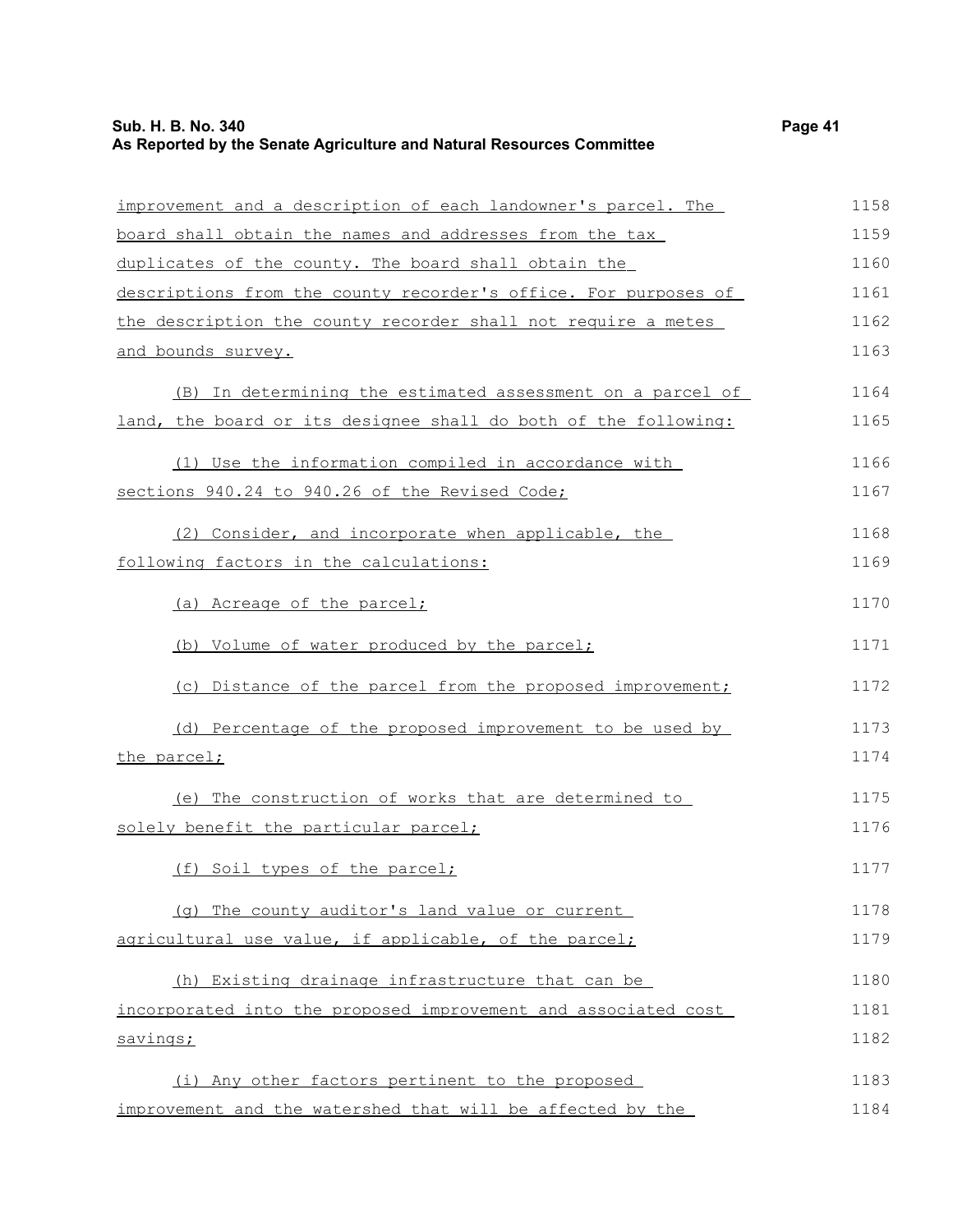| As Reported by the Senate Agriculture and Natural Resources Committee |      |
|-----------------------------------------------------------------------|------|
| proposed improvement;                                                 | 1185 |
| (j) Any benefits as defined in section 6131.01 of the                 | 1186 |
| Revised Code.                                                         | 1187 |
| (C) Unless the board determines for good cause that a                 | 1188 |
| lower amount is appropriate, the board shall not establish an         | 1189 |
| estimated assessment for a parcel of land in an amount less than      | 1190 |
| twenty-five dollars, including the cost of preparing and mailing      | 1191 |
| the notice required under section 940.32 of the Revised Code. If      | 1192 |
| a dwelling is located on a lot that comprises two or more             | 1193 |
| contiguous parcels of land, the board may establish an estimated      | 1194 |
| assessment of not less than twenty-five dollars for all of the        | 1195 |
| parcels, including the cost of preparing and mailing the notice       | 1196 |
| required under section 940.32 of the Revised Code.                    | 1197 |
| The board shall ensure that the total of the estimated<br>(D)         | 1198 |
| assessments, including the total estimated assessments allocated      | 1199 |
| to public corporations and the state, is not greater than the         | 1200 |
| estimated cost of the proposed improvement.                           | 1201 |
| Sec. 940.28. After a board of supervisors of a soil and               | 1202 |
| water conservation district completes the schedule of estimated       | 1203 |
| assessments, the board shall submit the petition, preliminary         | 1204 |
| report, surveys, plans, specifications, schedule of damages,          | 1205 |
| cost estimates, estimated assessments, and any other information      | 1206 |
| obtained or prepared for the petition to the board of county          | 1207 |
| commissioners of the county in which the proposed improvement is      | 1208 |
| to be located.                                                        | 1209 |
| Sec. 940.29. (A) Upon receiving the information submitted             | 1210 |
| by a board of supervisors of a soil and water conservation            | 1211 |
| district under section 940.28 of the Revised Code, the board of       | 1212 |
| county commissioners shall establish the date, time, and              | 1213 |

**Sub. H. B. No. 340 Page 42**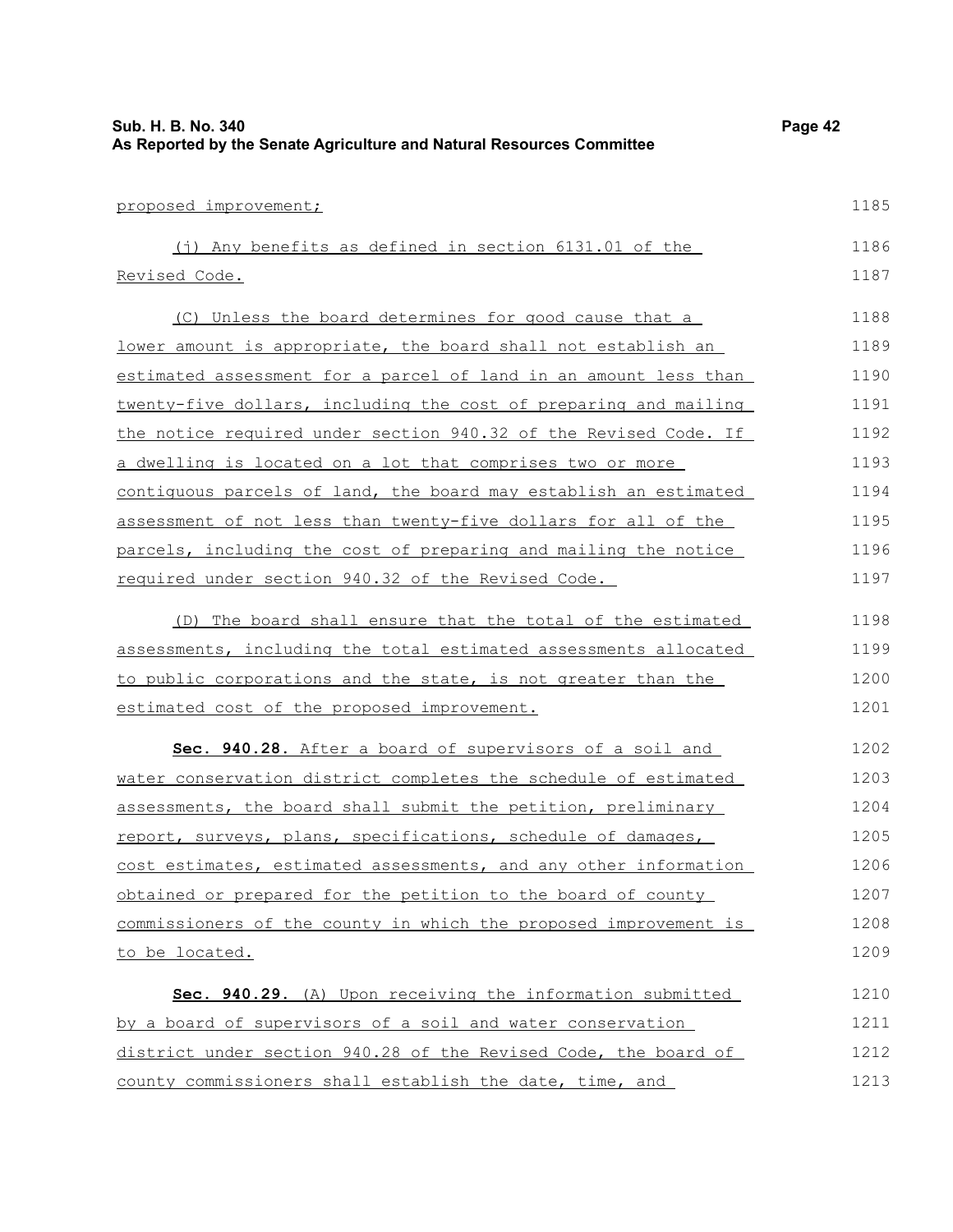| location of a hearing regarding the proposed improvement.        | 1214 |
|------------------------------------------------------------------|------|
| (B) At least twenty-one days prior to the date established       | 1215 |
| for the hearing, the clerk of the board of county commissioners  | 1216 |
| shall send a written notice of the hearing by certified mail to  | 1217 |
| all landowners that are adjacent to the proposed improvement.    | 1218 |
| The clerk shall send such notice by certified or first class     | 1219 |
| mail to all other landowners within the area to be benefited by  | 1220 |
| the proposed improvement, the board of supervisors of the        | 1221 |
| applicable soil and water conservation district, and the county  | 1222 |
| engineer. The clerk shall include all of the following in the    | 1223 |
| notice:                                                          | 1224 |
| (1) The date, time, and location of the hearing;                 | 1225 |
| (2) A description of any easement on the landowner's             | 1226 |
| property that is necessary for purposes of the improvement;      | 1227 |
| (3) A landowner's estimated assessment;                          | 1228 |
| (4) A statement that a landowner may file comments on the        | 1229 |
| proposed improvement and exceptions to the estimated assessment  | 1230 |
| in writing before the hearing or in person at the hearing;       | 1231 |
| (5) The address at which to submit written comments on the       | 1232 |
| proposed improvement and exceptions to the estimated assessment. | 1233 |
| (C) The clerk shall include printed words in plain view on       | 1234 |
| the envelope containing the notice that read "Legal Notice of    | 1235 |
| Proposed Drainage Improvement."                                  | 1236 |
| Sec. 940.30. (A) On the date established for the hearing,        | 1237 |
| the board of county commissioners shall conduct the hearing by   | 1238 |
| doing both of the following:                                     | 1239 |
| (1) Presenting the project design, construction plans,           | 1240 |
| schedule of damages, cost estimates, and estimated assessments   | 1241 |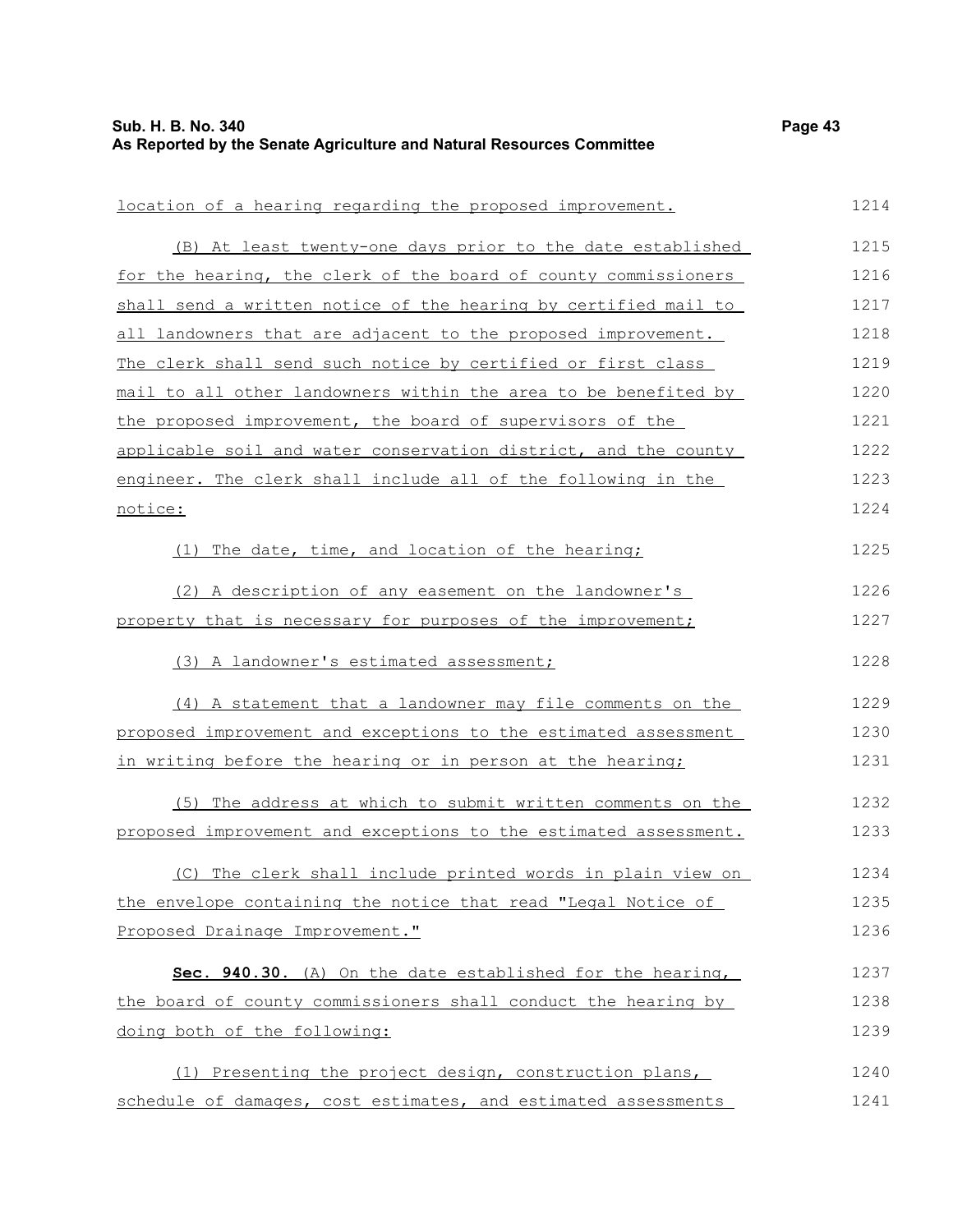| 1243<br>supervisors of the applicable soil and water conservation<br>1244<br>district;<br>1245<br>(2) Hear any comments offered by any landowner regarding<br>1246<br>the estimated assessments and proposed improvement. |
|---------------------------------------------------------------------------------------------------------------------------------------------------------------------------------------------------------------------------|
|                                                                                                                                                                                                                           |
|                                                                                                                                                                                                                           |
|                                                                                                                                                                                                                           |
|                                                                                                                                                                                                                           |
| (B) If necessary, the board of county commissioners may<br>1247                                                                                                                                                           |
| 1248<br>adjourn and continue the hearing on subsequent days as may be                                                                                                                                                     |
| 1249<br>reasonable to consider additional information about the proposed                                                                                                                                                  |
| 1250<br>improvement, make changes that will better accomplish the                                                                                                                                                         |
| 1251<br>purpose and object of the proposed improvement, or allow all                                                                                                                                                      |
| 1252<br>interested landowners to have an opportunity to comment on the                                                                                                                                                    |
| 1253<br>proposed improvement.                                                                                                                                                                                             |
|                                                                                                                                                                                                                           |
| 1254<br>Sec. -940.29 940.31. Upon receipt of a certification under-                                                                                                                                                       |
| section 940.25 of the Revised Code, the board of county<br>1255                                                                                                                                                           |
| 1256<br>commissioners shall, within sixty days, approve or disapprove                                                                                                                                                     |
| 1257<br>construction of the improvement. If a board disapproves-                                                                                                                                                          |
| 1258<br>construction of the improvement, the supervisors may revise the                                                                                                                                                   |
| 1259<br>plan for the improvement and again proceed under section 940.25                                                                                                                                                   |
| 1260<br>of the Revised Code. If the board of county commissioners of                                                                                                                                                      |
| 1261<br>each county containing any of the territory included in the                                                                                                                                                       |
| 1262<br>project area approves construction of the improvement, the                                                                                                                                                        |
| board, or if there is more than one such county, the joint board<br>1263                                                                                                                                                  |
| formed under section 940.31 of the Revised Code, has in addition<br>1264                                                                                                                                                  |
| 1265<br>to its other powers, the powers of a soil and water conservation                                                                                                                                                  |
| district granted by division (C) of section 940.06 of the<br>1266                                                                                                                                                         |
| Revised Code.<br>1267                                                                                                                                                                                                     |
| When considering whether to approve or disapprove-<br>1268                                                                                                                                                                |
| construction of an improvement, the board shall consider all of-<br>1269                                                                                                                                                  |
| the following factors:<br>1270                                                                                                                                                                                            |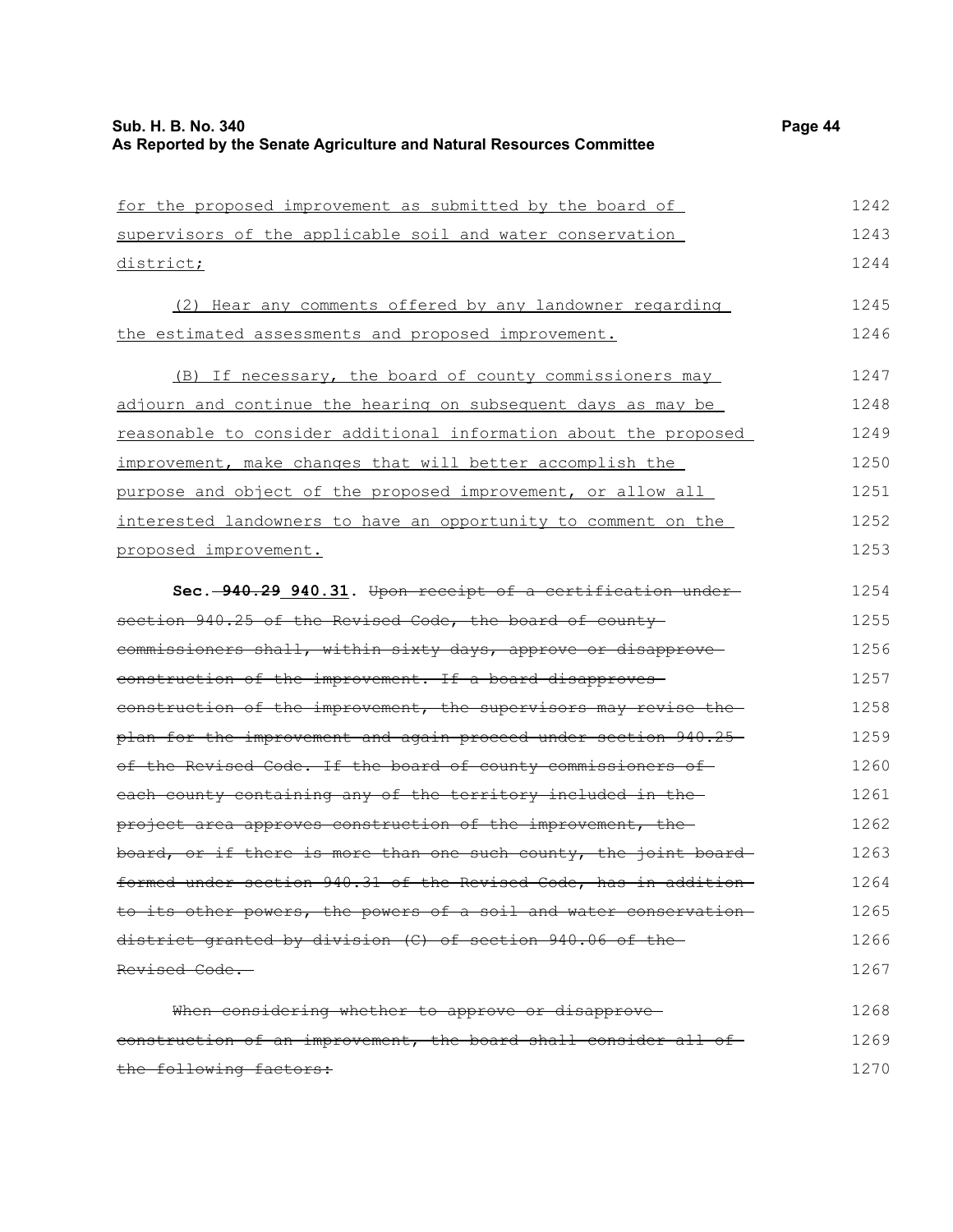| Sub. H. B. No. 340                                                    | Page 45 |
|-----------------------------------------------------------------------|---------|
| As Reported by the Senate Agriculture and Natural Resources Committee |         |

| (A) The cost of location and construction;                       | 1271 |
|------------------------------------------------------------------|------|
| (B) The compensation for land or other property that must-       | 1272 |
| be taken:                                                        | 1273 |
| (C) The benefits to the public welfare;                          | 1274 |
| (D) The benefits to land, public corporations, and the           | 1275 |
| state needing the improvement;                                   | 1276 |
| (E) In the case of an improvement involving the drainage         | 1277 |
| of water, the effect on land below the improvement that may be-  | 1278 |
| eaused by constructing the improvement and the sufficiency or    | 1279 |
| insufficiency of the outlet that receives flow from the-         | 1280 |
| improvement;                                                     | 1281 |
| (F) Any other proper matter that will assist the board in-       | 1282 |
| approving or disapproving construction of the improvement.       | 1283 |
| (A) At the conclusion of the hearing conducted under             | 1284 |
| section 940.30 of the Revised Code, the board of county          | 1285 |
| commissioners shall vote to approve or dismiss the petition.     | 1286 |
| (B) The board may approve the petition if the board is           | 1287 |
| reasonably certain that:                                         | 1288 |
| (1) The benefits of the proposed improvement outweigh the        | 1289 |
| costs.                                                           | 1290 |
| (2)<br>The proposed improvement is necessary.                    | 1291 |
| (3) The proposed improvement will be conducive to the            | 1292 |
| public welfare.                                                  | 1293 |
| (4) The proposed route and mode of construction of the           | 1294 |
| improvement will improve water management and development in the | 1295 |
| county in which the district is located to the advantage of      | 1296 |
| lands located in it.                                             | 1297 |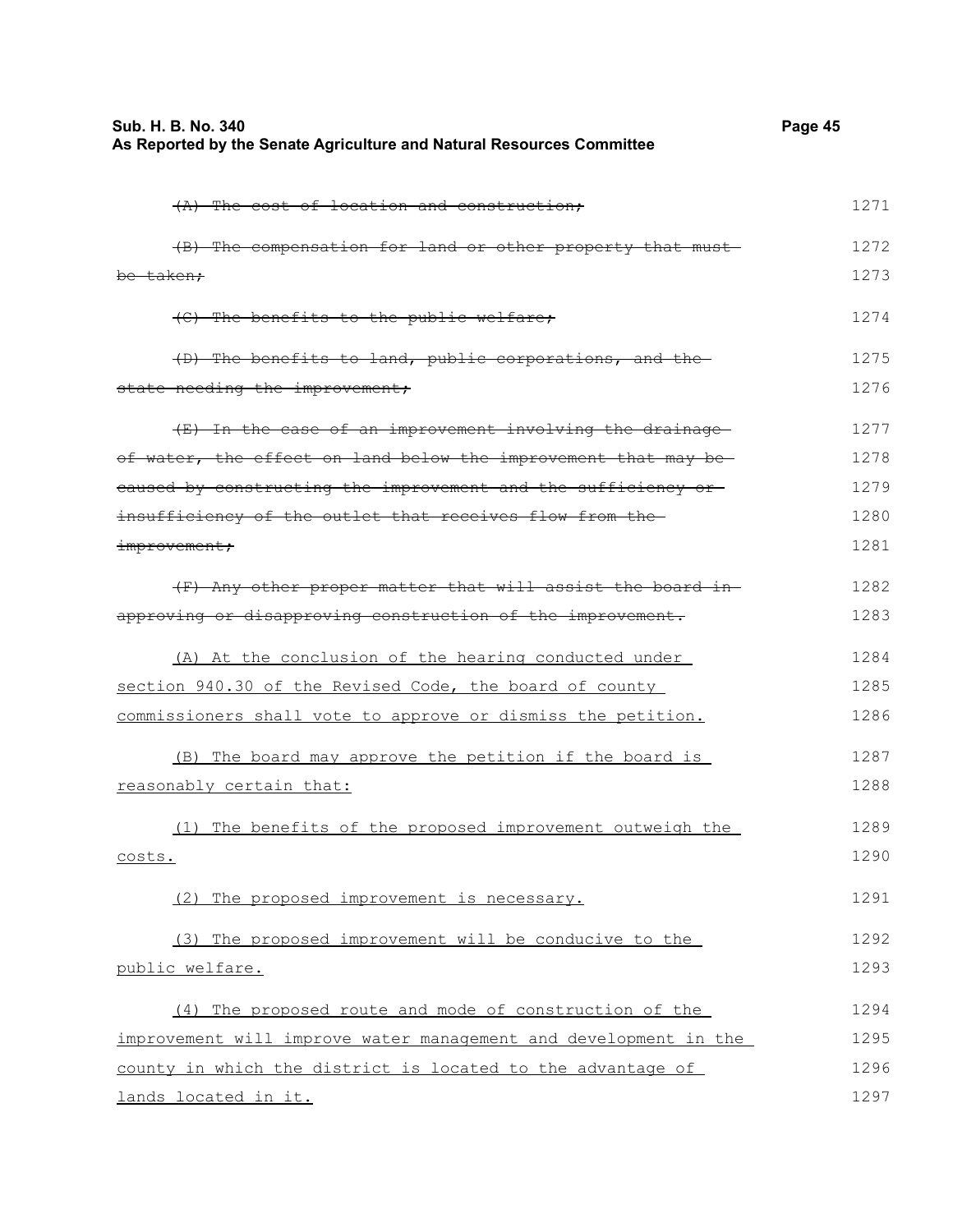| (5) The proposed improvement will aid lands in the area by       | 1298 |
|------------------------------------------------------------------|------|
| promoting the economic, environmental, or social development of  | 1299 |
| the area.                                                        | 1300 |
| (C) When, in the opinion of the board of county                  | 1301 |
| commissioners, it is necessary for the board to acquire real     | 1302 |
| property or a right-of-way or other easement for a conservation- | 1303 |
| works of an improvement project under this chapter, the board    | 1304 |
| may make the acquisition through purchase or voluntary transfer, | 1305 |
| or the board may appropriate the real property or right-of-way   | 1306 |
| or other easement in accordance with sections 163.01 to 163.62   | 1307 |
| of the Revised Code.                                             | 1308 |
| (D) If the board approves construction of the a petition         | 1309 |
| for an improvement, the county engineer shall file with the      | 1310 |
| county recorder a-all of the following:                          | 1311 |
| (1) A property plat showing the general-landowners of            | 1312 |
| record and parcel numbers along the improvement;                 | 1313 |
| (2) The location of the improvement-and a statement-             | 1314 |
| describing the dimensions;                                       | 1315 |
| (3) The width of any permanent easement that is necessary        | 1316 |
| for maintenance of the improvement granted in section 6137.12 of | 1317 |
| the Revised Code;                                                | 1318 |
| (4) An affidavit listing the landowners of record,               | 1319 |
| complete property descriptions, and parcel numbers subject to    | 1320 |
| the permanent easement. The county engineer shall note the       | 1321 |
| property plat in the affidavit.                                  | 1322 |
| The county engineer shall include the permanent easement         | 1323 |
| in the county's geographic information systems or other mapping  | 1324 |
| system, if available. In-                                        | 1325 |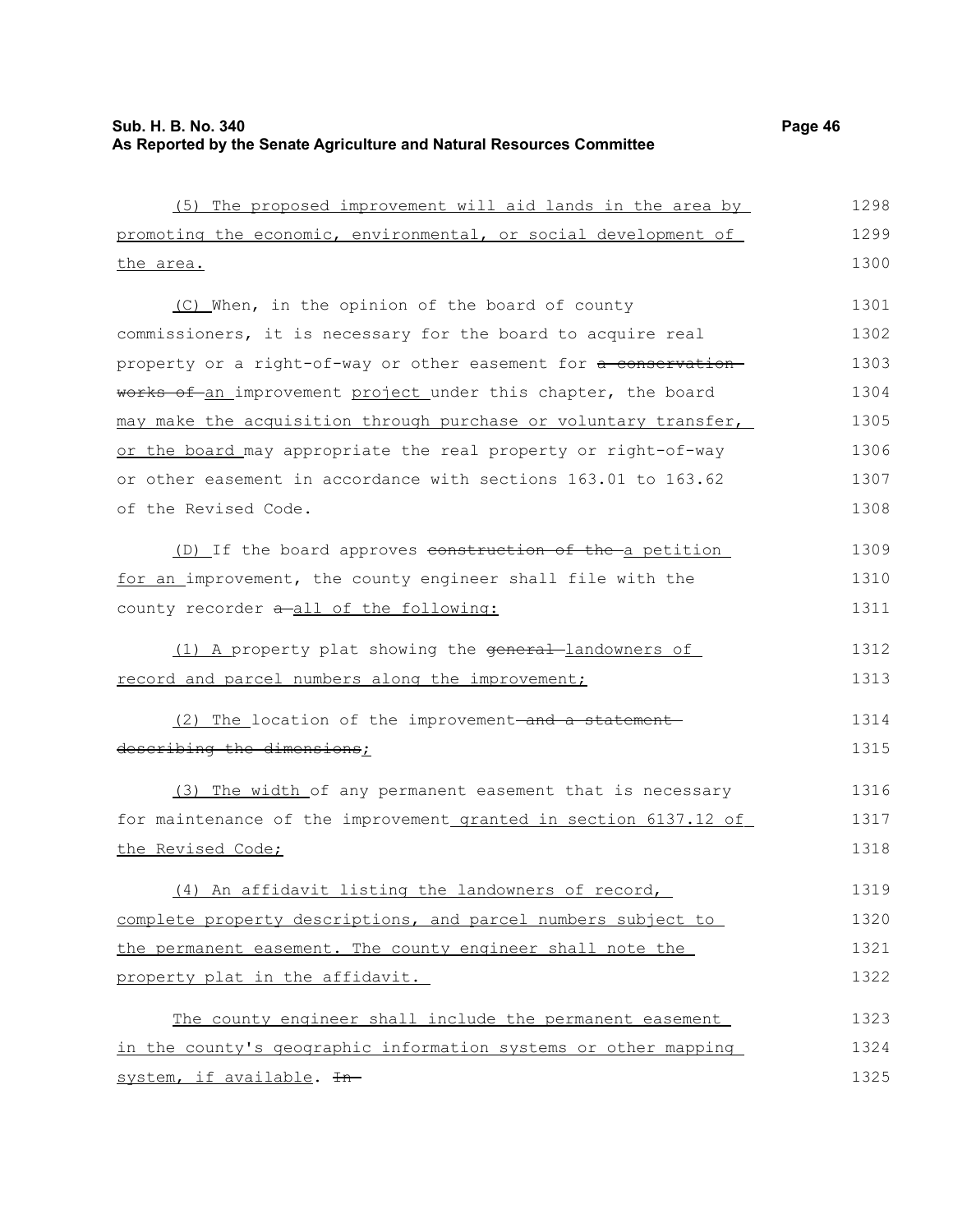### **Sub. H. B. No. 340 Page 47 As Reported by the Senate Agriculture and Natural Resources Committee**

In the case of an improvement that is an open ditch, provisions that govern the permanent easement for maintenance of the ditch that are established in section 6137.12 of the Revised Code shall apply. 1326 1327 1328 1329

(E) A board of county commissioners shall follow competitive bidding requirements in sections 307.86 to 307.91 of the Revised Code, except that in constructing an improvement. However, the board may designate the board of supervisors of a soil and water conservation district as the contracting agency and it. The board of supervisors shall follow division (H) of section 940.06 of the Revised Code, or except that if. If the improvement is being undertaken through the joint efforts and cooperation of the board of county commissioners or board of supervisors and another state or federal agency, and if the state or federal regulations or procedures are in conflict with those sections with respect to the procedures for the preparing of contracts, the issuing of bids, the making of awards, and generally the administering of the contracts, the board of county commissioners or board of supervisors may adopt the state or federal regulations or procedures in those areas where conflict exists and proceed with the improvement in accordance with the requirements of the state or federal regulations or procedures. 1330 1331 1332 1333 1334 1335 1336 1337 1338 1339 1340 1341 1342 1343 1344 1345 1346 1347 1348

(F) If a board of county commissioners does not approve a petition for a proposed improvement, the applicable board of supervisors may revise the proposed improvement and submit the revision to the board of county commissioners for reconsideration of the petition. 1349 1350 1351 1352 1353

**Sec. 940.33 940.32.** (A) Following receipt of a certification made by the supervisors of a soil and water 1354 1355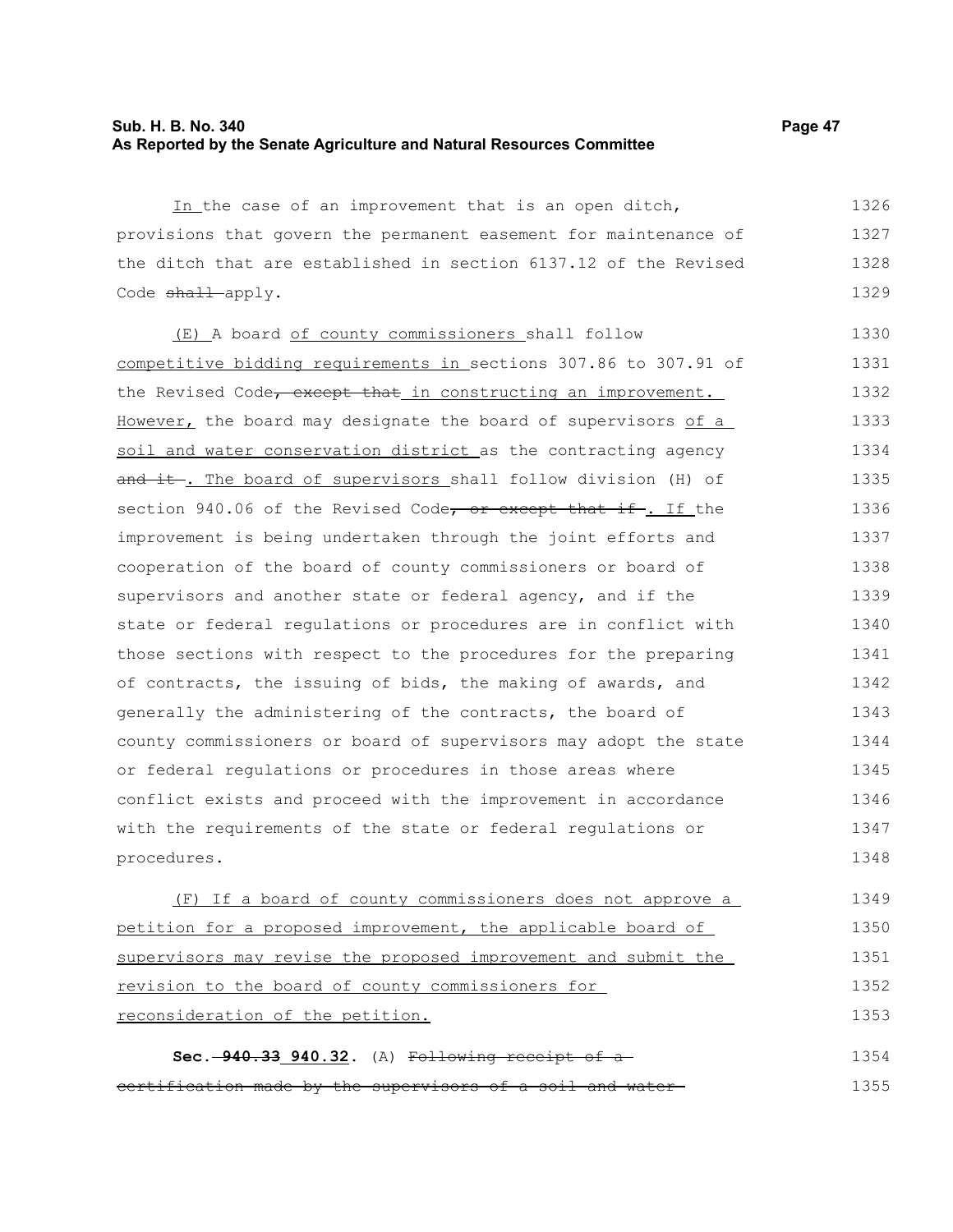# **Sub. H. B. No. 340 Page 48 As Reported by the Senate Agriculture and Natural Resources Committee**

| conservation district pursuant to section 940.25 of the Revised    | 1356 |
|--------------------------------------------------------------------|------|
| Code together with receipt of all plans, specifications, and       | 1357 |
| estimates submitted under that section and upon completion of a    | 1358 |
| schedule of estimated assessments in accordance with section-      | 1359 |
| 940.30 of the Revised Code, If the board of county commissioners   | 1360 |
| may approves a petition under section 940.31 of the Revised        | 1361 |
| Code, the board shall adopt a resolution levying upon the          | 1362 |
| property within the project area an to be benefited by an          | 1363 |
| improvement a uniform or varied assessment at a uniform or         | 1364 |
| varied-rate based upon the benefit to the area certified by the-   | 1365 |
| supervisors, as necessary to pay the cost of construction of the   | 1366 |
| improvement not otherwise funded and to repay advances made for    | 1367 |
| purposes of the improvement from the fund created by section       | 1368 |
| 940.16 of the Revised Code. In adopting the resolution, the        | 1369 |
| board shall take into consideration the estimated assessments      | 1370 |
| prepared by the board of supervisors of the soil and water         | 1371 |
| conservation district under section 940.27 of the Revised Code.    | 1372 |
| The board of county commissioners shall direct the person or       | 1373 |
| authority preparing assessments to give primary consideration,     | 1374 |
| in determining a parcel's estimated assessments relating to the    | 1375 |
| disposal of water, to the potential increase in productivity       | 1376 |
| that the parcel may experience as a result of the improvement      | 1377 |
| and also to give consideration to the amount of water disposed-    | 1378 |
| of, the location of the property relative to the project, the      | 1379 |
| value of the project to the watershed, and benefits. The part of - | 1380 |
| the assessment that is found to benefit state, county, or-         | 1381 |
| township roads or highways or municipal streets shall be-          | 1382 |
| assessed against the state, county, township, or municipal-        | 1383 |
| corporation, respectively, payable from motor vehicle revenues.    | 1384 |
| The part of the assessment that is found to benefit property       | 1385 |
| owned by any public corporation, any political subdivision of      | 1386 |
| the state, or the state shall be assessed against the public-      | 1387 |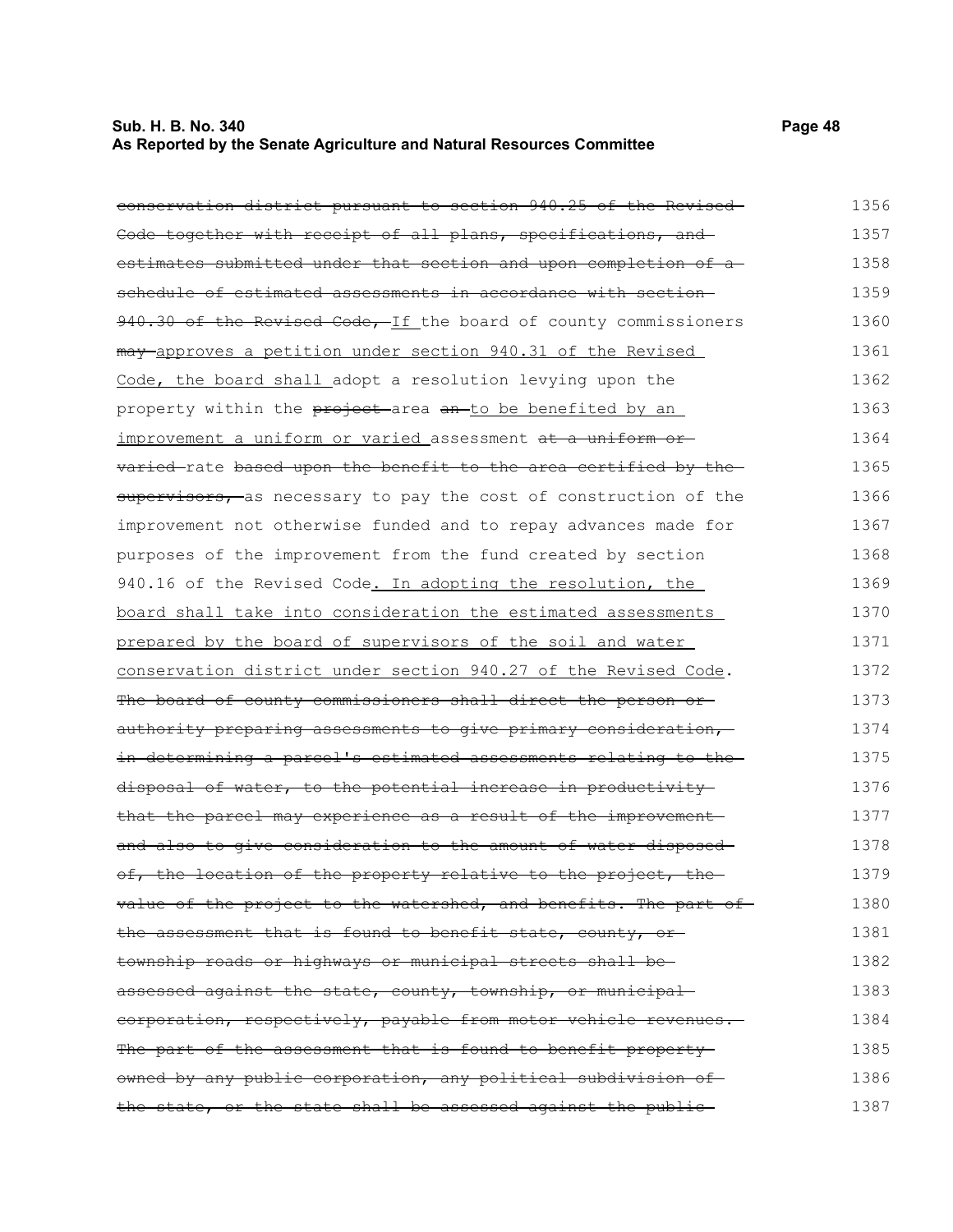#### **Sub. H. B. No. 340 Page 49 As Reported by the Senate Agriculture and Natural Resources Committee**

corporation, the political subdivision, or the state and shall be paid out of the general funds or motor vehicle revenues of the public corporation, the political subdivision of the state, or the state, except as otherwise provided by law. (B) The assessment shall be certified to the county auditor and by the county auditor to the county treasurer. The collection of the assessment shall conform in all matters to Chapter 323. of the Revised Code. (C) Any land owned and managed by the department of natural resources for wildlife, recreation, nature preserve, or forestry purposes is exempt from assessments if the director ofnatural resources determines that the land derives no benefit from the improvement. In making such a determination, the director shall consider the purposes for which the land is owned and managed and any relevant articles of dedication or existing 1388 1389 1390 1391 1392 1393 1394 1395 1396 1397 1398 1399 1400 1401 1402

management plans for the land. If the director determines that the land derives no benefit from the improvement, the director shall notify the board of county commissioners, within thirty days after receiving the assessment notification required by this section, indicating that the director has determined that the land is to be exempt and explaining the specific reason for making this determination. The board of county commissioners, within thirty days after receiving the director's exemption notification, may appeal the determination to the court of common pleas. If the court of common pleas finds in favor of the board of county commissioners, the department of natural resources shall pay all court costs and legal fees. 1403 1404 1405 1406 1407 1408 1409 1410 1411 1412 1413 1414

 $(D)$   $(1)$   $(B)$  The board of county commissioners shall give notice by first class mail to every public and private property owner whose property is subject to assessment, at the tax 1415 1416 1417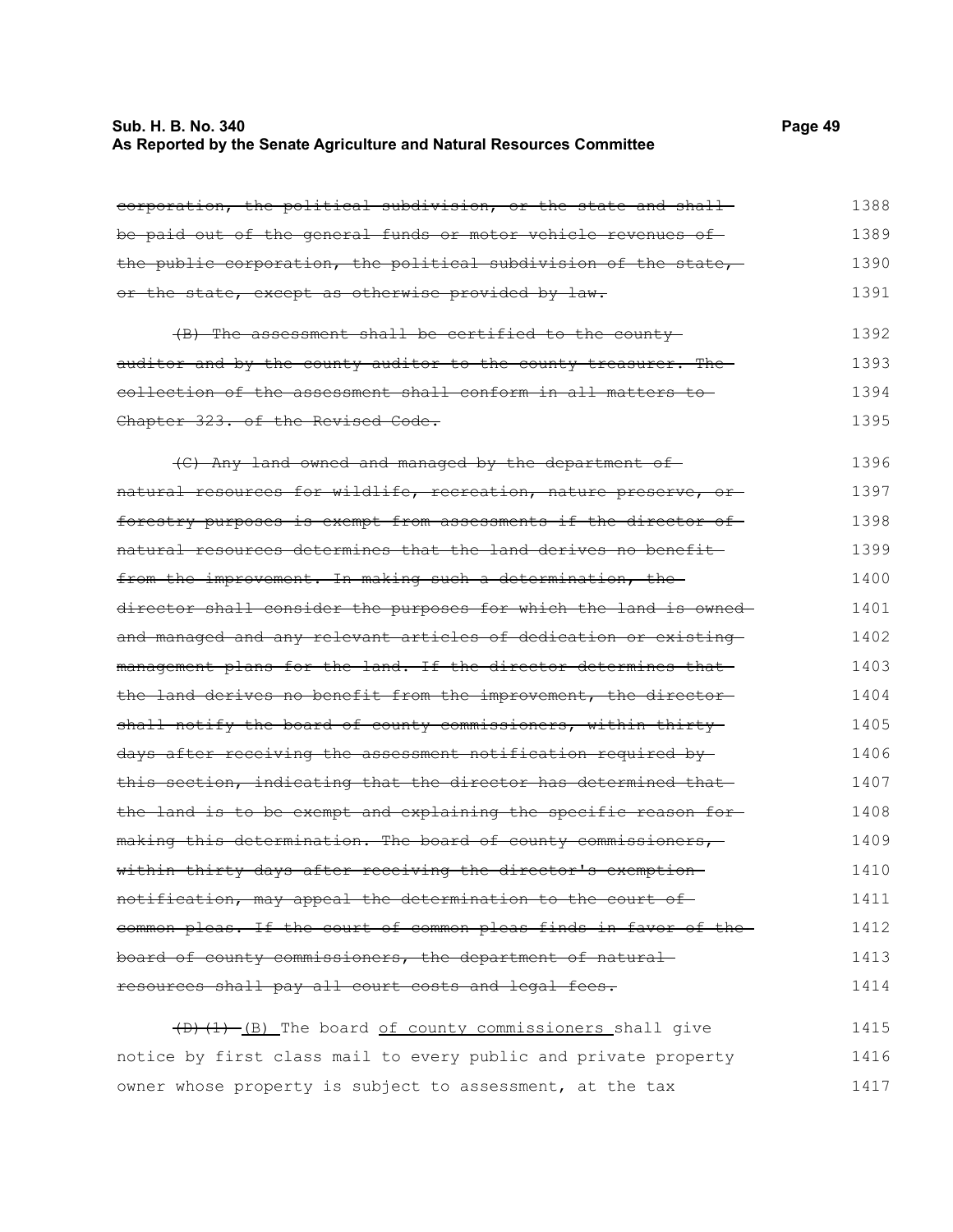#### **Sub. H. B. No. 340 Page 50 As Reported by the Senate Agriculture and Natural Resources Committee**

mailing or other known address of the owner. The notice shall contain  $a$ -all of the following: 1418 1419

(1) A statement of the amount to be assessed against the property of the addressee,  $a_i$ 1420 1421

(2) A description of the method used to determine the necessity for and the amount of the proposed assessment,  $a_i$ 1422 1423

(3) A description of any easement on the property that is necessary for purposes of the improvement, and a statement thatthe addressee may file an objection in writing at the office ofthe board of county commissioners within thirty days after the mailing of notice. If; 1424 1425 1426 1427 1428

(4) A statement that an owner may file written exceptions to the amount of the assessments with the clerk of the board of county commissioners within thirty days of the date of the notice. 1429 1430 1431 1432

(C) If the residence of any owner cannot be ascertained, or if any mailed notice is returned undelivered, the board shall publish the notice to all such owners in a newspaper of general circulation within the project area to be benefited by the improvement, once each week for three weeks or as provided in section 7.16 of the Revised Code. The notice shall include the information contained in the mailed notice, but shall state that the owner may file an objection in writing at the office of the board of county commissioners within thirty days after the last publication of the notice. 1433 1434 1435 1436 1437 1438 1439 1440 1441 1442

(2) Upon receipt of objections as provided in this section, the board shall proceed within thirty days to hold a final hearing on the objections by fixing a date and giving notice by first class mail to the objectors at the address 1443 1444 1445 1446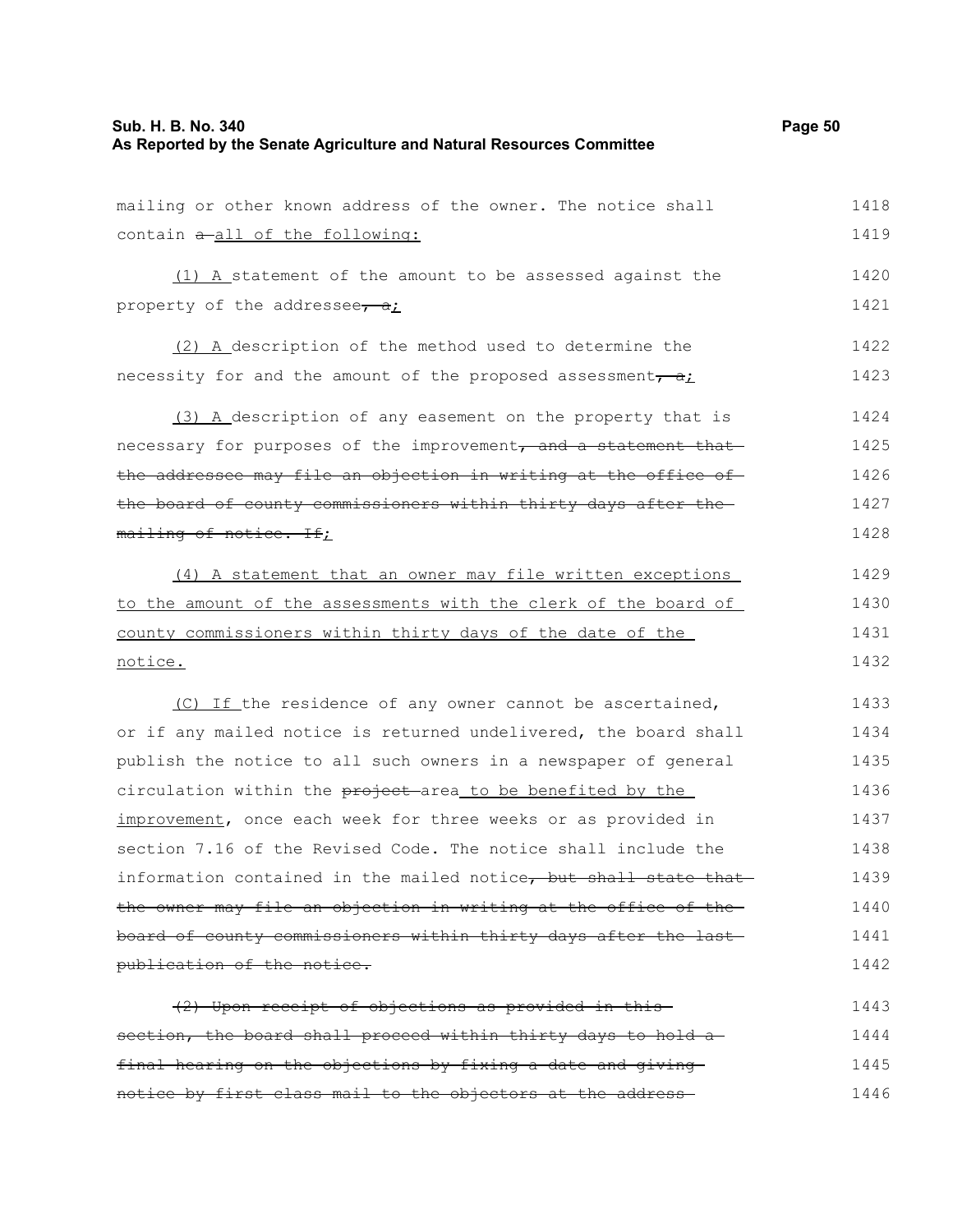# **Sub. H. B. No. 340 Page 51 As Reported by the Senate Agriculture and Natural Resources Committee**

| provided in filing the objection. If any mailed notice is        | 1447 |
|------------------------------------------------------------------|------|
| returned undelivered, the board shall give due notice to the     | 1448 |
| objectors in a newspaper of general circulation in the project-  | 1449 |
| area or as provided in section 7.16 of the Revised Code, stating | 1450 |
| the time, place, and purpose of the hearing. Upon hearing the    | 1451 |
| objectors, the board may adopt a resolution amending and         | 1452 |
| approving the final schedule of assessments and shall enter it-  | 1453 |
| in the journal.                                                  | 1454 |
| (3) Any owner whose objection is not allowed may appeal          | 1455 |
| within thirty days to the court of common pleas of the county in | 1456 |
| which the property is located.                                   | 1457 |
| (4) The board of county commissioners shall make an order-       | 1458 |
| approving the levying of the assessment and shall proceed under- | 1459 |
| section 6131.23 of the Revised Code after one of the following   | 1460 |
| has occurred, as applicable:                                     | 1461 |
| (a) Final notice is provided by mail or publication.             | 1462 |
| (b) The imposition of assessments is upheld in the final-        | 1463 |
| disposition of an appeal that is filed pursuant to division (D)  | 1464 |
| (3) of this section.                                             | 1465 |
| (e) The resolution levying the assessments is approved in-       | 1466 |
| a referendum that is held pursuant to section 305.31 of the      | 1467 |
| Revised Code.                                                    | 1468 |
| (5) The (D) If an owner files an exception to the                | 1469 |
| estimated assessment, the board, within thirty days of the date  | 1470 |
| of the filing, shall establish a date and time for hearing the   | 1471 |
| exception to the estimated assessments. The board may hear each  | 1472 |
| owner's exception in an individual hearing or hear all           | 1473 |
| exceptions in a single hearing. Not less than fourteen days      | 1474 |
| prior to the hearing date, the clerk of the board shall notify   | 1475 |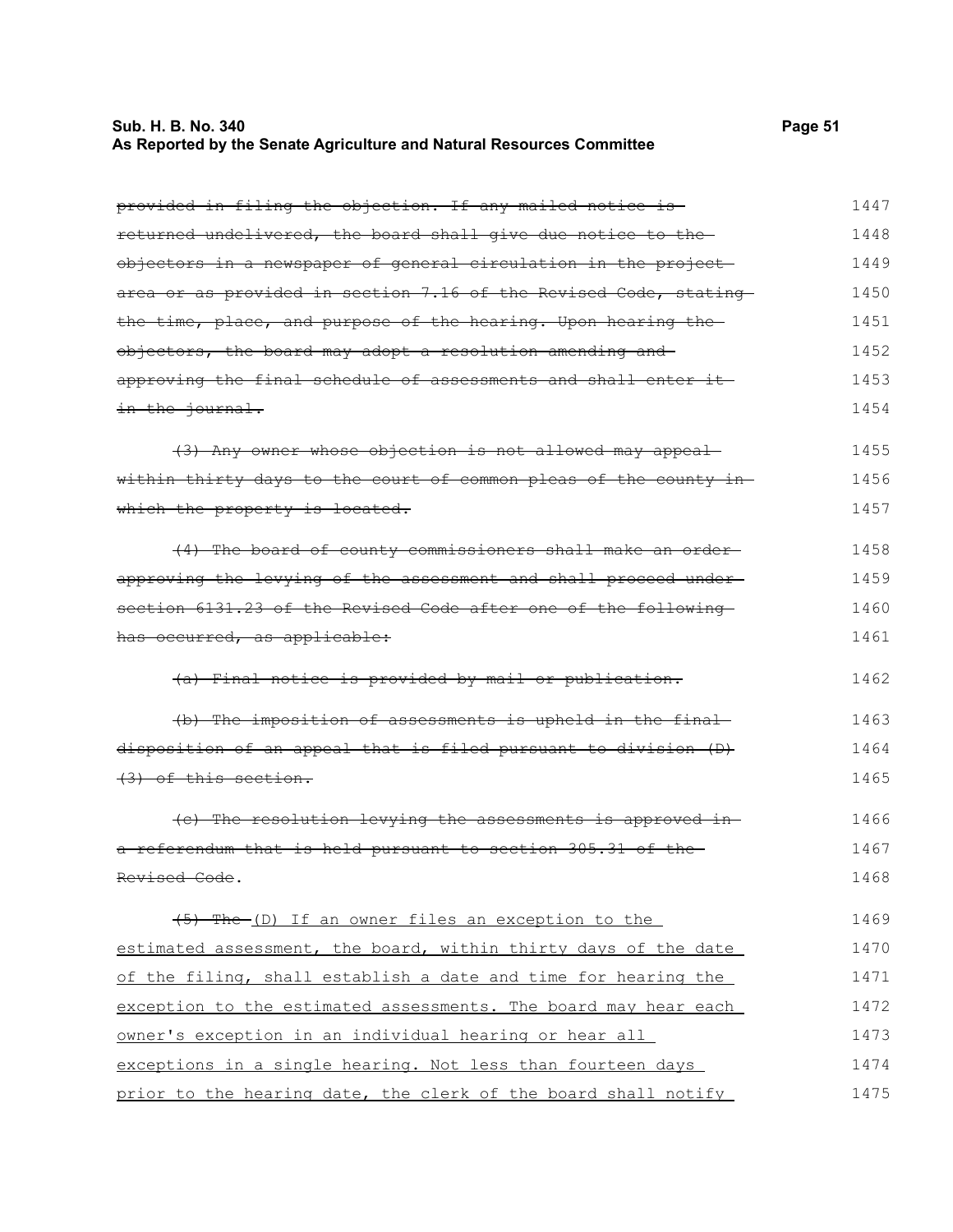| each owner who filed an exception of the date and time of the    | 1476 |
|------------------------------------------------------------------|------|
| owner's exception hearing. Upon hearing the objector's           | 1477 |
| exceptions, the board may adopt a resolution amending and        | 1478 |
| approving the final schedule of estimated assessments and shall  | 1479 |
| enter it in the journal.                                         | 1480 |
| If the board amends the final schedule of estimated              | 1481 |
| assessments after hearing exceptions, the clerk of the board     | 1482 |
| shall send by certified or first class mail a written notice of  | 1483 |
| the revised final schedule of estimated assessments to all       | 1484 |
| owners within the area to be benefited by the improvement. The   | 1485 |
| notice shall contain both of the following:                      | 1486 |
| (1) The amount of the final estimated assessment for the         | 1487 |
| owner's property;                                                | 1488 |
| (2) A statement that an owner may appeal the final               | 1489 |
| estimated assessment to the applicable court of common pleas     | 1490 |
| pursuant to section 940.38 of the Revised Code within twenty-one | 1491 |
| days of the notice of final estimated assessment.                | 1492 |
| (E) The board shall certify the schedule of final                | 1493 |
| estimated assessments to the county auditor, who shall certify   | 1494 |
| the assessments to the county treasurer. The collection of the   | 1495 |
| assessments shall be made in accordance with Chapter 323. of the | 1496 |
| Revised Code.                                                    | 1497 |
| (F) The county treasurer shall deposit the proceeds of the       | 1498 |
| assessment in the fund designated by the board and shall report  | 1499 |
| to the county auditor the amount of money from the assessment    | 1500 |
| that is collected by the treasurer. Moneys shall be expended     | 1501 |
| from the fund for purposes of the improvement.                   | 1502 |
| $(E)$ (G) Any moneys collected in excess of the amount           | 1503 |
| needed for construction of the improvement and the subsequent    | 1504 |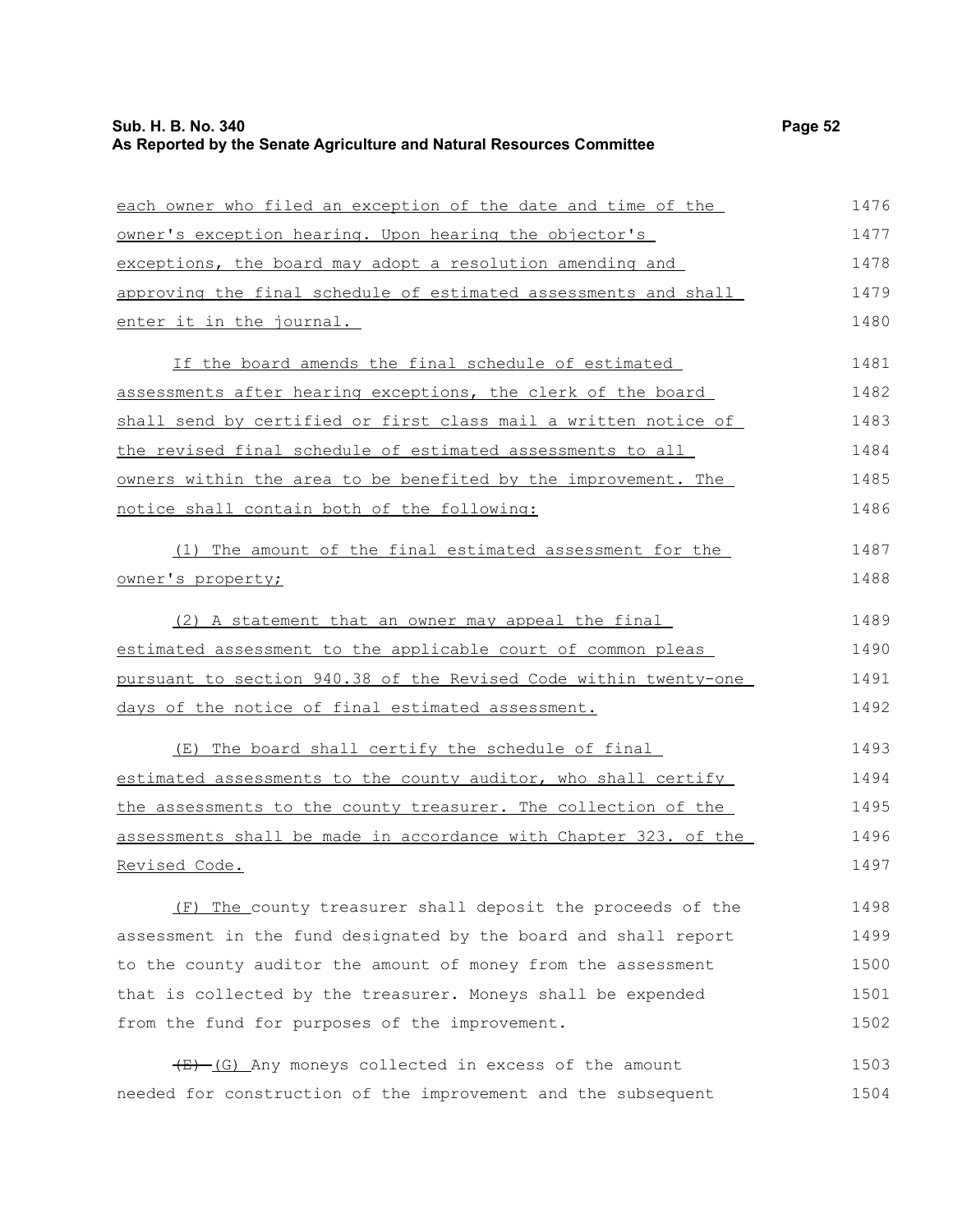#### **Sub. H. B. No. 340 Page 53 As Reported by the Senate Agriculture and Natural Resources Committee**

first year's maintenance may be maintained in a fund to be used for maintenance of the improvement. In any year subsequent to a year in which an assessment for construction of an improvement levied under this section has been collected, and upon determination by the board of county commissioners that funds are not otherwise available for maintenance or repair of the improvement, the board shall levy on the property within the project area to be benefited by the improvement an assessment for maintenance at a uniform percentage of all construction costs based upon the assessment schedule used in determining the construction assessment. The assessment is not subject to the provisions concerning notice and petition contained in this section. An assessment for maintenance shall not be levied in any year in which the unencumbered balance of funds available for maintenance of the improvement exceeds twenty per cent of the cost of construction of the improvement, except that the board may adjust the level of assessment within the twenty per cent limitation, or suspend temporarily the levying of an assessment, for maintenance purposes as maintenance funds are needed. 1505 1506 1507 1508 1509 1510 1511 1512 1513 1514 1515 1516 1517 1518 1519 1520 1521 1522 1523 1524

(H) For the purpose of levying an assessment for maintenance of an improvement, a board may use the procedures established in Chapter 6137. of the Revised Code regarding maintenance of improvements as defined in section 6131.01 of the Revised Code in lieu of using the procedures established under this section. 1525 1526 1527 1528 1529 1530

 $(F)$  (J) The board of county commissioners may issue bonds and notes as authorized by section 131.23 or 133.17 of the Revised Code. 1531 1532 1533

**Sec. 940.34940.33.** (A) A board of county commissioners may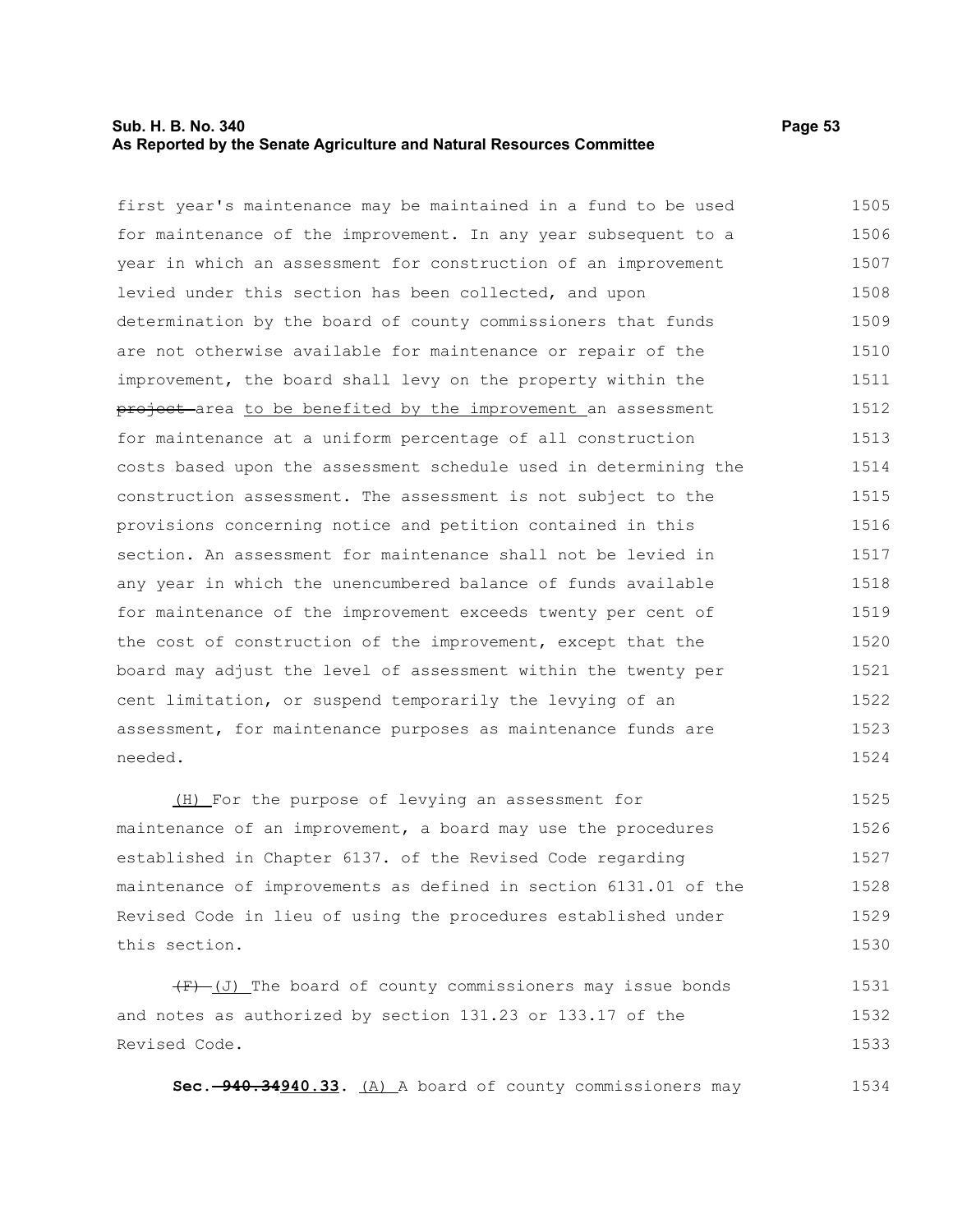# **Sub. H. B. No. 340 Page 54 As Reported by the Senate Agriculture and Natural Resources Committee**

| 1536<br>the property within the project area to be benefited by an<br>1537<br>improvement in order to pay the costs of the improvement not<br>otherwise funded.<br>1538<br>1539<br>Such-The resolution shall specify the all of the |
|-------------------------------------------------------------------------------------------------------------------------------------------------------------------------------------------------------------------------------------|
|                                                                                                                                                                                                                                     |
|                                                                                                                                                                                                                                     |
|                                                                                                                                                                                                                                     |
|                                                                                                                                                                                                                                     |
| following:<br>1540                                                                                                                                                                                                                  |
| 1541<br>$(1)$ The rate that it is necessary to levy, the purpose-                                                                                                                                                                   |
| 1542<br>thereof, and the;                                                                                                                                                                                                           |
| 1543<br>(2) The purpose of the tax levy;                                                                                                                                                                                            |
| 1544<br>(3) The number of years during which such-the increase                                                                                                                                                                      |
| shall be-is in effect, which levy-may include a levy upon the-<br>1545                                                                                                                                                              |
| 1546<br>duplicate of the current year.                                                                                                                                                                                              |
| 1547<br>(B) A copy of the resolution shall be certified to the                                                                                                                                                                      |
| 1548<br>board of elections for the county not less than ninety days                                                                                                                                                                 |
| 1549<br>before the general election in any year and the board shall                                                                                                                                                                 |
| 1550<br>submit the proposal to the electors within the project area to                                                                                                                                                              |
| be benefited by an improvement at the succeeding November<br>1551                                                                                                                                                                   |
| election in accordance with section 5705.25 of the Revised Code.<br>1552                                                                                                                                                            |
| For purposes of that section, the subdivision is the project<br>1553                                                                                                                                                                |
| 1554<br>area_to be benefited by an improvement.                                                                                                                                                                                     |
| 1555<br>(C) If the per cent required for approval of a levy as set                                                                                                                                                                  |
| forth in section 5705.26 of the Revised Code vote in favor<br>1556                                                                                                                                                                  |
| thereof, the board of county commissioners may levy a tax within<br>1557                                                                                                                                                            |
| the project-area to be benefited by an improvement, outside the<br>1558                                                                                                                                                             |
| 1559<br>ten-mill limitation, during the period and for the purpose                                                                                                                                                                  |
| stated in the resolution, or at any less rate or for any less<br>1560                                                                                                                                                               |
| number of years.<br>1561                                                                                                                                                                                                            |

(D) The board may issue bonds and notes in anticipation of 1562 the collection of taxes levied under this section, and notes in 1563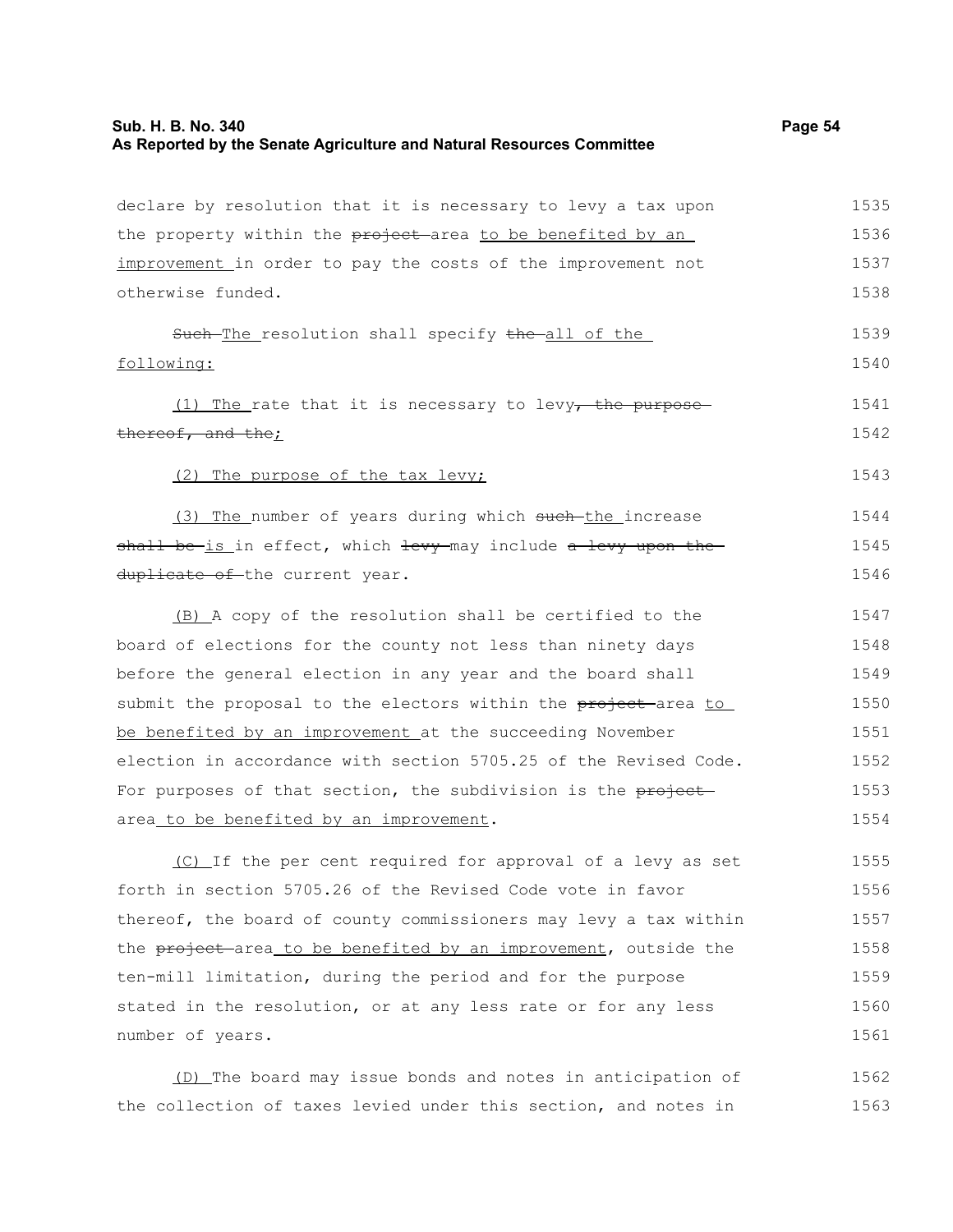# **Sub. H. B. No. 340 Page 55 As Reported by the Senate Agriculture and Natural Resources Committee**

| Sec. 940.34. (A) Upon receiving a petition pursuant to           | 1565 |
|------------------------------------------------------------------|------|
| section 940.19 of the Revised Code for a proposed improvement    | 1566 |
| that would be located in two or more adjoining soil and water    | 1567 |
| <u>conservation districts</u> , the board of supervisors of the  | 1568 |
| adjoining districts shall, with approval of the Ohio soil and    | 1569 |
| water conservation commission, create a joint board of           | 1570 |
| supervisors. Each district shall have the same number of         | 1571 |
| supervisors on the joint board. However, if the membership of    | 1572 |
| the joint board would be an even number, an additional           | 1573 |
| supervisor from the lead county shall be designated.             | 1574 |
| (B) A joint board of supervisors shall exercise the same         | 1575 |
| powers, execute the same duties, and follow the same procedures  | 1576 |
| in connection with an improvement under this chapter as the      | 1577 |
| board of supervisors of a single soil and water conservation     | 1578 |
| district with the following conditions:                          | 1579 |
| (1) For purposes of making a preliminary determination to        | 1580 |
| accept or reject a petition in accordance with section 940.19 of | 1581 |
| the Revised Code, the joint board shall make the determination   | 1582 |
| within sixty days of the approval of the creation of the joint   | 1583 |
| board.                                                           | 1584 |
| (2) For purposes of a petition, the joint board shall do         | 1585 |
| both of the following:                                           | 1586 |
| (a) Send the petition and accompanying information to the        | 1587 |
| board of county commissioners of the lead county; and            | 1588 |
| (b) Send notification of the need for the creation of a          | 1589 |
| joint board of county commissioners under section 940.35 of the  | 1590 |
| Revised Code to the board of county commissioners of each county | 1591 |
| in the area to be benefited by the proposed improvement.         | 1592 |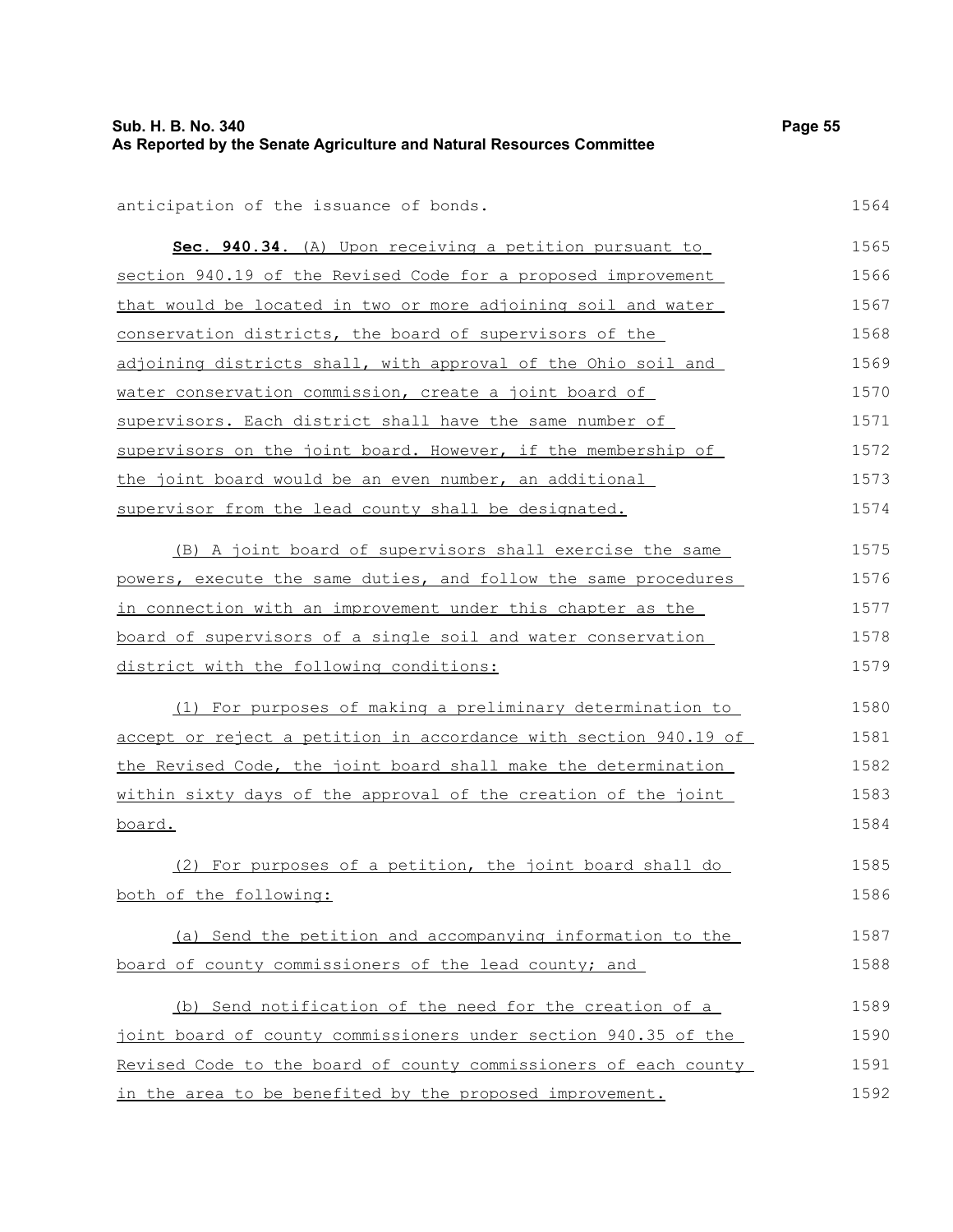### **Sub. H. B. No. 340 Page 56 As Reported by the Senate Agriculture and Natural Resources Committee**

| (C) Upon the creation of a joint board of supervisors, the                    | 1593 |
|-------------------------------------------------------------------------------|------|
| elected officials in the lead county, including the engineer,                 | 1594 |
| recorder, auditor, prosecutor, treasurer, judges, and clerk of                | 1595 |
| the board of county commissioners, shall serve as the                         | 1596 |
| administrative officers for the joint board of supervisors.                   | 1597 |
| Sec. -940.31 940.35. The boards of county commissioners of                    | 1598 |
| all the counties containing any of the territory included in the-             | 1599 |
| <del>project area, if all such counties have approved construction of -</del> | 1600 |
| <del>an improvement under section 940.29 of the Revised Code, are a</del>     | 1601 |
| joint board of county commissioners for the improvement. (A) If               | 1602 |
| a proposed improvement would affect more than one county, the                 | 1603 |
| board of county commissioners from each of the counties that                  | 1604 |
| would be affected by the proposed improvement shall meet on a                 | 1605 |
| date fixed by the clerk of the board of county commissioners of               | 1606 |
| the lead county. The boards shall meet in the lead county to                  | 1607 |
| <u>organize a joint board of county commissioners and elect a</u>             | 1608 |
| president, which shall be the first order of business at the                  | 1609 |
| hearing.                                                                      | 1610 |
|                                                                               |      |

(B) A joint board of county commissioners-may do all thethings that a board of county commissioners may do in connection with the improvement and shall proceed as if it were a board ofcounty commissioners representing a county that included all the territory within the project area shall exercise the same powers, execute the same duties, and follow the same procedures in connection with an improvement under this chapter as the board of county commissioners of a single county . 1611 1612 1613 1614 1615 1616 1617 1618

The joint board may agree to apportion any cost of theimprovement, or expenses incurred in connection therewith, not paid by assessments or taxes levied for the improvement, or funds other than county funds, among the participating counties. 1619 1620 1621 1622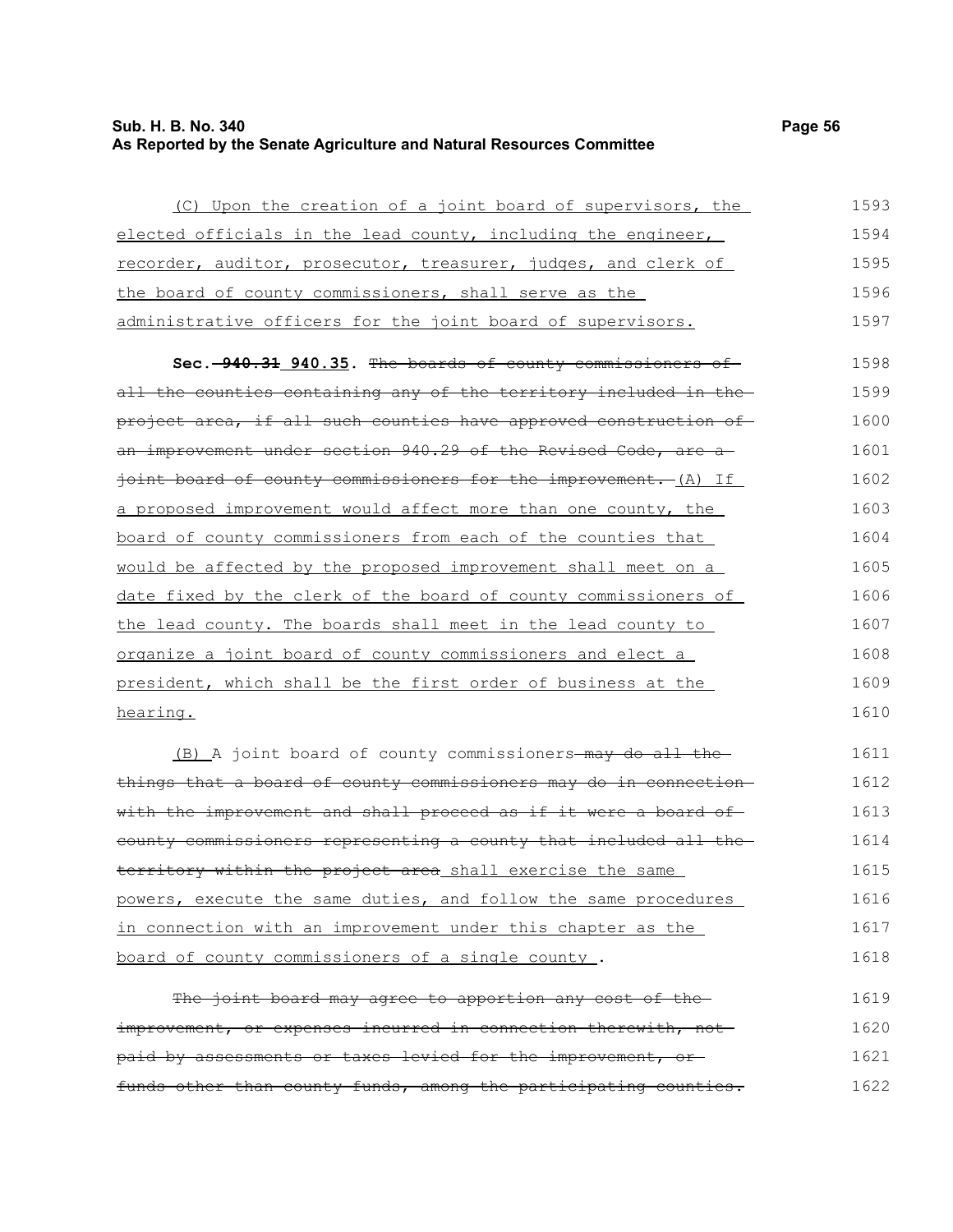#### **Sub. H. B. No. 340 Page 57 As Reported by the Senate Agriculture and Natural Resources Committee**

The joint board shall elect one of its members president and designate a clerk of one of the boards of county commissioners of the participating counties as clerk of the joint board. A majority of the county commissioners constituting the joint board constitutes a quorum. All decisions of the joint board shall be made by a majority vote of the county commissioners constituting the joint board. For the purpose of bringing a referendum petition against a soil and water conservation project under section 305.31 of the Revised Code, a resolution adopted by a joint board of county commissioners shall be considered to be a resolution adopted by the board of county commissioners of each county in the project area. The electors of any county in the project areamay file a petition for referendum under that section against a resolution adopted by the joint board of county commissioners as if it had been adopted by the board of county commissioners forthat county. The referendum shall be conducted only in the county in which the referendum petition was filed. The electors of any county in the project area in which no referendum petition was filed shall not be eligible to vote in the referendum, and the outcome of a referendum shall have effect only in the county in which the referendum was held. Any county in the project area in which a referendum is not held remains subject to the provisions of the resolution adopted by the joint board of county commissioners for the soil and water conservation district. (C) The clerk of the board of county commissioners of the 1623 1624 1625 1626 1627 1628 1629 1630 1631 1632 1633 1634 1635 1636 1637 1638 1639 1640 1641 1642 1643 1644 1645 1646 1647 1648 1649

(1) Act as clerk and administrator of the joint board; 1651

lead county shall do all of the following:

(2) Enter the findings of the joint board in the journal 1652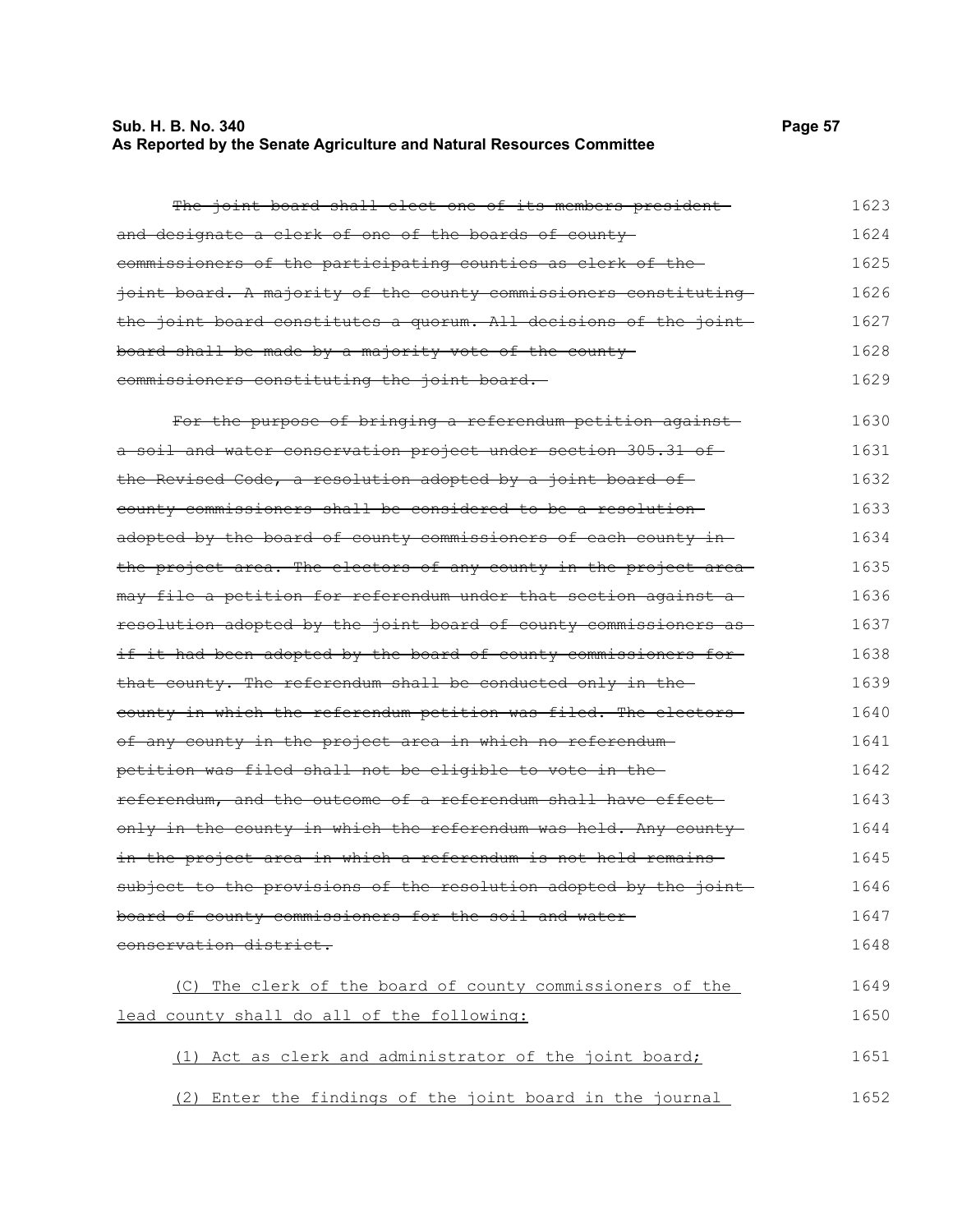| of the board of county commissioners of the lead county;         | 1653 |
|------------------------------------------------------------------|------|
| (3) Make the final record of the improvement in the lead         | 1654 |
| county;                                                          | 1655 |
| (4) Provide copies of all proceedings to the clerks of the       | 1656 |
| boards of all affected counties.                                 | 1657 |
| (D) A majority of the county commissioners constituting          | 1658 |
| the joint board shall constitute a quorum. All decisions of the  | 1659 |
| joint board shall be made by a majority vote of the quorum       | 1660 |
| present at a meeting of the joint board.                         | 1661 |
| (E) The director of natural resources shall be an ex_            | 1662 |
| officio member of the joint board and may participate, in person | 1663 |
| or through a designated representative, in deliberations and     | 1664 |
| proceedings of the joint board. The director shall have no vote  | 1665 |
| on any proceedings of the joint board except in the case of a    | 1666 |
| tie for or against an improvement. If the director or the        | 1667 |
| director's designee is not present at the proceeding, the        | 1668 |
| director shall review the proceedings and cast the deciding vote | 1669 |
| within thirty days of the proceeding. A failure to cast a vote   | 1670 |
| for or against the improvement within thirty days constitutes an | 1671 |
| affirmative vote for the improvement. The clerk shall record the | 1672 |
| <u>final resolution of the tie.</u>                              | 1673 |
| (F) Upon the creation of a joint board of county                 | 1674 |
| commissioners, the elected officials in the lead county,         | 1675 |
| including the engineer, recorder, auditor, prosecutor,           | 1676 |
| treasurer, judges, and clerk of the board of county              | 1677 |
| commissioners, shall serve as the administrative officers for    | 1678 |
| the joint board of county commissioners.                         | 1679 |
| Sec. 940.32 940.36. The county auditor and county                | 1680 |
| treasurer of one of the counties represented by a joint board of | 1681 |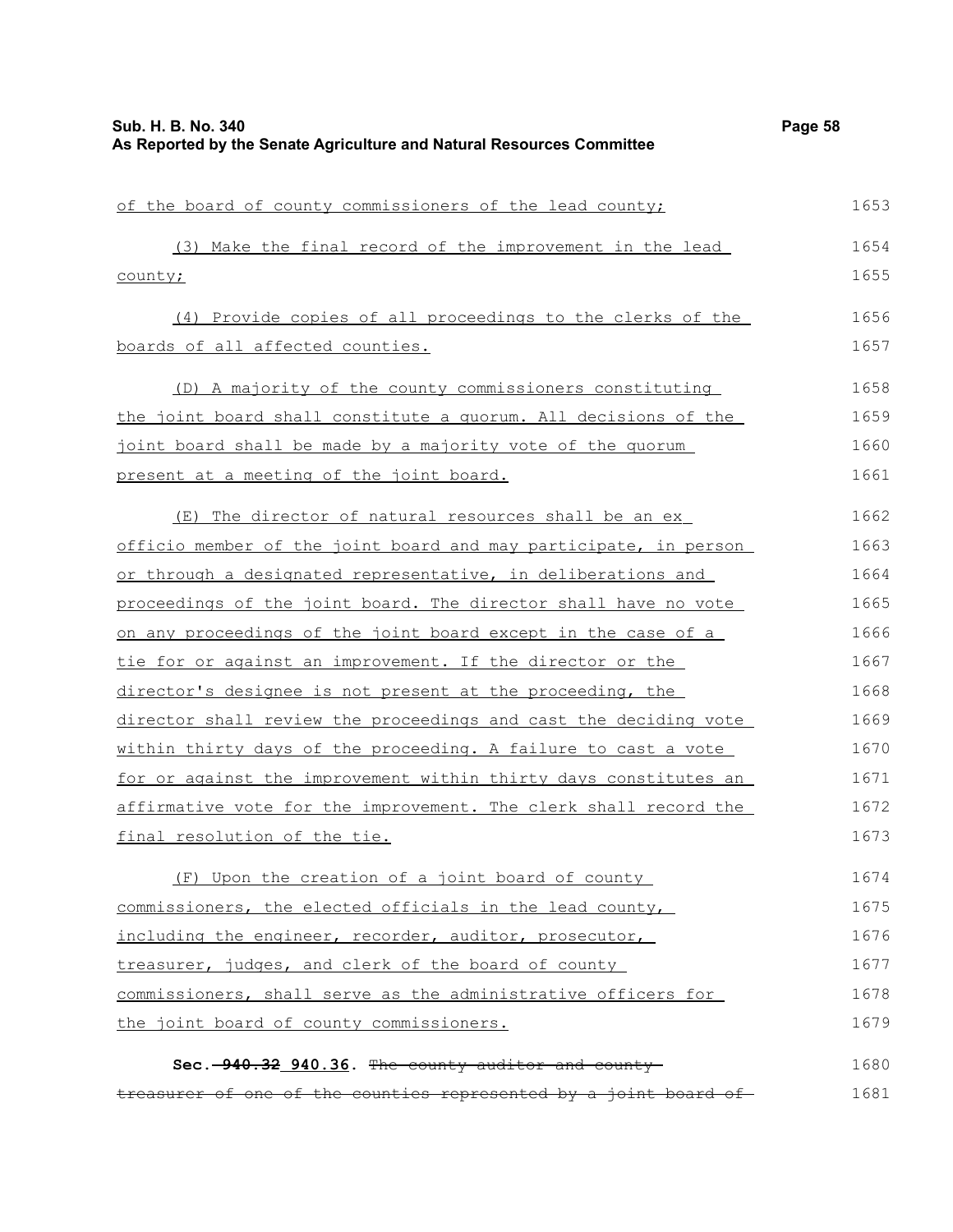#### **Sub. H. B. No. 340 Page 59 As Reported by the Senate Agriculture and Natural Resources Committee**

| county commissioners under section 940.31 of the Revised Code,-  | 1682 |
|------------------------------------------------------------------|------|
| to be designated by the joint board, shall ex officio become the | 1683 |
| fiscal agents of all the participating counties. Such (A) The    | 1684 |
| auditor of the lead county shall certify to the auditor of the   | 1685 |
| other counties a schedule of any taxes or assessments to be      | 1686 |
| levied for the improvement, and the auditor of such other county | 1687 |
| immediately shall proceed forthwith to place such tax or         | 1688 |
| assessment upon the duplicates. Taxes or assessments so          | 1689 |
| certified for collection to an auditor of another county are a   | 1690 |
| lien on the land within such county from the date such           | 1691 |
| certificate is received by the auditor of such other county. The | 1692 |
| (B) The treasurer of each county shall proceed to collect        | 1693 |
| the same any taxes or assessments levied for the improvement     | 1694 |
| pursuant to the orders made in the proceedings of the joint      | 1695 |

board of county commissioners, and such taxes or assessments when collected shall be paid to the treasurer for the joint board. The 1696 1697 1698

(C) The auditor and treasurer of the lead county shall receive and account for such funds any taxes or assessments levied for the improvement in the same manner as they would for taxes or assessments collected within their county. The treasurer and auditor of the lead county with their bondspersons are liable on their official bonds for any misappropriation of such funds. All warrants for the payment of costs in connection with the improvement shall be drawn by the auditor-designated under this section of the lead county, on the treasurer of the lead county, payable out of the fund designated by the joint board to receive moneys for the improvement. 1699 1700 1701 1702 1703 1704 1705 1706 1707 1708 1709

**Sec. 940.35 940.37.** The board of county commissioners, or, if a joint board of county commissioners has been created under 1710 1711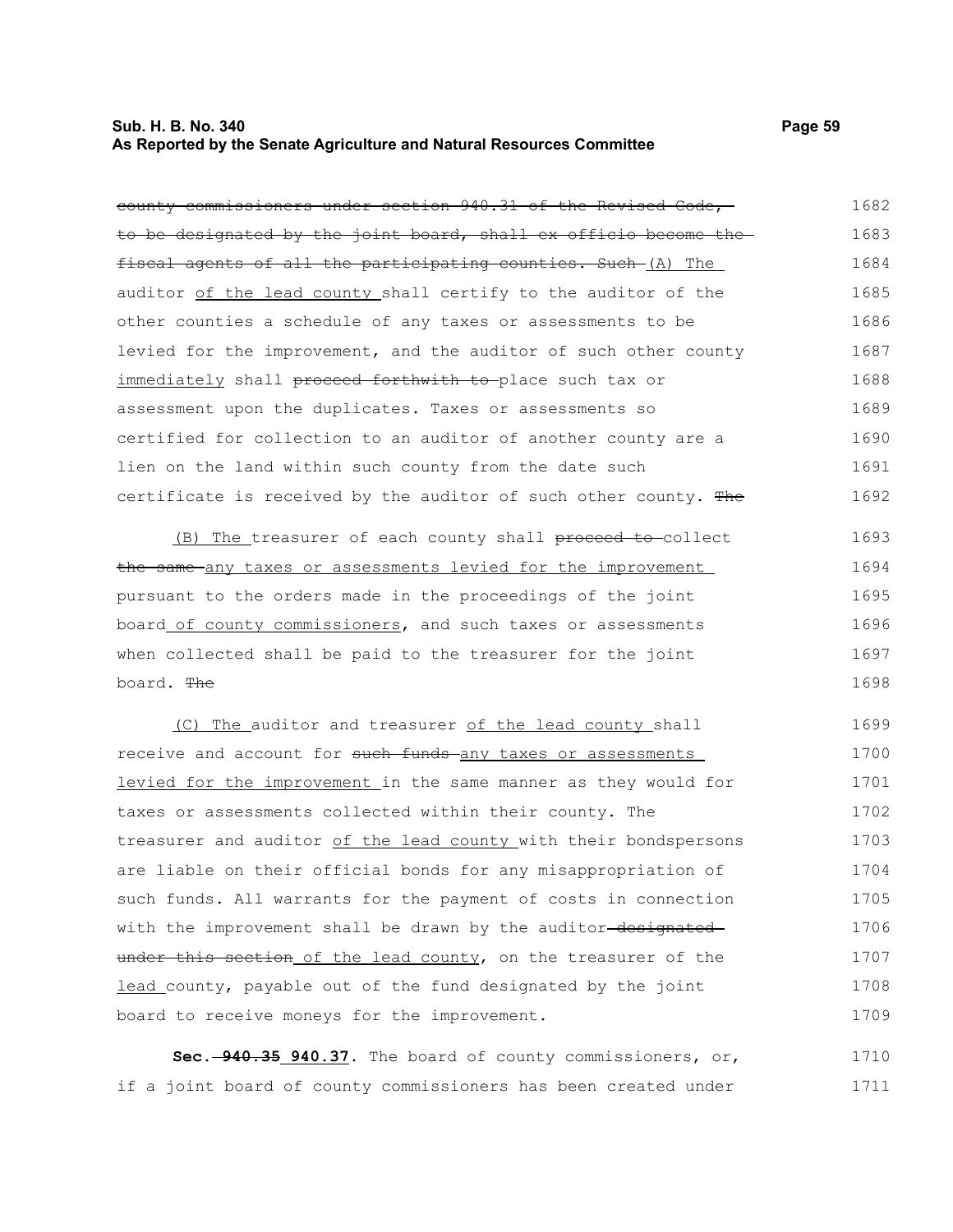# **Sub. H. B. No. 340 Page 60 As Reported by the Senate Agriculture and Natural Resources Committee**

| section 940.31 940.35 of the Revised Code, the joint board,      | 1712 |
|------------------------------------------------------------------|------|
| shall maintain the works of improvement improvements constructed | 1713 |
| by the board for a soil and water conservation district under    | 1714 |
| this chapter. For that purpose, the board of county              | 1715 |
| commissioners or joint board may use procedures and requirements | 1716 |
| established in sections 6137.08 to 6137.14 Chapter 6137. of the  | 1717 |
| Revised Code and may contract with or authorize the board of     | 1718 |
| supervisors or joint board of supervisors of a soil and water    | 1719 |
| conservation district to perform maintenance of such works of    | 1720 |
| improvement.                                                     | 1721 |
| Sec. 940.38. Any affected landowner may appeal to the            | 1722 |
| appropriate court of common pleas any action or determination of | 1723 |
| a board of supervisors, joint board of supervisors, board of     | 1724 |
| county commissioners, or joint board of county commissioners     | 1725 |
| under this chapter. The affected landowner shall make the appeal | 1726 |
| within thirty days of the date of the action or determination.   | 1727 |
| The appeal may be based on, but is not limited to, any of the    | 1728 |
| following questions:                                             | 1729 |
| (A) Is the improvement necessary?                                | 1730 |
| (B) Will the improvement be conducive to the public              | 1731 |
| welfare?                                                         | 1732 |
| (C) Is the cost of the improvement greater than the              | 1733 |
| benefits conferred?                                              | 1734 |
| (D) Is the route, termini, or mode of construction the           | 1735 |
| best to accomplish the purpose of the improvement?               | 1736 |
| (E) Are the assessments levied according to benefits?            | 1737 |
| (F) Is the award for compensation or damages just?               | 1738 |
| Sec. 940.39. (A) For purposes of this section, references        | 1739 |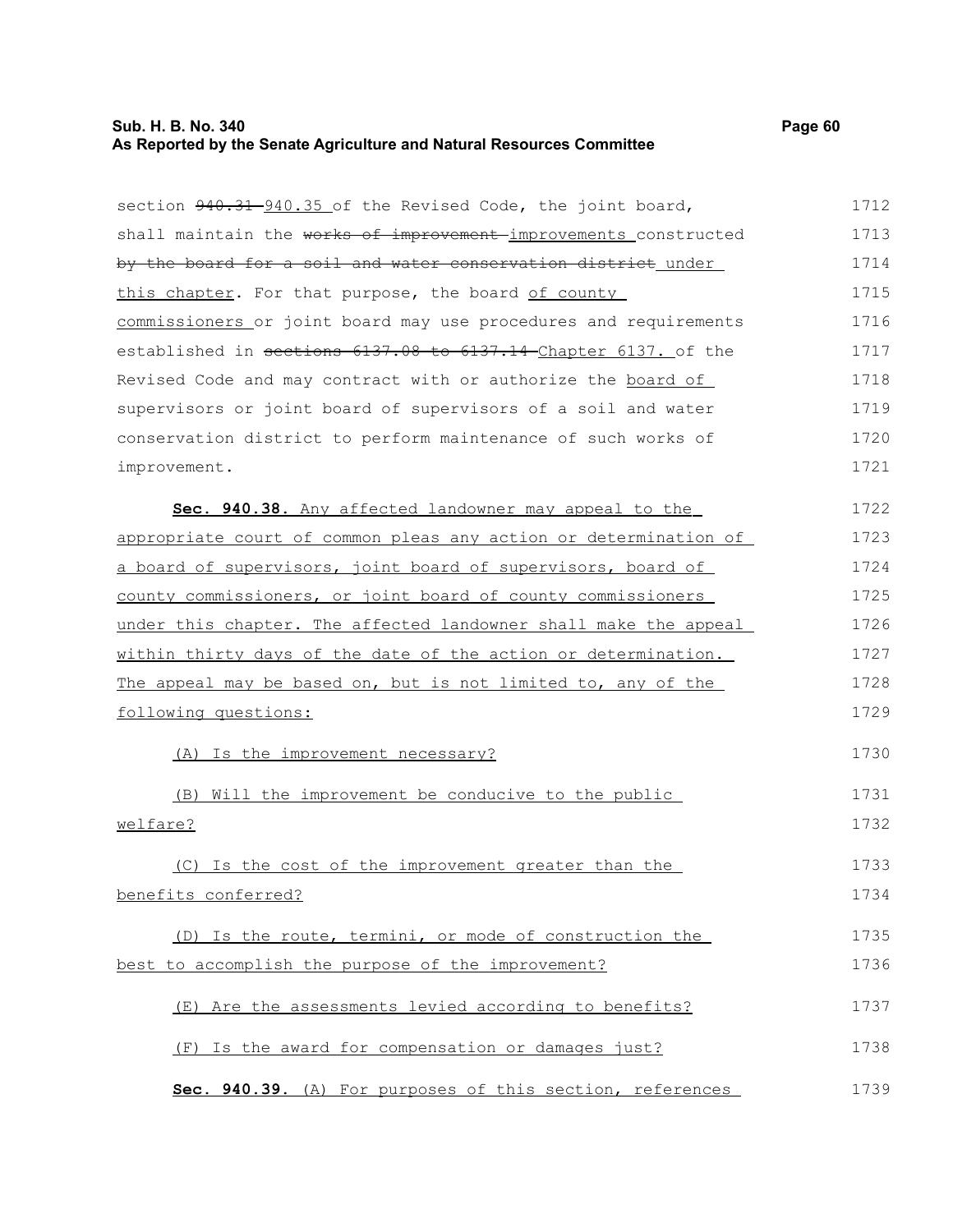# **Sub. H. B. No. 340 Page 61 As Reported by the Senate Agriculture and Natural Resources Committee**

| to a "board of supervisors of a soil and water conservation           | 1740 |
|-----------------------------------------------------------------------|------|
| district" or a "board" includes a joint board of supervisors of       | 1741 |
| a soil and water conservation district.                               | 1742 |
| (B) Notwithstanding any other provision of law to the                 | 1743 |
| contrary, a board of supervisors of a soil and water                  | 1744 |
| conservation district, when practicable, may conduct meetings by      | 1745 |
| video conference or, if video conference is not available, by         | 1746 |
| teleconference. The board of supervisors shall make provisions        | 1747 |
| for public attendance at any location involved in such a              | 1748 |
| <u>meeting. The board shall establish the board's main office or </u> | 1749 |
| board room as the primary meeting location for the video              | 1750 |
| conference or teleconference. The conference shall be held at         | 1751 |
| that location in an open meeting at which the public is allowed       | 1752 |
| to attend.                                                            | 1753 |
| (C) Before convening a meeting of a board of supervisors              | 1754 |
| by video conference or by teleconference, designated staff shall      | 1755 |
| send, via electronic mail, facsimile, or United States postal         | 1756 |
| service, a copy of meeting-related documents to each member of        | 1757 |
| the board.                                                            | 1758 |
| The minutes of each drainage improvement meeting shall<br>(D)         | 1759 |
| specify who was attending by teleconference, who was attending        | 1760 |
| by video conference, and who was physically present. Any vote         | 1761 |
| taken in a meeting held by teleconference that is not unanimous       | 1762 |
| shall be recorded as a roll call vote.                                | 1763 |
| (E) Nothing in section 121.22 of the Revised Code                     | 1764 |
| prohibits a board of supervisors from conducting a meeting in a       | 1765 |
| manner authorized by this section.                                    | 1766 |
| Sec. 6131.01. As used in sections 6131.01 to 6131.64 of               | 1767 |
| the Revised Code:                                                     | 1768 |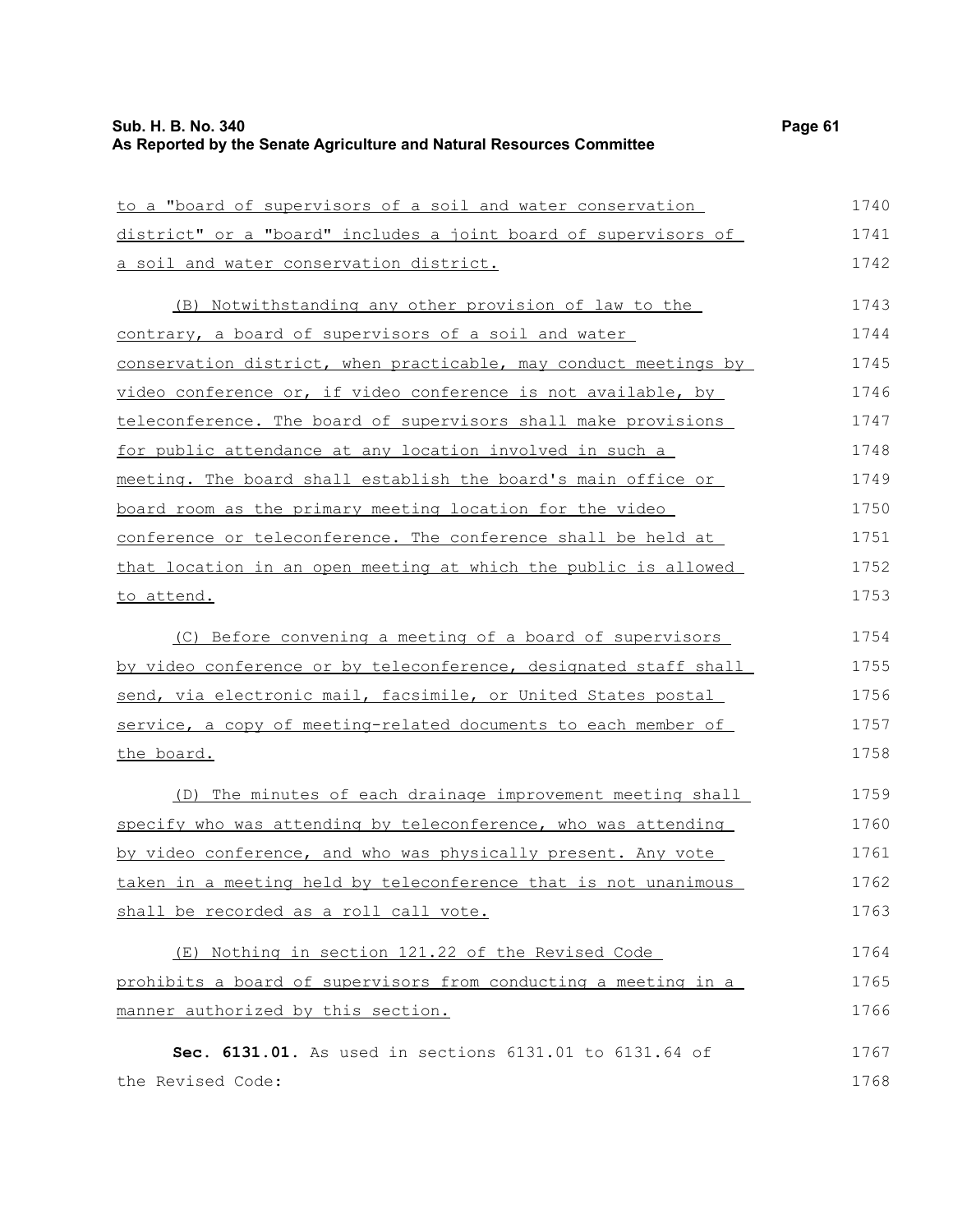### **Sub. H. B. No. 340 Page 62 As Reported by the Senate Agriculture and Natural Resources Committee**

(A) "Owner" means any owner of any right, title, estate, or interest in or to any real property and includes persons, partnerships, associations, private corporations, public corporations, boards of township trustees, boards of education of school districts, the mayor or legislative authority of a municipal corporation, the director of any department, office, or institution of the state, and the trustees of any state, county, or municipal public institution. "Owner" also includes any public corporation and the director of any department, office, or institution of the state affected by an improvement but not owning any right, title, estate, or interest in or to any real property. 1769 1770 1771 1772 1773 1774 1775 1776 1777 1778 1779 1780

(B) "Land" includes any estate or interest, of any nature or kind, in or to real property, or any easement in or to real property, or any right to the use of real property, and all structures or fixtures attached to real property, including but not restricted to all railroads, roads, electric railroads, street railroads, streets and street improvements, telephone, telegraph, and transmission lines, underground cables, gas, sewage, and water systems, pipe lines and rights of way of public service corporations, and all other real property whether public or private. 1781 1782 1783 1784 1785 1786 1787 1788 1789 1790

(C) "Improvement" includes:

(1) The location, construction, reconstruction, reconditioning, widening, deepening, straightening, altering, boxing, tiling, filling, walling, arching, or any change in the course, location, or terminus of any ditch, drain, watercourse, or floodway; 1792 1793 1794 1795 1796

(2) The deepening, widening, or straightening or any other change in the course, location, or terminus of a river, creek, 1797 1798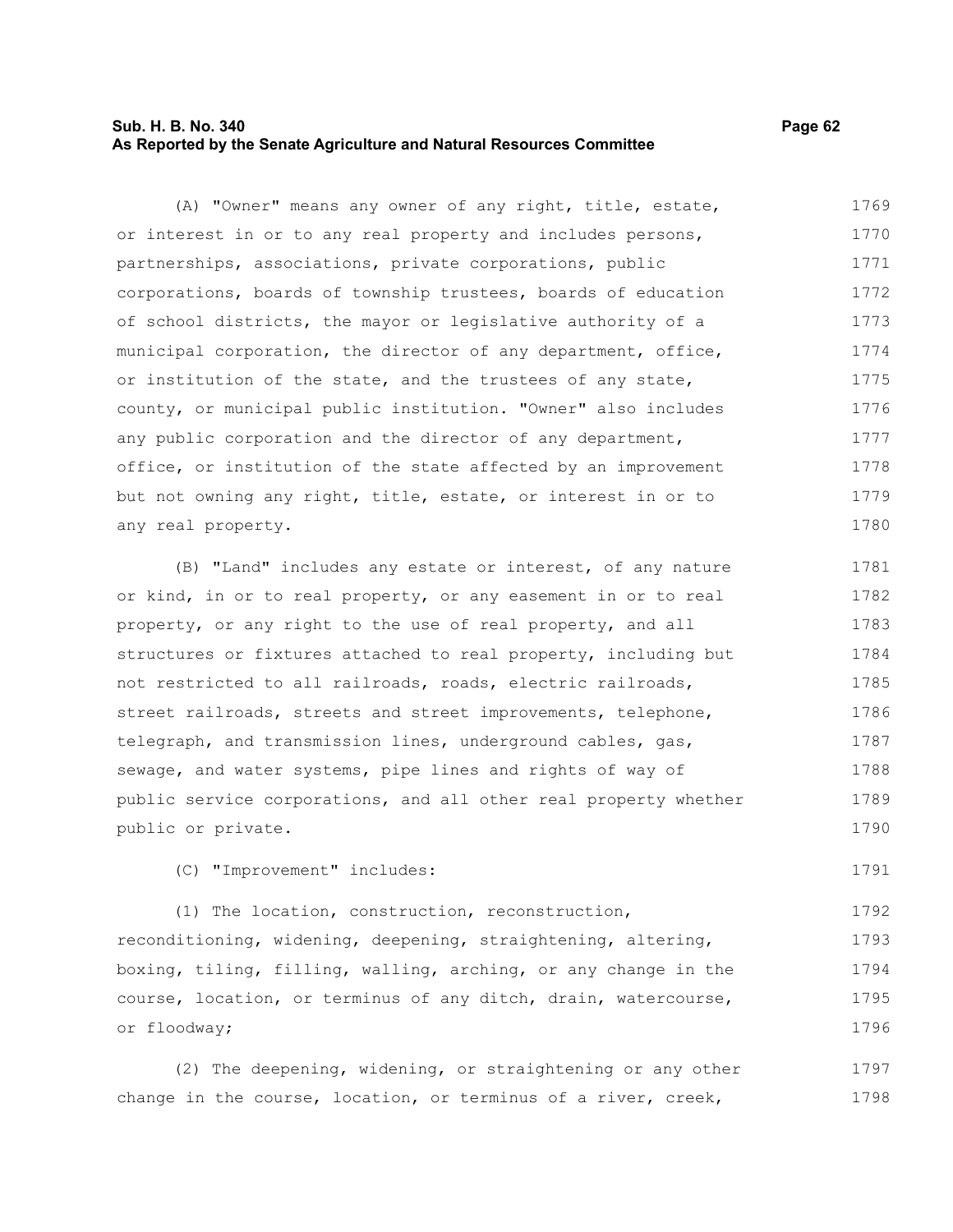### **Sub. H. B. No. 340 Page 63 As Reported by the Senate Agriculture and Natural Resources Committee**

or run; (3) A levee or any wall, embankment, jetty, dike, dam, sluice, revetment, reservoir, holding basin, control gate, breakwater, or other structure for the protection of lands from the overflow from any stream, lake, or pond, or for the protection of any outlet, or for the storage or control of water; (4) The removal of obstructions such as silt bars, log jams, debris, and drift from any ditch, drain, watercourse, floodway, river, creek, or run; (5) The vacating of a ditch or drain. (D) "Person" means natural person, firm, partnership, association, or corporation, other than public corporations. (E) "Public corporation" or "political subdivision" means counties, townships, municipal corporations, school districts, park districts, turnpikes, toll bridges, conservancy districts, and all other governmental agencies clothed with the power of levying general or special taxes. (F)(1) "Benefit" or "benefits," except as ordered in section 6131.31 of the Revised Code, means advantages to land and owners, to public corporations as entities, and to the state resulting from drainage, conservation, control and management of water, and environmental, wildlife, and recreational improvements. Factors relevant to whether such advantages result include:  $(1)$  (a) The watershed or entire land area drained or affected by the improvement;  $(2)$  (b) The total volume of water draining into or through 1799 1800 1801 1802 1803 1804 1805 1806 1807 1808 1809 1810 1811 1812 1813 1814 1815 1816 1817 1818 1819 1820 1821 1822 1823 1824 1825 1826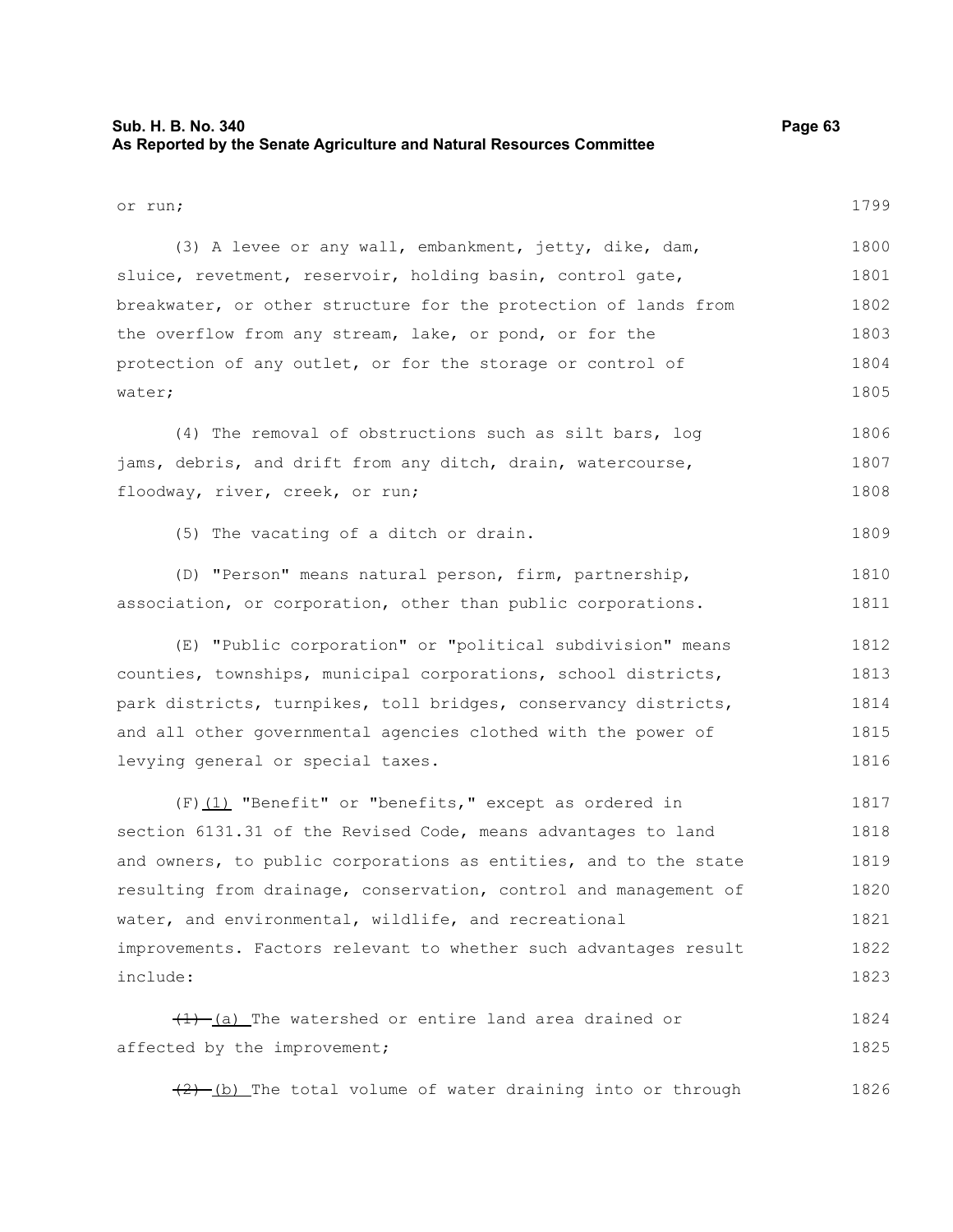| the improvement and the amount of water contributed by each land | 1827 |
|------------------------------------------------------------------|------|
| owner;                                                           | 1828 |
| $(3)$ (c) The use to be made of the improvement by any           | 1829 |
| owner, public corporation, or the state.                         | 1830 |
| (2) "Benefit" or "benefits" includes, but is not limited         | 1831 |
| to, any or all of the following factors: elimination             | 1832 |
| (a) Elimination or reduction of damage from-flood-               | 1833 |
| flooding; removal                                                | 1834 |
| (b) Removal of water conditions that jeopardize public           | 1835 |
| health, safety, or welfare; increased                            | 1836 |
| (c) Increased value of land resulting from the an                | 1837 |
| improvement; use                                                 | 1838 |
| (d) The use of water for irrigation, storage, regulation         | 1839 |
| of stream flow, soil conservation, water supply, or any other    | 1840 |
| incidental purpose-incidental thereto; providing                 | 1841 |
| (e) Providing an outlet for the accelerated runoff from          | 1842 |
| artificial drainage whenever the if a stream, watercourse,       | 1843 |
| channel, or ditch that is under improvement is called upon to    | 1844 |
| discharge functions for which it was not designed-by nature; it- | 1845 |
| being the legislative intent that uplands -. Uplands that have   | 1846 |
| been removed from their natural state by deforestation,          | 1847 |
| cultivation, artificial drainage, urban development, or other    | 1848 |
| man-made causes human methods shall be considered as to be       | 1849 |
| benefited by an improvement that is required to dispose of the   | 1850 |
| accelerated flow of water from the uplands.                      | 1851 |
| (G) "Environmentally significant areas" mean natural land        | 1852 |

or water areas that in some degree retain or have reestablished their natural character or have other features of scientific or 1853 1854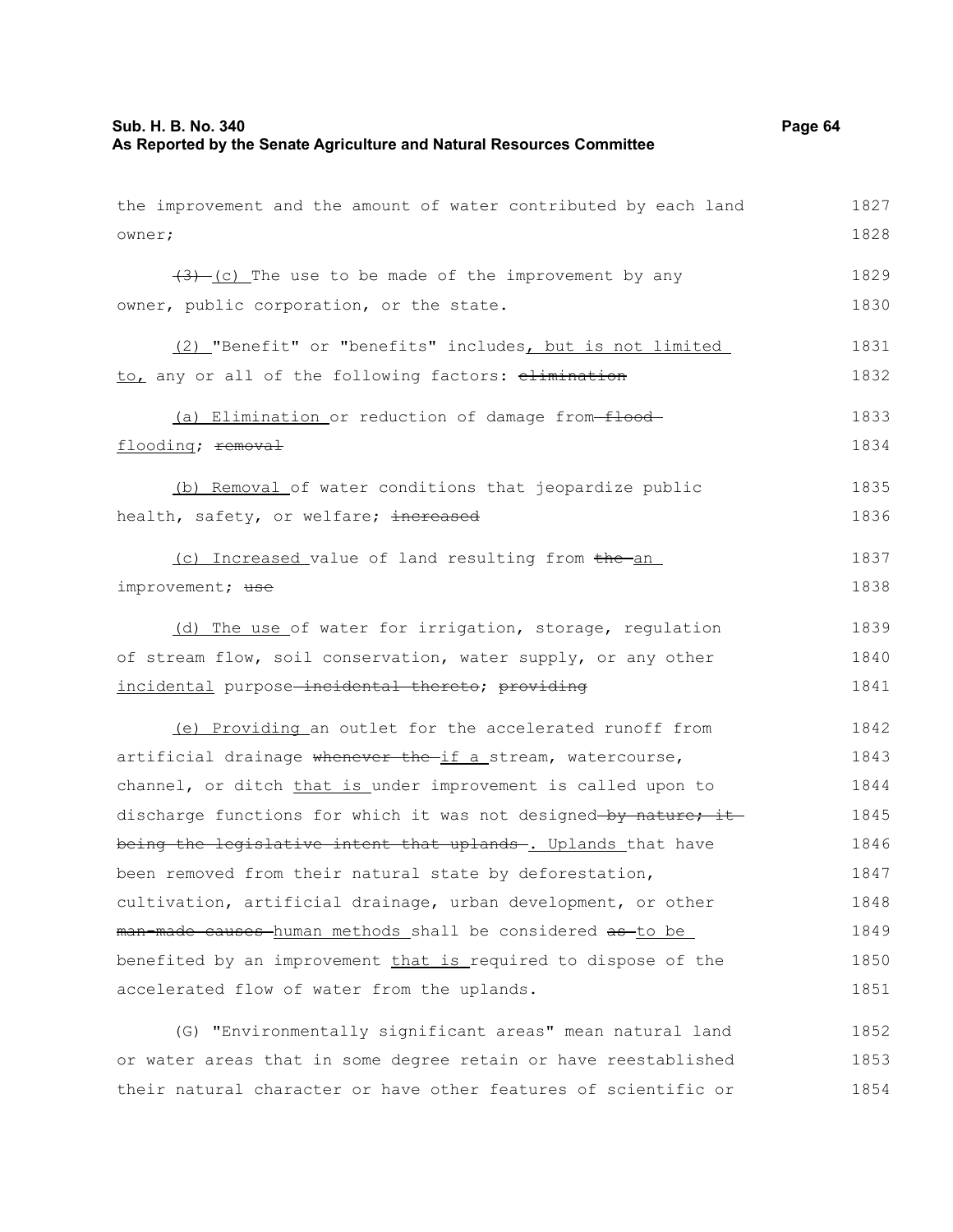# **Sub. H. B. No. 340 Page 65 As Reported by the Senate Agriculture and Natural Resources Committee**

| educational interest such as rare or endangered plant and animal              | 1855 |
|-------------------------------------------------------------------------------|------|
| populations or geologic, scenic, or other natural features and,               | 1856 |
| because of their values and functions, contribute to the                      | 1857 |
| community's general welfare.                                                  | 1858 |
| (H) "Days" means calendar days.                                               | 1859 |
| Sec. 6131.04. (A) Any owner may file a petition for the                       | 1860 |
| construction of a drainage improvement with the clerk of the                  | 1861 |
| board of county commissioners of the county in which is located               | 1862 |
| a part of the land that is averred proposed to be benefited by                | 1863 |
| benefit from the construction of a proposed-improvement. Prior                | 1864 |
| to filing a petition, the petitioner shall consult with the                   | 1865 |
| county engineer of the county in which the petition will be                   | 1866 |
| filed to discuss the proposed drainage improvement and to                     | 1867 |
| determine the proper forms and procedures for filing the                      | 1868 |
| petition.                                                                     | 1869 |
| (B) The petition shall state that the construction of the                     | 1870 |
| improvement is necessary, will benefit the petitioner, and will-              | 1871 |
| be conducive to the public welfare; shall state the all of the                | 1872 |
| following:                                                                    | 1873 |
| (1) The nature of the work petitioned for, and may ask to                     | 1874 |
| locate, clean, remove, which may include locating, cleaning,                  | 1875 |
| removing obstructions from, construct, reconstruct, straighten,               | 1876 |
| deepen, widen, alter, box, tile, fill, wall_constructing,                     | 1877 |
| reconstructing, straightening, deepening, widening, altering,                 | 1878 |
| boxing, tiling, filling, walling, or arch-arching any ditch,                  | 1879 |
| drain, watercourse, floodway, creek, run, or river-or to change;              | 1880 |
| changing the course, location, or terminus thereof <sub>7</sub> : or may ask- | 1881 |
| to construct constructing a levee, wall, embankment, jetty,                   | 1882 |
| dike, dam, sluice, revetment, reservoir, holding basin, control               | 1883 |
| gate, breakwater, or other structure for control of water-The-                | 1884 |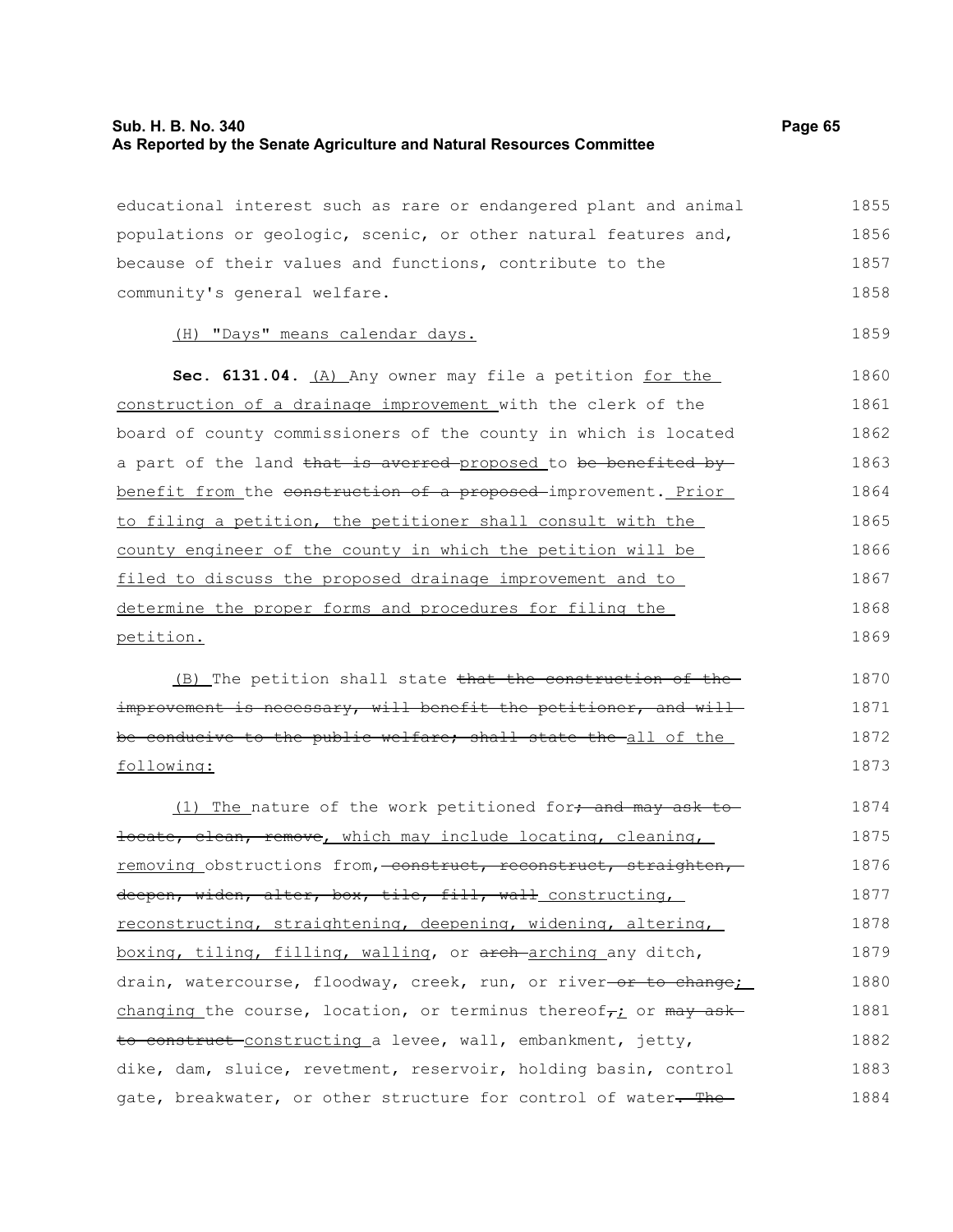| Sub. H. B. No. 340                                                    | Page 66 |
|-----------------------------------------------------------------------|---------|
| As Reported by the Senate Agriculture and Natural Resources Committee |         |

|  | n<br>ı | Ο<br>ı | и |  |
|--|--------|--------|---|--|

petition shall state the; (2) The course and termini of the proposed improvement and the branches, spurs, or laterals, if any are petitioned for-Except as ordered under section 6131.31 of the Revised Code, the petition shall state that; (3) That the construction of the improvement is necessary and will benefit the petitioner; (4) That all costs of engineering, construction, and future maintenance will be assessed to the benefiting parcels of land. The petition shall contain a, except as ordered under an appeal filed in accordance with section 6131.31 of the Revised Code; (5) A list of the names and addresses, where known, of all the owners of the land that the petitioner or the county engineer claims will be benefited or damaged by the construction of the proposed improvement, as determined by the county engineer. The petition shall be signed by one (C) One or more owners must sign the petition as the petitioners. If the petitioner is a public corporation or the state, the petition shall be signed by-its authorized representative must sign the petition. (D) If the petitioner is the county, the petition shall must be filed with the clerk of the court of common pleas without the bond required under section 6131.06 of the Revised Code, the matters in the petition shall be heard by the common-1885 1886 1887 1888 1889 1890 1891 1892 1893 1894 1895 1896 1897 1898 1899 1900 1901 1902 1903 1904 1905 1906 1907 1908 1909

pleas court as if the petition had come to the court on appeal, and the clerk and the court shall do all things that sections 6131.01 to 6131.64 of the Revised Code provide that the county commissioners shall do. The court of common pleas may appoint a 1910 1911 1912 1913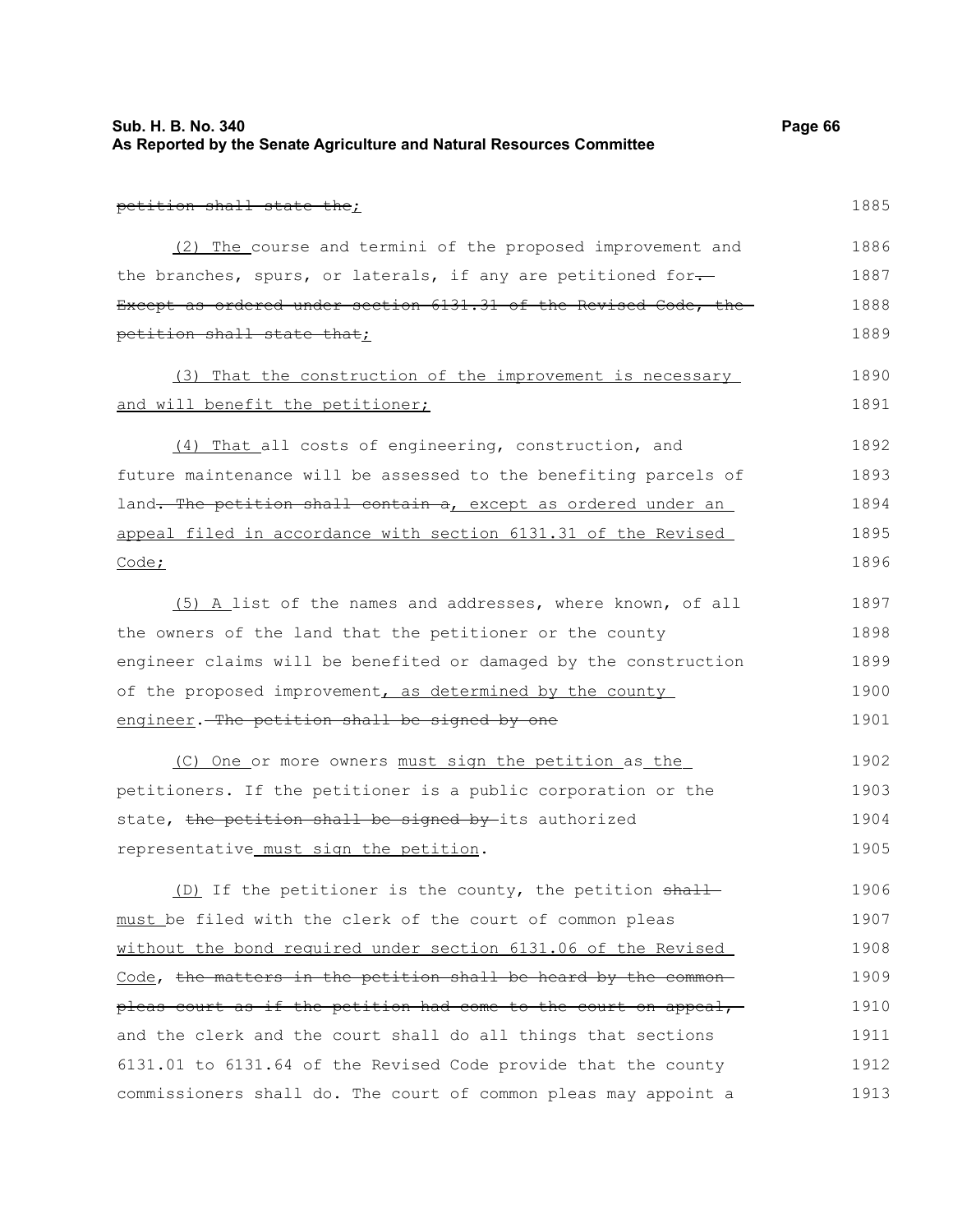### **Sub. H. B. No. 340 Page 67 As Reported by the Senate Agriculture and Natural Resources Committee**

| board of arbitrators to assume the duties of the judge. The      | 1914 |
|------------------------------------------------------------------|------|
| board shall be comprised of three disinterested persons chosen-  | 1915 |
| by the judge, who owners in the county and shall designate one   | 1916 |
| of the persons to be-chairman chairperson. - A decision of the-  | 1917 |
| board shall require approval of a majority of the members The    | 1918 |
| appointed board shall hear and act on the petition in accordance | 1919 |
| with this chapter. Either party may appeal the board's decision  | 1920 |
| to the court of common pleas, which shall decide the case on the | 1921 |
| record of arbitration.                                           | 1922 |
| Sec. 6131.05. The petition referred to in section 6131.04-       | 1923 |
| of the Revised Code may be amended upon the written application- | 1924 |
| of any (A) Any benefiting owner filed may file an amendment to a | 1925 |
| petition for a drainage improvement that expands the length of   | 1926 |
| the proposed improvement, provided that such amendment does not  | 1927 |
| expand the area to be benefited by the proposed improvement. An  | 1928 |
| owner shall file the amendment not more than twenty-one days     | 1929 |
| after the date of the view. Such owner shall not propose an      | 1930 |
| amendment that expands either the area or number of parcels to   | 1931 |
| be benefited by the proposed improvement, but shall file a new   | 1932 |
| petition regarding the proposal in accordance with section       | 1933 |
| 6131.04 of the Revised Code.                                     | 1934 |
| (B) A benefiting owner shall file an amendment with the          | 1935 |
| clerk of the board of county commissioners-and upon the-         | 1936 |
| allowance of the application by the board of county-             | 1937 |
| commissioners, by an order entered on its journal.               | 1938 |

The petition may be amended while the proceedings arepending on appeal in the court of common pleas, pursuant to the rules and laws relating to civil procedure. If the petitioner is the county, the application for amendment shall be filed with the clerk of the court of common pleas and shall be heard 1939 1940 1941 1942 1943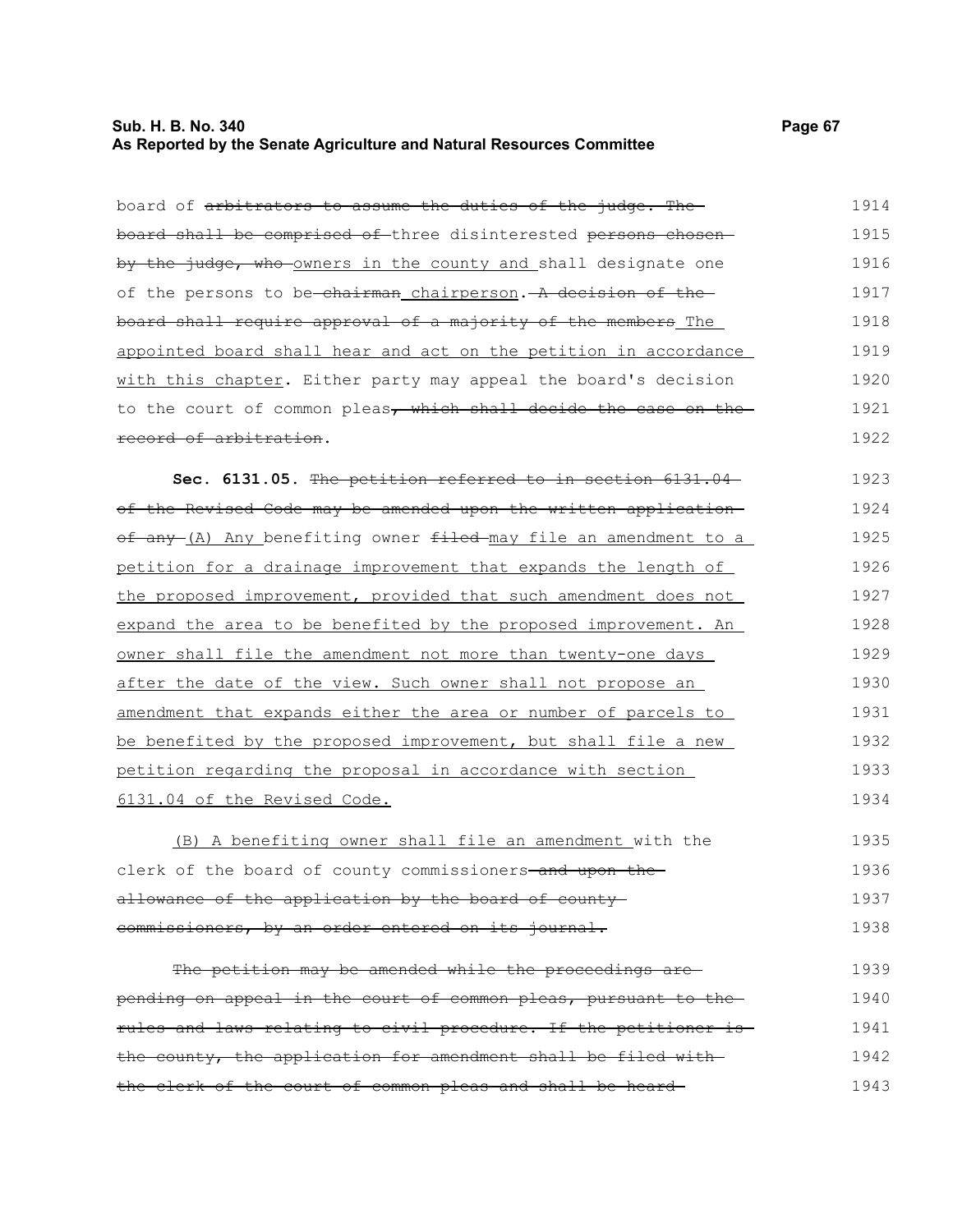#### **Sub. H. B. No. 340 Page 68 As Reported by the Senate Agriculture and Natural Resources Committee**

pursuant to the rules and laws relating to civil procedure. Any written application for amendment of the petition shall include the information required for the petition in section 6131.04 of the Revised Code, including names and addresses of the additional owners that the petitioner seeking amendment or the county engineer claims will be benefited or damaged by the proposed improvement. Any application, remonstrance, statement, report, or schedule filed in any improvement proceedings may be amended as a petition may be amended, as provided in this section - not more than twenty-one days after the view required by section 6131.07 of the Revised Code and shall include the 1944 1945 1946 1947 1948 1949 1950 1951 1952 1953 1954

information required by section 6131.04 of the Revised Code along with the amendment. 1955 1956

(C) If the petition was filed by the county under division (D) of section 6131.04 of the Revised Code, any proposed amendment to the petition shall be filed with the clerk of the court of common pleas or with the board appointed under that division. If the amendment is filed with the clerk of the court of common pleas, the court shall hear the amendment pursuant to the rules and laws relating to civil procedure. 1957 1958 1959 1960 1961 1962 1963

Sec. 6131.06. (A) The petitioner shall file with the petition referred to in section 6131.04 of the Revised Code a bond in the penal sum of one thousand five hundred dollars, plus the sum of two-five dollars for each parcel of land in excess of two hundred parcels averred in the petition to be benefited, with at least two sureties who are freeholders of the county, orwith surety by a surety company authorized to do business in this state, or with cash that are listed in the petition as lands that will benefit from the improvement. 1964 1965 1966 1967 1968 1969 1970 1971 1972

(B) The bond shall be made payable to the county, to the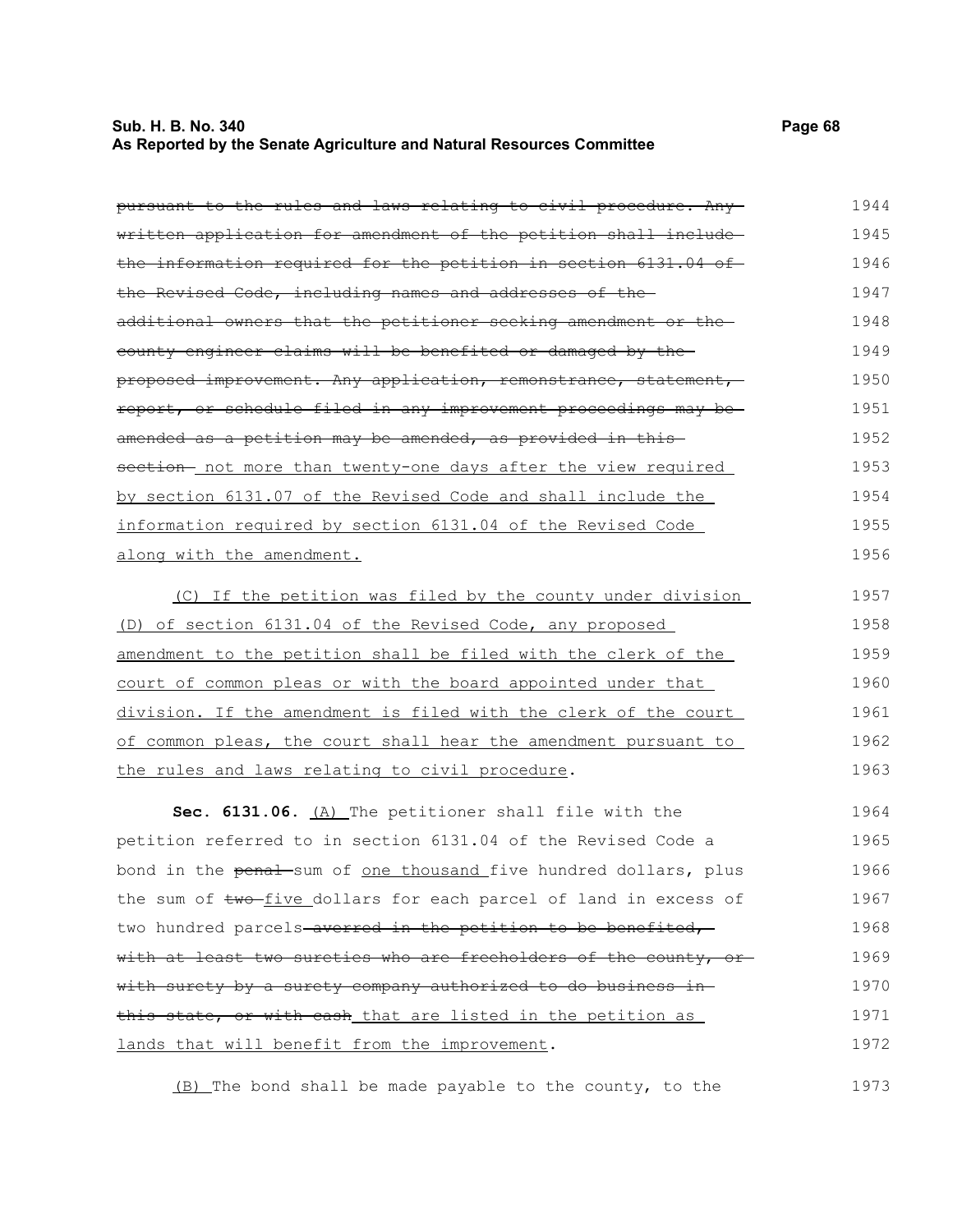# **Sub. H. B. No. 340 Page 69 As Reported by the Senate Agriculture and Natural Resources Committee**

| credit of the general drainage improvement fund or a special            | 1974 |
|-------------------------------------------------------------------------|------|
| fund created for the proposed improvement, and conditioned to           | 1975 |
| pay <del>the cost of notices, plus any other incidental expenses,</del> | 1976 |
| except the costs incurred by the engineer in making                     | 1977 |
| hispreliminary reports all costs associated in preparing for the        | 1978 |
| view and first hearing if the prayer of the-petition is not             | 1979 |
| granted or if the petition is for any cause dismissed unless the        | 1980 |
| board of county commissioners decides to pay the engineer's             | 1981 |
| costs from the petitioners' bond in accordance with section-            | 1982 |
| 6131.09 of the Revised Code.                                            | 1983 |
| (C) The bond-clerk of the board of county commissioners                 | 1984 |
| shall be released release the bond at the expiration of the             | 1985 |
| twenty-one day-thirty-day appeal period provided for in section         | 1986 |
| 6131.25 of the Revised Code after an order of-to proceed with           | 1987 |
| the project by the commissioners board at the first hearing or          | 1988 |
| at the termination of the appeal.                                       | 1989 |
| Sec. -6131.57 6131.061. (A) The clerk of the board of                   | 1990 |
| county commissioners and the county engineer-shall maintain a           | 1991 |
| permanent-file for the proposed improvement containing a record         | 1992 |
| of the petition, the applications and remonstrances filed, the          | 1993 |
| amendments, comments, notices, proceedings, resolutions, orders         | 1994 |
| made by the board, the preliminary estimates, and preliminary           | 1995 |
| report of the county engineer, the reports of review by the             | 1996 |
| director of natural resources, the director of transportation,          | 1997 |
| and the directors of any conservancy district, the reports of           | 1998 |
| the engineer as to the construction of the improvement, and such        | 1999 |
| other matter as is proper for any other record regarding the            | 2000 |
| proposed improvement that is filed with the board. A record of          | 2001 |
| the assessments levied, pursuant to the order of the board, as          | 2002 |
| corrected after the completion of the contract, and the                 | 2003 |
| schedules of payments for compensation and damages shall be kept-       | 2004 |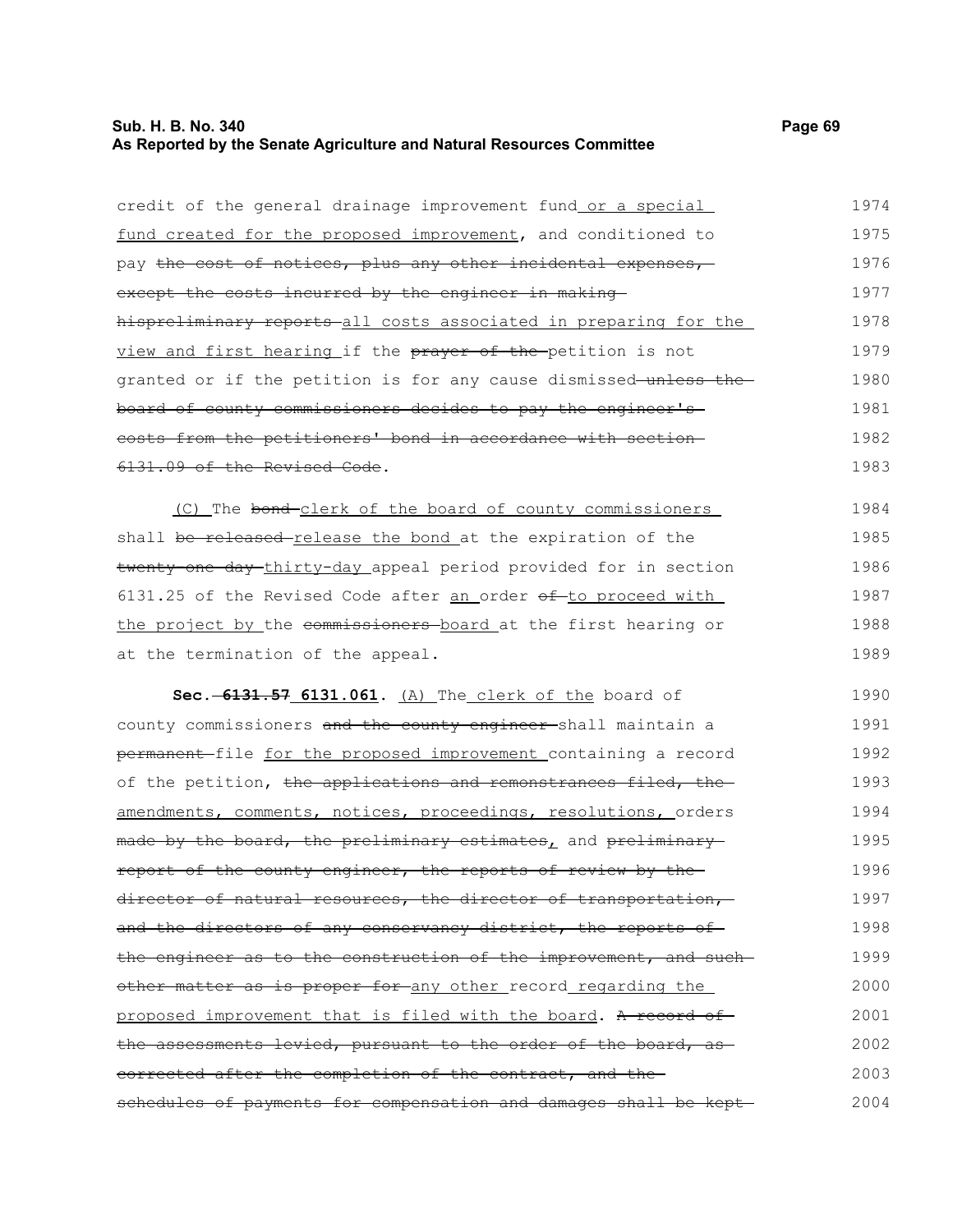### **Sub. H. B. No. 340 Page 70 As Reported by the Senate Agriculture and Natural Resources Committee**

#### by the

2005

| (B) The county <del>-auditor</del> engineer shall maintain a file for | 2006 |
|-----------------------------------------------------------------------|------|
| the proposed improvement that contains a record of the petition,      | 2007 |
| amendments to the petition, all reports, estimates, surveys,          | 2008 |
| maps, plans, drawings, schedules, and other documents prepared        | 2009 |
| for the proposed improvement by the engineer or the engineer's        | 2010 |
| designee, and any reports of the director of natural resources,       | 2011 |
| director of transportation, and directors of any conservancy          | 2012 |
| districts. <del>The clerk of</del>                                    | 2013 |
|                                                                       |      |

(C) After the final hearing of the board of county commissioners-shall, after the final hearing of the board of county commissioners or after the final judgment, order, or decree has been rendered upon any appeal, the clerk of the board of county commissioners shall file with the county engineer all maps, profiles, and plans of the improvement, which shall be filed together with an annual record of maintenance and repair, and may transfer to, the county engineer the file maintained pursuant to division (A) of this section. Upon receiving the file, the county engineer shall maintain the file as the permanent project file, together with an annual record of maintenance and repairs for the improvement. 2014 2015 2016 2017 2018 2019 2020 2021 2022 2023 2024 2025

(D) The county auditor shall maintain a record of the estimated and final assessments levied for the improvement, and the schedules of payments for compensation and damages. 2026 2027 2028

**Sec. 6131.07.** (A) When the a petition authorized by is filed under section 6131.04 of the Revised Code is filed with the clerk of the board of county commissioners, the clerk shall give notice of the petition to the board of county commissioners and to-the county engineer. 2029 2030 2031 2032 2033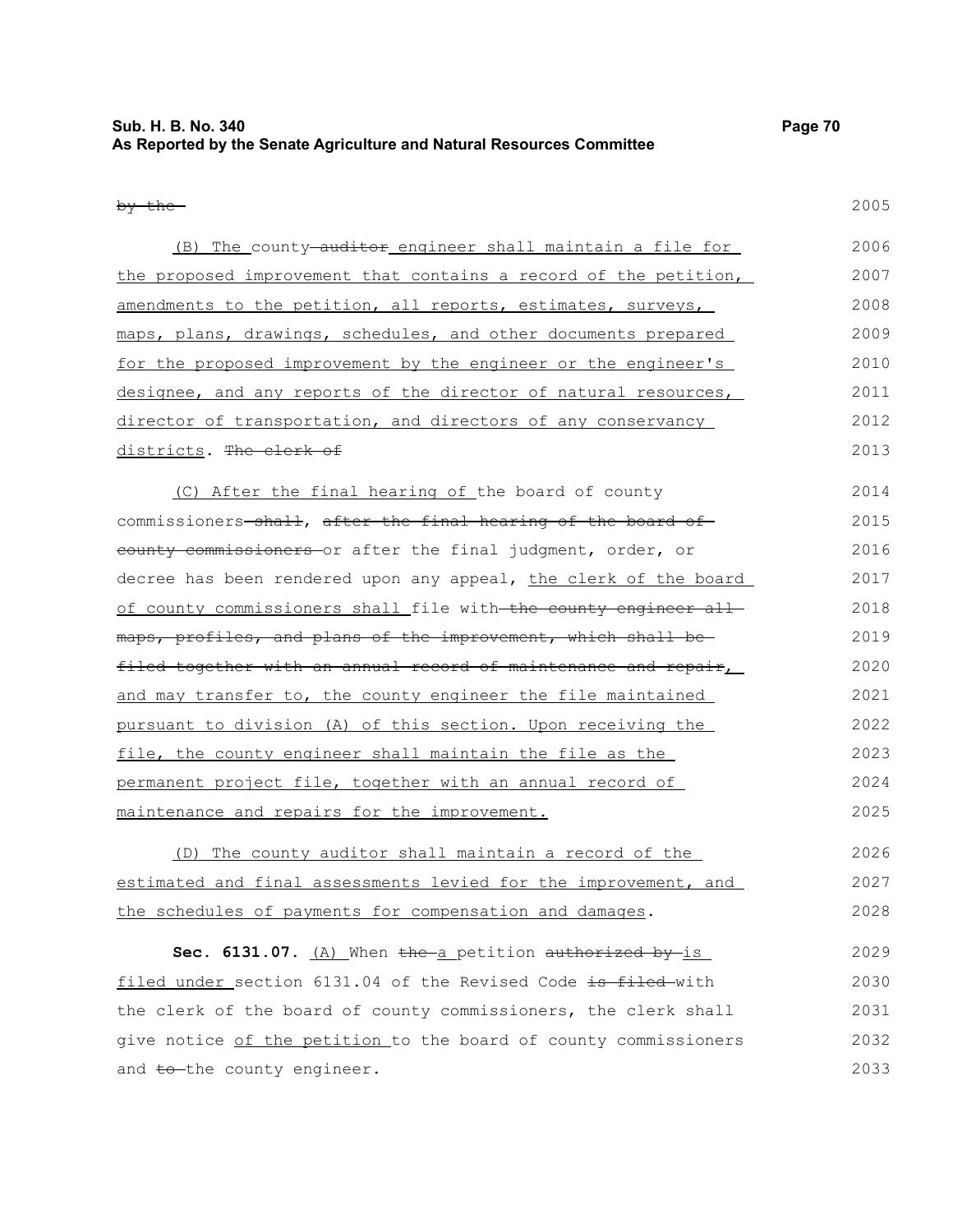# **Sub. H. B. No. 340 Page 71 As Reported by the Senate Agriculture and Natural Resources Committee**

| (B) The board of county commissioners shall, by an order-        | 2034 |
|------------------------------------------------------------------|------|
| upon its journal, fix do both of the following:                  | 2035 |
| (1) Establish a date and hour for the a view of the              | 2036 |
| proposed improvement, which shall be not fewer than twenty-five- | 2037 |
| nor more than ninety between thirty and one hundred twenty days  | 2038 |
| after the date on which the petition was filed with the clerk-   | 2039 |
| The board shall designate a convenient place near the proposed   | 2040 |
| improvement at which the view shall start. The board shall also- | 2041 |
| $fix_{L}$                                                        | 2042 |
| (2) Establish a date and hour, not fewer than ten nor more       | 2043 |
| than- between thirty and ninety days after the date set for the  | 2044 |
| view, when it will hold its first hearing at a place designated  | 2045 |
| by it. As soon as the dates for the view and first hearing have  | 2046 |
| been fixed by the board, the clerk shall prepare and mail, at on | 2047 |
| the petition.                                                    | 2048 |
|                                                                  |      |
| (C) At least twenty-twenty-one days prior to the date set        | 2049 |
| for the view, the clerk shall send a written notice to the       | 2050 |
| owners named in the petition and of legal record on the date of  | 2051 |
| its filing, setting forth the pendency, substance, and prayer of | 2052 |
| the petition, . The clerk shall include all of the following in  | 2053 |
| the notice:                                                      | 2054 |
| (1) The date, time, and location for the view and the            | 2055 |
| first hearing;                                                   | 2056 |
|                                                                  |      |
| (2) A description of the proposed improvement and its            | 2057 |
| location as stated in the petition, a map indicating the         | 2058 |
| location of the proposed improvement or information on where to  | 2059 |
| access such map, and an explanation of how to access additional  | 2060 |
| information or ask questions about the proposed improvement;     | 2061 |
|                                                                  |      |

(3) A statement that all costs of engineering, 2062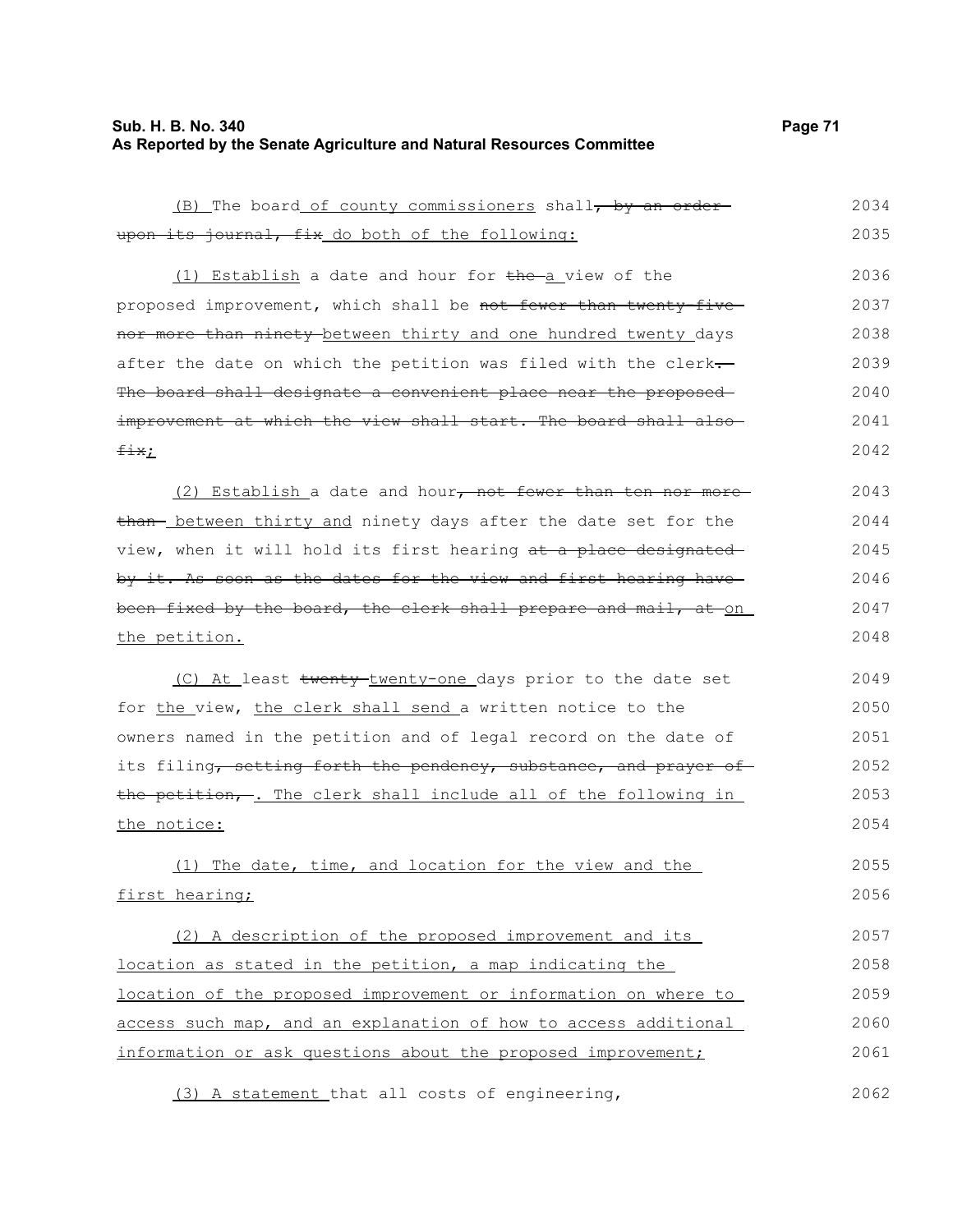#### **Sub. H. B. No. 340 Page 72 As Reported by the Senate Agriculture and Natural Resources Committee**

construction, and future maintenance will be assessed to the benefiting parcels of land, and the date, hour, and starting place of the view and the date, hour, and location of the first hearing. For each proposed improvement, all individual notices shall be sent by the same type of mail, either certified mail, return receipt requested, or first-class mail in a five-day return envelope. Whichever method the board chooses, the; (4) A statement that an owner may file, not more than twenty-one days after the date of the view, an amendment to the petition that expands the length of the proposed improvement, provided that such amendment does not expand the area to be benefited by the proposed improvement; (5) A statement that an owner receiving the notice may comment on the proposed improvement in writing before or in person at the public hearings on the petition; (6) The address at which to file an amendment to the petition or submit written comments on the proposed amendment or the petition. (D) The clerk shall notify all owners that are adjacent to the proposed improvement by certified mail and shall notify all other owners by certified mail or first class mailings. The words "Legal Notice of Proposed Drainage Improvement" shall be printed in plain view on the face of the envelope. When the owner is not a natural person, the notice shall be mailed to its chief officer or managing agent at the usual place of business in the county. If such an owner is a foreign or domestic railroad company, regardless of whether the charter thereof 2063 2064 2065 2066 2067 2068 2069 2070 2071 2072 2073 2074 2075 2076 2077 2078 2079 2080 2081 2082 2083 2084 2085 2086 2087 2088 2089

prescribes the manner or place of service of process thereon, the notice shall be addressed to the property owner of record as listed by the county auditor on the general tax list. If such an 2090 2091 2092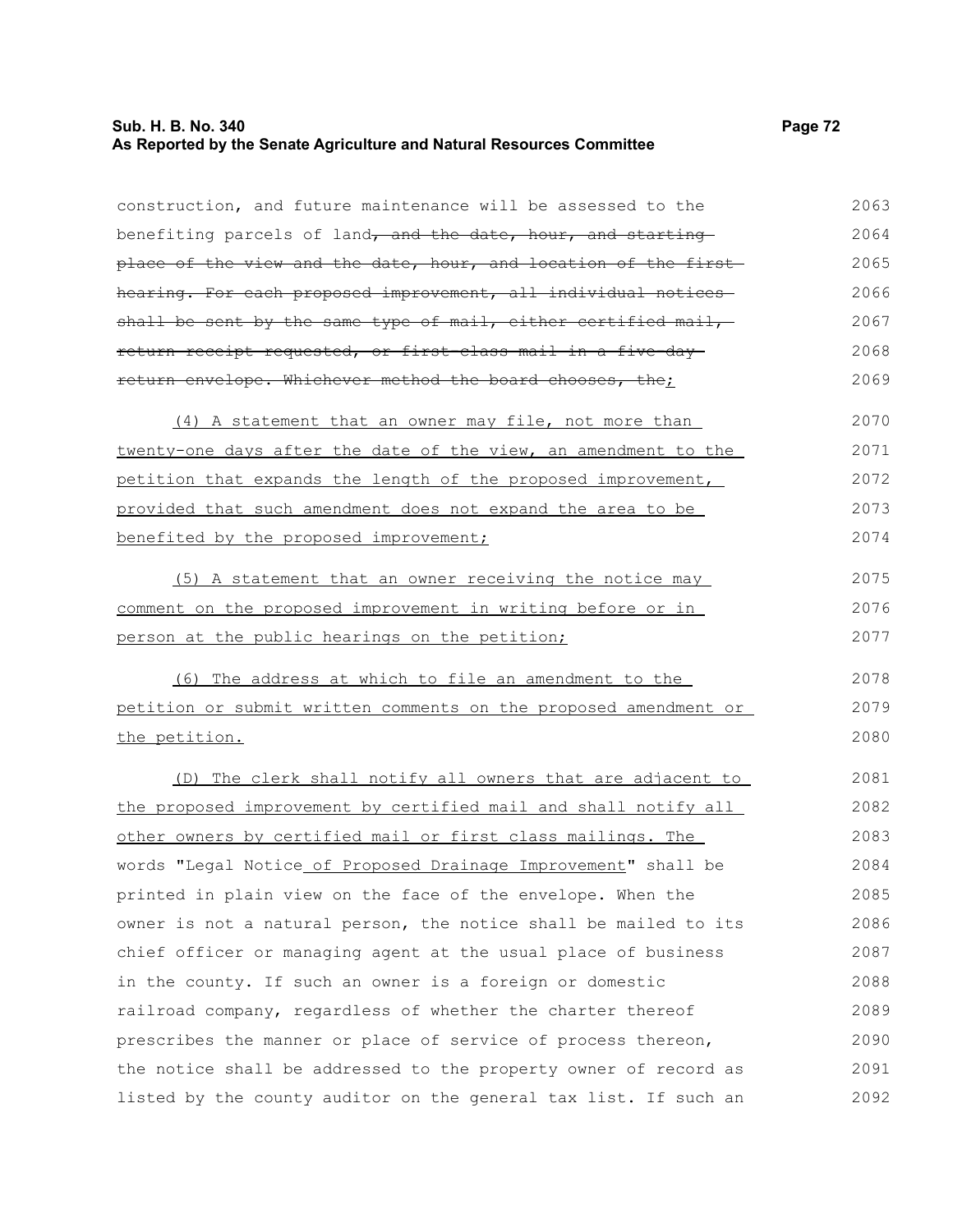#### **Sub. H. B. No. 340 Page 73 As Reported by the Senate Agriculture and Natural Resources Committee**

owner other than a railroad company does not maintain a regular place of business in the county, then the notice shall be mailed to the nearest regular place of business of such an owner. The 2093 2094 2095

(E) The clerk shall cause to be published publish a legal notice in at least one newspaper of general circulation in the area affected by the proposed improvement, stating the name and number, if any, of the proposed improvement, the location and nature of the work proposed in the petition, and the date, time, and location of the view and first hearing. If the individual notices are sent by certified mail, the publication-clerk shall be-publish the notice in one issue of such newspaper, and shall not be publish the notice less than thirteen days prior to the date of the view. If the individual notices are sent by firstclass mail in five-day return envelopes, the publication of this clerk shall publish the newspaper notice shall be made in two issues of the newspaper, and the notice shall include a list of the names of all addressees whose individual notices were undelivered. The clerk shall publish the first such publication shall not be less than thirteen days prior to the date of the view, and the second publication shall not be less than six days prior to the date of the view. The publication shall serve as public notice to all owners of the pendency of the improvement whether or not they were individually named and notified. 2096 2097 2098 2099 2100 2101 2102 2103 2104 2105 2106 2107 2108 2109 2110 2111 2112 2113 2114 2115

Proof of notice by publication shall be verified by affidavit of the printer or other person knowing the fact, and the clerk of the board of county commissioners shall prepare a certificate showing the service of the notices by mail, both of which shall be filed with the clerk of the board of county commissioners on or before the day of the first hearing. Notices returned undelivered and receipts shall be kept on file by the clerk as part of the permanent record of the improvement. 2116 2117 2118 2119 2120 2121 2122 2123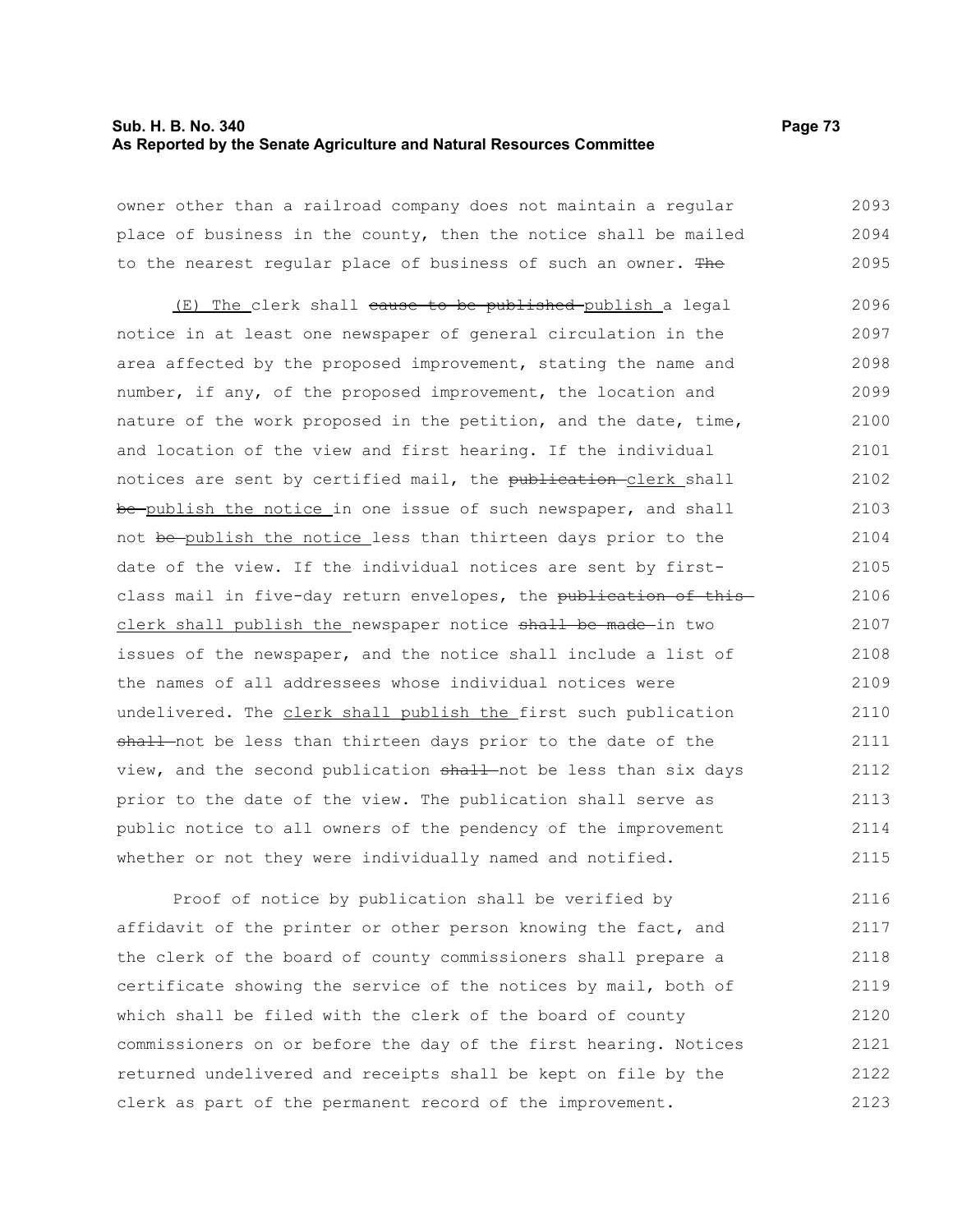# **As Reported by the Senate Agriculture and Natural Resources Committee**

**Sec. 6131.08.**  $\theta$ wners Any owner who have has not joined in the a petition authorized by filed in accordance with section 6131.04 of the Revised Code and who are in favor of the improvement may file applications requesting that the improvement be granted and state their reasons therefor. Ownerswho are opposed to the improvement may file remonstrancesagainst the granting of the improvement and state their reasons therefor. The applications or remonstrances may be filed with the clerk of the board of county commissioners may comment on the proposed improvement at any time before a final order on the petition is made by the board of county commissioners-confirmingthe assessments and ordering the letting of the contracts for the construction of the improvement or before a final order is made dismissing the petition. Comments may be made in person at the public hearings on the petition or by filing written comments with the clerk of the board of county commissioners. 2124 2125 2126 2127 2128 2129 2130 2131 2132 2133 2134 2135 2136 2137 2138 2139

**Sec. 6131.09.** When notified of the filing of a petition authorized by section 6131.04 (A) Upon receiving the notice required under division (A) of section 6131.07 of the Revised Code, the county engineer shall prepare a preliminary estimate of the cost of report on the proposed improvement. The engineer shall file at the first hearing, as a quide to the commissionersand the petitioners, a preliminary report including his, which shall include all of the following: 2140 2141 2142 2143 2144 2145 2146 2147

| (1) A preliminary estimate of the $costr$ his comment of the | 2148 |
|--------------------------------------------------------------|------|
| proposed improvement;                                        | 2149 |
| (2) Comments on the feasibility of the project, and a;       | 2150 |
| (3) A statement of-his the engineer's opinion as to          | 2151 |
| whether benefits from the project are likely to exceed the   | 2152 |

estimated cost. The preliminary report shall;

 $2148$ 

2153

# **Sub. H. B. No. 340 Page 74**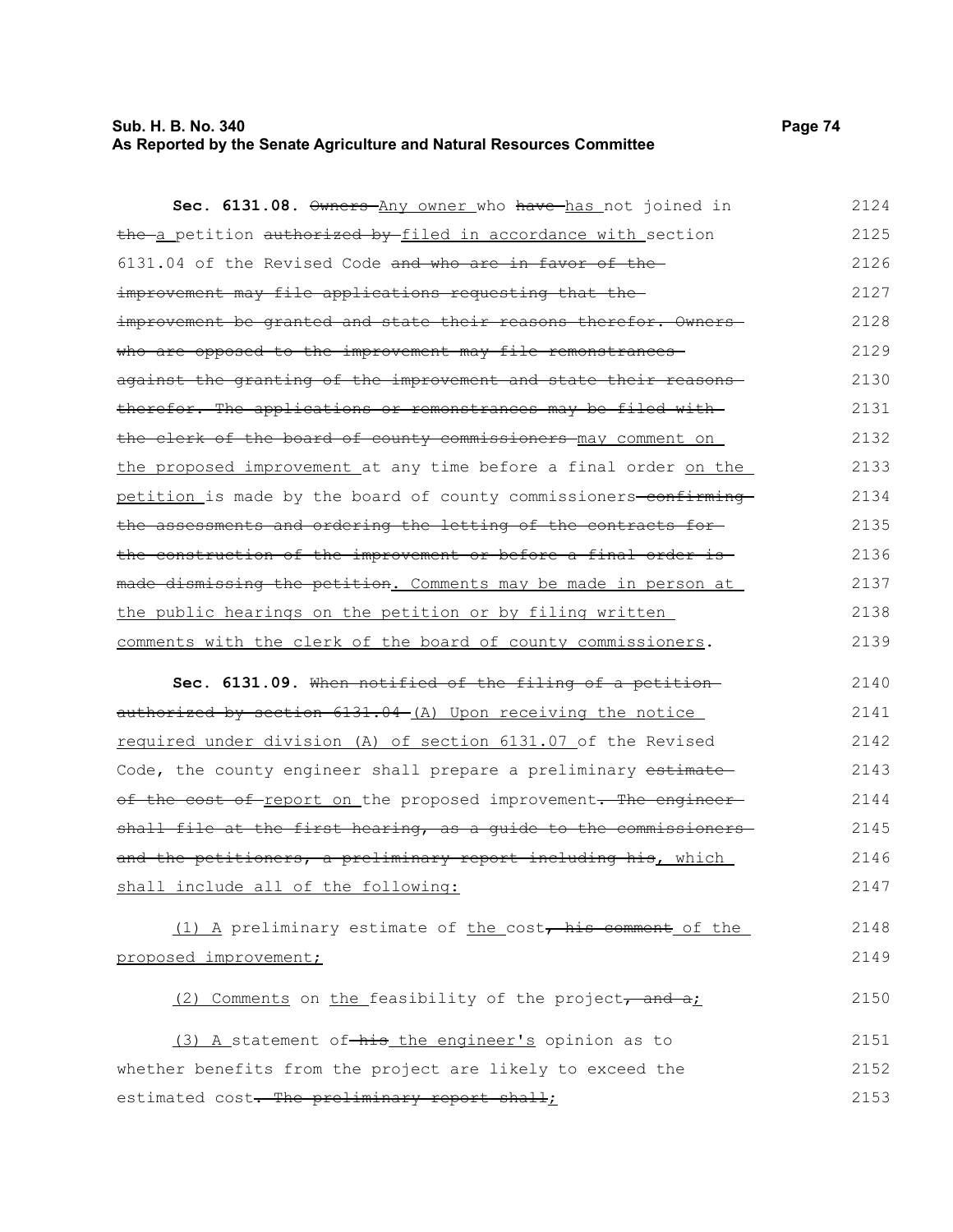## **Sub. H. B. No. 340 Page 75 As Reported by the Senate Agriculture and Natural Resources Committee**

| (4) A list all of factors apparent to the engineer, both          | 2154 |
|-------------------------------------------------------------------|------|
| favorable and unfavorable to the proposed improvement, so that    | 2155 |
| the petitioners may be informed as to what is involved.           | 2156 |
| (B) In addition to reporting on the improvement as                | 2157 |
| petitioned, the engineer may submit alternate proposals to        | 2158 |
| accomplish the prayer-intent of the petition.                     | 2159 |
| (C) The county commissioners may require the county               | 2160 |
| engineer to file any additional preliminary reports, of whatever  | 2161 |
| nature, that in the opinion of the board will serve as a guide    | 2162 |
| to the board and the petitioners in deciding whether to proceed   | 2163 |
| with the proposed improvement.                                    | 2164 |
| (D) The costs incurred by the engineer in making                  | 2165 |
| preliminary reports may be paid from the bond of the petitioners  | 2166 |
| if the petition is dismissed at the first hearing, and any        | 2167 |
| amount in excess of the bond shall be paid from county funds. If  | 2168 |
| the engineer's costs are not paid from the petitioners' bond,     | 2169 |
| they shall be paid from county funds.                             | 2170 |
| Sec. 6131.10. The board of county commissioners and the           | 2171 |
| (A) On the date established for the view of a proposed            | 2172 |
| improvement, the county engineer or its designated                | 2173 |
| representative shall meet at the designated place near present    | 2174 |
| an overview of the proposed improvement on the day of, using      | 2175 |
| methods and means that the board of county commissioners          | 2176 |
| determines will adequately inform those attending the view fixed- | 2177 |
| as provided in section 6131.07 of the Revised Code and hear the   | 2178 |
| proof offered at that time by any owner affected by about the     | 2179 |
| proposed improvement's location and the drainage issues intended  | 2180 |
|                                                                   | 0101 |

to be addressed by the proposed improvement. The board and thecounty engineer or his authorized representative shall go over and along the line of the proposed improvement and each branch,-2181 2182 2183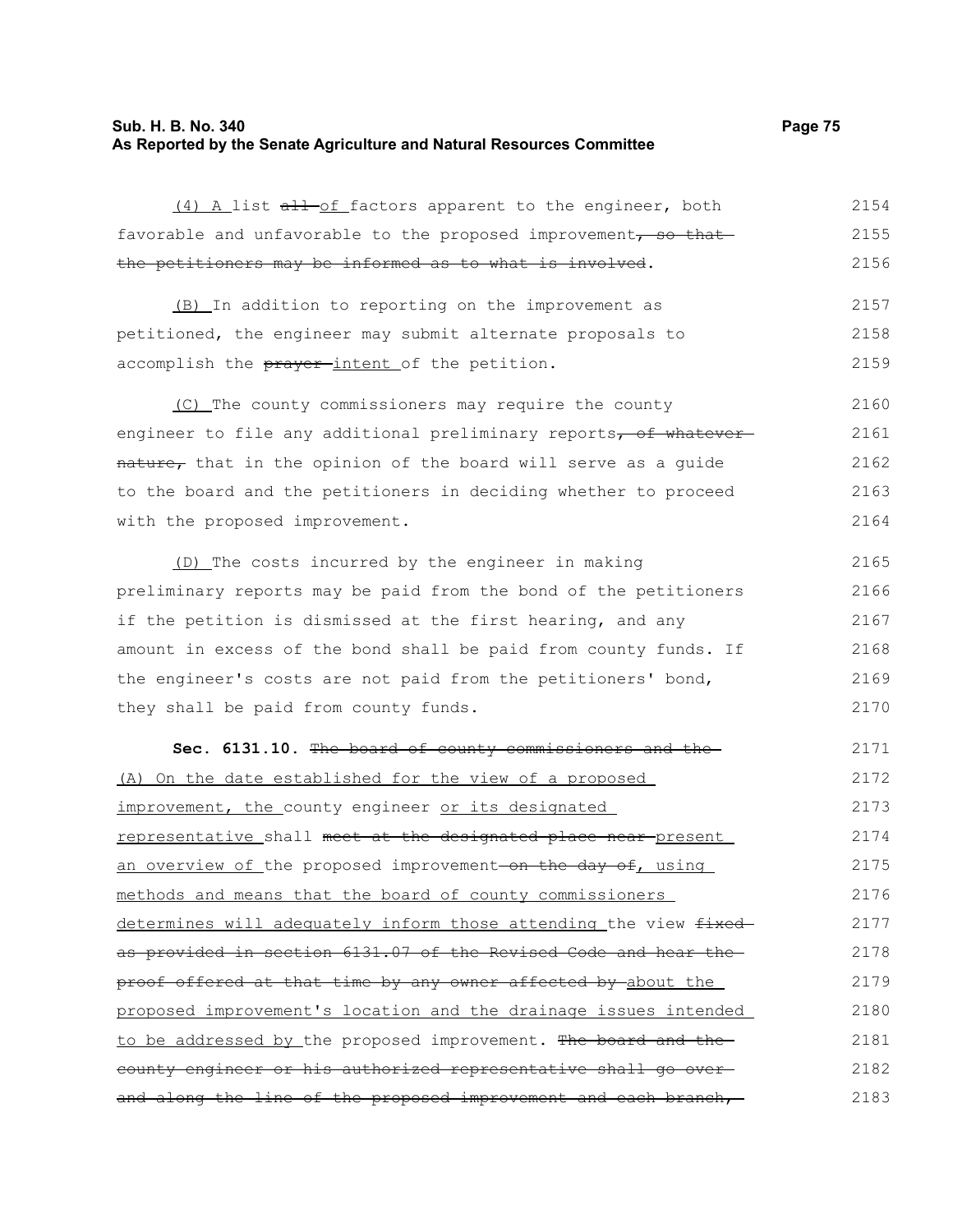## **Sub. H. B. No. 340 Page 76 As Reported by the Senate Agriculture and Natural Resources Committee**

| <del>lateral, or spur mentioned in the petition or in any application</del> | 2184 |
|-----------------------------------------------------------------------------|------|
| filed therefor. The board shall adjourn the view from day to                | 2185 |
| day, or a longer period, until the view is completed. Upon-                 | 2186 |
| completing the view, the board shall adjourn the further hearing            | 2187 |
| to the place designated by the board, to the day and hour fixed             | 2188 |
| in the notice given. On the day so fixed for the first hearing              | 2189 |
| on the petition, the board shall take up the further hearing on-            | 2190 |
| the petition and on the applications or remonstrances filed. The            | 2191 |
| board shall hear the preliminary report of the county engineer              | 2192 |
| as provided in section 6131.09 of the Revised Code and shall                | 2193 |
| hear any evidence offered by any owner for or against the                   | 2194 |
| granting of the proposed improvement or for or against the-                 | 2195 |
| granting of any laterals, branches, spurs, or change of route,              | 2196 |
| course, termini, or manner of construction described in the                 | 2197 |
| petition or in any application filed therefor. If any-                      | 2198 |
| applications for branches, laterals, spurs, or change of route-             | 2199 |
| or course are filed after the view, the board shall fix a time              | 2200 |
| to view and shall view them. The first hearing may be adjourned             | 2201 |
| from day to day, or for a longer time that may be reasonable, so            | 2202 |
| that all interested owners may have an opportunity to be heard-             | 2203 |
| for or against                                                              | 2204 |
| (B) Upon a request made by a commissioner or an owner in                    | 2205 |
| <u>the area to be benefited by the proposed improvement, the board</u>      | 2206 |
| of county commissioners shall recess the view and reconvene it              | 2207 |
| at a site along the proposed improvement for the purpose of                 | 2208 |
| gaining additional information about the drainage issues                    | 2209 |
| intended to be addressed by the proposed improvement.                       | 2210 |
| (C) If the area to be viewed is extensive, the board of                     | 2211 |
| commissioners may conduct the view on more than one day and may             | 2212 |
| adjourn from day to day, or a longer period, until the view is              | 2213 |
| completed.                                                                  | 2214 |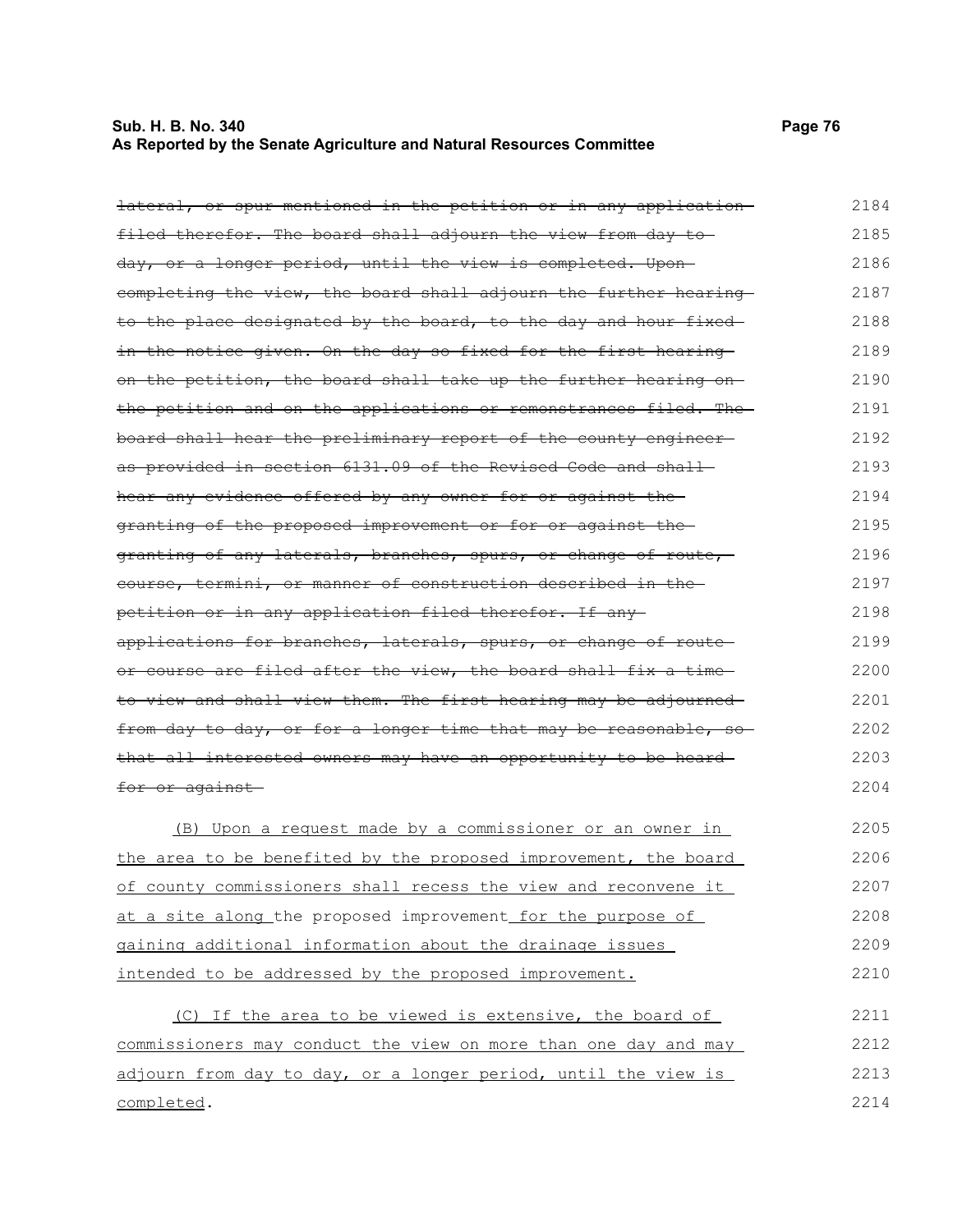## **Sub. H. B. No. 340 Page 77 As Reported by the Senate Agriculture and Natural Resources Committee**

 **Sec. 6131.101.** (A) At the first hearing on a petition for a proposed improvement, the board of county commissioners shall do both of the following: (1) Hear the preliminary report of the county engineer required under section 6131.09 of the Revised Code;

(2) Hear any evidence offered by any owner for or against the granting of the proposed improvement or for or against the granting of any laterals, branches, spurs, or change of route, course, termini, or manner of construction described in the petition or in any amendment. 2220 2221 2222 2223 2224

(B) If necessary, the board of county commissioners may recess and continue the hearing on subsequent days as may be reasonable to consider additional information about the proposed improvement or so that all interested owners may have an opportunity to comment on the proposed improvement. 2225 2226 2227 2228 2229

(C) At the conclusion of the first hearing, the board shall vote to determine whether to proceed with the project survey and design or to dismiss the petition, taking into consideration the petition, the preliminary report, and comments on the proposed improvement. 2230 2231 2232 2233 2234

**Sec. 6131.11.** (A) If the board of county commissioners, at finds at the conclusion of the first hearing, finds for a proposed improvement that a proposed improvement is not necessary, or finds that a proposed improvement will not be conducive to the public welfare, or finds that the estimated cost of  $\frac{a - b}{c}$  proposed improvement will exceed the benefits to be derived if it is constructed, the board shall dismiss the petition for the proposed improvement and enter its findings upon its journal. 2235 2236 2237 2238 2239 2240 2241 2242 2243

2215 2216 2217

2218 2219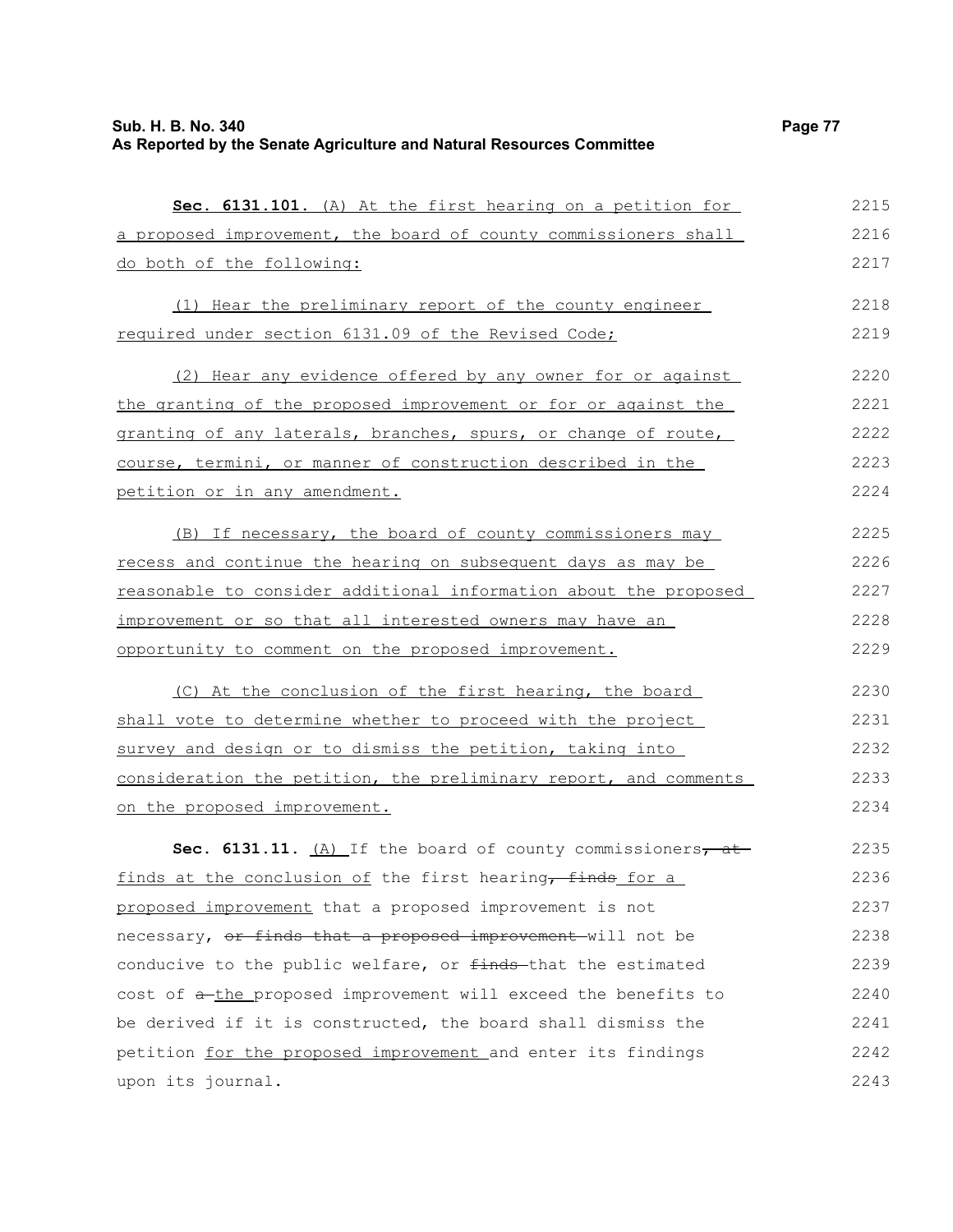## **Sub. H. B. No. 340 Page 78 As Reported by the Senate Agriculture and Natural Resources Committee**

(B) Any owner who is affected by the order of dismissal may appeal to the court of common pleas of the county in which the petition was filed, as provided in sections 6131.12 to 6131.64 of the Revised Code. If no appeal is filed within twenty-one-thirty days<sub> $\tau$ </sub> pursuant to section 6131.25 of the Revised Code, the petitioner bond shall pay cover all the costs incurred in the proceedings and the . Any remaining funds from the bond shall be-released returned to the petitioner. (C) An order issued by the board under this section is 2244 2245 2246 2247 2248 2249 2250 2251 2252

effective on the day of the hearing at which the board issued it. 2253 2254

**Sec. 6131.12.** If (A) At the conclusion of the first hearing on a petition for a proposed improvement, the board of county commissioners may decide to proceed with the project survey and design for a proposed improvement if the board finds that all of the following: 2255 2256 2257 2258 2259

(1) That a proposed improvement is necessary and that it  $with$  be; 2260 2261

(2) That the proposed improvement is conducive to the public welfare, and if the board is; 2262 2263

(3) That it is reasonably certain that the <del>cost thereof</del> benefits of the proposed improvement will be less than the benefits, it may grant the prayer of the petition. When deciding whether to grant the prayer of the petition, the outweigh its costs. 2264 2265 2266 2267 2268

(B) The board shall give consideration to the protection of environmentally significant areas when those areas could be adversely affected by the construction of the proposed improvement and, if necessary, to alternative plans providing 2269 2270 2271 2272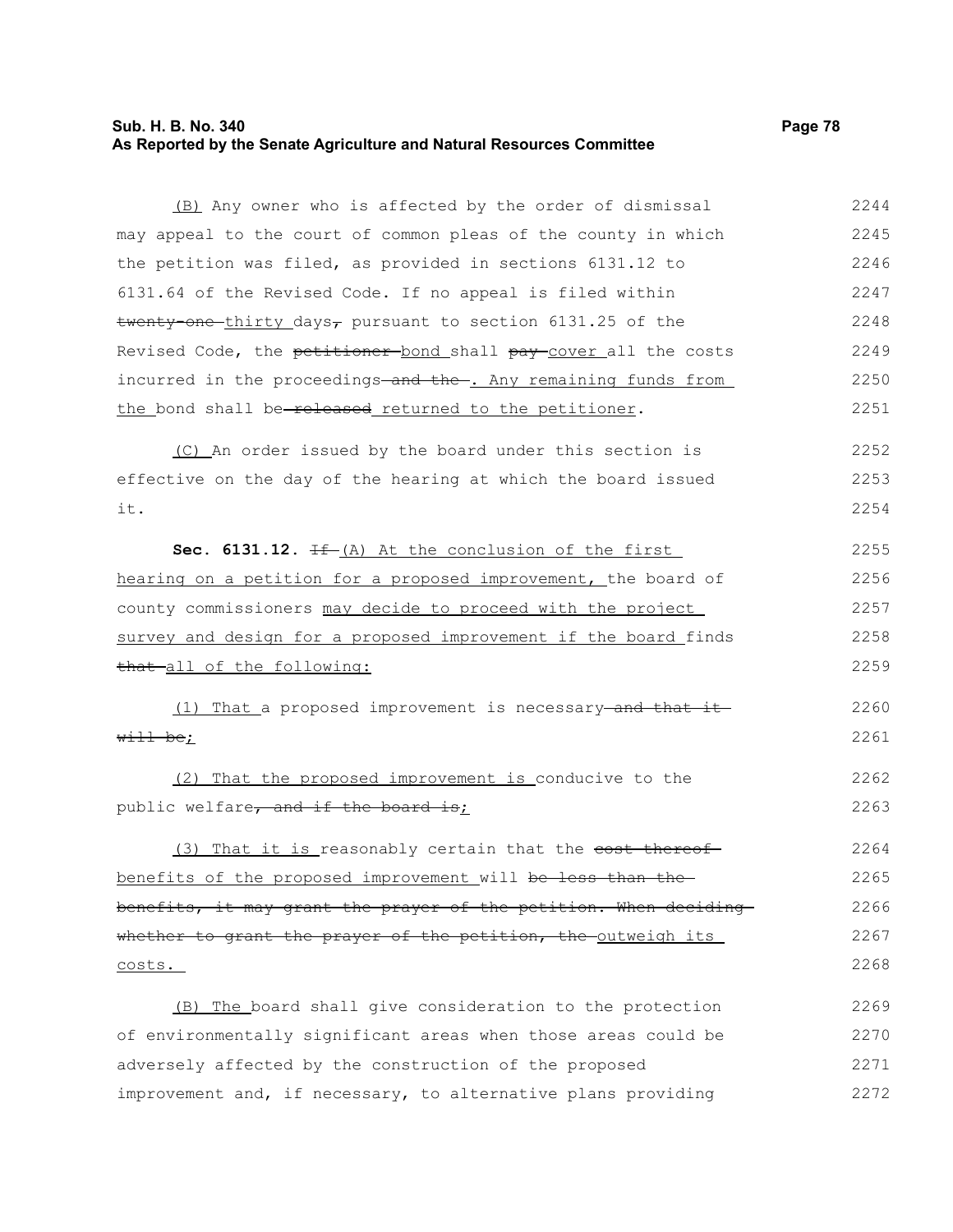## **Sub. H. B. No. 340 Page 79 As Reported by the Senate Agriculture and Natural Resources Committee**

2298

| for that protection as well as for construction of the proposed   | 2273 |
|-------------------------------------------------------------------|------|
| improvement. Upon granting the prayer of the                      | 2274 |
| (C) After deciding to proceed with a petition for a               | 2275 |
| proposed improvement, the board shall determine do all of the     | 2276 |
| following:                                                        | 2277 |
|                                                                   |      |
| (1) Determine the route and termini of the proposed               | 2278 |
| improvement and of the branches, spurs, and laterals thereof and  | 2279 |
| the manner of constructing the same. On any petition for any      | 2280 |
| improvement of a ditch, drain, watercourse, or levee, the The     | 2281 |
| board, without request or application, may by its order change    | 2282 |
| either terminus of the proposed improvement or the route thereof  | 2283 |
| if it finds that the change is necessary to accomplish the        | 2284 |
| purposes of the improvement. An order issued by the board under-  | 2285 |
| this section granting the prayer of the petition is effective on- | 2286 |
| the day of the hearing at which the board issued it.              | 2287 |
| Upon granting the petition, the board shall order the             | 2288 |
| county auditor to transfer from the general revenue funds of the  | 2289 |
| eounty, not otherwise appropriated, to the general drainage-      | 2290 |
| improvement fund an amount not more than twenty-five per cent of- | 2291 |
| the engineer's preliminary estimate. After the twenty-one day-    | 2292 |
| period for appeal, as provided in section 6131.25 of the Revised  | 2293 |
| Code, has expired and no appeal has been taken, and as soon as    | 2294 |
| the transfer of funds has been authorized, the board shall order- | 2295 |
| (2) Order the county engineer to prepare the reports,             | 2296 |
| plans, and schedules as provided in-sections 6131.01 to 6131.64-  | 2297 |

of the Revised Code this chapter. It shall fix

(3) Set a date for the filing of the reports, plans, and schedules by the engineer, allowing such time as is necessary for the preparation of the reports, plans, and schedules by the 2299 2300 2301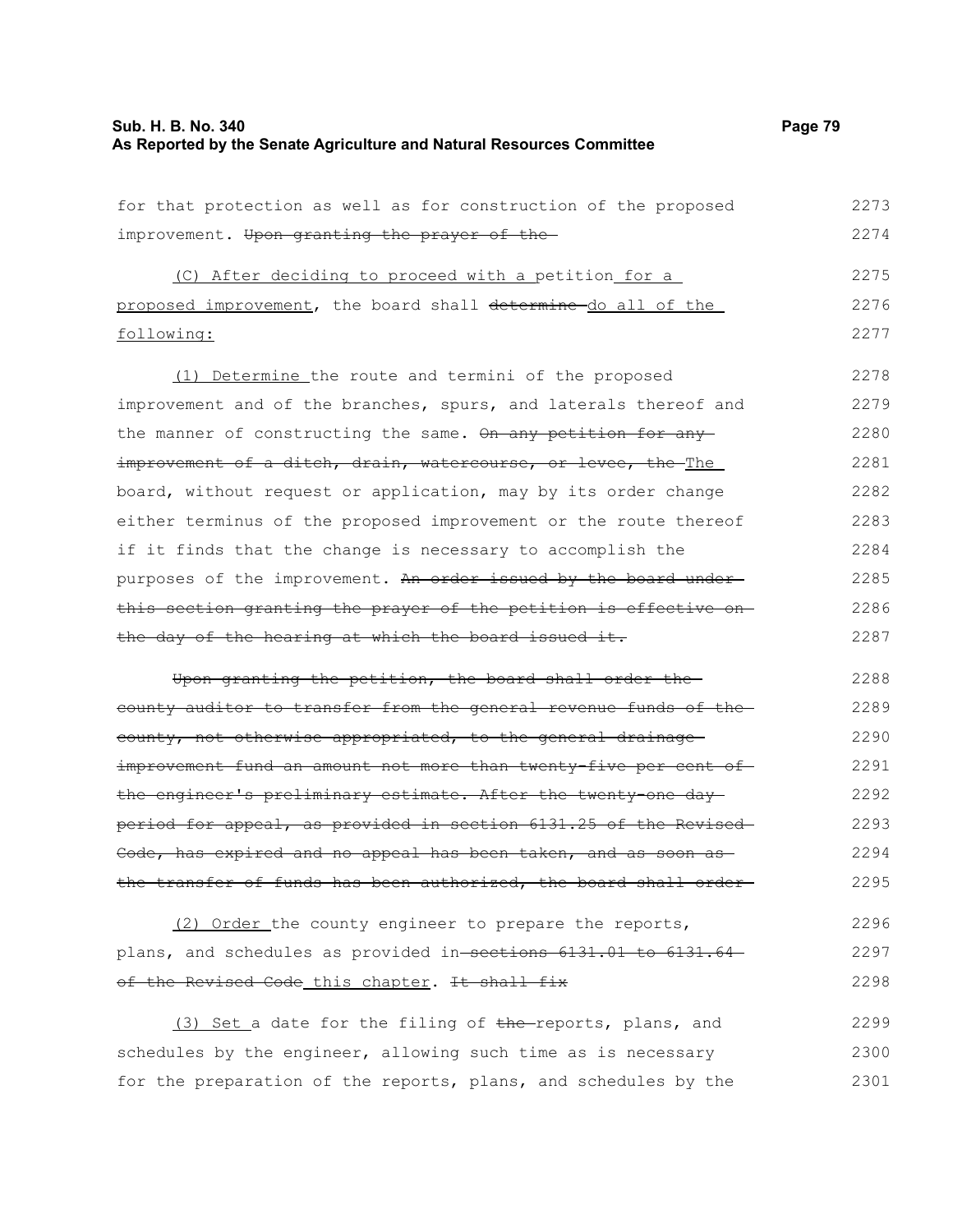# **Sub. H. B. No. 340 Page 80 As Reported by the Senate Agriculture and Natural Resources Committee**

| engineer, and such time may be extended from time to time by the  | 2302 |
|-------------------------------------------------------------------|------|
| board.                                                            | 2303 |
| The board shall adjourn the hearing on the improvement to-        | 2304 |
| the date that it has fixed for the filing of the reports, plans,  | 2305 |
| and schedules by the engineer and adjourn the proceedings from-   | 2306 |
| time to time, if necessary, thereafter. No change in the route-   | 2307 |
| or termini of any proposed improvement shall be made, no          | 2308 |
| branches, laterals, or spurs shall be granted, and no change-     | 2309 |
| shall be made in the nature of the work proposed after the first  | 2310 |
| hearing is completed, except upon application of an interested-   | 2311 |
| owner affected by the proposed improvement and upon notice given  | 2312 |
| to all owners affected by the change, as provided in sections     | 2313 |
| 6131.01 to 6131.64 of the Revised Code. All the findings and      | 2314 |
| orders of the board shall be entered in its journal.              | 2315 |
| The route of an improvement shall so far as practicable be-       | 2316 |
| located so as to avoid running the improvement diagonally across- | 2317 |
| property and shall where practicable follow property lines,       | 2318 |
| section lines, and lines of public highways, but where the line   | 2319 |
| of a public highway is followed, approval must be obtained from-  | 2320 |
| the agency owning the highway.                                    | 2321 |
| (D) After the thirty-day period for appeal provided under         | 2322 |
| section 6131.25 of the Revised Code has expired and no appeal     | 2323 |
| has been filed, the board may order the county auditor to         | 2324 |
| transfer funds of the county not otherwise appropriated to the    | 2325 |
| appropriate drainage improvement fund. The board shall not        | 2326 |
| appropriate an amount that exceeds twenty-five per cent of the    | 2327 |
| engineer's preliminary cost estimate.                             | 2328 |
| (E) If the board finds for the decides to proceed with a          | 2329 |
| petition for a proposed improvement, and if the improvement is    | 2330 |
| being undertaken through the joint efforts and cooperation of     | 2331 |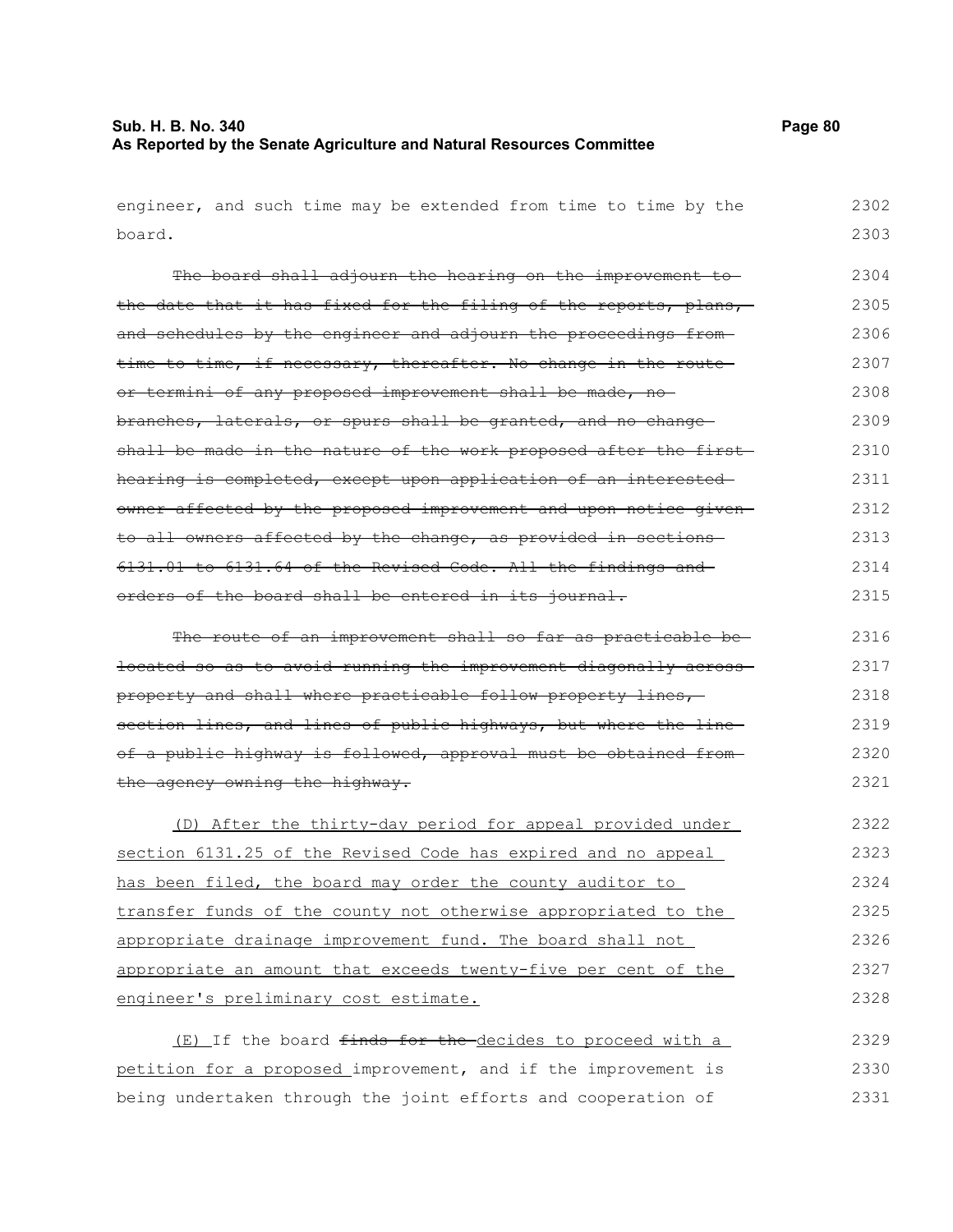#### **Sub. H. B. No. 340 Page 81 As Reported by the Senate Agriculture and Natural Resources Committee**

the board and any federal or state agency, and if the federal regulations, state agency rules, or other procedures of the cooperating agency are in conflict with Chapter 6131. of the Revised Code with respect to the procedures for the preparing of contracts, the issuing of bids, the making of awards, and generally the administering of the contracts, the board may adopt the federal regulations, state agency rules, or procedures in those areas where conflict exists and proceed with the improvement in accordance with the requirements of the federal regulations, state agency rules, or procedures. 2332 2333 2334 2335 2336 2337 2338 2339 2340 2341

(F) The board shall enter all of its findings and orders in the board's journal. An order issued by the board under this section granting the intent of the petition is effective on the day of the hearing at which the board issued it. 2342 2343 2344 2345

Sec. 6131.13. The board of county commissioners-may hearand determine at the same time and under one petition, uponproper averments, the following questions: 2346 2347 2348

(A) The locating of a new ditch, drain, or watercourse, or one partly old and partly new, or one partly open and partly tiled; 2349 2350 2351

(B) The deepening, widening, straightening, boxing, tiling, or changing of the route or course of, or the altering in any manner of, an old ditch, drain, or watercourse; 2352 2353 2354

(C) The connecting into a single system of two or more improvements. 2355 2356

The board, on application of owners interested or at its own discretion, may consolidate and treat as a petition for one improvement petitions pending at the same time for two or more separate improvements which connect with each other, or which 2357 2358 2359 2360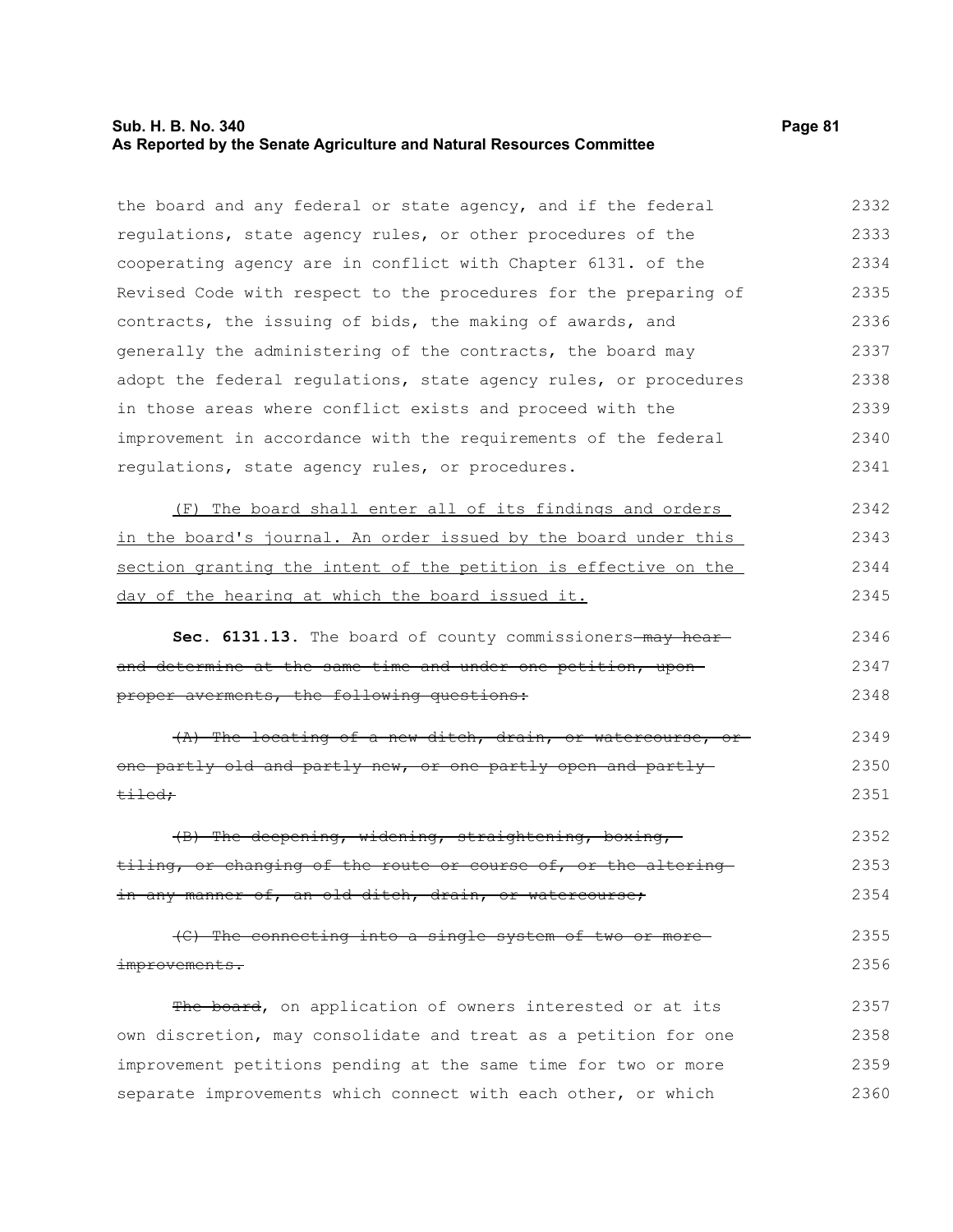## **Sub. H. B. No. 340 Page 82 As Reported by the Senate Agriculture and Natural Resources Committee**

serve common territory, or which can readily be combined into one system. In case of such consolidation, the board shall enter its action upon its journal, and if necessary, it shall order the county engineer to re-estimate and make such further reports and schedules as are necessary upon its order consolidating the improvements. If two or more improvements are consolidated, the proceedings after consolidation shall be the same as if all the matters were petitioned for in one petition. Sec. 6131.14. The (A) Upon the board's determination to proceed with the project survey and design on a proposed improvement under section 6131.12 of the Revised Code, the clerk of the board of county commissioners shall contify immediately forward a copy of the board's findings and orders to the county engineer-immediately, after the requirements of section 6131.12of the Revised Code have been met, a copy of the findings and orders of the board of county commissioners in favor of an improvement. (B) The county engineer shall make the do all of the following: (1) Conduct all necessary survey surveys for the proposed improvement. The engineer shall make; (2) Prepare plans for structures $\tau_L$ (3) Create maps showing the location of the land proposed to be assessed, and profiles showing the cuttings and gradient;  $(4)$  Prepare construction drawings of the improvement-andshall make; (5) Prepare an estimate of the cost of the construction of 2361 2362 2363 2364 2365 2366 2367 2368 2369 2370 2371 2372 2373 2374 2375 2376 2377 2378 2379 2380 2381 2382 2383 2384 2385 2386 2387

the improvement, which shall include actual construction cost, the cost of engineering, the cost of the first year maintenance, 2388 2389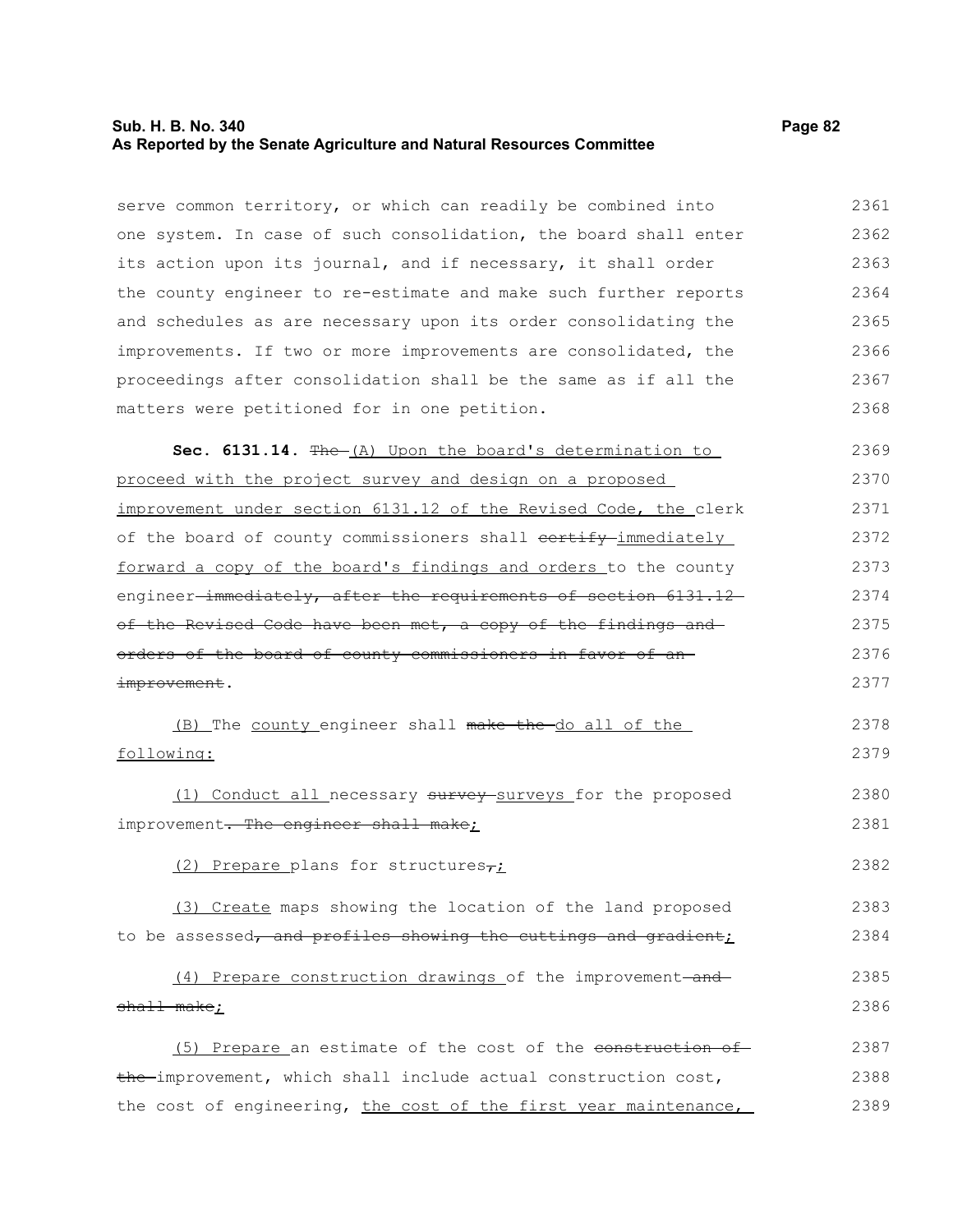## **Sub. H. B. No. 340 Page 83 As Reported by the Senate Agriculture and Natural Resources Committee**

| and the cost of notices, publication, and other incidental      | 2390 |
|-----------------------------------------------------------------|------|
| expenses. The If applicable, the engineer shall may recommend   | 2391 |
| the maintenance district in which the improvement shall be      | 2392 |
| placed. The assessment of the improvement for maintenance for   | 2393 |
| one year shall be added to the cost of construction in making   | 2394 |
| the actual assessment and-shall be credited to the maintenance  | 2395 |
| fund of the district.                                           | 2396 |
| (6) Prepare a schedule of damages that includes both of         | 2397 |
| the following:                                                  | 2398 |
| (a) An estimate of the value of land or other property          | 2399 |
| necessary to be acquired through purchase or voluntary transfer | 2400 |
| or appropriated in accordance with section 163.01 to 163.62 of  | 2401 |
| the Revised Code, and a description of that land or other       | 2402 |
| property;                                                       | 2403 |
| (b) An estimate of the total damages to be sustained by         | 2404 |
| owners as a result of the construction and subsequent           | 2405 |
| maintenance of a proposed improvement, along with the name and  | 2406 |
| address of each owner that is alleged to be damaged, the amount | 2407 |
| of each owner's estimated damages, and an explanation of each   | 2408 |
| owner's injury.                                                 | 2409 |
| (C) The county engineer shall set proper construction           | 2410 |
| stakes and shall note the intersection of the line of the-      | 2411 |
| improvement with the apparent land boundaries of separate-      | 2412 |
| owners, township and county lines, natural landmarks, road-     | 2413 |
| erossings, or other lines or marks. The engineer shall take and | 2414 |
| note any necessary levels off the line of the improvement to-   | 2415 |
| determine the area of the land subject to drainage.             | 2416 |
| The engineer shall also establish, at intervals of not-         | 2417 |
| less than one in each mile, in the most practicable permanent   | 2418 |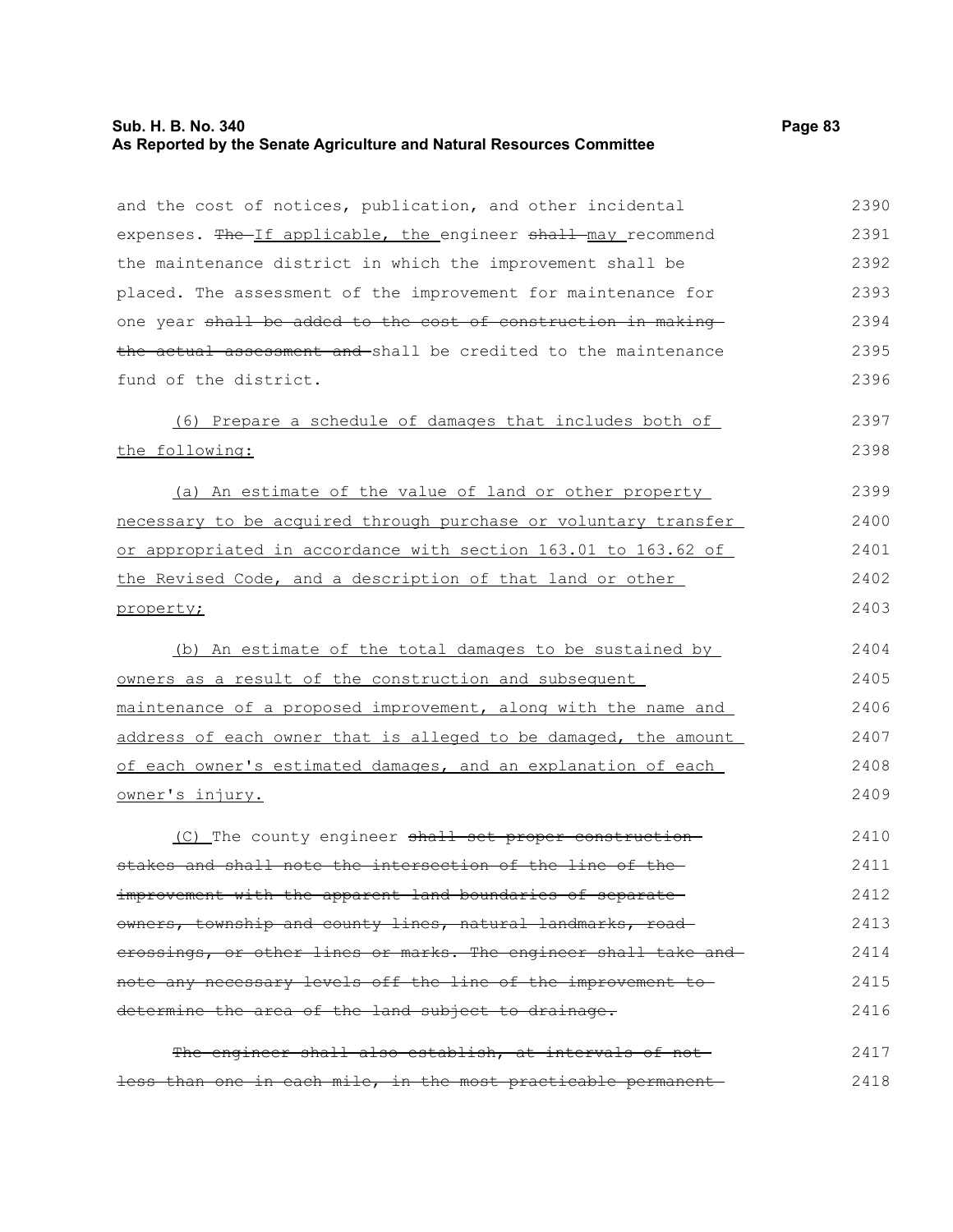#### **Sub. H. B. No. 340 Page 84 As Reported by the Senate Agriculture and Natural Resources Committee**

form, and in locations where destruction or disturbance is improbable, bench marks from which the original levels of the improvement can be established. The bench marks and all levelsof the improvement shall be based upon some established elevation of the geological survey of the United States, if any, in the county, and the relation of any assumed elevation used by the engineer in the work upon any improvement to the elevation established by the geological survey shall be accurately stated in the engineer's report. The engineer shall make a plan of the work proposed to be done, which shall show the grade, the depth, the excavating to be done, the location of the permanent bench marks and their actual elevation based on the most recent United States geological survey data above or below the base elevation used, and such other data as in the judgment of the engineer will aid in retracing lines, levels, or other features of the improvement. The plan shall indicate the profile and the nature of the excavation. 2419 2420 2421 2422 2423 2424 2425 2426 2427 2428 2429 2430 2431 2432 2433 2434 2435

As soon as the engineer has completed the maps, profiles,and plans for the improvement, the (D)(1) The engineer shall transmit copies thereof of the construction drawings to the director of natural resources, the director of transportation when a state highway is affected, and the board of directors of any conservancy district within which any part of the lands or streams affected by the proposed improvement may lie. 2436 2437 2438 2439 2440 2441 2442

(2) The director of natural resources, the director of transportation, and the board of directors of the conservancy district shall review the plans submitted and within thirty days file with the county engineer a report indicating approval or, in case that approval cannot be given, a report with recommendations. 2443 2444 2445 2446 2447 2448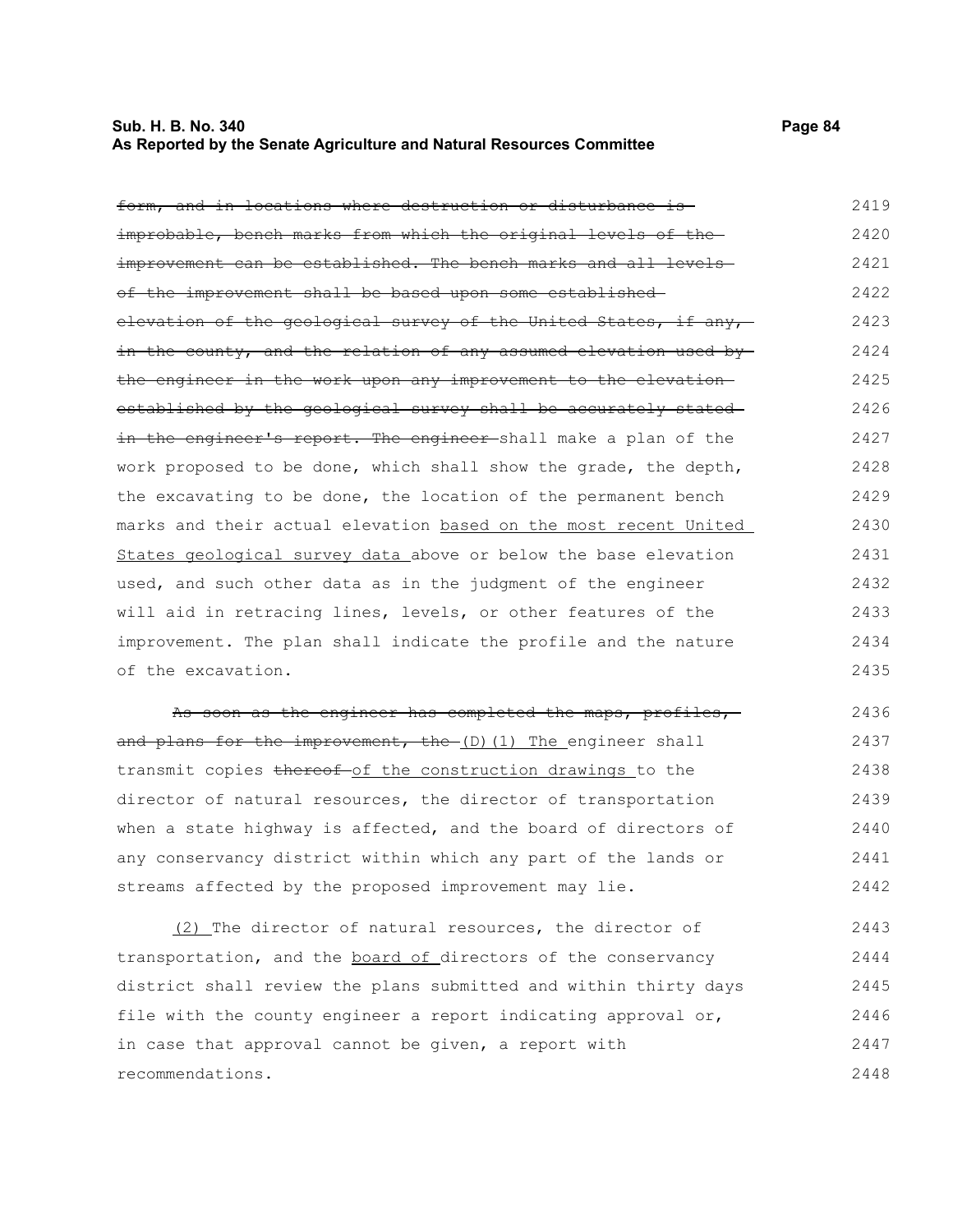## **Sub. H. B. No. 340 Page 85 As Reported by the Senate Agriculture and Natural Resources Committee**

(3) The approval or report with recommendations, which, where appropriate, shall include recommendations regarding the use of best management practices that are consistent with the prayer of the petition, shall be transmitted by the engineer to the board of county commissioners, who shall take notice of the approval or recommendations and shall authorize the engineer to make any changes or alterations that in the judgment of the board are necessary or desirable. 2449 2450 2451 2452 2453 2454 2455 2456

(4) Upon receipt of approval of the plans by the director of natural resources, the director of transportation, and the board of directors of any conservancy districts affected, or upon completion of any changes authorized by the board of county commissioners, the engineer shall file the construction drawings with the clerk of the board of county commissioners-all maps, profiles, and plans as provided by this section. 2457 2458 2459 2460 2461 2462 2463

(E) The engineer shall prepare specifications for the construction of the improvement. The engineer shall specify a width of temporary easement for construction purposes. The specifications shall provide for that include all of the following:

(1) The route of an improvement, which, as practicable as possible, shall be located to avoid running the improvement diagonally across property and to follow property lines, section lines, and lines of public highways. However, where the line of a public street or highway is followed, approval must be obtained from the governmental entity owning the street or highway. 2469 2470 2471 2472 2473 2474 2475

(2) The width of the temporary easement for construction required for the improvement. The specifications shall require the temporary easement to include spreading and leveling of 2476 2477 2478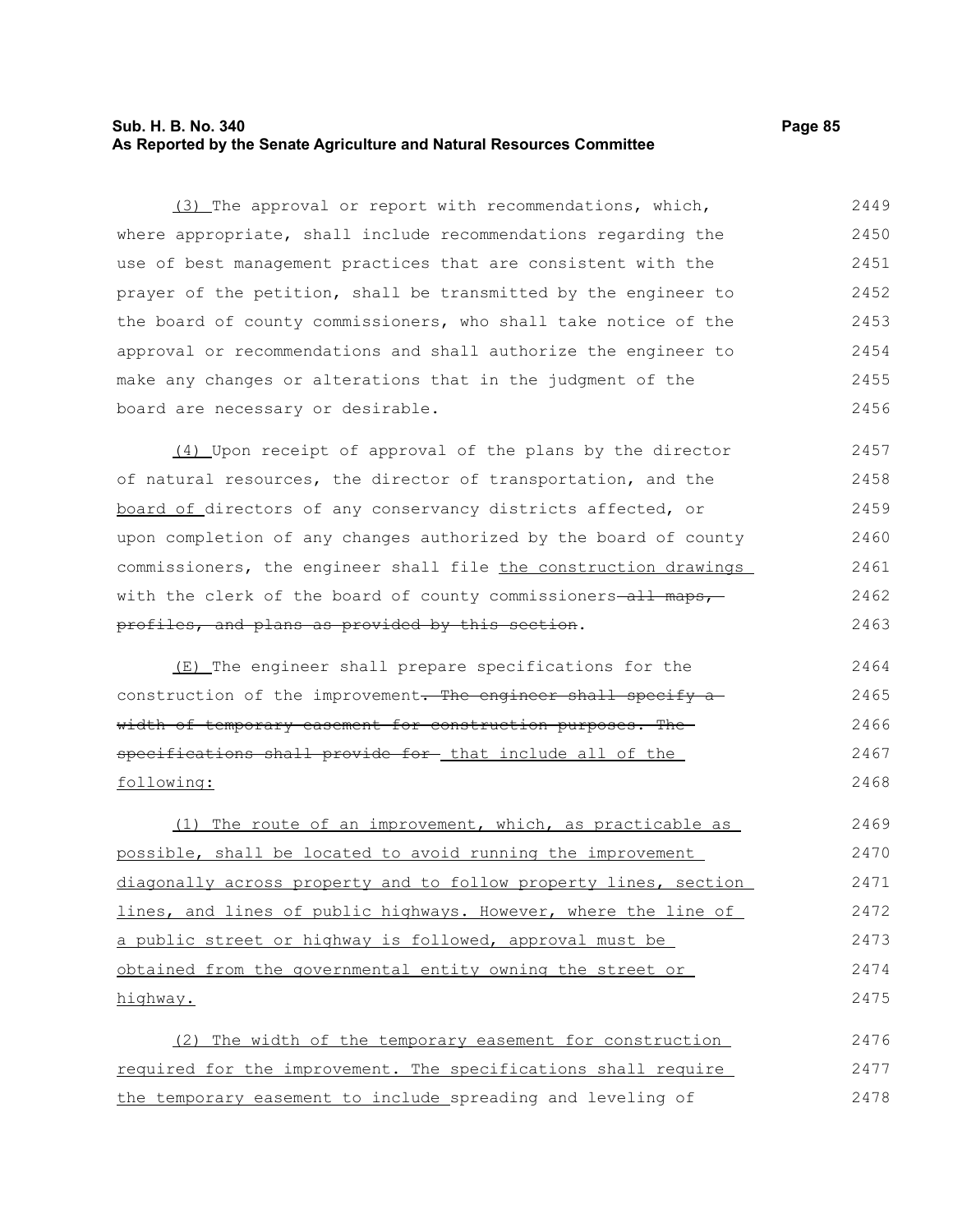## **Sub. H. B. No. 340 Page 86 As Reported by the Senate Agriculture and Natural Resources Committee**

spoil banks and shall prohibit the temporary easement from being

| more than seventy-five feet from the top of the bank.                    | 2480 |
|--------------------------------------------------------------------------|------|
| (3) The width of the permanent easement required for the                 | 2481 |
| improvement. The specifications shall provide for erosion and            | 2482 |
| sediment control through the establishment of a sod or seeded            | 2483 |
| strip not fewer than <del>four ten feet nor more than fifteen feet</del> | 2484 |
| wide, measured at right angles to the top of the ditch bank, on          | 2485 |
| both sides of the ditch, except where suitable vegetative cover          | 2486 |
| exists. The strip or other such controls shall be considered a           | 2487 |
| part of the permanent improvement. Sod                                   | 2488 |
| (F) The county engineer shall provide to the county                      | 2489 |
| auditor the acreages of sod or seeded strips established and             | 2490 |
| maintained in excess of four feet under this section and the             | 2491 |
| county auditor shall be compensated for by their removal remove          | 2492 |
| the entire amount of each sod or seeded strip from the taxable           | 2493 |

valuation of the property of which they are a part. The engineershall make estimates of the cost of excavating and of the costof material and may divide the construction of the improvement into construction areas as considered expedient. 2494 2495 2496 2497

(G) The engineer shall make a note of all fences, floodgates, culverts, or bridges that will be removed in constructing the improvement and of all culverts or bridges that must be adjusted or the channel of which must be enlarged to construct the improvement. 2498 2499 2500 2501 2502

(H) In estimating the cost of an improvement, the engineer may include the cost of installing gates in fences on the reserved right-of-way where needed to provide access for maintenance. The gates shall be kept locked when requested by the owner and shall be considered a part of the original improvement and subject to maintenance as provided by sections-2503 2504 2505 2506 2507 2508

2479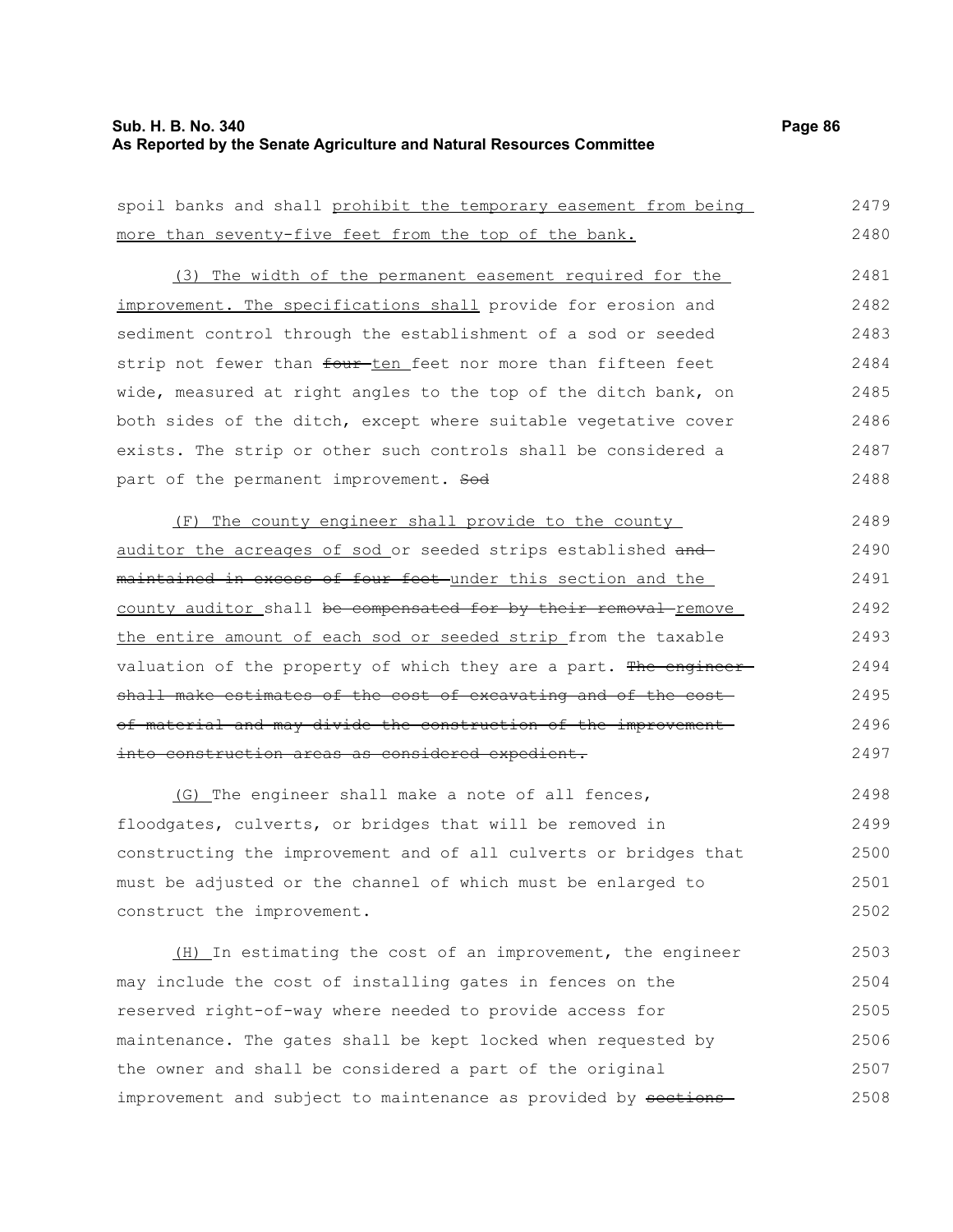## **Sub. H. B. No. 340 Page 87 As Reported by the Senate Agriculture and Natural Resources Committee**

| 6137.12 Chapter 6137. of the Revised Code.<br><del>6137.01</del> | 2509 |
|------------------------------------------------------------------|------|
| (I) The engineer shall make an estimate of the cost of           | 2510 |
| inspecting the work as it progresses and shall, with the         | 2511 |
| assistance of the prosecuting attorney, prepare forms for        | 2512 |
| contracts with bidders and forms of bid guaranties that meet the | 2513 |
| requirements of section 153.54 of the Revised Code.              | 2514 |
| (J) Upon the acceptance of the contract work, the engineer       | 2515 |
| shall file with the county recorder a-all of the following:      | 2516 |
| (1) A property plat showing the general owners of record         | 2517 |
| and parcel numbers along the drainage improvement;               | 2518 |
| (2) The location of the improvement-and a:                       | 2519 |
| (3) A statement describing the width of the permanent            | 2520 |
| easement for maintenance as provided for in section 6137.12 of   | 2521 |
| the Revised Code;                                                | 2522 |
| (4) An affidavit listing the owners of record, complete          | 2523 |
| property descriptions, and parcel numbers subject to the         | 2524 |
| permanent easement. The engineer shall note the property plat in | 2525 |
| the affidavit.                                                   | 2526 |
| The engineer shall include the permanent easement in the         | 2527 |
| county's geographic information systems or other mapping system, | 2528 |
| if available._ <del>The</del>                                    | 2529 |
| The engineer shall make an itemized bill of the costs and        | 2530 |
| expenses incurred in the proper discharge of duties set forth in | 2531 |
| this section and shall file the maps, profiles, plans,           | 2532 |
| schedules, and reports with the clerk of the board of county     | 2533 |
| commissioners upon completing them.                              | 2534 |
| Sec. 6131.15. (A) The county engineer shall estimate the         | 2535 |
| prepare a schedule of assessments that includes all of the       | 2536 |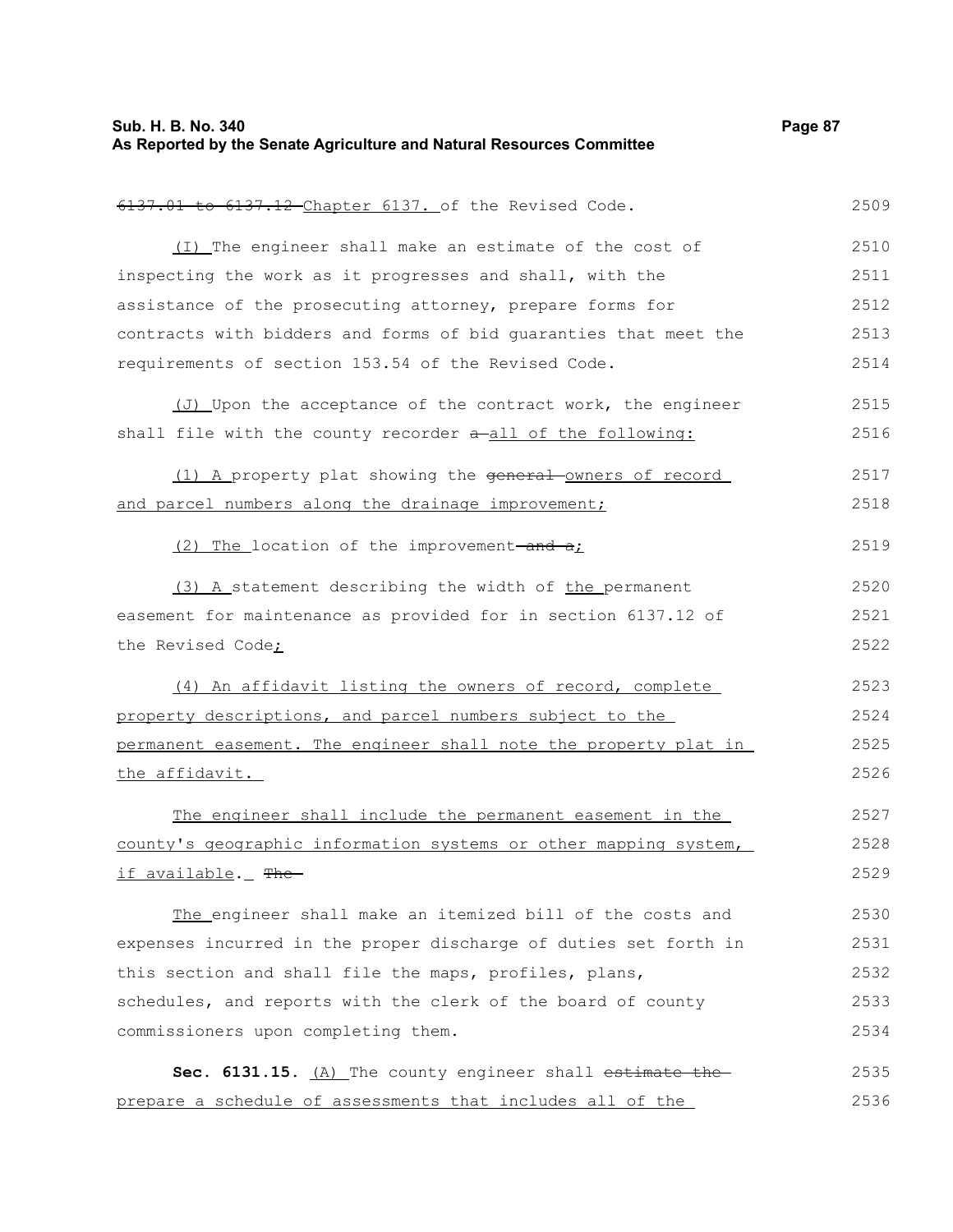# **Sub. H. B. No. 340 Page 88 As Reported by the Senate Agriculture and Natural Resources Committee**

# following:

2537

| (1) The name and address of each private owner of land and       | 2538 |
|------------------------------------------------------------------|------|
| a description of the land to be benefited by the proposed        | 2539 |
| improvement. The engineer shall obtain the names and addresses   | 2540 |
| from the tax duplicates of the county. The engineer shall obtain | 2541 |
| the description from the county recorder's office. For purposes  | 2542 |
| of the description the county recorder shall not require a metes | 2543 |
| and bounds survey.                                               | 2544 |
| (2) The amount of the estimated assessment to be assessed        | 2545 |
| to each tract of land. An assessment shall not be less than ten  | 2546 |
| dollars. The total amount of the estimated assessments,          | 2547 |
| including the total estimated assessments allocated to public    | 2548 |
| corporations and the state, shall equal the estimated cost of    | 2549 |
| the proposed improvement.                                        | 2550 |
| (3) An explanation of each assessment that is for purposes       | 2551 |
| other than drainage;                                             | 2552 |
| (4) The benefits accruing to public corporations political       | 2553 |
| subdivisions and any department, office, or institution of the   | 2554 |
| state. The engineer shall determine the estimated cost of the    | 2555 |
| improvement that each public corporation political subdivision   | 2556 |
| and any department, office, or institution of the state shall be | 2557 |
| assessed by reason of the benefit to public health, safety,      | 2558 |
| convenience, the environment, wildlife, recreation, and welfare, | 2559 |
| or as the means of improving any street, road, or highway under  | 2560 |
| the control or ownership of any public corporation-political     | 2561 |
| subdivision or any department, office, or institution of the     | 2562 |
| state, or for benefit to any land owned by any public            | 2563 |
| corporation or any department, office, or institution of the     | 2564 |
| state. The engineer shall prepare a schedule of assessments      | 2565 |
| containing the name and address of each public corporation       | 2566 |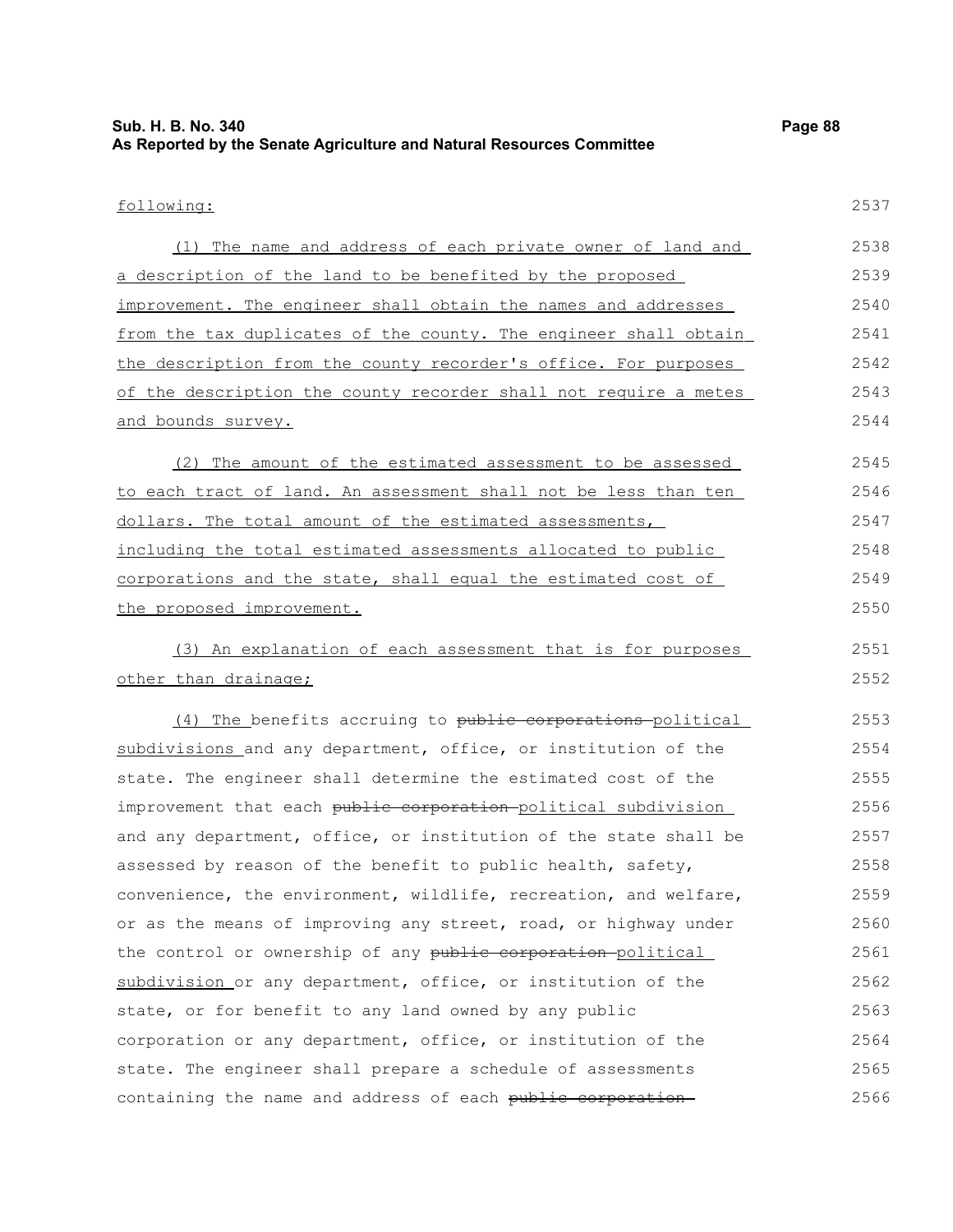## **Sub. H. B. No. 340 Page 89 As Reported by the Senate Agriculture and Natural Resources Committee**

| political subdivision and each department, office, or             | 2567 |
|-------------------------------------------------------------------|------|
| institution of the state so benefited, the amount of the          | 2568 |
| estimated assessment, and an explanation of the assessment if     | 2569 |
| the assessment is for purposes other than drainage.               | 2570 |
| The county engineer shall also include in the schedule of-        | 2571 |
| assessments the name and address of each private owner of land-   | 2572 |
| and a description of the land believed to be benefited by the-    | 2573 |
| proposed improvement, which names and descriptions shall be-      | 2574 |
| taken from the tax duplicates of the county. The engineer shall-  | 2575 |
| enter in the schedule the amount of the estimated assessment,     | 2576 |
| which in no case shall be less than ten dollars, to be assessed   | 2577 |
| to each tract of land and an explanation of the assessment, if    | 2578 |
| the assessment is for purposes other than drainage, by reason of  | 2579 |
| the construction of the improvement upon which the assessment is- | 2580 |
| based. The total of these estimated assessments including the-    | 2581 |
| total estimated assessments allocated to public corporations and  | 2582 |
| the state shall equal the estimated cost of the proposed-         | 2583 |
| improvement.                                                      | 2584 |
| In determining the estimated drainage assessments for a           | 2585 |
| parcel, the county engineer shall give primary consideration to   | 2586 |
| the potential increase in productivity that the parcel may        | 2587 |
| experience as a result of the improvement and shall also give-    | 2588 |
| eonsideration to the quantity of drainage contributed, the        | 2589 |
| relative location of the property to the project, the portion of  | 2590 |
| the project through which the drainage from the parcel flows,     | 2591 |
| the value of the project to the watershed, and benefits as        | 2592 |
| defined in section 6131.01 of the Revised Code.                   | 2593 |
| The county engineer shall also estimate the value of land-        | 2594 |
| or other property necessary to be taken and the damages to be-    | 2595 |

sustained by any owner as a result of the construction of the 2596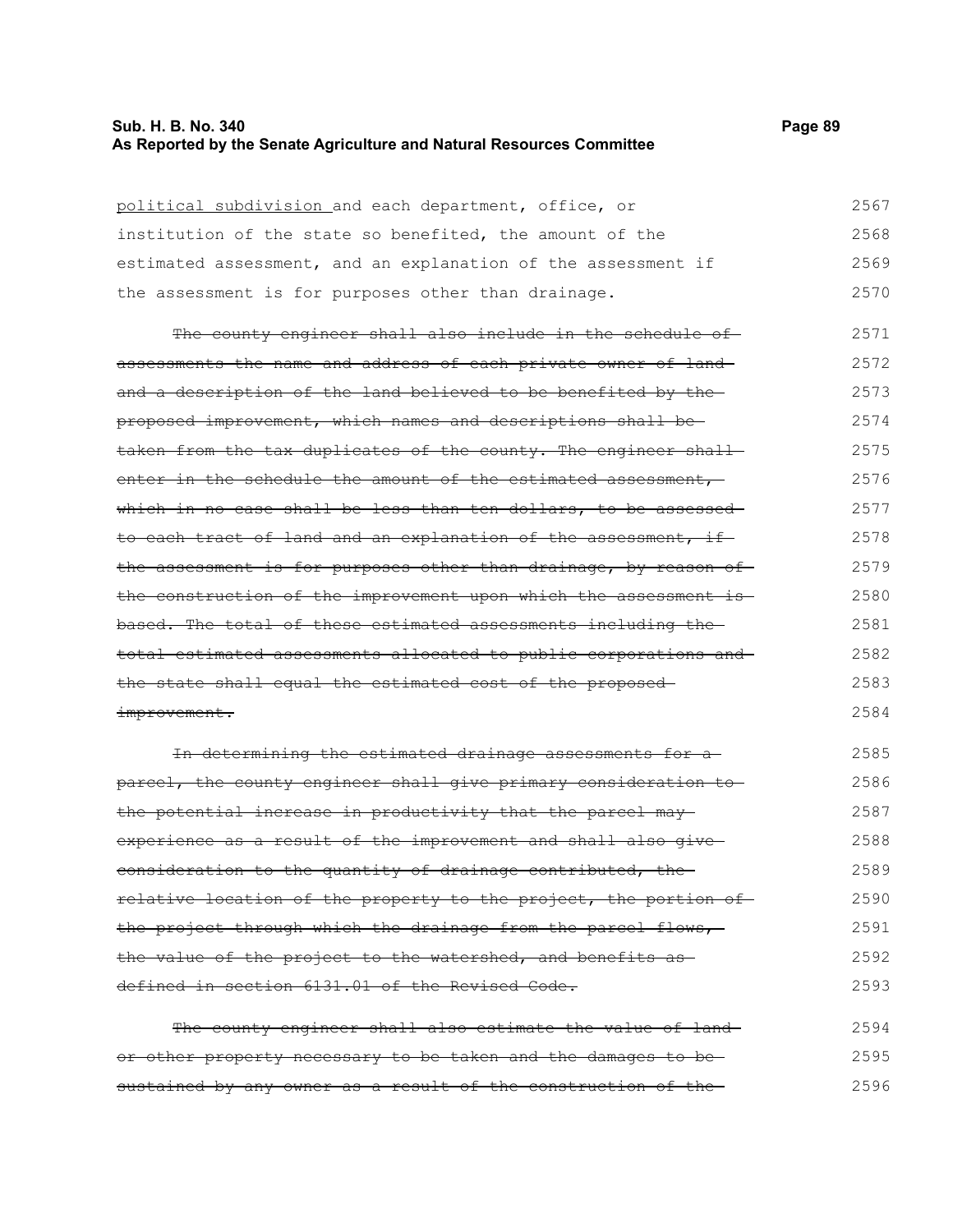## **Sub. H. B. No. 340 Page 90 As Reported by the Senate Agriculture and Natural Resources Committee**

| proposed improvement and the subsequent maintenance of the-       | 2597 |
|-------------------------------------------------------------------|------|
| improvement. The engineer shall prepare a schedule of damages     | 2598 |
| eontaining the name and address of each owner alleged to be-      | 2599 |
| damaged, the amount of the estimated damages, and an explanation  | 2600 |
| of the injury upon which the estimate is based. The engineer's    | 2601 |
| schedule of damages shall also contain the value of the land or-  | 2602 |
| other property necessary to be taken, the name and address of     | 2603 |
| the owner, and a complete description of the land or other-       | 2604 |
| property. The engineer shall include the total of the estimated   | 2605 |
| damages and valuations as part of hisestimate of the total cost-  | 2606 |
| of constructing the improvement.                                  | 2607 |
| (B) In calculating each estimated assessment, the county          | 2608 |
| engineer shall do both of the following:                          | 2609 |
| (1) Use the information compiled in accordance with               | 2610 |
| divisions (B) (5) and (6) of section 6131.14 of the Revised Code; | 2611 |
| (2) Consider the following factors:                               | 2612 |
| (a) Acreage of a parcel;                                          | 2613 |
| (b) Volume of water produced by a parcel;                         | 2614 |
| (c) Remoteness of the parcel to the improvement;                  | 2615 |
| (d) Percentage of the improvement used by the parcel;             | 2616 |
| (e) Work determined to benefit that particular parcel only        | 2617 |
| and not the remainder of parcels in the watershed;                | 2618 |
| (f) Soils;                                                        | 2619 |
| (g) County auditor's land value or current agricultural           | 2620 |
| use value, if applicable;                                         | 2621 |
| (h) Existing drainage infrastructure that can be                  | 2622 |
| incorporated into the improvement and associated cost savings;    | 2623 |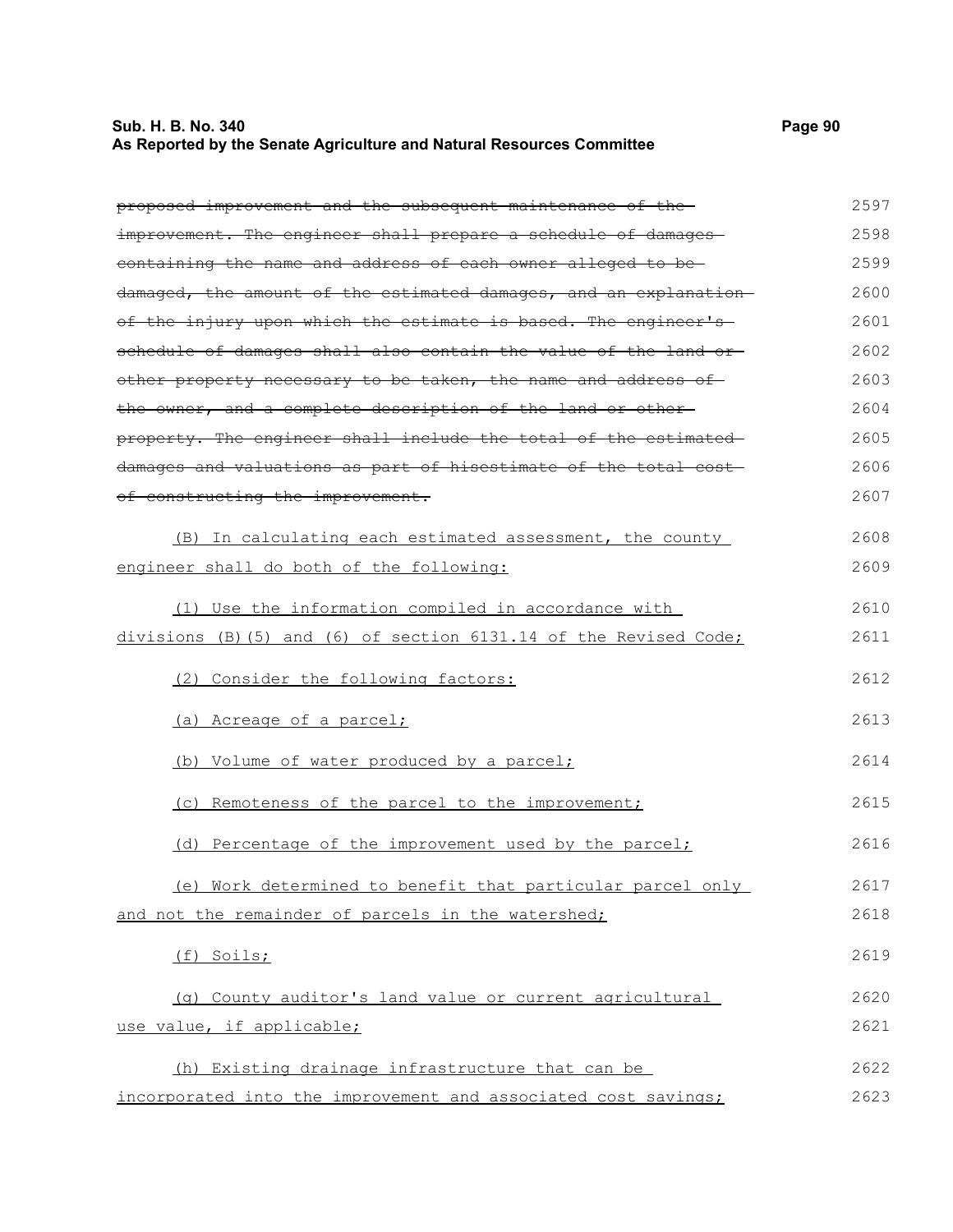| ۱ae<br>2 |
|----------|
|----------|

| (i) Any other factors pertinent to that particular              | 2624 |
|-----------------------------------------------------------------|------|
| petition and watershed;                                         | 2625 |
| (j) Any benefits as defined in section 6131.01 of the           | 2626 |
| Revised Code.                                                   | 2627 |
| (C) The county engineer, in making his the estimate of the      | 2628 |
| amount to be assessed each tract of land, each -public-         | 2629 |
| eorporation political subdivision, and the state in accordance  | 2630 |
| with this section, and the board of county commissioners, in    | 2631 |
| amending, correcting, confirming, and approving the assessments | 2632 |
| in accordance with section 6131.22 of the Revised Code, shall   | 2633 |
| levy the assessments according to benefits. Each tract of land  | 2634 |
| and public corporation political subdivision affected by an     | 2635 |
| improvement and the state shall be assessed in the proportion   | 2636 |
| that each is benefited by the improvement, as "benefit" and     | 2637 |
| "improvement" are defined in section 6131.01 of the Revised     | 2638 |
| Code, and not otherwise.                                        | 2639 |
|                                                                 |      |

Sec. 6131.16. (A) Upon the filing with the clerk of the board of county commissioners of the reports, plans, and schedules by the county engineer as provided in section 6131.14 of the Revised Code, the board of county commissioners shall fix a date not fewer than twenty-five nor more than ninety days thereafter when a final hearing on the report shall be held. Upon the fixing of the date 2640 2641 2642 2643 2644 2645 2646

(B) At least twenty-one days prior to the date established for the hearing, the clerk shall immediately give provide notice by certified mail, return receipt requested, or by first-classmail in a five-day return envelope. For each improvement, allindividual notices shall be sent by the same type of mail. Whichever method the board chooses, the to all owners that are adjacent to the proposed improvement by certified mail and to 2647 2648 2649 2650 2651 2652 2653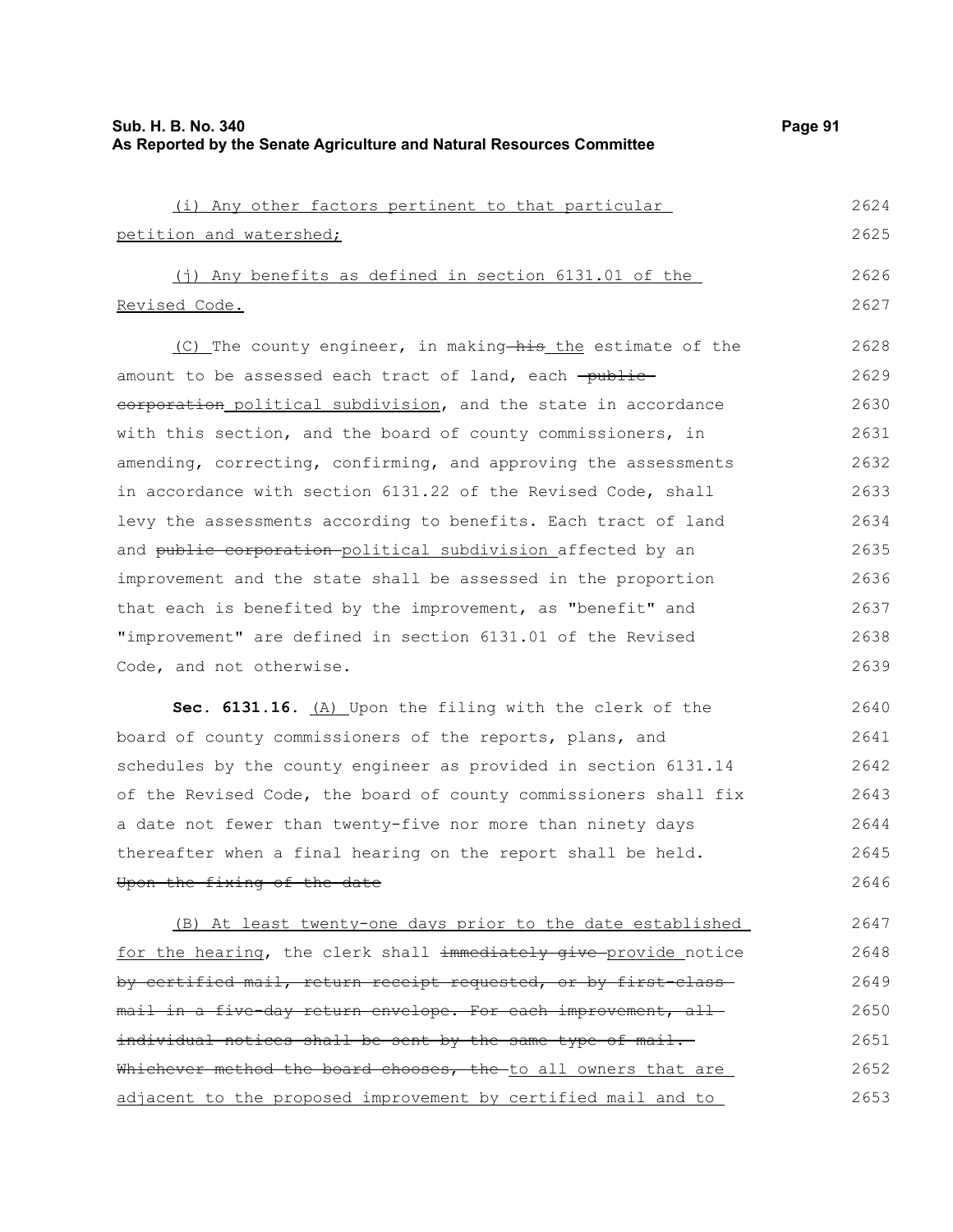## **Sub. H. B. No. 340 Page 92 As Reported by the Senate Agriculture and Natural Resources Committee**

| all others in the area to be benefited by the proposed           | 2654 |
|------------------------------------------------------------------|------|
| improvement by certified or first class mail. The clerk shall    | 2655 |
| ensure that the words "Legal Notice of Proposed Drainage         | 2656 |
| Improvement" shall be are printed in plain view on the face of   | 2657 |
| the envelope. Notice The clerk shall be sent send the notice to  | 2658 |
| all the owners whose names appear in the engineer's schedules of | 2659 |
| assessments and damages. The notice-clerk shall be mailed-mail   | 2660 |
| the notice to each address as given in the petition or to such   | 2661 |
| address as the clerk learns to be the correct address, as        | 2662 |
| provided in section 6131.07 of the Revised Code. If the schedule | 2663 |
| of assessments or the schedule of damages filed by the engineer  | 2664 |
| contains the names of owners other than those mentioned in the   | 2665 |
| petition, notices-the clerk shall also be mailed mail the notice | 2666 |
| to those owners. The clerk shall include in the notice all of    | 2667 |
| the following:                                                   | 2668 |
| (1) An owner's estimated assessment, the estimated               | 2669 |
| damages, if any, and of any compensation for land or other       | 2670 |
| property necessary to be taken on each tract of land owned by    | 2671 |
| the owner, as estimated and described in the schedules;          | 2672 |
| (2) The date, time, and location of the final hearing by         | 2673 |
| the board on the report of the engineer and on the proceedings   | 2674 |
| for the improvement;                                             | 2675 |
| (3) A statement that an owner may file an exception to the       | 2676 |
| assessments or a claim for compensation or damages with the      | 2677 |
| clerk of the board of county commissioners not less than five    | 2678 |
| days before the date fixed for the final hearing;                | 2679 |
| (4) A statement that if bonds or notes are to be issued,         | 2680 |
| an owner may pay an assessment in cash by giving notice to do so | 2681 |
| on a form proscribed by the board of county commissioners not    | 2682 |
| more than twenty-one days after the final hearing or that an     | 2683 |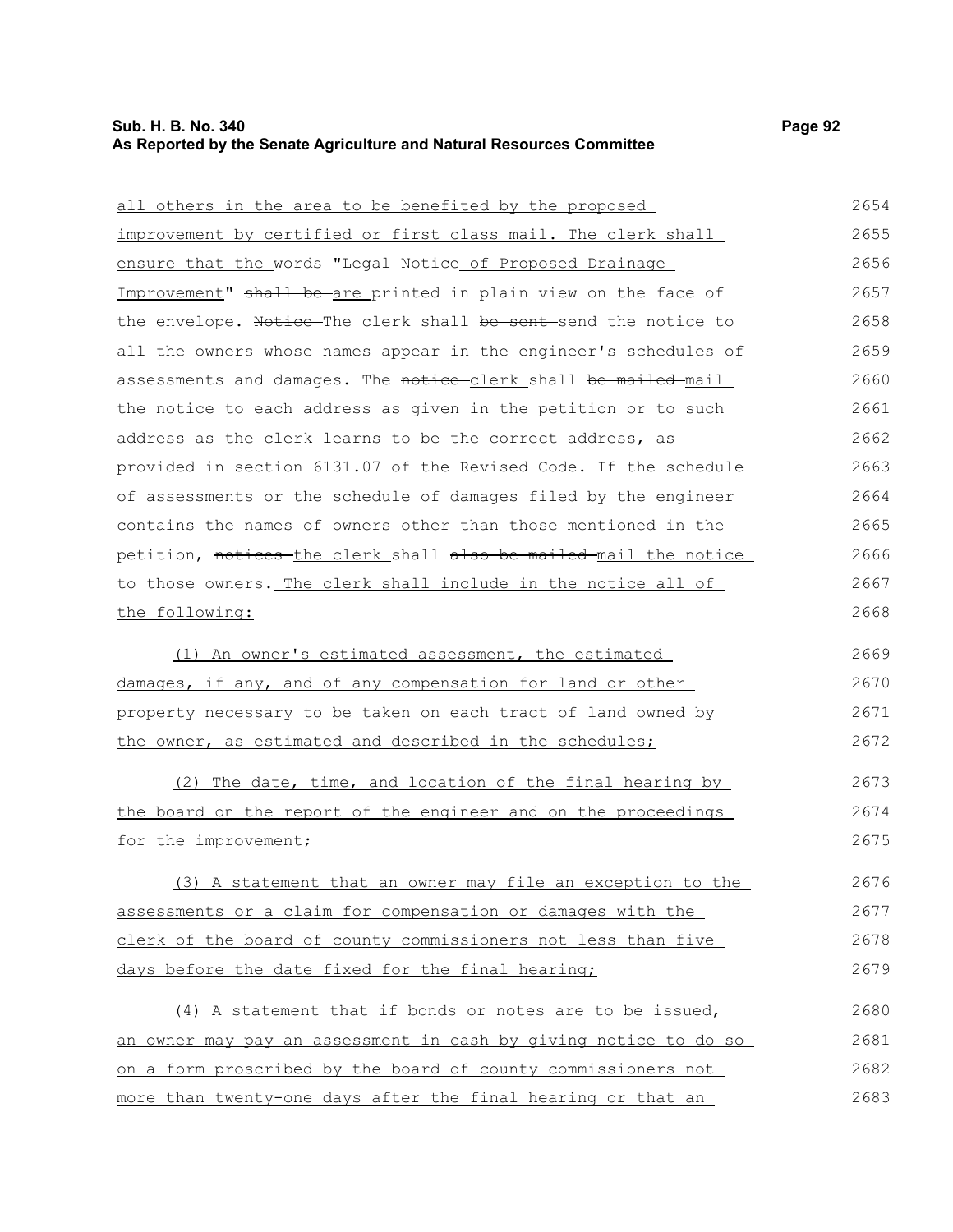2714

| owner may pay the assessments in installments payable with        | 2684 |
|-------------------------------------------------------------------|------|
| interest added at the same rate that bonds or notes bear          | 2685 |
| interest.                                                         | 2686 |
| (C) The clerk shall cause to be published a legal notice          | 2687 |
| in at least one newspaper of general circulation in the area      | 2688 |
| affected by the improvement, stating the name and number, if      | 2689 |
| any, of the proposed improvement, the location and nature of the  | 2690 |
| work proposed in the petition, and the date, time, and location   | 2691 |
| of the final hearing. The publication of this notice shall be     | 2692 |
| made in one issue of the newspaper if the individual notices are  | 2693 |
| sent by certified mail. If the individual notices are sent by     | 2694 |
| first-class mail in five-day return envelopes, the publication    | 2695 |
| of this newspaper notice shall be made in two issues of the       | 2696 |
| newspaper, and the notice shall include a list of the names of    | 2697 |
| all addressees whose individual notices were undelivered. The     | 2698 |
| publication shall be not fewer than thirteen days prior to the    | 2699 |
| date of the final hearing. The publication shall serve as public  | 2700 |
| notice to all owners of the substance of the proposed             | 2701 |
| improvement and of the pendency of the final hearing of the       | 2702 |
| board of county commissioners in the proceedings to authorize     | 2703 |
| the construction of the proposed improvement whether or not they  | 2704 |
| were individually named and notified.                             | 2705 |
| The mailed legal notice shall notify the owners                   | 2706 |
| assessment or the estimated damages, if any, and of compensation- | 2707 |
| for any land or other property necessary to be taken on each-     | 2708 |
| tract of land owned by the owner, as estimated and described in-  | 2709 |
| the schedules, shall notify the owners of the date of the final-  | 2710 |
| hearing by the board on the report of the engineer and on the     | 2711 |
| proceedings for the improvement, and shall notify all owners      | 2712 |
| that all claims for compensation or damages must be filed with-   | 2713 |

the clerk of the board of county commissioners before that date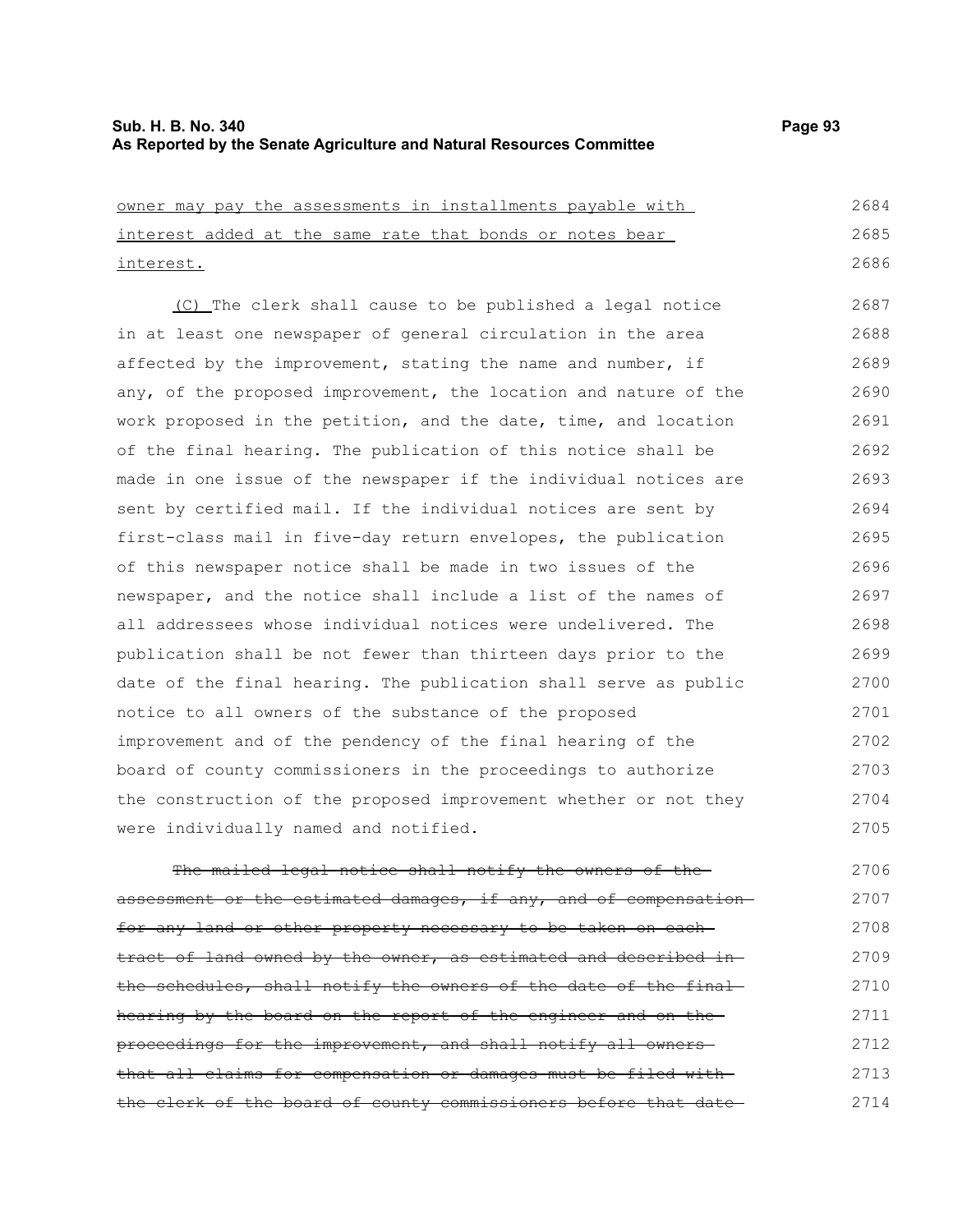## **Sub. H. B. No. 340 Page 94 As Reported by the Senate Agriculture and Natural Resources Committee**

proceedings to construct the improvement.

| fixed for the final hearing. The notice shall further state that  | 2715 |
|-------------------------------------------------------------------|------|
| if bonds or notes are to be issued, the owner must give written   | 2716 |
| notice within twenty-one days after the final hearing of-         | 2717 |
| hisintention to pay in cash. The clerk shall include with the-    | 2718 |
| legal notice to the owner a form prescribed by the board of       | 2719 |
| county commissioners that the owner shall use to notify the       | 2720 |
| board of hisintention to pay in cash. If hedoes not give notice-  | 2721 |
| of hisintention to pay in cash within twenty one days, the        | 2722 |
| installments will be payable with the interest added at the same- | 2723 |
| rate that the bonds or notes bear interest.                       | 2724 |
| Proof of notice by publication shall be verified by               | 2725 |
| affidavit of the printer or other person knowing that fact,       | 2726 |
| newspaper and the clerk of the board of county commissioners      | 2727 |
| shall prepare a certificate showing the service of the notices    | 2728 |
| by mail, both of which shall be filed with the clerk of the       | 2729 |
| board of county commissioners on or before the day of the final   | 2730 |
| hearing. Notices If any notices are returned undelivered, the     | 2731 |
| clerk shall keep the returned undelivered notices and their       | 2732 |
| receipts shall be kept on file as a permanent record of the       | 2733 |
| improvement with the permanent file of records required under     | 2734 |
| section 6131.061 of the Revised Code.                             | 2735 |
| Sec. 6131.17. Any owner may accept the estimated                  | 2736 |
| assessment as described in the engineer's schedules, or may       | 2737 |
| accept the estimated damages or compensation as described in the- | 2738 |
| engineer's schedule of damages, or may acquiesce to the           | 2739 |
| engineer's failure to estimate damages or award compensation in-  | 2740 |
| hisfavor, and will be construed to have done so unless he files-  | 2741 |
| (A) An owner may file an exception to the county engineer's       | 2742 |
| schedules of assessments or files-file a claim for damages or     | 2743 |
| compensation, on or before the date of the final hearing in the   | 2744 |

2745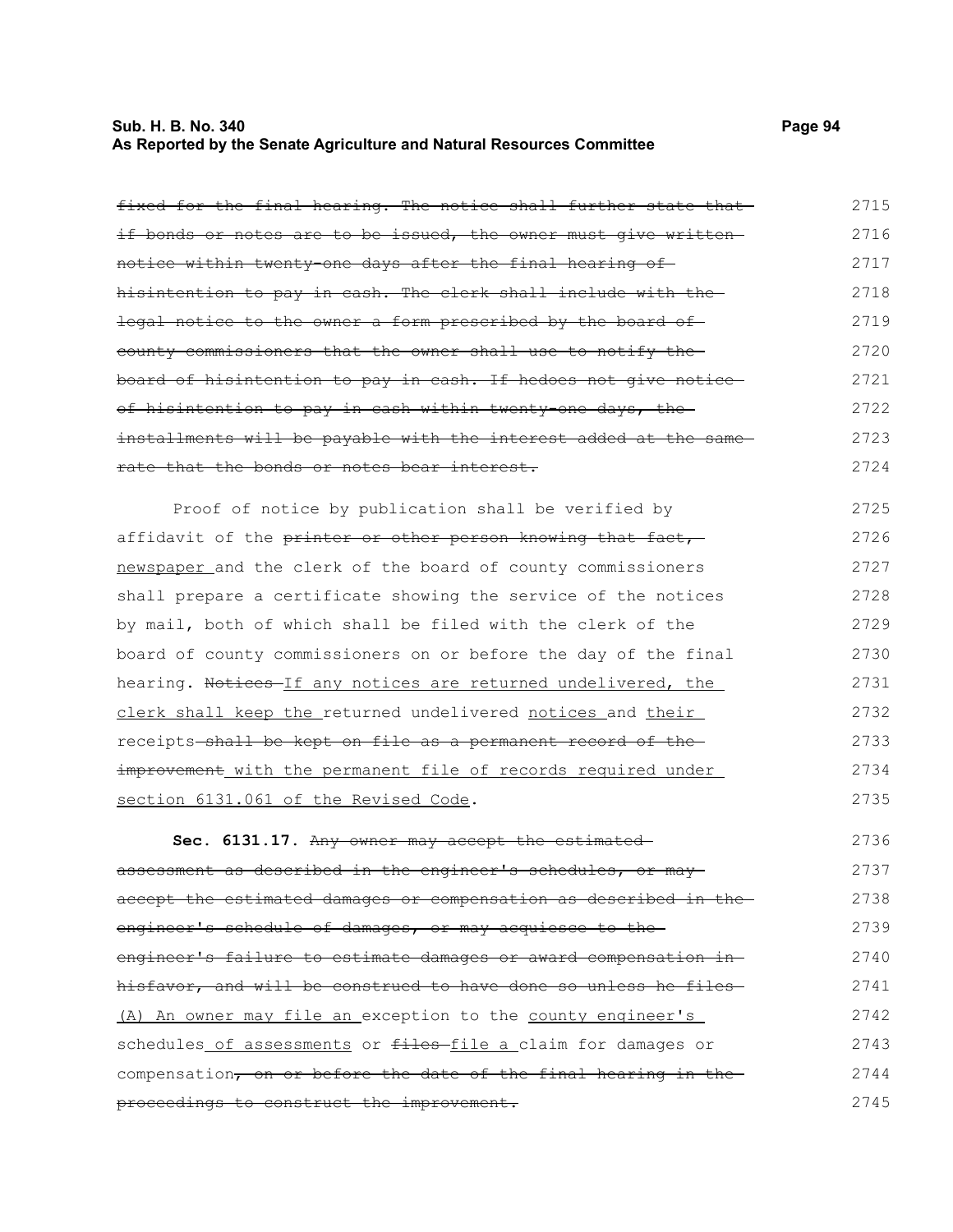# **Sub. H. B. No. 340 Page 95 As Reported by the Senate Agriculture and Natural Resources Committee**

| All exceptions to the engineer's schedules of assessments-                | 2746 |
|---------------------------------------------------------------------------|------|
| and damages, and all claims for compensation for land or other-           | 2747 |
| property necessary to be taken, and all claims for damages by-            | 2748 |
| reason of a proposed improvement not listed in the engineer's             | 2749 |
| schedule of damages, shall be filed with the clerk of the board           | 2750 |
| of county commissioners as provided in section 6131.16 of the-            | 2751 |
| Revised Code on or not less than five days before the date of             | 2752 |
| the final hearing in the proceedings to construct the                     | 2753 |
| improvement.                                                              | 2754 |
| All exceptions to the engineer's schedules and all claims                 | 2755 |
| (B) An owner shall include with an exception or claim for                 | 2756 |
| compensation or damage shall describe the land, a part of which           | 2757 |
| is the nature of the exception or claim, the amount claimed, if           | 2758 |
| any, and the identity of the property claimed to be taken or              | 2759 |
| damaged, and shall describe the nature of and the reasons for             | 2760 |
| the claim asked to be paid to each claimant.                              | 2761 |
| Sec. 6131.19. $(A)$ At the final hearing, or at such time to              | 2762 |
| which said the final hearing is adjourned to hear claims for              | 2763 |
| compensation or damages, the board of county commissioners shall          | 2764 |
| hear any competent evidence offered by any of the interested-             | 2765 |
| owners affected owner upon the county engineer's estimate of              | 2766 |
| damages and upon any claim filed for compensation or damages.             | 2767 |
| (B) Upon consideration of all the evidence, including-the                 | 2768 |
| county engineer's schedule of estimated damages, and a view of            | 2769 |
| the <del>premises affected</del> property, if it the board desires such a | 2770 |
| view, the board shall find and determine the amount of damages            | 2771 |
| to which any owner is entitled for each claim filed by an owner,          | 2772 |
| and shall also determine the fair value of any land or any other          | 2773 |
| property to be taken for said-the proposed improvement. The               | 2774 |

(C) If the board of county commissioners awards additional 2775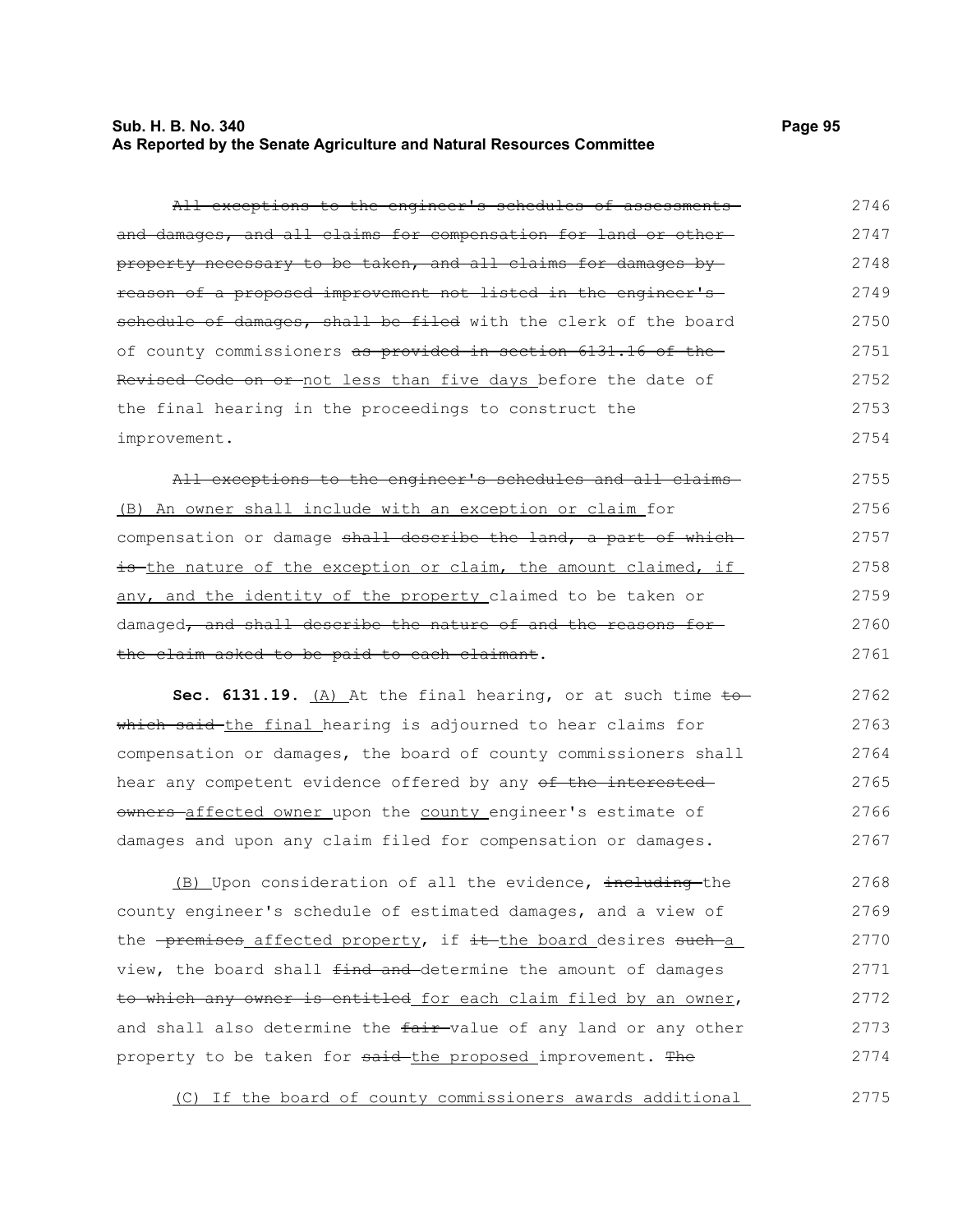## **Sub. H. B. No. 340 Page 96 As Reported by the Senate Agriculture and Natural Resources Committee**

| compensation to any owner, the board shall-enter its findings in- | 2776 |
|-------------------------------------------------------------------|------|
| its journal, and shall authorize the county auditor to issue his  | 2777 |
| warrants upon the county treasurer of the county in which the     | 2778 |
| land is located, payable from the general drainage improvement    | 2779 |
| fund, to such claimants for such amounts, which amounts so        | 2780 |
| determined shall be paid before any work on the proposed-         | 2781 |
| improvement is done order the county engineer to prepare new      | 2782 |
| assessments for the proposed improvement and the clerk of the     | 2783 |
| board shall notify all owners of the new assessments pursuant to  | 2784 |
| section 6131.16 of the Revised Code.                              | 2785 |
| (D) An owner may appeal may be taken by any claimant from-        | 2786 |
| the an order of the board refusing the allowance of county        | 2787 |
| commissioners concerning a claim for compensation or damages,     | 2788 |
| and an appeal may be taken by any claimant from an order-         | 2789 |
| allowing compensation or damages if, in his opinion, the amount-  | 2790 |
| awarded is less than the actual damages sustained, or less than   | 2791 |
| the fair value of the land or other property necessary to be      | 2792 |
| taken. Such appeal shall be taken and perfected as provided in    | 2793 |
| sections 6131.01 to 6131.64, inclusive, of the Revised Code this  | 2794 |
| chapter.                                                          | 2795 |
| Sec. 6131.21. (A) At the final hearing on a proposed              | 2796 |
| improvement, after hearing all the evidence offered in the        | 2797 |
| proceedings and after receiving and considering all the           | 2798 |
| schedules, plans, and reports filed by the county engineer, the   | 2799 |
| board of county commissioners shall review and reconsider the     | 2800 |
| its former order made by it finding in favor of the-to proceed    | 2801 |
| with project survey and design for the proposed improvement and   | 2802 |
| shall either affirm its former order and proceed to confirm the   | 2803 |
| assessments and order the letting of the contract or shall set    | 2804 |
| aside its former order and dismiss the petition. At the final-    | 2805 |
| hearing, if the board finds that the cost of the improvement      | 2806 |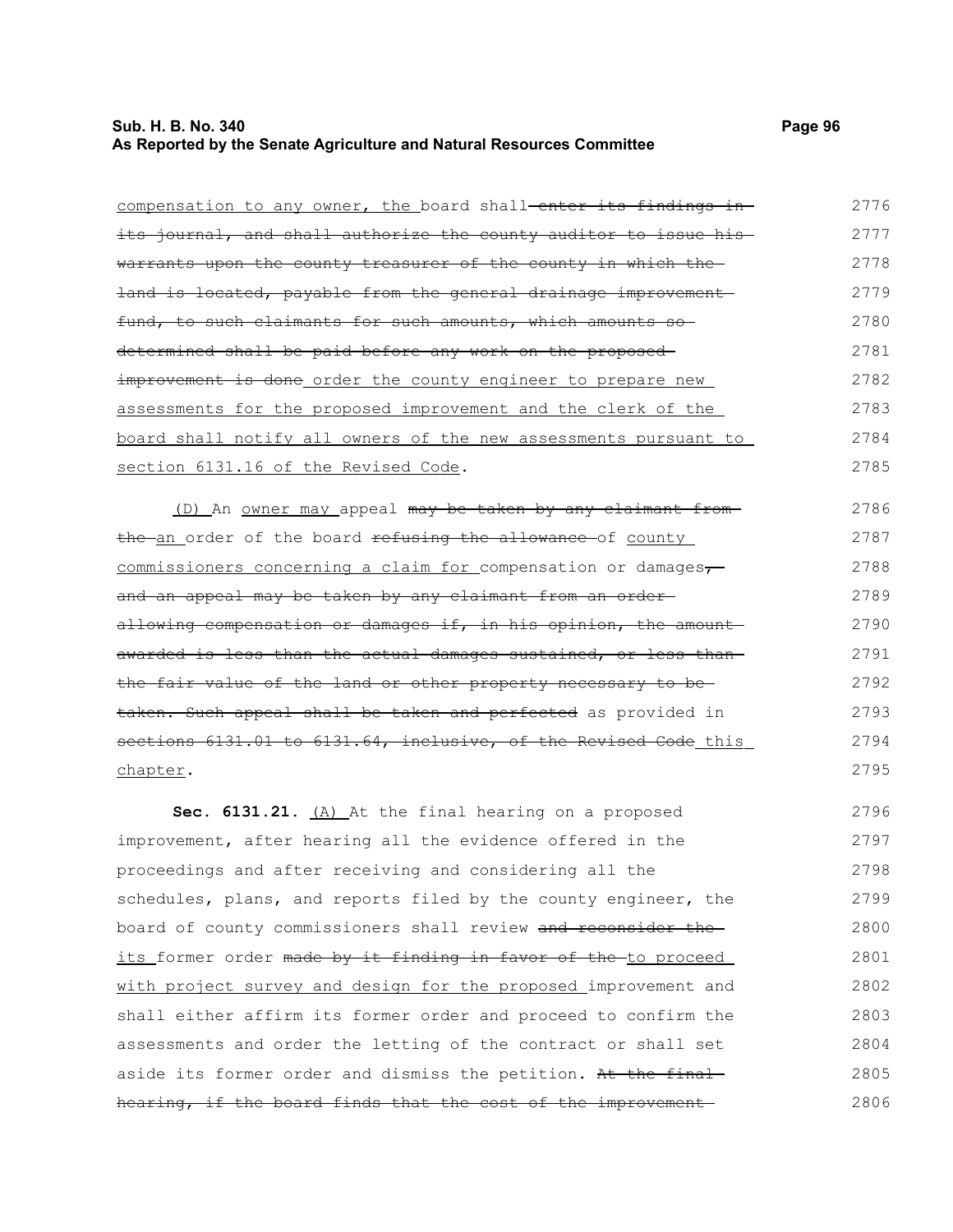## **Sub. H. B. No. 340 Page 97 As Reported by the Senate Agriculture and Natural Resources Committee**

| will be equal to or greater than the benefits that will be-                       | 2807 |
|-----------------------------------------------------------------------------------|------|
| derived therefrom if constructed, or if the board finds that the-                 | 2808 |
| improvement is not necessary, or if it finds that the-                            | 2809 |
| improvement will not be conducive to the public welfare, the                      | 2810 |
| board shall set aside the former order finding in favor of the-                   | 2811 |
| improvement made by it at the first hearing and shall dismiss-                    | 2812 |
| the petition.                                                                     | 2813 |
| (B) In determining whether or not the improvement should                          | 2814 |
| be granted, the board shall consider the following factors:                       | 2815 |
| $(A)$ $(1)$ The cost of location and construction;                                | 2816 |
| $\frac{1}{2}$ The compensation for land or other property                         | 2817 |
| necessary to be taken;                                                            | 2818 |
| $\left(\frac{1}{2}\right)$ (3) The effect on land along or in the vicinity of the | 2819 |
| route of the improvement;                                                         | 2820 |
| $(D)$ (4) The effect on land below the lower terminus of the                      | 2821 |
| improvement that may be caused by constructing the improvement;                   | 2822 |
| $\overline{f(x)}$ (5) The sufficiency or insufficiency of the outlet;             | 2823 |
| (F) (6) The benefits to the public welfare;                                       | 2824 |
| $\overline{(G)(7)}$ The benefits to land, public corporations, and the            | 2825 |
| state needing the improvement;                                                    | 2826 |
| (H) (8) Any other proper matter that will assist it the                           | 2827 |
| board in finding for or against the improvement.                                  | 2828 |
| (C) The board shall set aside the former order and dismiss                        | 2829 |
| the petition if the board finds any of the following:                             | 2830 |
| (1) That the cost of the improvement will be equal to or                          | 2831 |
| greater than the benefits that will be derived from the                           | 2832 |
| improvement if constructed;                                                       | 2833 |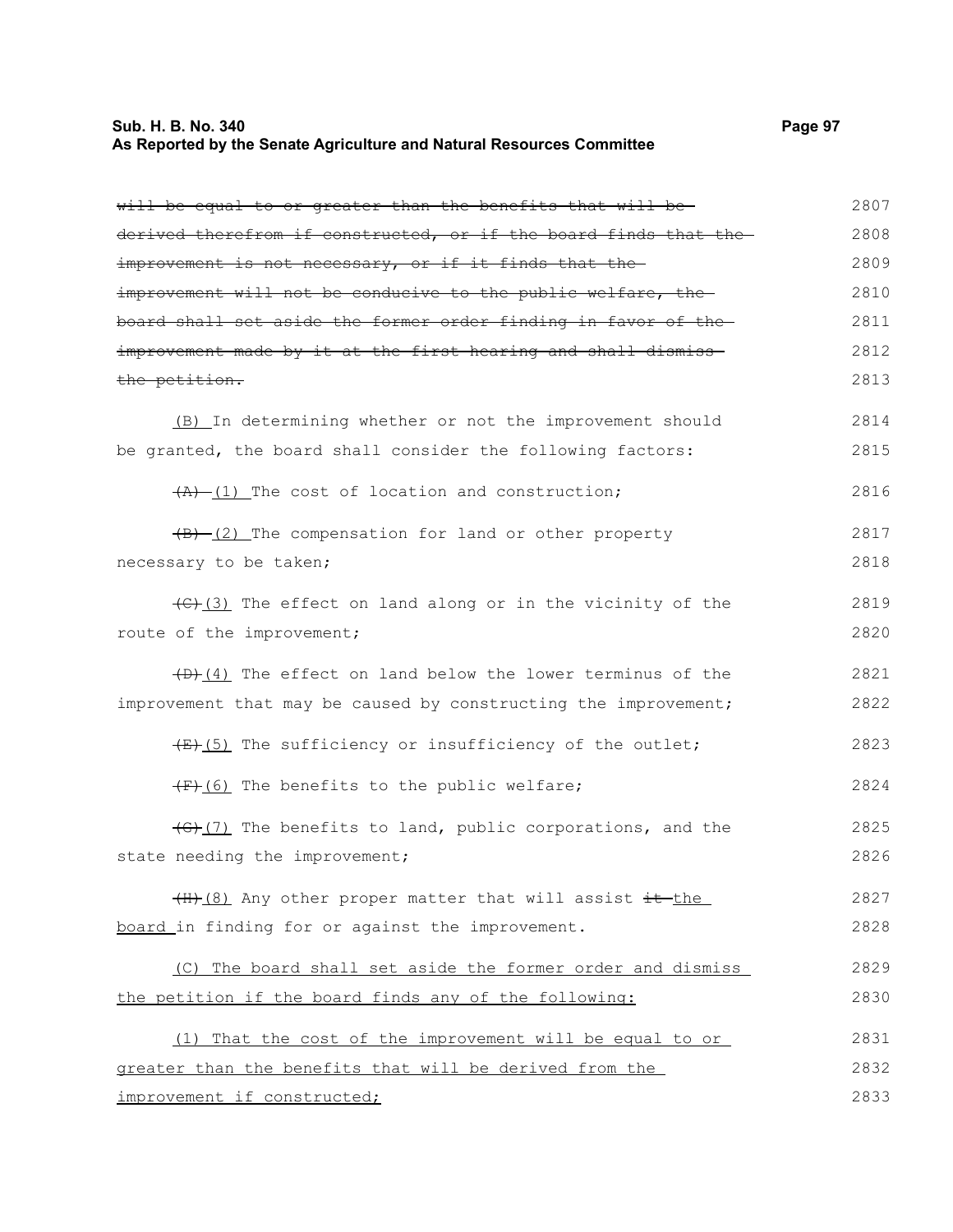| Sub. H. B. No. 340                                                    | Page 98 |
|-----------------------------------------------------------------------|---------|
| As Reported by the Senate Agriculture and Natural Resources Committee |         |

| (2) That the improvement is not necessary;                        | 2834 |
|-------------------------------------------------------------------|------|
| (3) That the improvement will not be conducive to the             | 2835 |
| public welfare.                                                   | 2836 |
| (D) If the petition is dismissed board dismisses the              | 2837 |
| petition for a proposed improvement at the final hearing, all     | 2838 |
| costs for the proceedings, including the costs incurred by the    | 2839 |
| engineer in making surveys, plans, reports, and schedules, may    | 2840 |
| be distributed to the benefiting landowners in the same ratio as  | 2841 |
| determined by the engineer in the final estimated assessments     | 2842 |
| presented at the final hearing. The board shall confirm or alter- | 2843 |
| the assessments as provided for in section 6131.22 of the-        | 2844 |
| Revised Code. The approved assessments shall then be certified-   | 2845 |
| to the county auditor to be administered pursuant to section-     | 2846 |
| 6131.49 of the Revised Code.                                      | 2847 |
| If the costs are not distributed to the benefiting                | 2848 |
| landowners, they shall the costs must be paid from county funds.  | 2849 |
| (E) The petitioner, or any owner in favor of the                  | 2850 |
| improvement, may appeal from the order of dismissal, as provided  | 2851 |
| in section 6131.25 of the Revised Code.                           | 2852 |
| (F) An order issued by the board under this section is            | 2853 |
| effective on the day of the hearing at which the board issued     | 2854 |
| it.                                                               | 2855 |
| Sec. 6131.22. (A) At the final hearing on a proposed              | 2856 |
| improvement, if the petition is not dismissed, the board of       | 2857 |
| county commissioners shall hear any evidence offered for or       | 2858 |
| against the assessment proposed to be levied against any owner    | 2859 |
| or on any land as shown by the schedule of assessments filed by   | 2860 |
| the county engineer and shall hear any competent evidence on the  | 2861 |
| question of benefits.                                             | 2862 |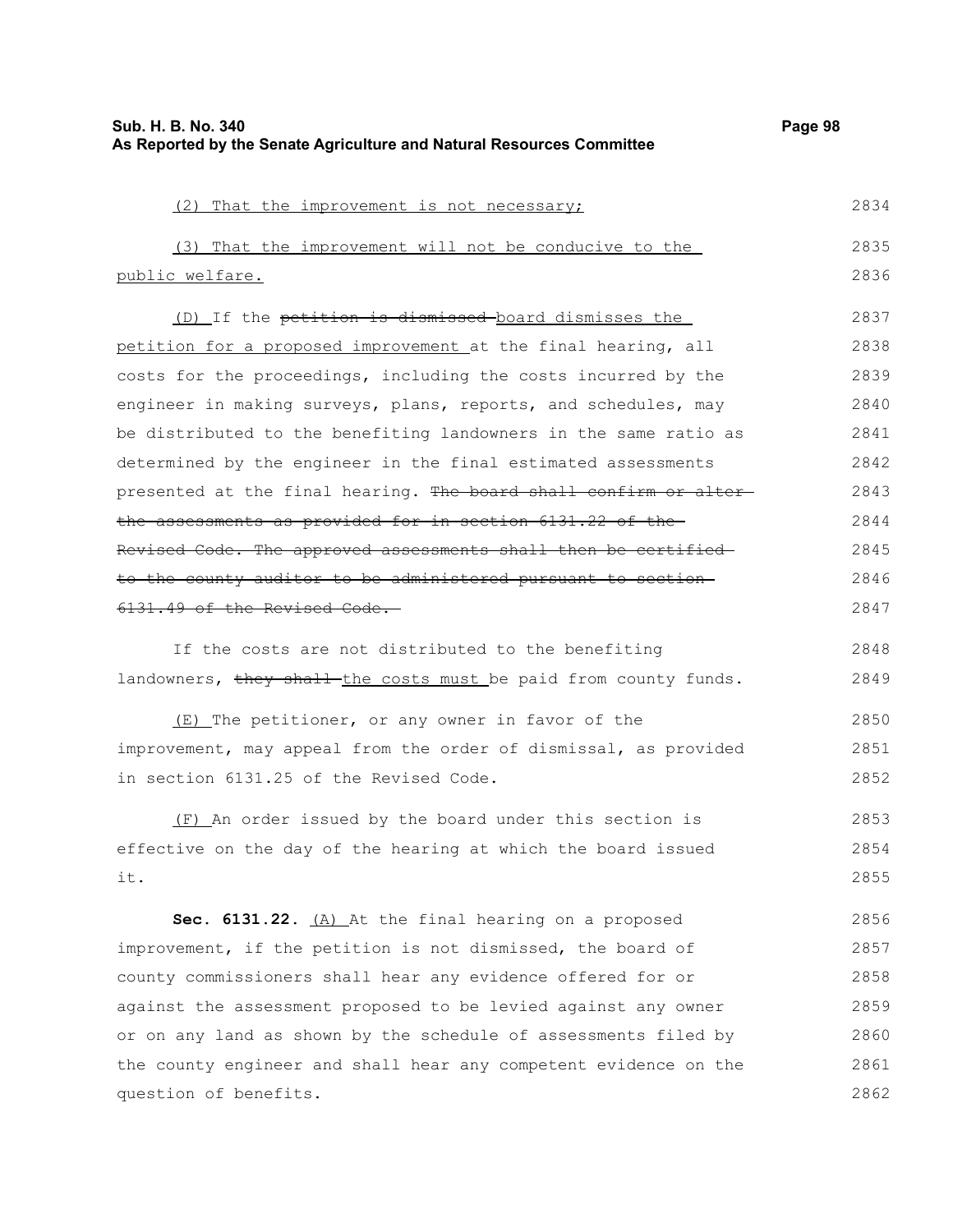## **Sub. H. B. No. 340 Page 99 As Reported by the Senate Agriculture and Natural Resources Committee**

(B)(1) The board, from the evidence offered and from an actual view of the premises, shall amend and correct the assessments, and the assessments so amended or corrected shall be approved by the board. That part of the assessment that is assessed 2863 2864 2865 2866 2867

(2) An assessment for benefits to the general public because the improvement is conducive to the public welfare shall be paid by the public and shall be assessed against the county payable from the general fund. Such part of the 2868 2869 2870 2871

(3) An assessment  $a\overline{b}$  is found to benefit state roads or highways shall be assessed against the state payable from motor vehicle revenues. Such part of the 2872 2873 2874

(4) An assessment as is found to benefit county roads or highways shall be assessed against the county payable from motor vehicle revenues. Such part of the 2875 2876 2877

 $(5)$  An assessment as is-found to benefit any publiccorporation or political subdivision of the state shall be assessed against the public corporation or political subdivision and shall be paid out of the general funds or motor vehicle revenues of the public corporation or political subdivision of the state, except as otherwise provided by law. The board shall approve and confirm 2878 2879 2880 2881 2882 2883 2884

(C) Upon approving the assessments, the board shall orderdo all of the following: 2885 2886

(1) Order the engineer to receive bids for the construction of the proposed improvement, and shall-fix the date, time, and place for the receiving of bids, which shall be not less than twenty-five-thirty days after the date of the order. The board shall determine; 2887 2888 2889 2890 2891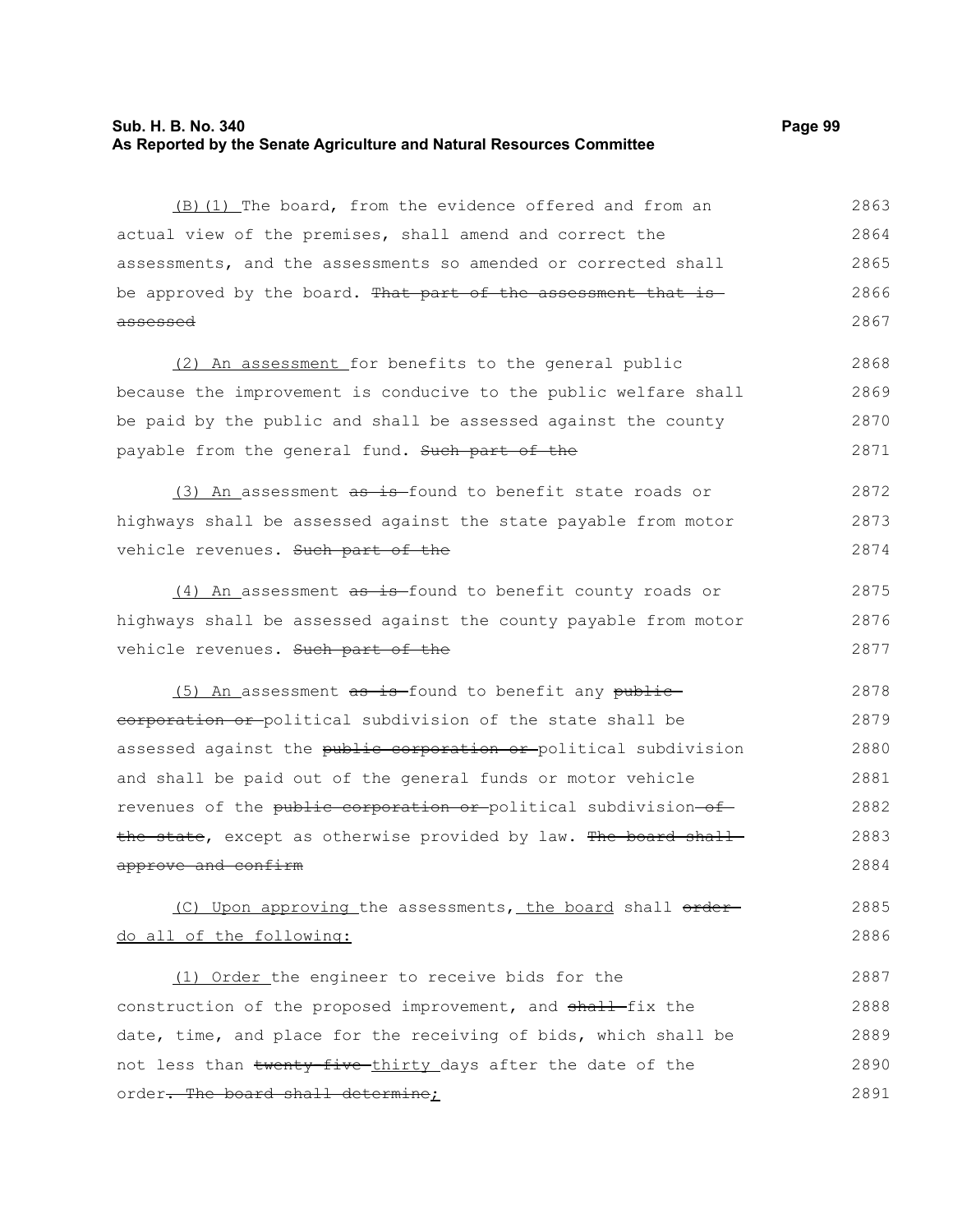## **Sub. H. B. No. 340 Page 100 As Reported by the Senate Agriculture and Natural Resources Committee**

| (2) Determine when the assessments shall must be paid-and-       | 2892 |
|------------------------------------------------------------------|------|
| shall determine;                                                 | 2893 |
| (3) Determine whether bonds or notes shall must be issued        | 2894 |
| in anticipation of and payable out of the installments of        | 2895 |
| assessments.                                                     | 2896 |
| (D) The board's board shall enter the orders approving the       | 2897 |
| assessments-and ordering, the order requiring the engineer to    | 2898 |
| receive bids, and any other orders made at this the final        | 2899 |
| hearing, shall be entered on in its journal. The clerk of the    | 2900 |
| board of county commissioners shall immediately transmit to the  | 2901 |
| county auditor the schedules listing all assessments as approved | 2902 |
| by the board.                                                    | 2903 |
| (E) Any owner opposed to the granting of the petition, or        | 2904 |
| any owner opposed to further proceedings in the improvement, or  | 2905 |
| any owner who claims that the assessment levied against-him the  | 2906 |
| owner is excessive or is not in proportion to benefits, may      | 2907 |
| appeal from any order made pursuant to this section, as provided | 2908 |
| in section 6131.25 of the Revised Code.                          | 2909 |
| (F) An order issued by the board under this section is           | 2910 |
| effective on the day of the hearing at which the board issued    | 2911 |
| it.                                                              | 2912 |
| Sec. 6131.23. (A) The assessments estimated in accordance        | 2913 |
| with section 6131.14 of the Revised Code shall be payable in not | 2914 |
| less than two semiannual installments. At the time of the final  | 2915 |
| hearing, in the order approving the levying of the assessments,  | 2916 |
| the board of county commissioners shall determine how long a     | 2917 |
| period of time, in semiannual installments, as taxes are paid,   | 2918 |
| shall be given the owners of land benefited to pay the           | 2919 |
| assessments that are made for an improvement and whether or not  | 2920 |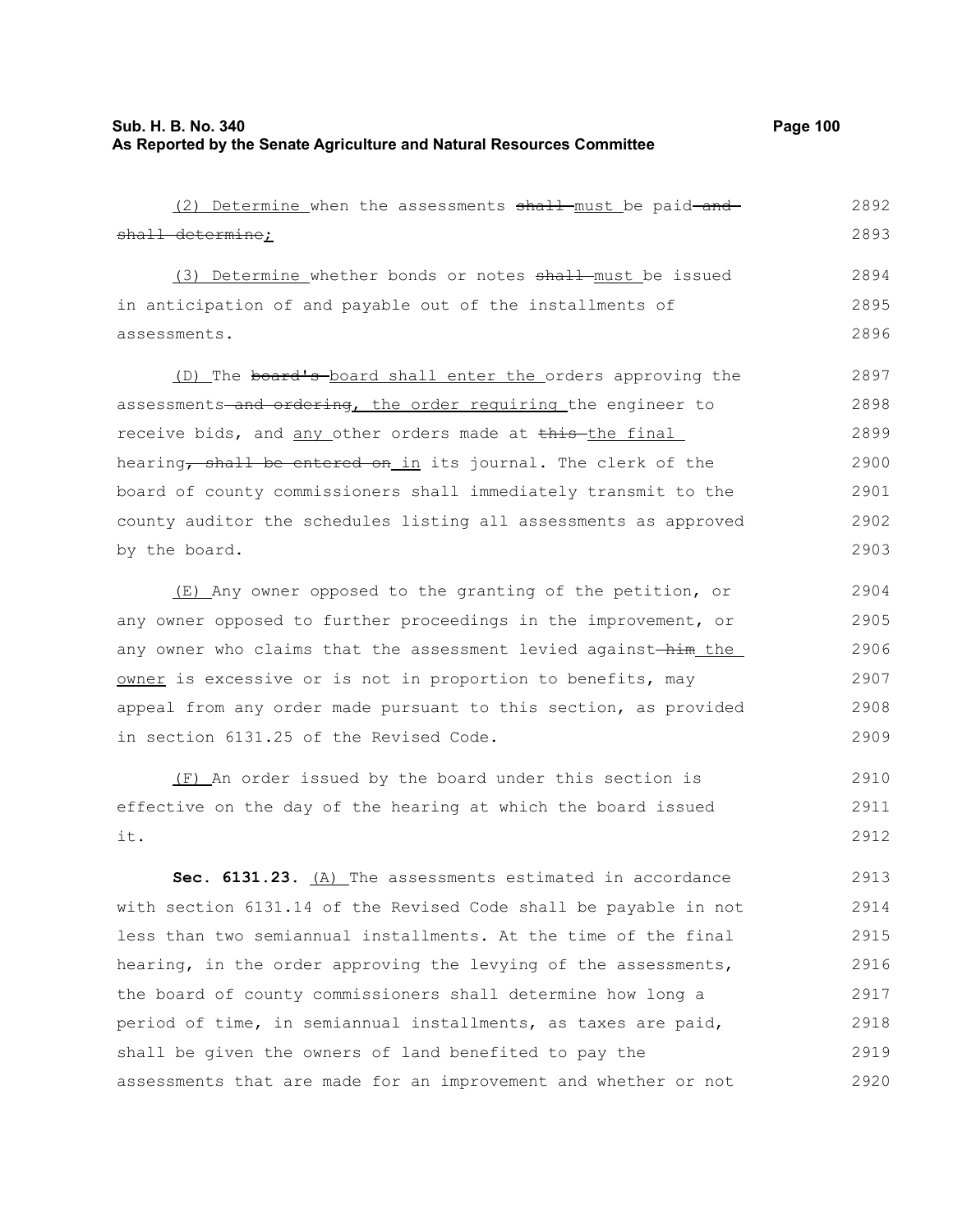## **Sub. H. B. No. 340 Page 101 As Reported by the Senate Agriculture and Natural Resources Committee**

bonds or notes shall be issued and sold in anticipation of such payments. If bonds or notes are to be issued, the interest shall be added to the assessments. 2921 2922 2923

(B) If the estimated cost of the improvement does not exceed five hundred dollars, not more than two semiannual installments, as taxes are paid, shall be given to owners of lands benefited to pay the assessments that are made for the improvement. If the estimated cost of the improvement exceeds five hundred dollars, the board may determine the number of installments in which the assessments are to be paid. If any such assessment is twenty-five dollars or less, or whenever the unpaid balance of any such assessment is twenty-five dollars or less, the same shall be paid in full, and not in installments, at the time the first or next installment would otherwise become due. 2924 2925 2926 2927 2928 2929 2930 2931 2932 2933 2934 2935

(C) When assessments are payable in installments and county general funds are used to pay for the improvement, the assessment shall not exceed thirty semiannual installments $\tau$  as computed by the county auditor pursuant to section 6131.49 of the Revised Code, and shall be payable upon completion of the contract. 2936 2937 2938 2939 2940 2941

(D) When assessments are made payable in installments and bonds or notes have been sold to pay for the improvement, interest shall be added to the installments of assessments at the same rate as is drawn by the bonds or notes issued to pay for the improvements. Any owner may pay the estimated assessments on the owner's land in cash within thirty days after the final hearing without paying any interest thereon. If the legislative authority of a political subdivision chooses to pay the assessments on all parcels within the subdivision, both 2942 2943 2944 2945 2946 2947 2948 2949 2950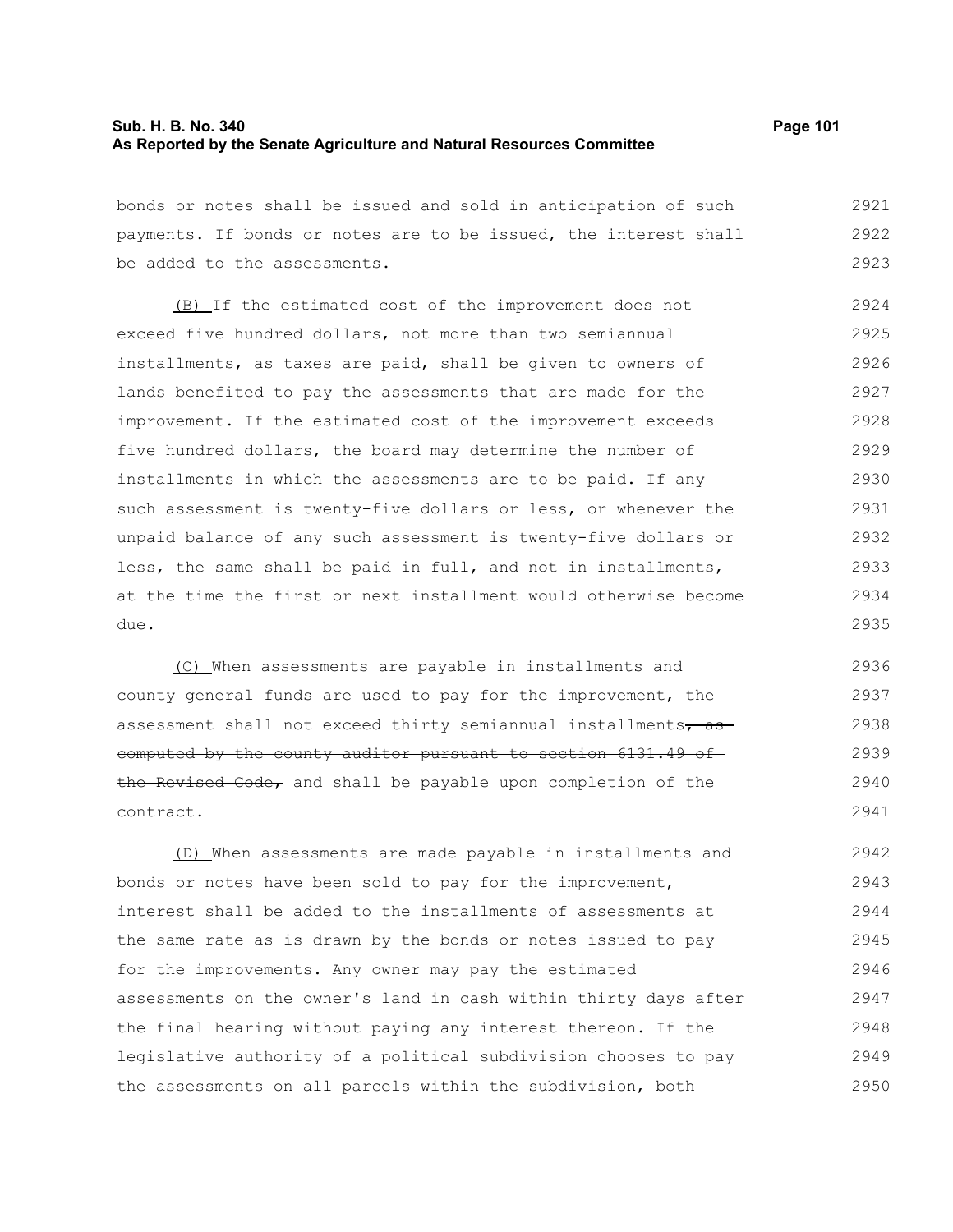## **Sub. H. B. No. 340 Page 102 As Reported by the Senate Agriculture and Natural Resources Committee**

public and private, in one installment, it shall pass a resolution so stating and shall send the resolution, or a copy thereof, to the board of county commissioners before making the payment. The legislative authority shall pay all subsequent maintenance assessments levied under section 6137.03 of the Revised Code if it chooses to pay the construction assessments on all parcels within the subdivision. 2951 2952 2953 2954 2955 2956 2957

(E) Bonds may be sold for any repayment period that the board of county commissioners may determine proper, not to exceed thirty semiannual installments, except that for bonds sold by a board of county commissioners for soil and water conservation district improvements pursuant to section 940.33 of the Revised Code, the repayment period shall not exceed thirtysemiannual installments. 2958 2959 2960 2961 2962 2963 2964

**Sec. 6131.24.** (A) The board of county commissioners shall fix a date, time, and place at the final hearing for the county engineer to receive bids. The county engineer shall prepare the necessary bid documents and legal advertisements as provided in sections 307.87 and 307.88 of the Revised Code. 2965 2966 2967 2968 2969

(B) If an appeal has been taken to the court of common pleas, as provided in section 6131.25 of the Revised Code, the bids may be received and tabulated, but the bid guaranties with the bids shall immediately be returned to the bidders, and no further steps shall be taken on the bids. 2970 2971 2972 2973 2974

Sec. 6131.25. (A) Any affected owner may appeal to the court of common pleas within twenty-one-thirty days of the date that any order was issued by the board of county commissioners $\tau$ as provided in sections 6131.01 to 6131.64 of the Revised Code under this chapter, and may appeal any one or more of the following questions: 2975 2976 2977 2978 2979 2980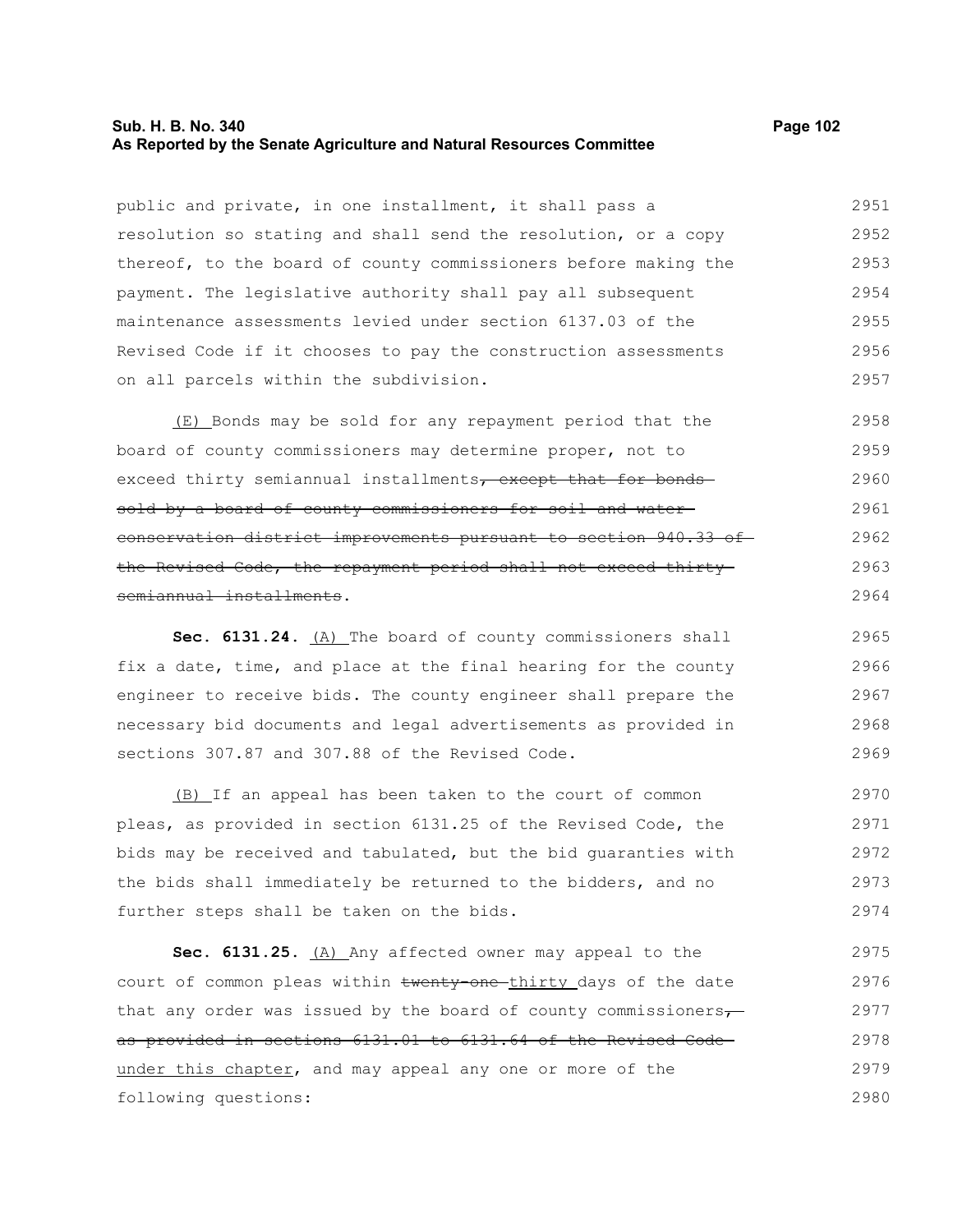| $(A)$ $(1)$ Is the improvement necessary?                                    | 2981 |
|------------------------------------------------------------------------------|------|
| $(B)$ (2) Will the improvement be conducive to the public                    | 2982 |
| welfare?                                                                     | 2983 |
| $\left(\frac{C}{C}-1\right)$ Is the cost of the improvement greater than the | 2984 |
| benefits conferred?                                                          | 2985 |
| $(D)$ $(4)$ Is the route, termini, or mode of construction the               | 2986 |
| best to accomplish the purpose of the improvement?                           | 2987 |
| $\overline{(E) - (5)}$ Are the assessments levied according to benefits?     | 2988 |
| (F) (6) Is the award for compensation or damages just?                       | 2989 |
| (B) The appeal may be taken from any order affecting any                     | 2990 |
| part of the improvement as well as from any order affecting the              | 2991 |
| entire improvement.                                                          | 2992 |
| Sec. 6131.27. If an appeal is perfected by filing the bond-                  | 2993 |
| and statement provided in-filed pursuant to section 6131.26                  | 2994 |
| 6131.25 of the Revised Code, the clerk of the board of county                | 2995 |
| commissioners shall promptly prepare a transcript of the orders              | 2996 |
| made by the board of county commissioners, and shall file such               | 2997 |
| transcript with the clerk of the court of common pleas, together             | 2998 |
| with -all the original papers in said proceedings. The clerk of              | 2999 |
| the court of common pleas shall file such transcript and papers-             | 3000 |
| in the court of common pleas- the permanent files of records of              | 3001 |
| the proceedings maintained by the board of county commissioners              | 3002 |
| and county engineer as required under section 6131.061 of the                | 3003 |
| Revised Code. The proceedings on appeal in the court of common-              | 3004 |
| pleas shall be styled, "In the matter of the appeal in county-               | 3005 |
| ditch or improvement No _______________, petitioned for by-                  | 3006 |
|                                                                              | 3007 |
|                                                                              |      |

**Sec. 6131.28.** Several owners may appeal from the orders in 3008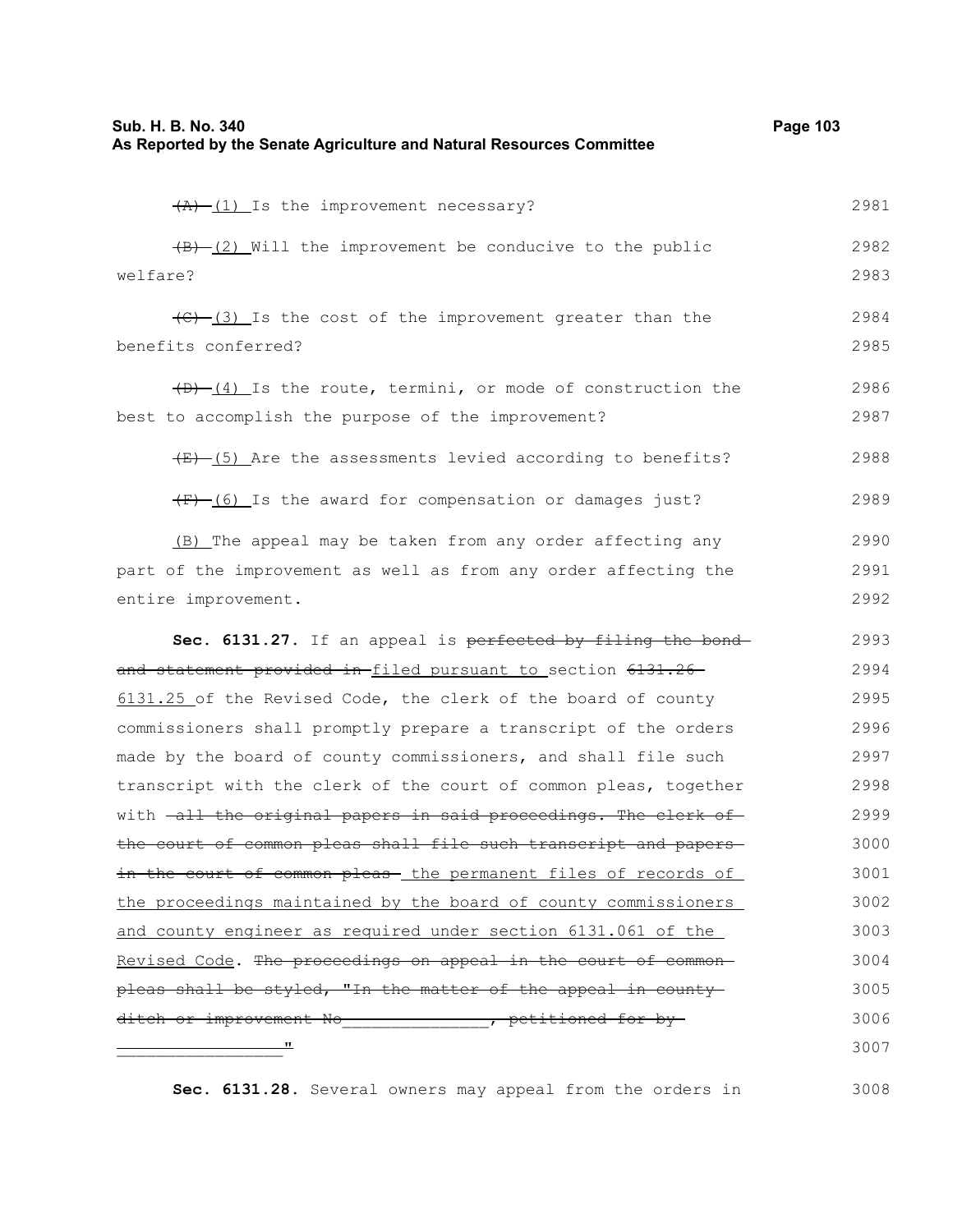## **Sub. H. B. No. 340 Page 104 As Reported by the Senate Agriculture and Natural Resources Committee**

the same improvement-and file separate bonds and separatestatements stating the matters appealed. If several owners appeal, only one transcript need be made by the clerk of the board of county commissioners. All the appeals shall be filed in one action in the court of common pleas, which court, on any appeal, may separate for hearing or trial the issues appealed to said court, and render its order, judgment, or decree upon the issues as the same are determined. The case on appeal shall be advanced, or tried as soon as the court can hear it. 3009 3010 3011 3012 3013 3014 3015 3016 3017

Sec. 6131.30. (A) The court of common pleas, on appeal, shall hear the matters appealed de novo. The proceedings shall be conducted under the rules of law and procedure for civilcases. An appeal shall bring into the court all the owners who in any way may be interested in or affected by the matter appealed. The court, exercising equitable jurisdiction, shallhear all matters appealed, except an appeal from an orderallowing or refusing to allow compensation or damages. The court may view the premises the same as views in other civil cases and shall make such judgment, order, or decree as is warranted bythe evidence. Any owner aggrieved by the judgment, order, or decree may appeal for a review of the proceedings, the same asin other civil cases. On appeal, the burden of proof shall be on the owner having the affirmative of the proposition, who shall have the opening and closing. The court, exercising equitable jurisdiction, shall bring the entire proceedings before it in order to determine all the issues raised in the proceedings and enter a final judgment, order, or decree for or against the improvement petitioned for and for or against the assessments to be levied and the compensation and damages to be paid. 3018 3019 3020 3021 3022 3023 3024 3025 3026 3027 3028 3029 3030 3031 3032 3033 3034 3035 3036 3037

(B) If the court orders the county engineer to make a survey and file-his the engineer's reports, plans, and 3038 3039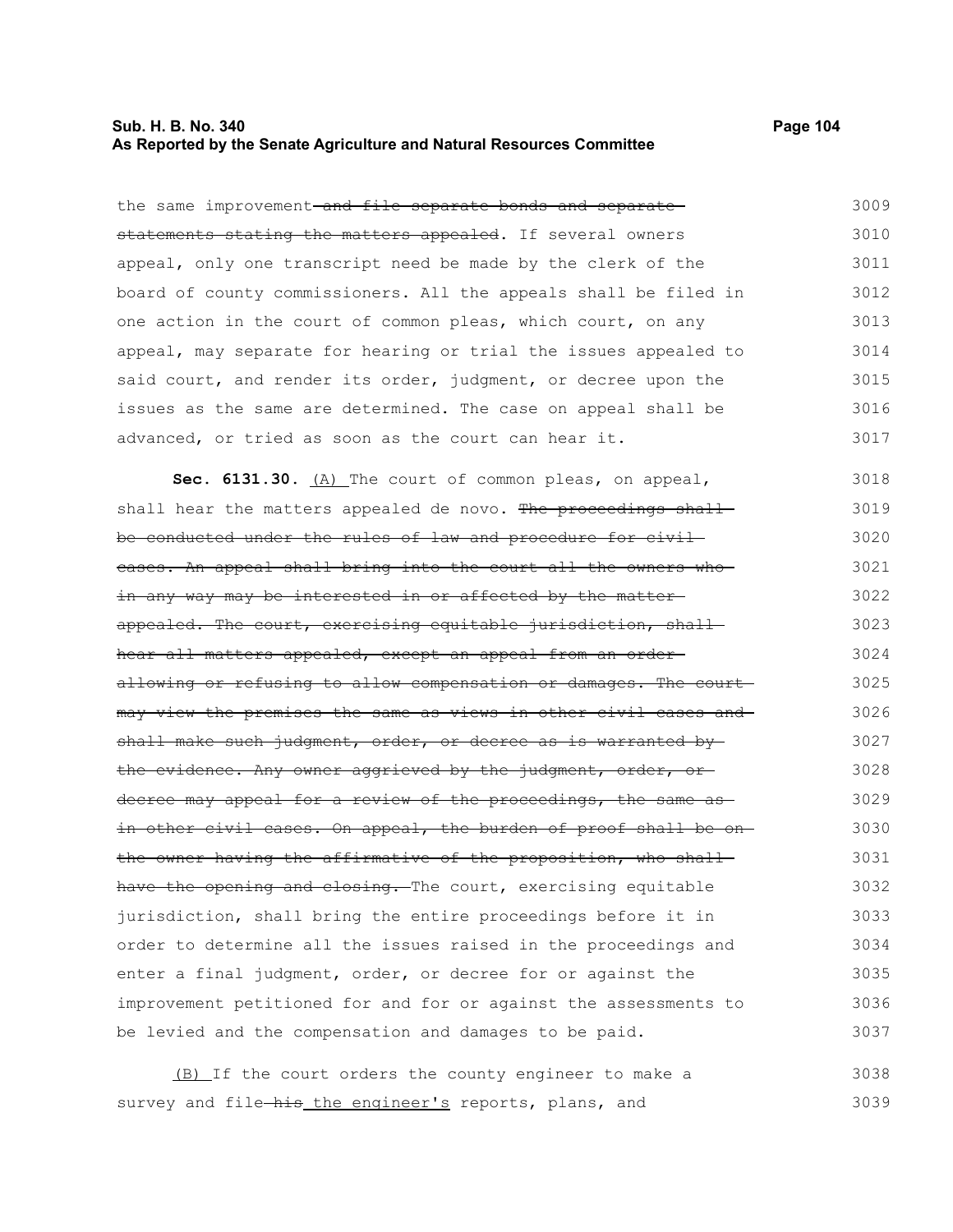## **Sub. H. B. No. 340 Page 105 As Reported by the Senate Agriculture and Natural Resources Committee**

schedules, the court also shall enter an order for transfer from the general revenue funds of the county to the general drainage improvement fund a sum of not more than twenty-five per cent of the engineer's preliminary estimate. 3040 3041 3042 3043

The court of common pleas may appoint a board ofarbitrators to assume the duties of the judge. The board shallbe comprised of three disinterested persons chosen by the judge, who shall designate one of the persons to be chairman. A decision of the board shall require approval of a majority of the members. Either party may appeal the board's decision to the court of common pleas, which shall decide the case on the record of arbitration. 3044 3045 3046 3047 3048 3049 3050 3051

**Sec. 6131.32.** On appeal from an order made by the board of county commissioners allowing or refusing to allow compensation or damages, the owners interested shall have the right of trial by jury. The issues shall be made by the application or claimfiled with the clerk of the board of county commissioners for compensation or damages, and the statements in such applications shall be deemed denied. The claimant for compensation or damagesshall have the affirmative and shall have the opening and closing of the trial. The case shall proceed pursuant to the lawand the rules governing civil procedure, with the same rightsfor motions for new trial and the right of appeal as in other eivil cases. The jury may view the premises, as in other civil cases. Just compensation or damages shall be awarded, as provided in the Ohio constitution. 3052 3053 3054 3055 3056 3057 3058 3059 3060 3061 3062 3063 3064 3065

**Sec. 6131.33.** The jury authorized by section 6131.32 of the Revised Code, upon submission of the case to it under proper charge of the court of common pleas, and upon a form of verdictprovided by the court, shall return its verdict determining the 3066 3067 3068 3069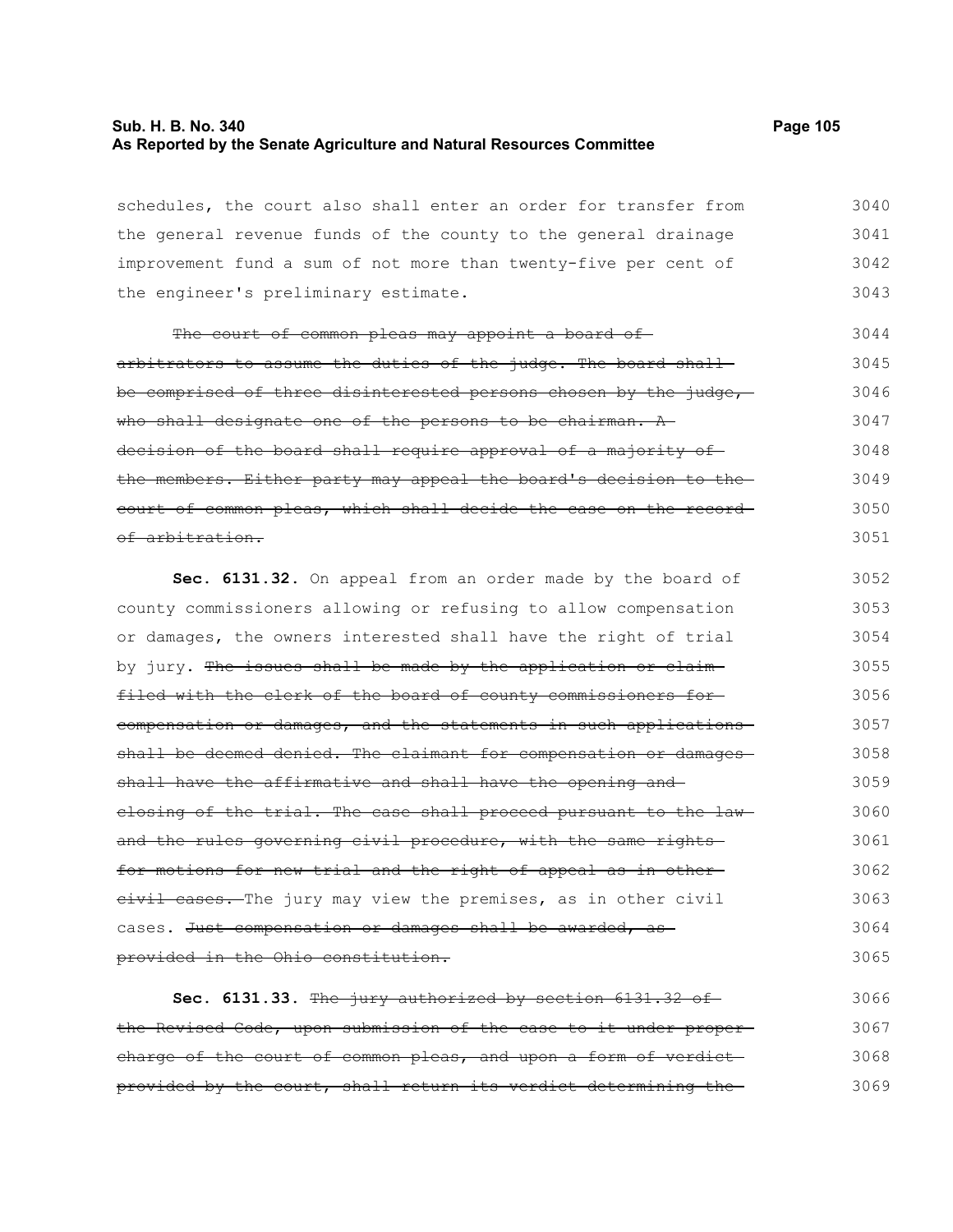#### **Sub. H. B. No. 340 Page 106 As Reported by the Senate Agriculture and Natural Resources Committee**

| matter in issue, upon which verdict a judgment shall be entered   | 3070 |
|-------------------------------------------------------------------|------|
| by the court as in other civil cases. The verdict shall be-       | 3071 |
| signed by the jury. Nine or more of the jurors must concur in a   | 3072 |
| verdict. If there is more than one appellant in a trial by jury   | 3073 |
| authorized under section 6131.32 of the Revised Code with         | 3074 |
| separate claims on the question of allowance or compensation or   | 3075 |
| damages, or the refusal to allow compensation or damages, or if   | 3076 |
| there are issues as to different properties, the court may        | 3077 |
| submit all the several claims and issues to the same jury, with   | 3078 |
| appropriate verdicts as to each claim, or it. The court also      | 3079 |
| may direct separate trials for the separate claims and issues-    | 3080 |
| or any one or more of them. In said proceedings the . The court   | 3081 |
| shall instruct the jury shall be instructed that in its verdict-  | 3082 |
| for compensation for land taken or for damages to any land by an- | 3083 |
| improvement it shall not consider or deduct the value of any      | 3084 |
| benefits that such land will receive from the construction of     | 3085 |
| such improvement.                                                 | 3086 |

**Sec. 6131.34.** The court of common pleas shall receive the verdict referred to in section 6131.33 of the Revised Code, and if no motion for new trial thereof is filed within three days, which motion may be filed as in other civil cases and for like causes, or if such motion for a new trial is overruled, it shall render judgment according to said verdict, and for or against the owners, separately, if there is more than one. The court shall tax the costs of appeal, including jury fees, in favor of the prevailing party, and where two or more appeals are tried together the court shall divide the costs as is equitable. If the appellants, on claims for compensation or damages, do not recover a judgment for more than the amount of compensation or damages awarded by the board of county commissioners, the costs on the hearing as to compensation or damages on appeal shall be 3087 3088 3089 3090 3091 3092 3093 3094 3095 3096 3097 3098 3099 3100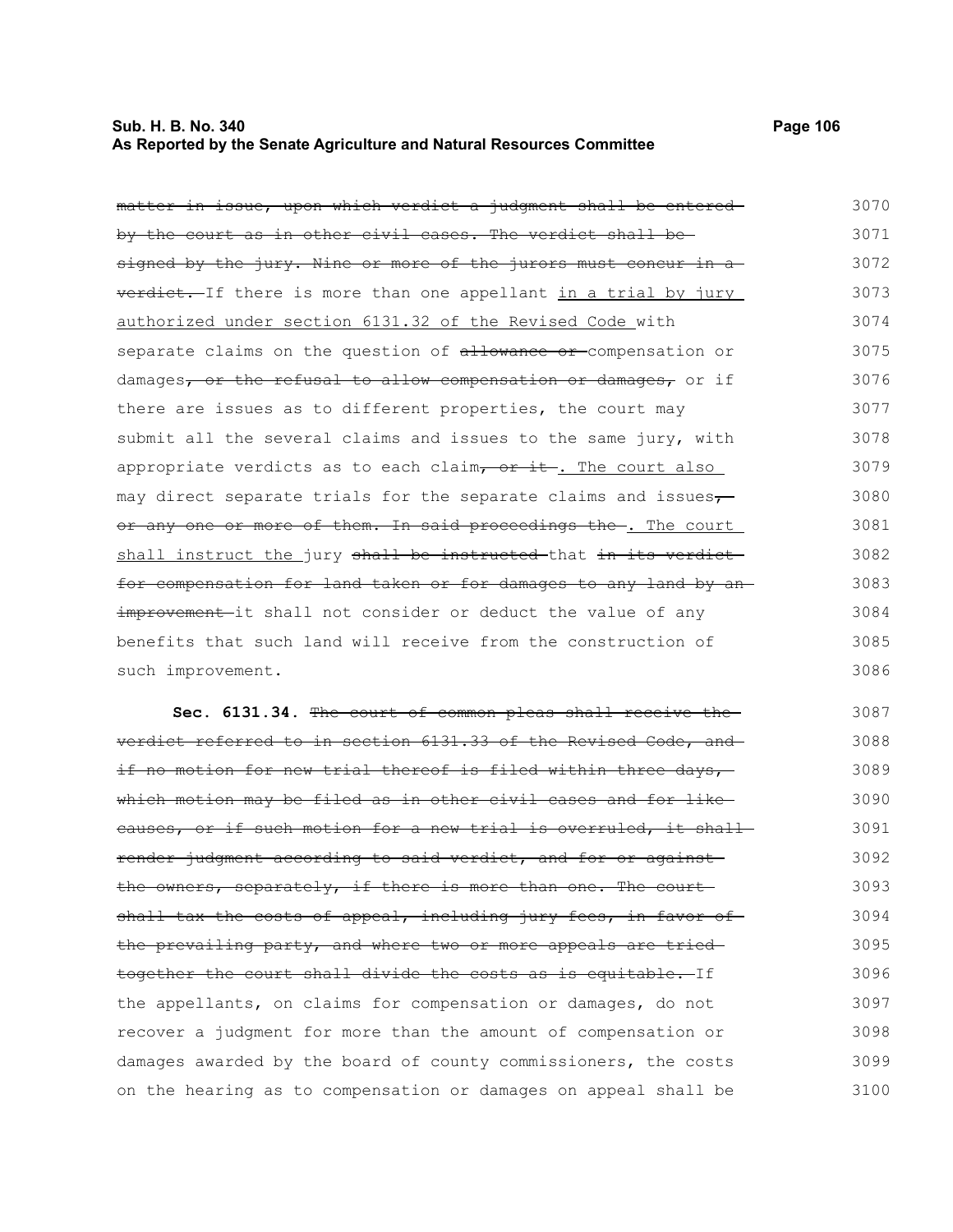## **Sub. H. B. No. 340 Page 107 As Reported by the Senate Agriculture and Natural Resources Committee**

taxed against the appellants. If the amount recovered is greater than the amount awarded by the board, the costs shall be taxed against the county. The prosecuting attorney shall represent the county in all appeals on questions of compensation or damages. On appeals of other matters which are tried to the court sitting as a court of equity, the court shall adjudge the costs as it deems just and equitable except as otherwise provided in section 6131.01 to 6131.64, inclusive, of the Revised Code. **Sec. 6131.36.** (A) After the final judgment, order, or decree upon any appeal is rendered by the court of common pleas, 3101 3102 3103 3104 3105 3106 3107 3108 3109 3110 3111

the clerk of the court of common pleas shall, within twenty-one days, make a transcript of the same and shall certify and transmit it with all original papers in the case to the clerk of the board of county commissioners, who shall forthwith enter the judgment, order, or decree upon the journal of the board. If the judgment, order, or decree is in favor of the granting of the improvement, the board shall proceed with the improvement proceedings in compliance with the final judgment, order, or decree from the point at which they were terminated by the appeal or from the point at which the court orders the board to proceed. 3112 3113 3114 3115 3116 3117 3118 3119 3120 3121 3122

(B) Upon the expiration of the twenty-one day appeal period provided in section 6131.25 of the Revised Code, the clerk of the board of county commissioners shall transmit the schedules of assessments and damages to the county auditor. The board of county commissioners and the county engineer shall proceed with letting contracts and constructing the improvement, and the county auditor shall proceed to levy and collect assessments and to pay compensation and damages as if no appeal 3123 3124 3125 3126 3127 3128 3129 3130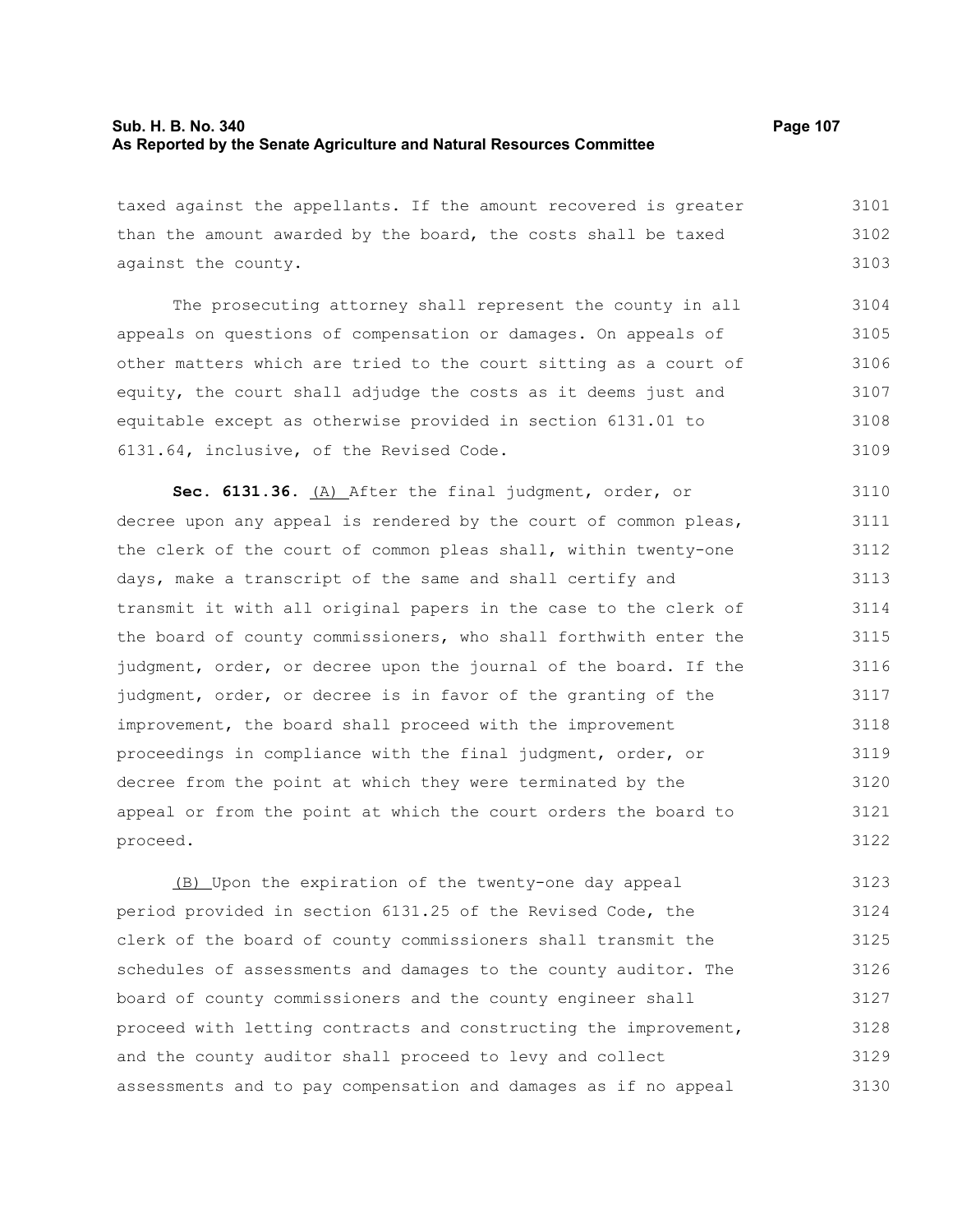## **Sub. H. B. No. 340 Page 108 As Reported by the Senate Agriculture and Natural Resources Committee**

| had been taken. If an appeal is-perfected to the court of         | 3131 |
|-------------------------------------------------------------------|------|
| appeals and a supersedeas bond is given filed pursuant to         | 3132 |
| section 6131.25 of the Revised Code, the board and the engineer   | 3133 |
| shall stay their proceedings until the final determination of     | 3134 |
| the proceedings in the court of appeals or in the supreme court.  | 3135 |
| Sec. 6131.42. Any owner who has suffered any loss or              | 3136 |
| damage by reason of the failure of the contractor to perform his- | 3137 |
| contract, or by his negligence in performing the contract, may    | 3138 |
| bring suit against the contractor and his bondsmento recover the- | 3139 |
| damages so sustained. Two or more owners who are assessed for-    | 3140 |
| the construction of the improvement may in one suit bring an-     | 3141 |
| action against the contractor and his bondsmento recover the      | 3142 |
| damages which may be sustained by all the plaintiffs by reason-   | 3143 |
| of the failure of the contractor to construct the improvement-    | 3144 |
| according to the contract.                                        | 3145 |
| When two or more owners join in one suit in an action for-        | 3146 |
| damage against the contractor, the jury in one verdict shall-     | 3147 |
| find the damages suffered by all the plaintiffs. The court shall- | 3148 |
| enter judgment on the verdict in favor of the plaintiffs for the  | 3149 |
| amount of damages, as found by the jury, and shall at the time-   | 3150 |
| of entering the judgment find what part of said judgment should-  | 3151 |
| be paid to each of the plaintiffs respectively, and shall order-  | 3152 |
| the clerk to the court to pay to each of said plaintiffs the      | 3153 |
| part of said judgment as found by the court when said judgment-   | 3154 |
| is paid. Any owner who is assessed for the construction of any    | 3155 |
| improvement may bring an action to enjoin the payment of any      | 3156 |
| money owed a contractor who has not constructed the work          | 3157 |
| according to the contract and specifications until the            | 3158 |
| contractor has constructed the improvement according to the       | 3159 |
| contract and specifications. The remedies provided in this        | 3160 |
| section are in addition to all other remedies provided by law.    | 3161 |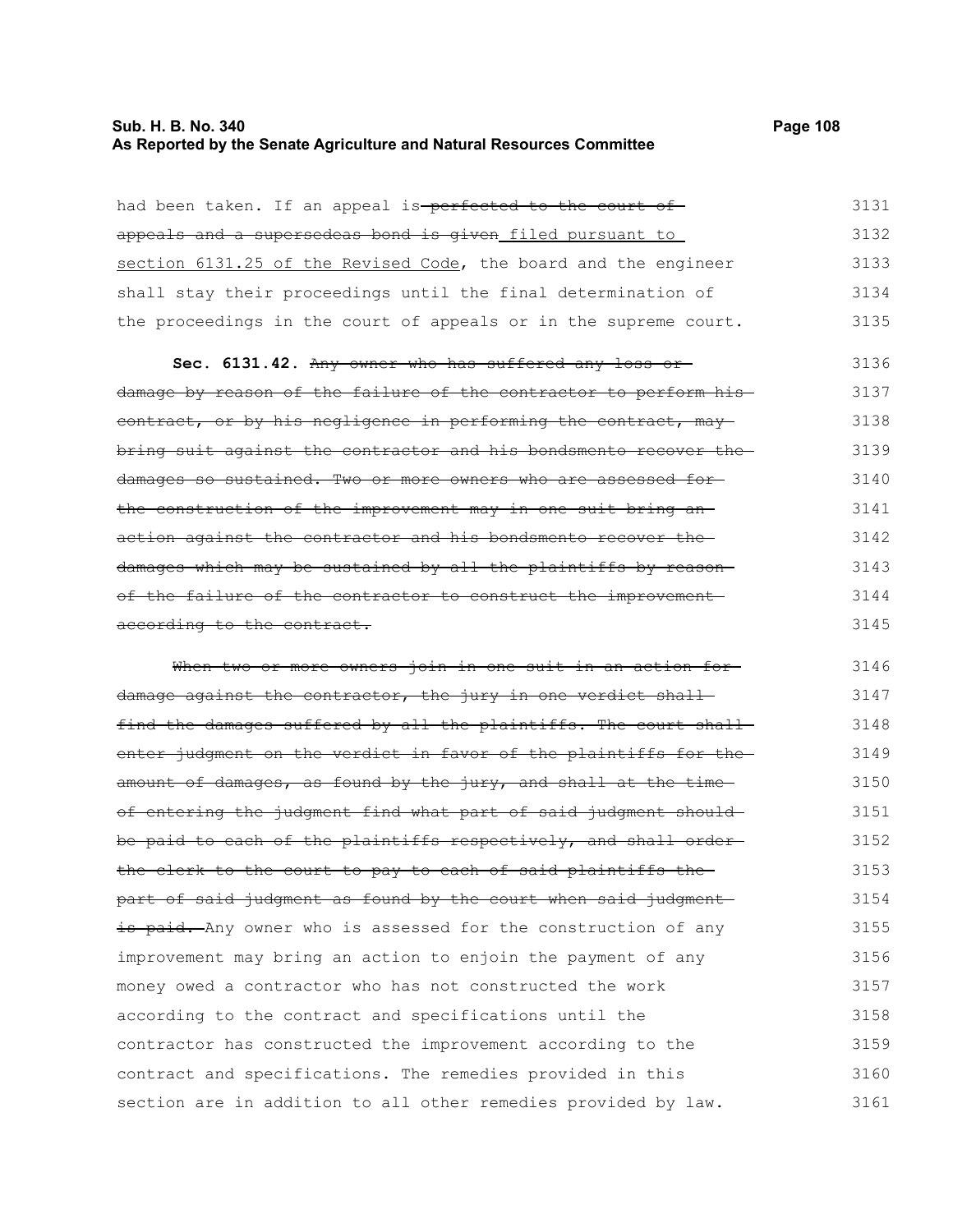## **Sub. H. B. No. 340 Page 109 As Reported by the Senate Agriculture and Natural Resources Committee**

**Sec. 6131.43.** (A) Upon the completion of the work and the approval of it by the county engineer, the board of county commissioners shall order the county auditor to reduce pro rata the assessments confirmed by it by the difference between the estimated cost of the construction and the final cost as certified by the county engineer. The assessments so reduced, including the cost of location, engineering, compensation, damages, and contingency and the assessment for maintenance for one year, shall be levied upon each parcel of land, each public corporation, and each department, office, or institution of the state as stated in the schedules as of the date of the order of the board approving the contracts and ordering the levying of the assessments. 3162 3163 3164 3165 3166 3167 3168 3169 3170 3171 3172 3173 3174

(B) The auditor shall notify the owners of all assessed lands of the amount of the actual assessment, which shall be not less than ten dollars, and of the payment plan for the collection of the assessments. The auditor shall immediately place the assessments so levied upon the duplicates of the county, and the assessments shall be a lien upon the several parcels of land respectively from and after the date of the order of the board approving and levying the assessments. The auditor shall be liable on-his the auditor's bond for any damages sustained by any person by reason of the auditor's failure to place promptly the assessments upon the proper duplicates of the county. 3175 3176 3177 3178 3179 3180 3181 3182 3183 3184 3185 3186

(C) The county auditor shall transmit to the governing body of any public corporation political subdivision affected by an improvement the assessments levied against it. The governing body shall authorize payment to be made to the county treasurer of the county in which the improvement is located from the general fund of the -public corporation political subdivision, 3187 3188 3189 3190 3191 3192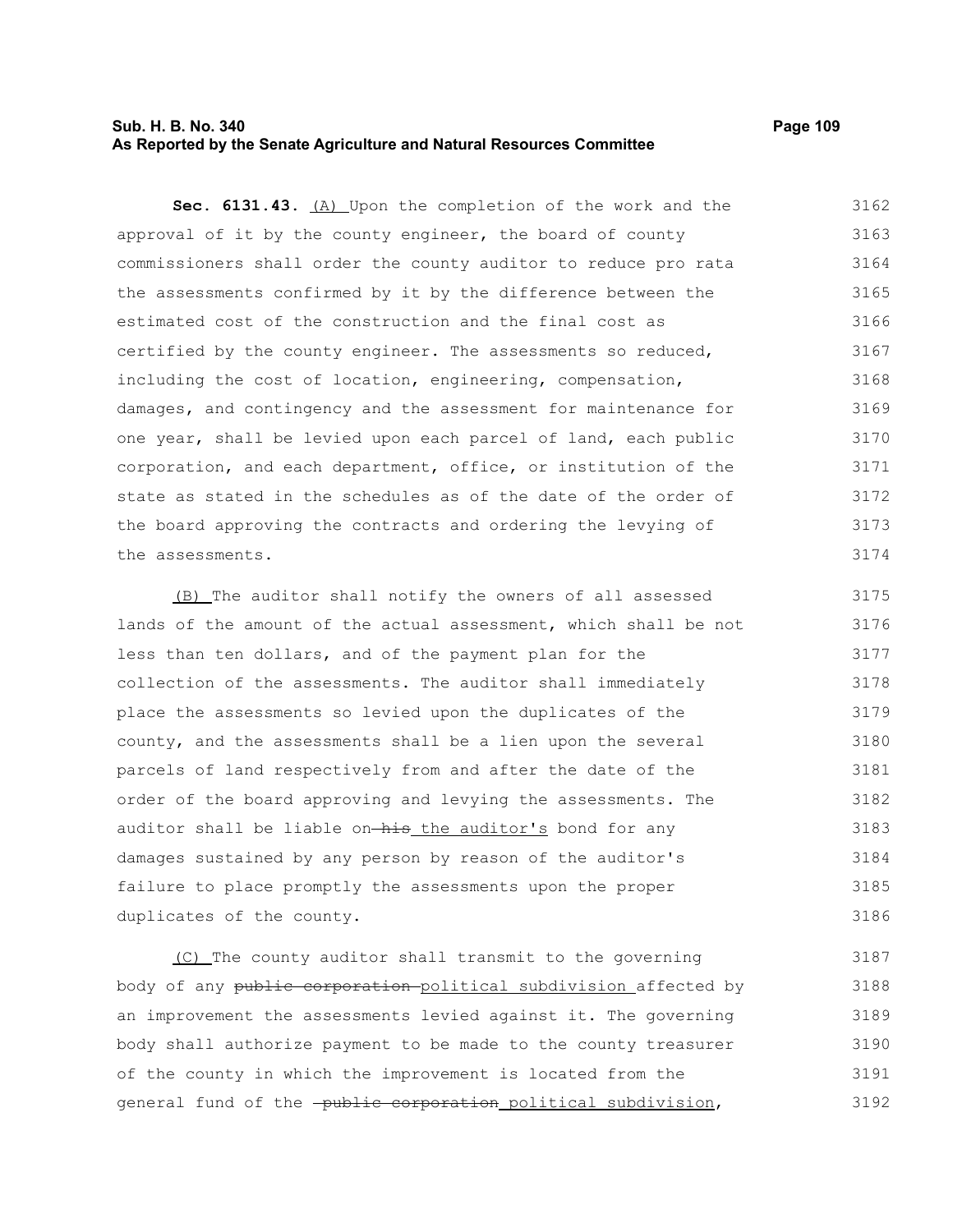## **Sub. H. B. No. 340 Page 110 As Reported by the Senate Agriculture and Natural Resources Committee**

3193

except as otherwise provided by law.

(D) The county auditor shall also transmit to the director of any department, office, or institution of the state, affected by an improvement the assessments levied against any department, office, or institution of the state. Payment shall be made to the county treasurer of the county in which the improvement is located from the drainage assessment fund in the manner provided by section 6133.15 of the Revised Code. In presenting their proposed expenses to the director of budget and management pursuant to section 126.02 of the Revised Code, the directors of all departments, offices, or institutions of the state shall list all unpaid assessments received before the first day of October of the year preceding the first regular session of the general assembly for the state's proportionate share of the cost of any improvement authorized or constructed under sections 6131.01 to 6131.64, 6133.10 to 6133.15, and 6135.01 to 6135.27 this chapter and Chapters 6133. and 6135. of the Revised Code and all unpaid assessments for maintenance as provided by sections 6137.01 to 6137.14 Chapter 6137. of the Revised Code. The assessments so listed shall be included in the state budget estimates of revenues and expenditures for each state fund and budget estimates for each state agency prepared and submitted to the governor under section 126.02 of the Revised Code. 3194 3195 3196 3197 3198 3199 3200 3201 3202 3203 3204 3205 3206 3207 3208 3209 3210 3211 3212 3213 3214 3215

**Sec. 6131.47.** During the execution of the work on an improvement, the county engineer shall cause notice to be givento the owner within seven days in advance of removal or alteration of a culvert, bridge, fence, or floodgate, where theremoval or alteration is necessary to the progress of the work of the improvement, to remove or make such alteration as theengineer finds necessary. 3216 3217 3218 3219 3220 3221 3222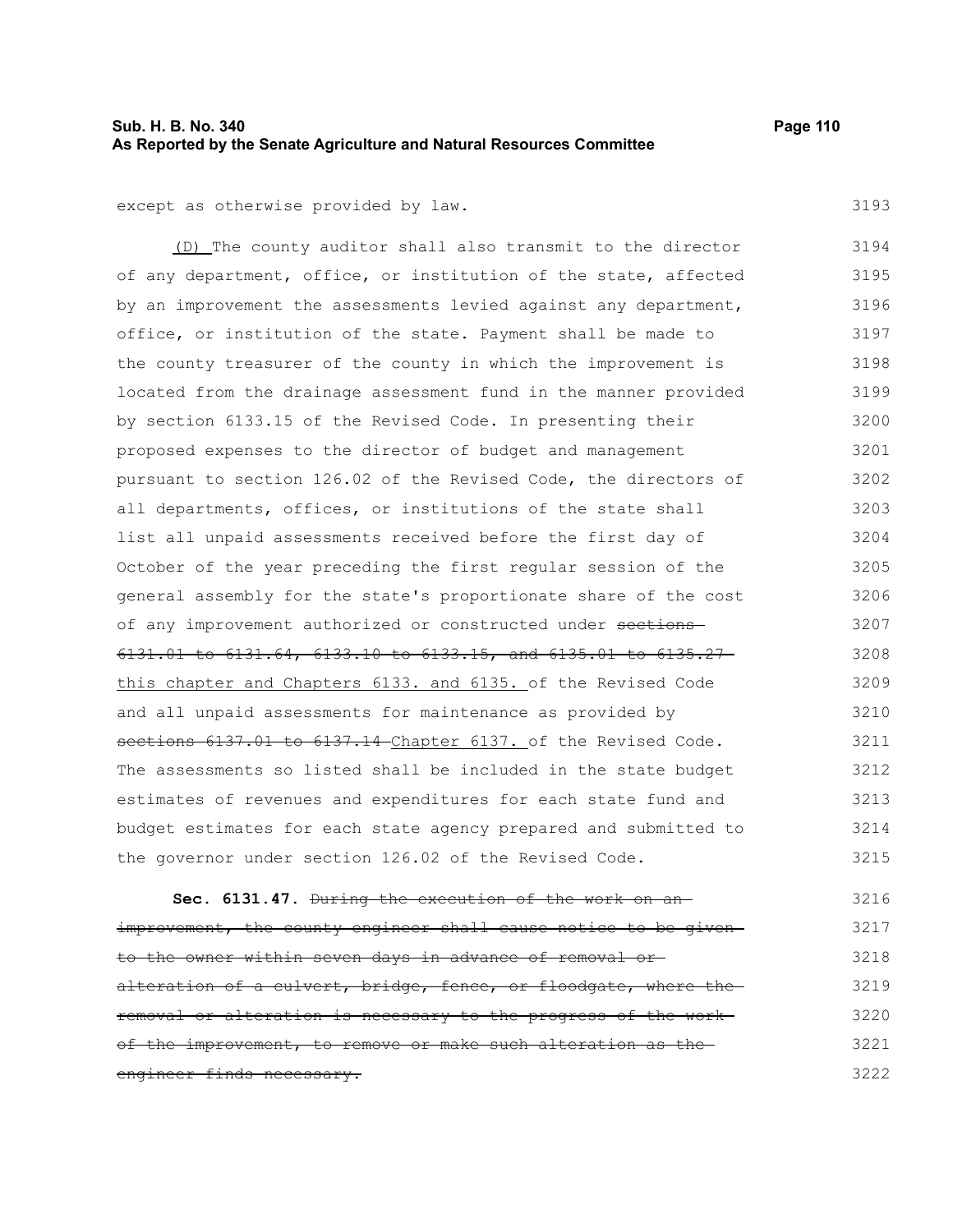## **Sub. H. B. No. 340 Page 111 As Reported by the Senate Agriculture and Natural Resources Committee**

During the formulation of the plans, the (A) The county engineer shall evaluate all culverts and bridges, except those on state and federal highways, for adequacy of capacity, vertical and horizontal alignment, and stability. Any The county engineer shall schedule any bridge or culvert found not eonforming that does not conform with the design of the drainage 3223 3224 3225 3226 3227 3228

#### improvement shall be scheduled for removal and replacement or repair as the engineer considers necessary. 3229 3230

(B) If, in the judgment of the county engineer, determines that the culverts and bridges were adequate in capacity or vertical and horizontal alignment at the time of their installation, the removal and replacement with a comparable, adequate culvert or bridge shall be made at the expense of the project less any costs, which shall be apportioned by the engineer, for correction, maintenance, or replacement of the culvert or bridge in whole or in part due to deterioration or instability had the structure been left in place. The latter costs shall be specially assessed to the owner. 3231 3232 3233 3234 3235 3236 3237 3238 3239 3240

Any (C) The county engineer shall schedule in the project plans any culvert or bridge, except those on state and federal highways, that is washed out in whole or part, but that otherwise meeting meets the requirements of the drainage improvement, shall be scheduled in the project plans-for such repairs, additions, or other corrective measures as in theopinion of the engineer are necessary to the preservation of preserve the bridge or culvert, the . The costs of which shall be assessed to the appropriate owner-for reasons that the culvert or bridge was improperly designed and constructed. 3241 3242 3243 3244 3245 3246 3247 3248 3249 3250

(D) Fences and floodgates impeding the flow of water shall be removed as a part of the drainage improvement. Replacement 3251 3252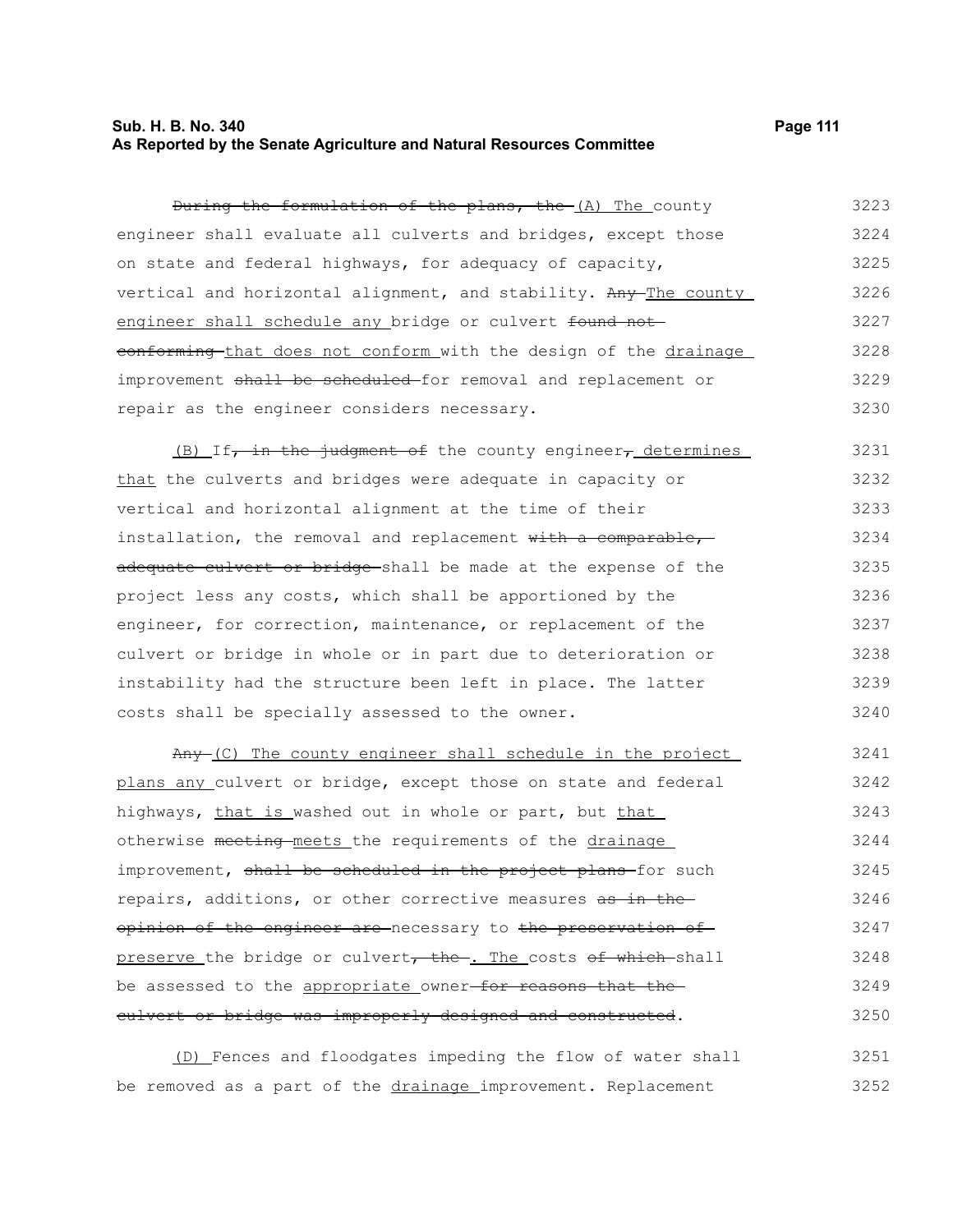## **Sub. H. B. No. 340 Page 112 As Reported by the Senate Agriculture and Natural Resources Committee**

may be made by the owner, provided that prior written approval is obtained from the county engineer.

(E) The county engineer shall cause notice to be given to the owner not later than seven days in advance of removal or alteration of a culvert, bridge, fence, or floodgate. 3255 3256 3257

(F) Any owner may furnish the work and material in lieu of a special assessment, provided he makes the owner does all of the following: 3258 3259 3260

(1) Makes written application to the county engineer within ten ealendar-days after the final hearing, furnishes; 3261 3262

(2) Furnishes the work and materials in accordance with the specifications for the improvement, performs same; 3263 3264

(3) Performs the work so as not to delay the project contractor, and completes; 3265 3266

(4) Completes the work prior to the completion of the work on the whole improvement.

Should-(G) If the owner default-defaults on any or all of these conditions, the county engineer shall recommend to the board of county commissioners that the default be completed by an extra work order to the project contractor and its cost assessed to the owner. 3269 3270 3271 3272 3273

Sec. 6131.50. (A) The board of county commissioners of each county shall may provide and establish the "general drainage improvement fund," which fund shall to be used as a sinking fund for all bonds issued under sections 6131.01 to 6131.64, inclusive, of the Revised Code. Said 3274 3275 3276 3277 3278

(B) The fund  $shall$ -may consist of any of the following: 3279

3253 3254

3267 3268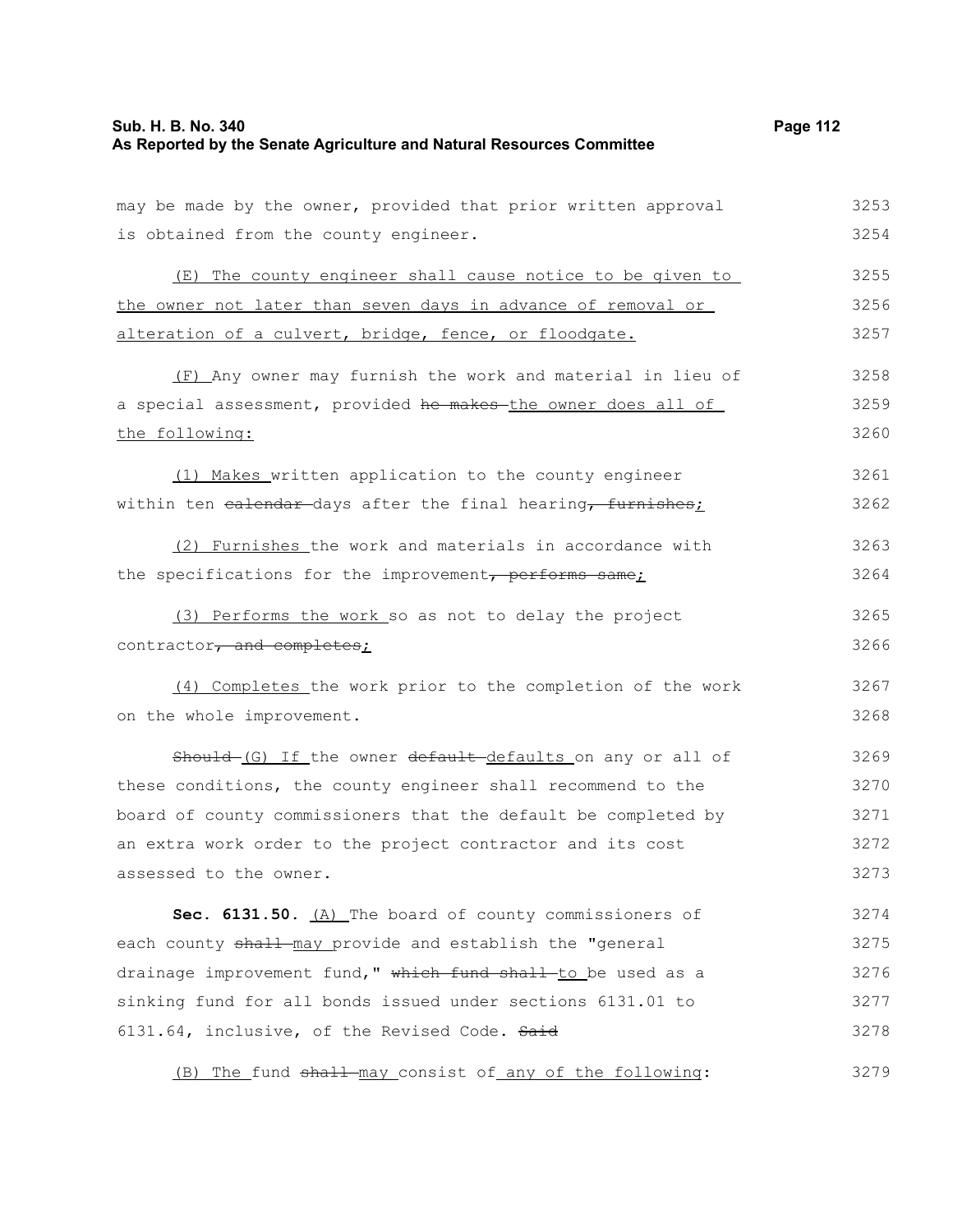$(A)$  (1) Any taxes levied and collected for ditch and drainage purposes under county levies, not by law otherwise disposed of; 3280 3281

 $\frac{1}{B}(2)$  The proceeds of all bonds issued and sold under sections 6131.01 to 6131.64, inclusive, of the Revised Code; 3283 3284

 $(\theta)$ (3) The collections from all special assessments for benefits to property, as provided in such sections; 3285 3286

 $(D)$  (4) Such other funds as by law are provided to be paid therein. 3287 3288

**Sec. 6131.51.** (A) All costs and expenses of improvements under sections 6131.01 to 6131.64 of the Revised Code this chapter, including contract prices of construction and the costs of locating the improvement, shall may be paid from the general drainage improvement fund. No warrants shall be drawn to be paid from the fund unless it contains a sufficient amount not otherwise specifically appropriated to pay them. 3289 3290 3291 3292 3293 3294 3295

(B) The letting and approving of any contract for an improvement shall be considered a specific appropriation of the amount of the obligation, and that amount shall be set apart for the purpose of the payment and contingently charged against the fund. If at any time the fund contains the proceeds of bonds or notes issued and sold under such sections, the fund shall not be depleted below the obligations incurred by the bond or note issue unless assessments or levies have been made or ordered made in sufficient amount to redeem the bonds or notes as they fall due. If at any time obligations legally incurred exceed the amount of the drainage improvement fund, an amount of the general revenue funds in the county treasury equal to the deficiency, unless otherwise appropriated, may by resolution of 3296 3297 3298 3299 3300 3301 3302 3303 3304 3305 3306 3307 3308

3282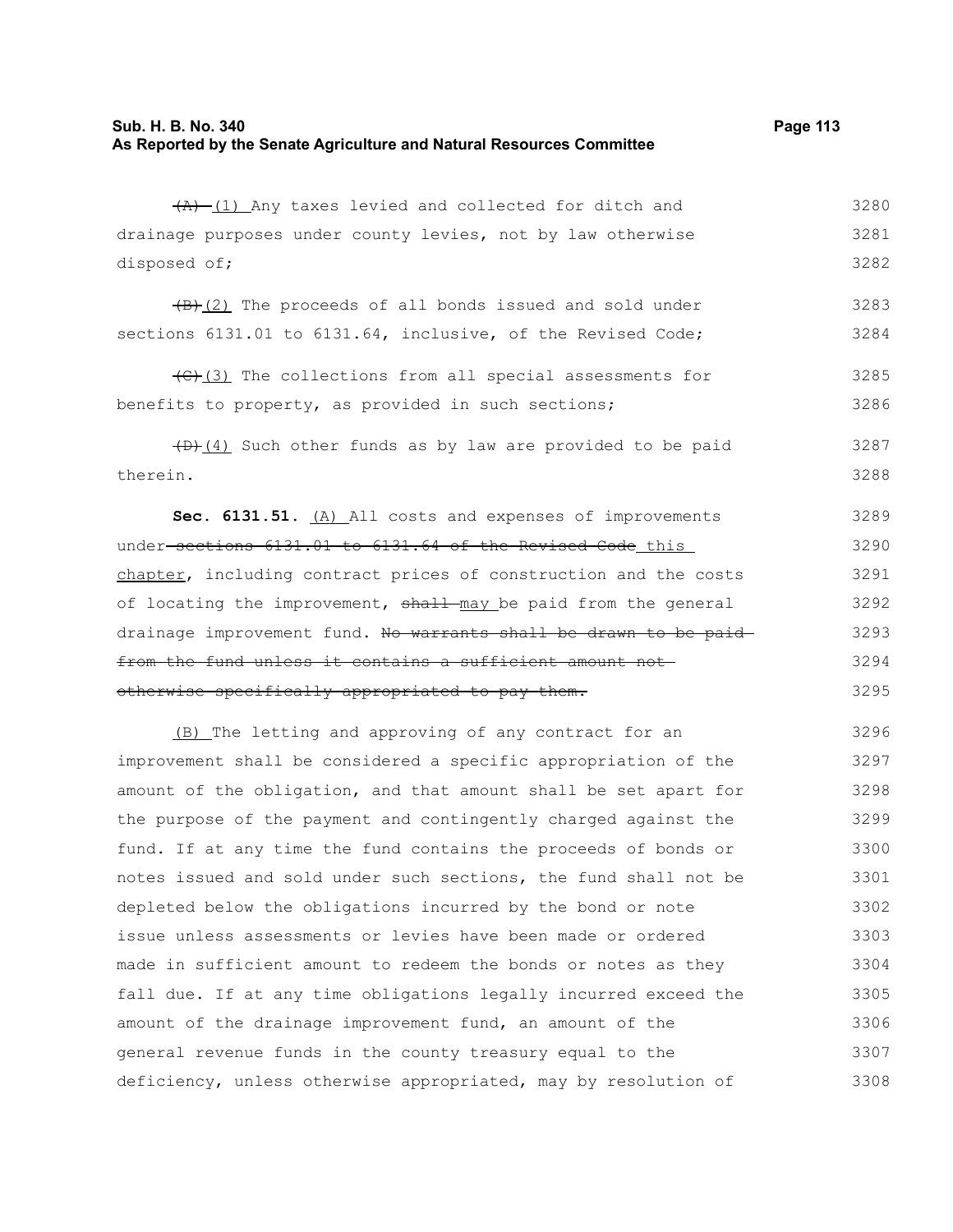## **Sub. H. B. No. 340 Page 114 As Reported by the Senate Agriculture and Natural Resources Committee**

the board of county commissioners be transferred to the general drainage improvement fund. 3309 3310

(C) At any time after assessments collected for a drainage improvement exceed the amount allocated to the board for engineering expenses, the board of county commissioners may by resolution transfer from the drainage improvement fund to the general revenue fund of the county an amount equal to that amount as reimbursement of the sum previously transferred under section 6131.12 or 6131.30 of the Revised Code. 3311 3312 3313 3314 3315 3316 3317

Sec. 6131.52. The (A) If necessary, the board of county commissioners, at its each March session, annually, shall, if necessary, levy upon the grand duplicate of the county a tax, not to exceed five-tenths of one mill on the dollar, that is sufficient to pay for the location and construction of the portions of the respective improvements located by  $\pm$ -the board or for which the county has been assessed under sections 6131.01 to 6131.64, 6133.01 to 6133.15, 6135.01 to 6135.27, or 6137.01 to 6137.14 this chapter or Chapter 6133., 6135., or 6137. of the Revised Code, which tax, when . When collected, the tax shall be credited to the general drainage improvement fund. 3318 3319 3320 3321 3322 3323 3324 3325 3326 3327 3328

(B) For the purposes of sections  $6131.01$  to  $6131.64$ , 6133.01 to 6133.13, 6135.01 to 6135.25, and 6137.01 to 6137.14 this chapter and Chapters 6133., 6135., and 6137. of the Revised Code, the board of county commissioners may levy a tax under division (X) of section 5705.19 of the Revised Code upon all of the property listed and assessed for taxation in the county. In addition to the actions required under section 5705.19 of the Revised Code, the board shall cause to be filed with the county auditor and the board of elections of the county, at least sixty days prior to the passage of the resolution required under that 3329 3330 3331 3332 3333 3334 3335 3336 3337 3338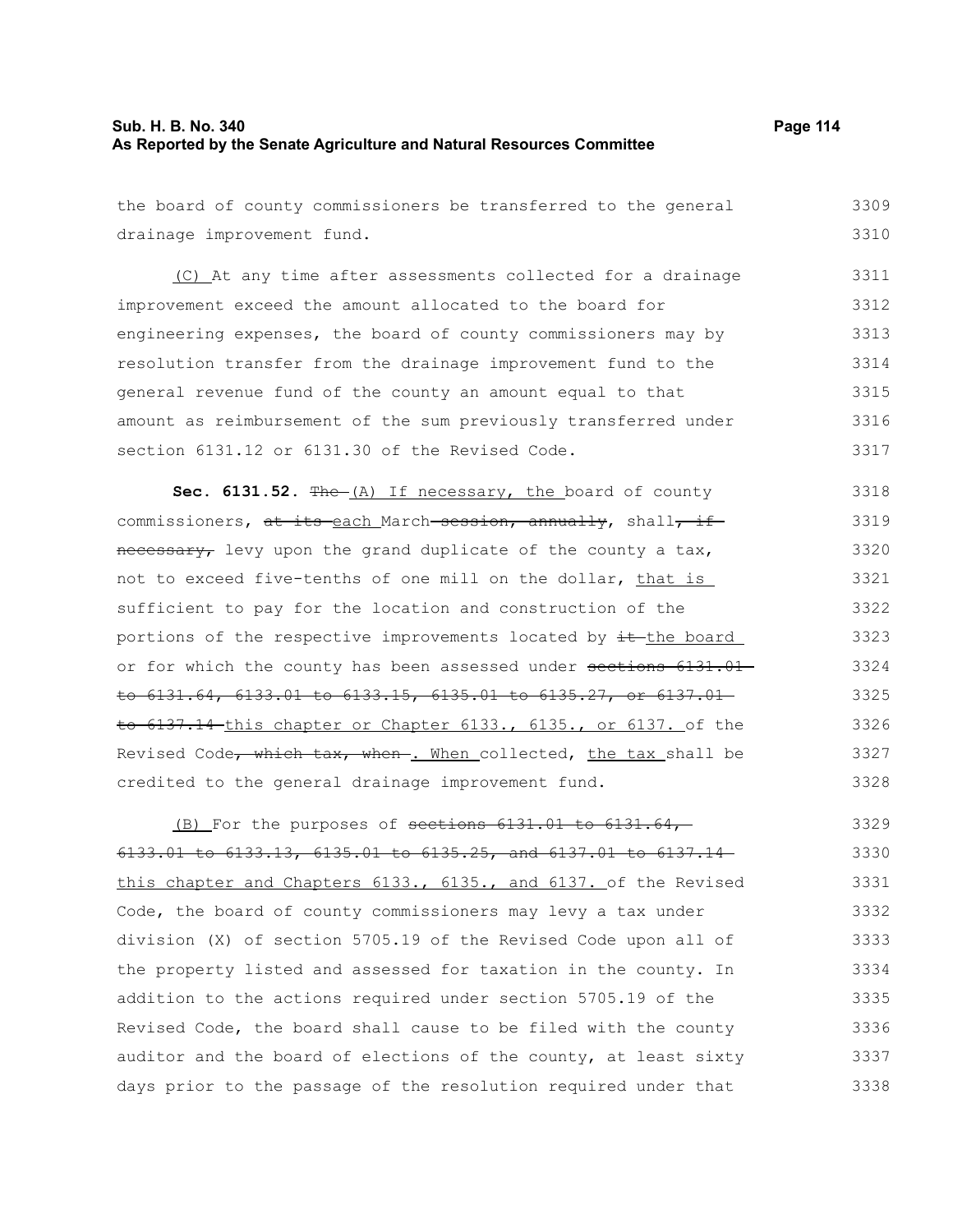### **Sub. H. B. No. 340 Page 115 As Reported by the Senate Agriculture and Natural Resources Committee**

section, an accurate map showing the locations and types of any proposed improvements, the areas to be benefited, and the existing system of drainage improvements that is to be maintained from the proceeds of the levy. 3339 3340 3341 3342

Any funds collected as a result of such a levy shall-may be credited to the general drainage improvement fund of the county in which the tax is levied. 3343 3344 3345

(C) For the purposes of sections 6131.01 to 6131.64, 6133.01 to 6133.13, 6135.01 to 6135.25, and 6137.01 to 6137.14 this chapter and Chapters 6133., 6135., and 6137. of the Revised Code, the board of county commissioners may adopt a resolution designating any portion of the county as a drainage improvement district. If a copy of the resolution and a map or legal description of the district's boundaries have been filed with the county auditor in such form as the county auditor prescribes, the board may levy a tax within the district under division (X) of section 5705.19 of the Revised Code. The board shall base its designation on the location of a system of drainage improvements and on the areas to be benefited by that system. The proceeds of the levy shall only be used for the construction and maintenance of the system of drainage improvements within the drainage improvement district. 3346 3347 3348 3349 3350 3351 3352 3353 3354 3355 3356 3357 3358 3359 3360

For the purposes of this section, the board of county commissioners is constituted the "taxing authority" and the county auditor is the "fiscal officer," within the purview of Chapter 5705. of the Revised Code. 3361 3362 3363 3364

Sec. 6131.55. (A) Any owner of land affected by an improvement who has not received notice thereof and has not had an opportunity to be heard as provided in sections 6131.01 to 6131.64, 6133.01 to 6133.11, or 6135.01 to 6135.27 this chapter 3365 3366 3367 3368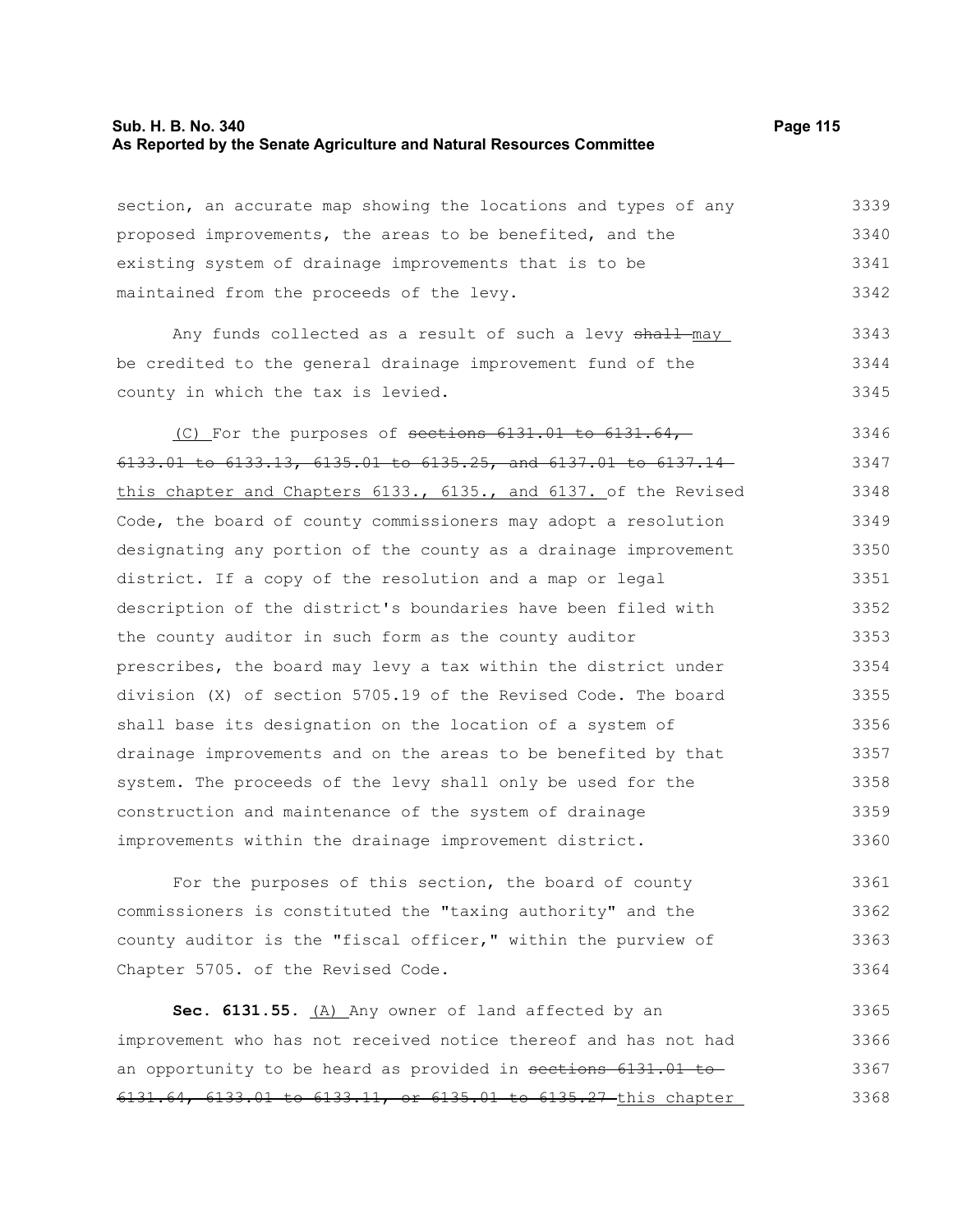## **Sub. H. B. No. 340 Page 116 As Reported by the Senate Agriculture and Natural Resources Committee**

or Chapter 6133., 6135., or 6137. of the Revised Code may bring an action in the court of common pleas of the county wherein-histhe owner's land is located, against the board of county commissioners in its official capacity, to recover any tax or assessment therefor, if paid, to enjoin any tax, assessment, or levy therefor upon his the owner's lands, to recover for any damages sustained, or for compensation for any property taken. The owner's rights and remedies in the action shall be the same as for any like demand. In the action the (B) The board may plead and prove the value of any actual benefit to the land by reason of the improvement-in litigation. (C) The rights granted by this section shall be in addition to all other rights provided by law. **Sec. 6131.60.** If one or more members of a board of county commissioners are petitioners for an improvement or own land that will be taken, benefited, or damaged by the improvement petitioned for, the clerk of the board of county commissioners shall notify the judge of the court of common pleas of the county who shall within ten days appoint as many disinterested freeholders owners of the county as are necessary to take the place of the interested members. The appointees shall not be-3369 3370 3371 3372 3373 3374 3375 3376 3377 3378 3379 3380 3381 3382 3383 3384 3385 3386 3387 3388 3389

related by blood or affinity to the interested members. They shall before acting be sworn to perform faithfully and impartially the duties of the members in the matter of the improvement, which oath shall be signed by them and by theofficer before whom the same is taken and filed with the clerk. Upon appointment and qualification the appointee The appointees shall, in the proceedings upon the improvement, perform all the duties of the disqualified members and shall may receive from the general drainage improvement fund the same per diem rate as 3390 3391 3392 3393 3394 3395 3396 3397 3398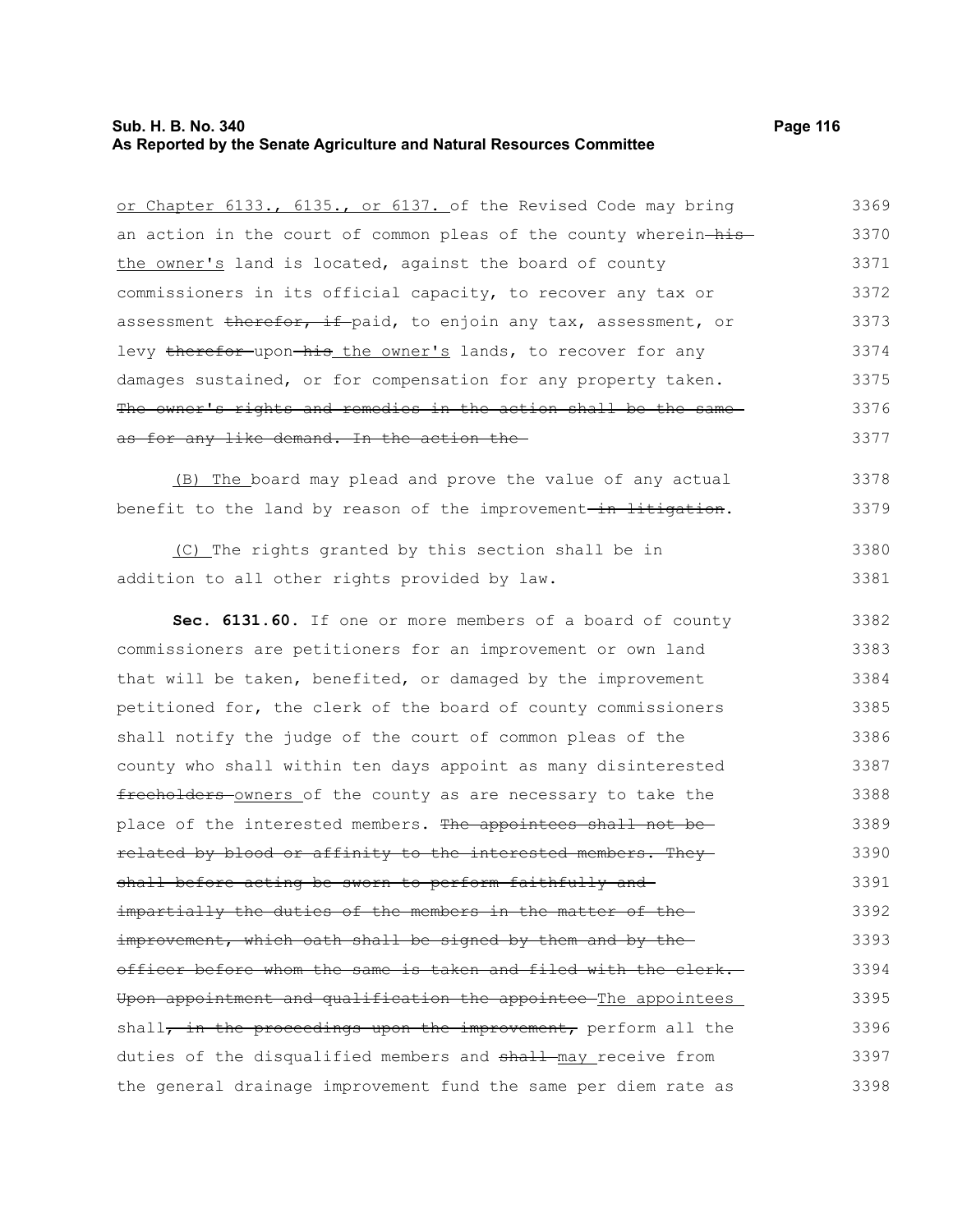## **Sub. H. B. No. 340 Page 117 As Reported by the Senate Agriculture and Natural Resources Committee**

3418

| the disqualified-member receives, as shown by the record for             | 3399 |
|--------------------------------------------------------------------------|------|
| such services, and the amount so paid shall be costs taxed in-           | 3400 |
| the proceedings members receive.                                         | 3401 |
| Sec. 6131.63. Except when an owner whose land is used for-               | 3402 |
| agricultural purposes desires to install tile by extending or            | 3403 |
| adding to his own laterals or desires to expel water therefrom-          | 3404 |
| into an open ditch on his own land in the same watershed, when           | 3405 |
| (A) When one or more owners desire to join in the construction           | 3406 |
| of an improvement that will benefit the land of the owners, and          | 3407 |
| when the owners are willing to construct the and pay the costs           | 3408 |
| of a drainage improvement <del> and pay the cost thereof</del> that will | 3409 |
| benefit the land of the owners, they may enter into a written            | 3410 |
| agreement for the construction of the improvement, or they may           | 3411 |
| enter into an agreement to construct such which may include each         | 3412 |
| owner constructing part of the improvement as a person mutually          | 3413 |
| agreed upon apportions to each of them respectively. In the-             | 3414 |
| agreement the owners shall provide that                                  | 3415 |
| (B) The owners shall file the agreement and the plan and                 | 3416 |
| schedules for construction of the proposed improvement shall be-         | 3417 |

filed with the clerk of the board of county commissioners of the county in which the improvement is to be constructed. When the agreement and schedules are so signed, the plan is approved by a professional engineer registered in this state, and the agreement, schedules, and plan are filed with the clerk of the board of county commissioners, the The clerk shall immediately refer submit the agreement, plan, and schedules to the county engineer for examination and review. 3419 3420 3421 3422 3423 3424 3425

(C) The county engineer shall determine the adequacy of the plan and schedules and the effect of the proposed improvement on any other improvements and on any highways in the 3426 3427 3428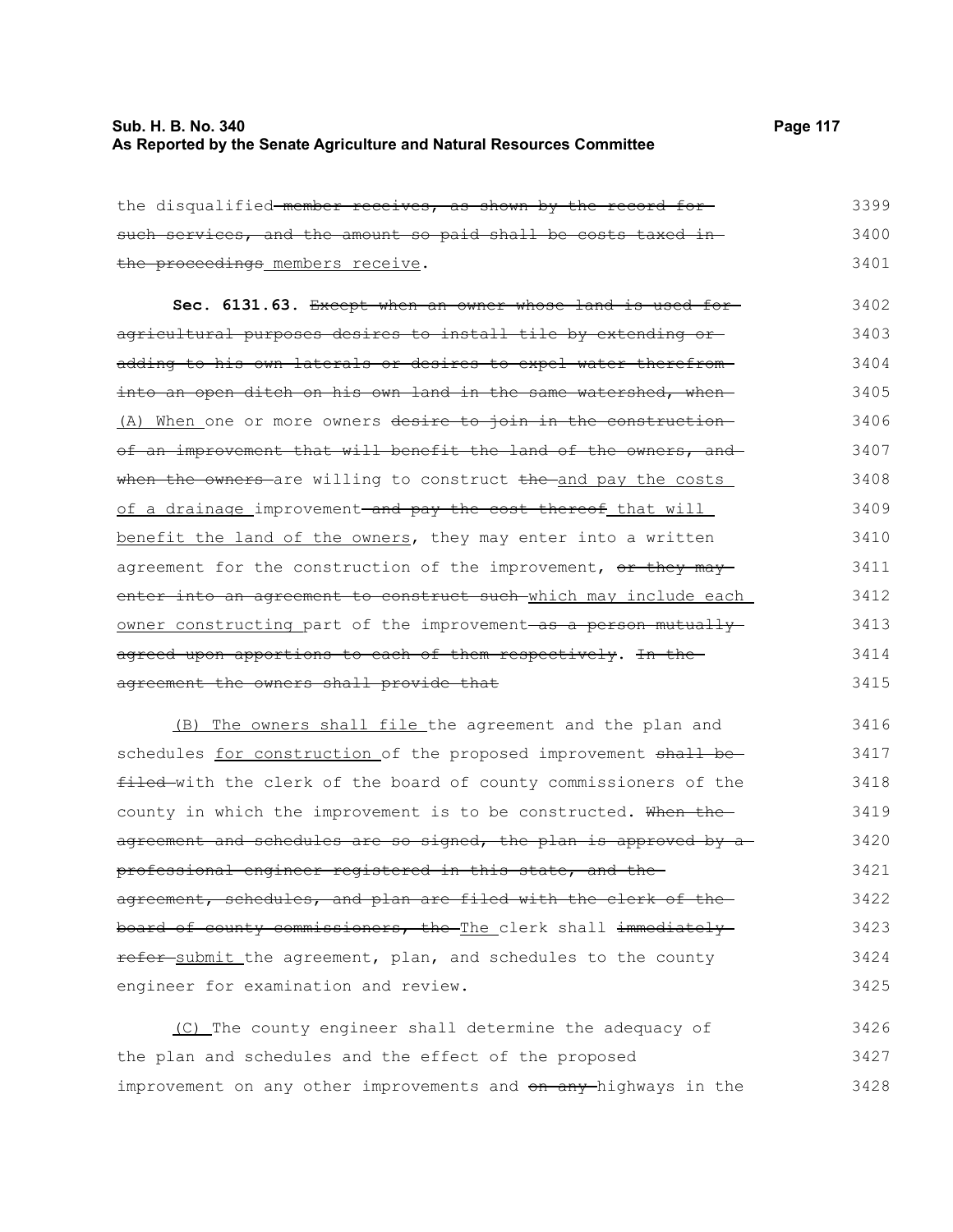## **Sub. H. B. No. 340 Page 118 As Reported by the Senate Agriculture and Natural Resources Committee**

3429

area affected.

(D) The county engineer shall also prepare a schedule of proposed assessments for the maintenance of the improvement according to an estimate of benefits accruing to each owner and an estimate of maintenance costs including the engineer's costs in preparing the schedules. The board shall pay the engineer'scosts out of the county general fund. 3430 3431 3432 3433 3434 3435

(E) The engineer shall file with the clerk of the board of county commissioners, within sixty days, a report of  $-\text{his\_the}$ engineer's review together with such recommendations for change, amendment, or alteration of the agreement, plan, and schedules as he may determine to be necessary in the public interest. 3436 3437 3438 3439 3440

(F) When the agreement, plan, and schedules, as presented or as amended by the owners pursuant to the county engineer's recommendations, are approved by the county engineer, the engineer shall file, within sixty days, a certificate of approval with the clerk of the board of county commissioners. Failure to file a certificate of approval within sixty days constitutes a presumption of certification and the owners may proceed to construct. 3441 3442 3443 3444 3445 3446 3447 3448

Upon the filing with the clerk of the board of county commissioners of the schedule of maintenance assessments prepared by the county engineer as provided by this section, together with his certificate of approval, the 3449 3450 3451 3452

(G) The board shall proceed to set a hearing date on the engineer's proposed maintenance assessments for the drainage improvement not less than twenty-five nor more than ninety days thereafter after the engineer files a certificate of approval and shall notify all persons whose names appear in the 3453 3454 3455 3456 3457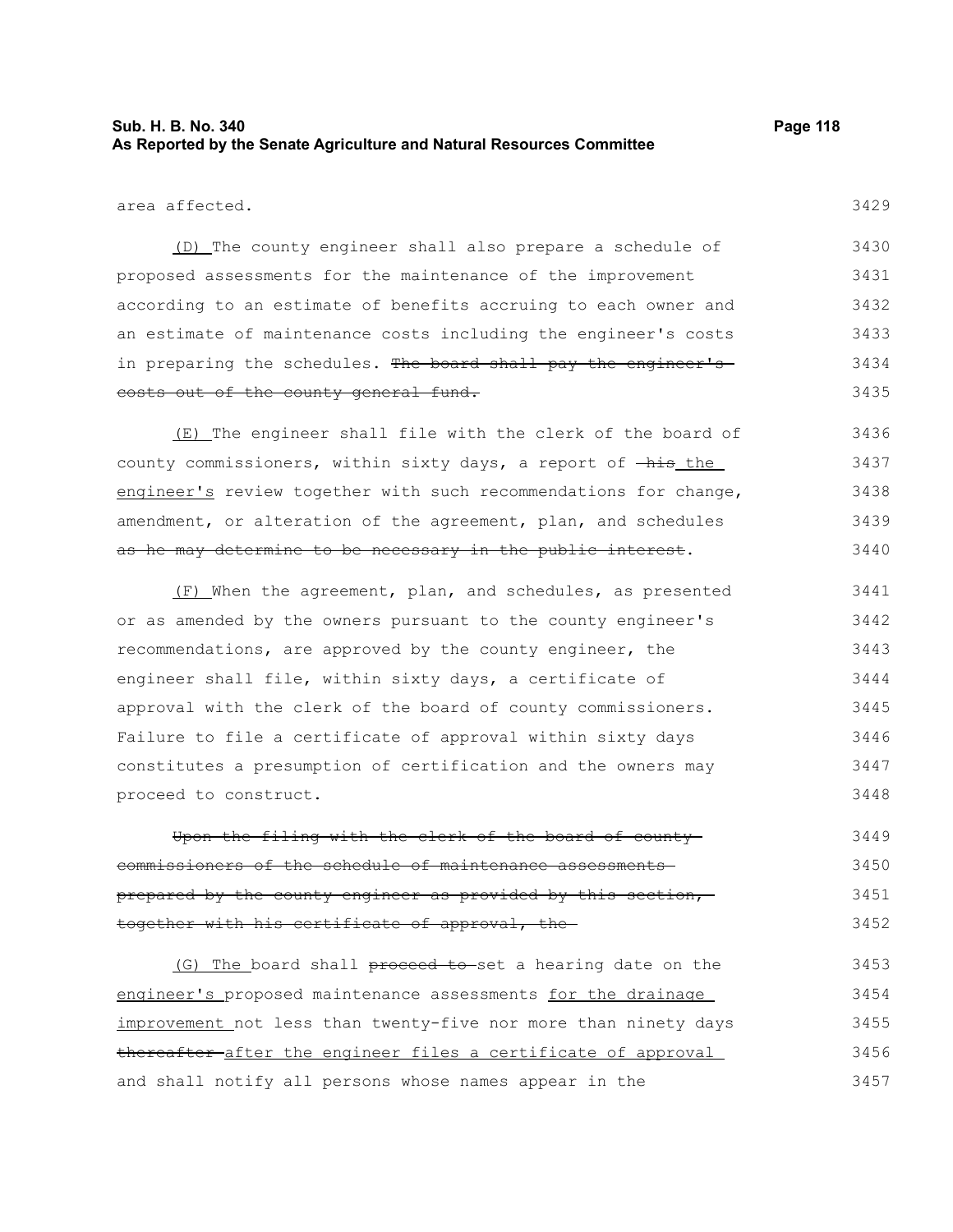#### **Sub. H. B. No. 340 Page 119 As Reported by the Senate Agriculture and Natural Resources Committee**

engineer's schedule of maintenance assessments in accordance with section 6131.16 of the Revised Code. At the hearing on the proposed assessments the board of county commissioners shall hear any evidence offered for or against the assessments proposed to be levied against any owner as shown by the schedule of assessments filed by the county engineer and shall hear any competent evidence on the question of benefits. 3458 3459 3460 3461 3462 3463 3464

(H) The board, from the evidence offered, may amend and correct the assessments, and the assessments so amended or corrected shall be approved by the board and the approval entered on its journal. Once the assessments have been approved, all further proceedings in connection with the maintenance of the improvement shall be in accordance with Chapter 6137. of the Revised Code. 3465 3466 3467 3468 3469 3470 3471

(I) The clerk shall record the agreement, plan, and schedules in the drainage records of the county, and the agreement shall locate and establish the improvement as a-publicwatercourse drainage improvement. The improvement shall then be constructed by the owner in accordance with the approved plans. 3472 3473 3474 3475 3476

(J) This section shall not be interpreted to include improvements or changes in stream channels that may be made by the department of transportation or other public agencies or railroads at their own expense for the purpose of providing a more adequate waterway along a highway or at the site of a bridge or culvert or to improve conditions of flow through them or for the purpose of protecting the highway or road bed and that do not limit future deepening of the channel. 3477 3478 3479 3480 3481 3482 3483 3484

Sec. 6131.631. (A) When construction of a new single span bridge or culvert or extension of an existing culvert that will limit the future deepening of a public watercourse is 3485 3486 3487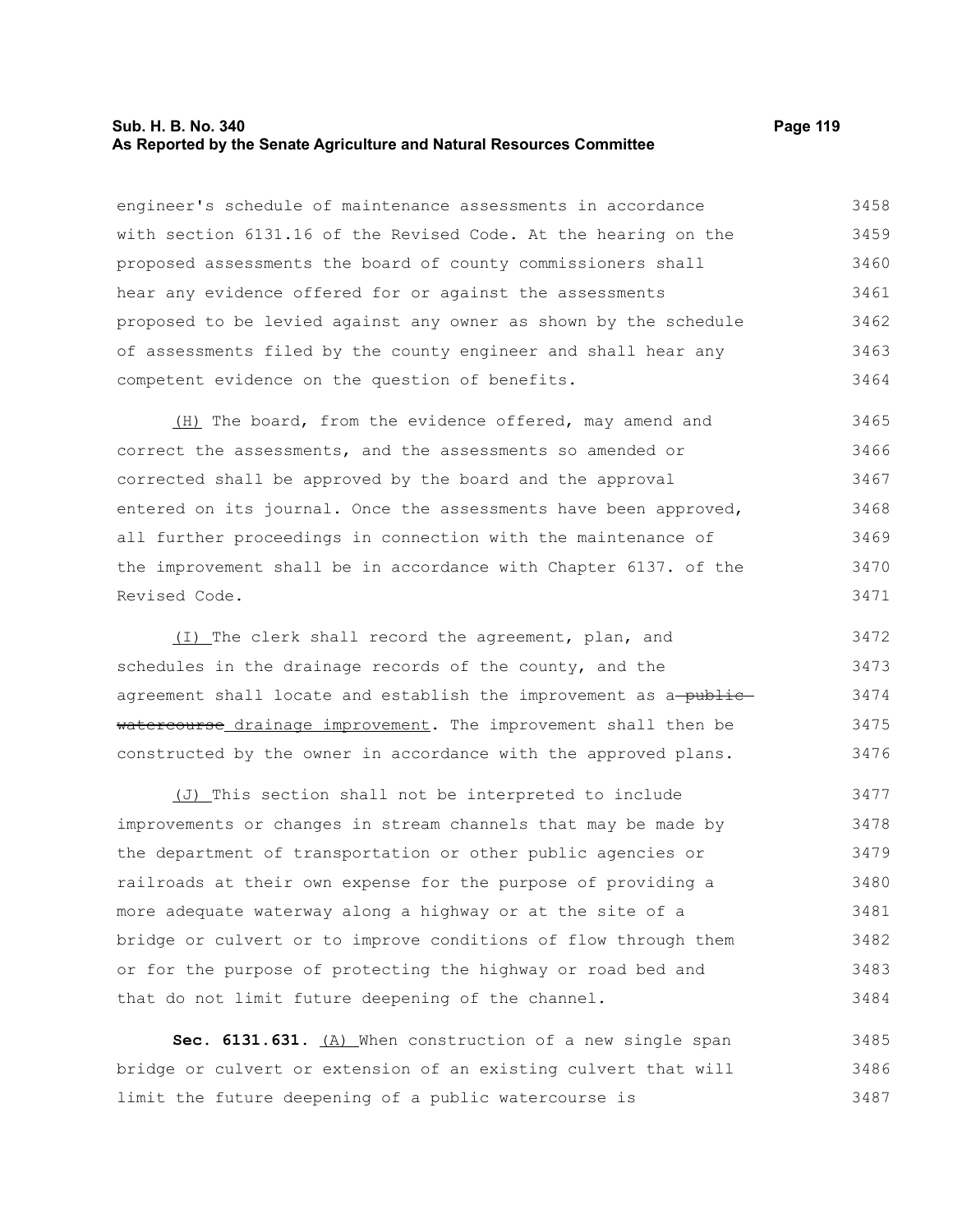## **Sub. H. B. No. 340 Page 120 As Reported by the Senate Agriculture and Natural Resources Committee**

| contemplated in connection with the construction of a state                       | 3488 |
|-----------------------------------------------------------------------------------|------|
| highway or other public improvement, the director of                              | 3489 |
| transportation or other public agency proposing the construction                  | 3490 |
| shall file plans for the construction with the clerk of the                       | 3491 |
| board of county commissioners of the county in which the                          | 3492 |
| construction or improvement is to be constructed, who.                            | 3493 |
| (B) The clerk shall immediately refer the plans to the                            | 3494 |
| county engineer for examination and review.                                       | 3495 |
| The county engineer who shall review the proposed                                 | 3496 |
| location, both horizontal and vertical, of the proposed                           | 3497 |
| structures and the effect of the proposed improvements on any                     | 3498 |
| other improvements and on any highways in the area.                               | 3499 |
| (C) The county engineer shall file, within sixty days,                            | 3500 |
| with the clerk of the board of county commissioners and the                       | 3501 |
| director of transportation or other public agency a report of                     | 3502 |
| the review with such recommendations for change, amendment, or                    | 3503 |
| alteration in the plans for the proposed improvement as the                       | 3504 |
| engineer may determine to be necessary in the public interest.                    | 3505 |
| (D) When the plans for the proposed improvements as                               | 3506 |
| presented, or as amended pursuant to the county engineer's                        | 3507 |
| recommendations, are approved by the county engineer, the                         | 3508 |
| engineer shall file, within sixty days, a certificate of                          | 3509 |
| approval with the clerk of the board of county commissioners. If                  | 3510 |
| the engineer does not file such a report of $-\text{his}\_\text{the}\$ engineer's | 3511 |
| review with the clerk within sixty days after the date that the                   | 3512 |
| plans were referred to-him the engineer, the engineer's approval                  | 3513 |
| shall be presumed by the clerk.                                                   | 3514 |
| (E) The improvement shall then be constructed in                                  | 3515 |

accordance with the approved plans at the expense of the 3516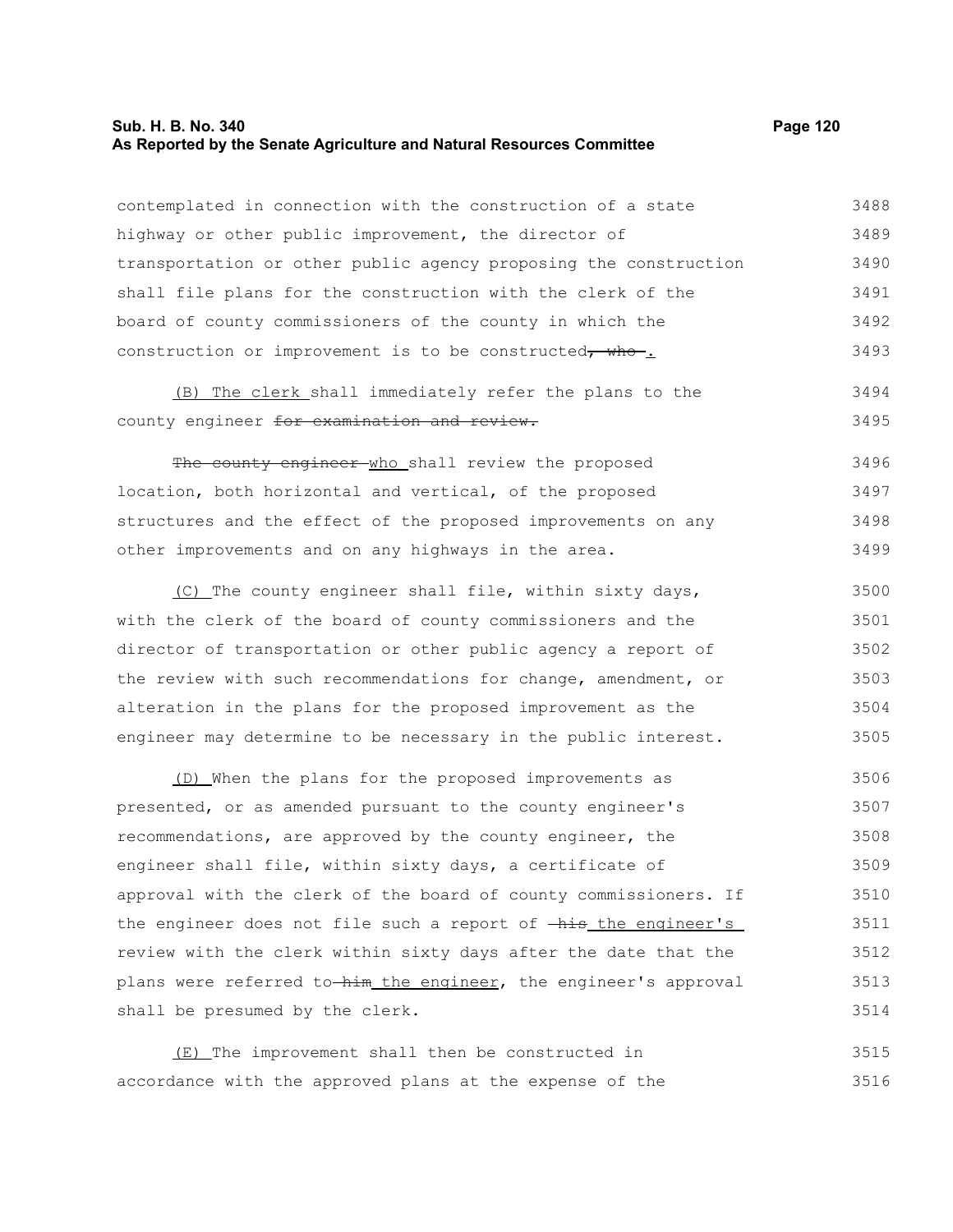## **Sub. H. B. No. 340 Page 121 As Reported by the Senate Agriculture and Natural Resources Committee**

3517

department of transportation or other public agency.

Sec. 6131.64. **(A)** Upon a petition being filed and a bond given as provided for the location and construction of an improvement, and upon the same proceedings with notice to interested parties for a hearing upon the petition, and with the same hearing as is provided for the location of an improvement, the board of county commissioners may determine whether any ditch or drain described in the petition has ceased to be a public utility, whether the public welfare no longer demands the maintenance thereof, and whether its vacation will be to the advantage of the public welfare. 3518 3519 3520 3521 3522 3523 3524 3525 3526 3527

(B) If the board finds that the vacation of the ditch or drain will be conducive to the public welfare, it may declare the same to be vacated and abandoned as a public ditch or drain and its location and establishment held for naught. The private rights of persons acquired by reason of the location and establishment of the ditch or drain shall not be interfered with nor impaired thereby without due compensation being made therefor, which compensation may be assessed on property that is benefited by the vacation of the ditch or drain. 3528 3529 3530 3531 3532 3533 3534 3535 3536

(C) All proceedings relating to the vacation of a ditch or drain shall be conducted in accordance with sections 6131.01 to 6131.64 of the Revised Code this chapter, with all rights of appeal as provided in such sections. 3537 3538 3539 3540

#### **Sec. 6133.01.** As used in sections 6133.01 to 6133.11, 6133.14, and 6133.15 of the Revised Code, "owner," this chapter: 3541 3542

(A) "Owner," "person," "public corporation," "land," "benefit," and "improvement" have the meaning set forth-same meanings as in section 6131.01 of the Revised Code. 3543 3544 3545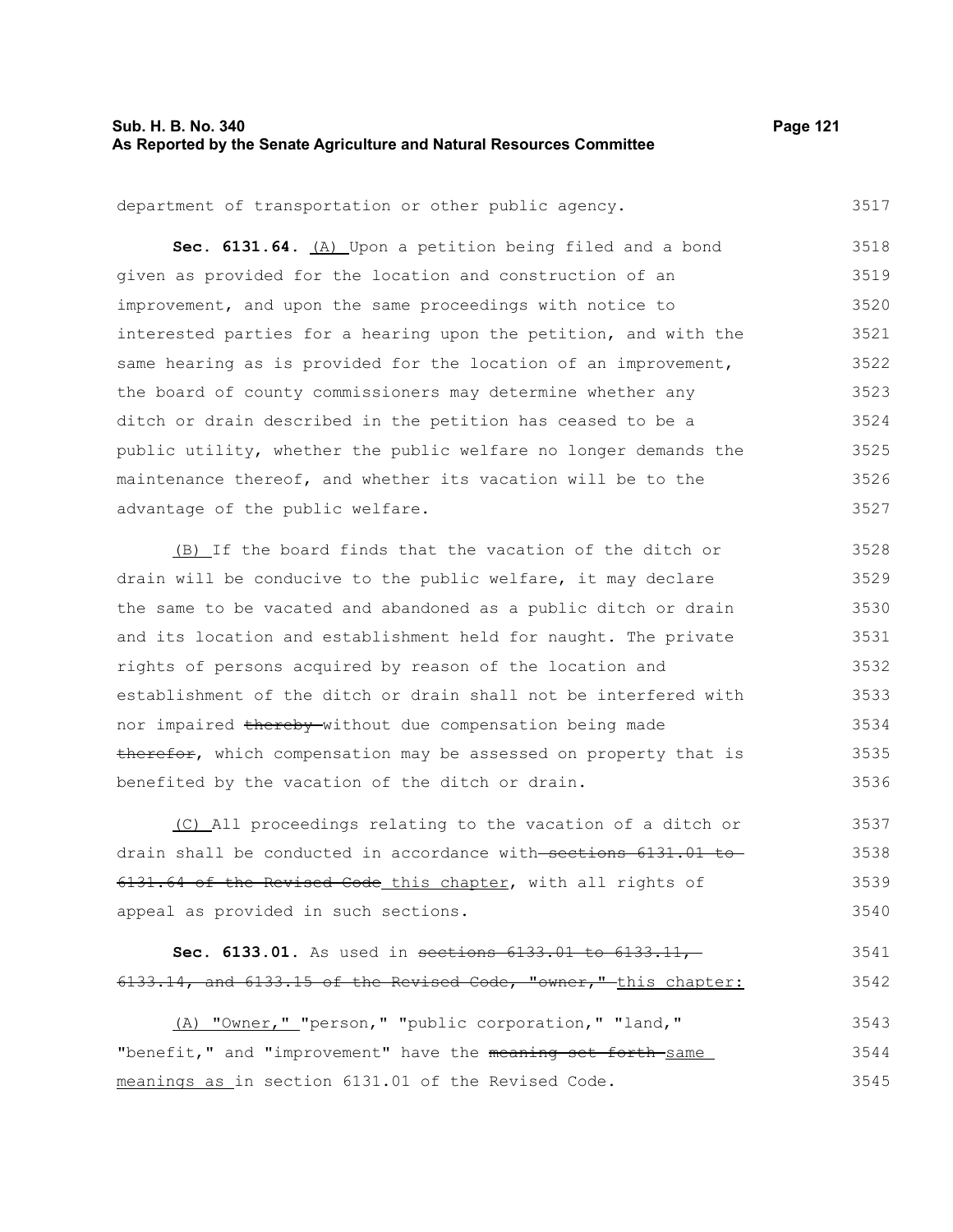# **Sub. H. B. No. 340 Page 122 As Reported by the Senate Agriculture and Natural Resources Committee**

3574

| (B) "Lead county" means the county in which the majority         | 3546 |
|------------------------------------------------------------------|------|
| of the initial length of a joint county drainage improvement     | 3547 |
| would be located, as specified in an original petition filed     | 3548 |
| under section 6133.02 of the Revised Code.                       | 3549 |
| Sec. 6133.02. (A) When an improvement is proposed to be          | 3550 |
| located in or benefits or damages land in two or more counties,  | 3551 |
| the proceeding shall be conducted by a joint board of county     | 3552 |
| commissioners consisting of the members of the boards of county  | 3553 |
| commissioners of the several counties in which land may be       | 3554 |
| benefited or damaged by the proposed improvement. In such case,  | 3555 |
| <del>the</del>                                                   | 3556 |
| (B) The petition for the a joint county drainage                 | 3557 |
| improvement shall be filed with the clerk of the board of county | 3558 |
| commissioners of the lead county-in which the majority of the-   | 3559 |
| proposed improvement is located.                                 | 3560 |
| Sec. 6133.03. (A) A joint board of county commissioners          | 3561 |
| may do all the things that a board of county commissioners may   | 3562 |
| do in a single county improvement, and shall be governed by and  | 3563 |
| be subject to sections 6131.01 to 6131.64 of the Revised Code,   | 3564 |
| relating to single county ditches insofar as applicable. The     | 3565 |
| proceedings                                                      | 3566 |
| (B) Except as otherwise provided for in this chapter, a          | 3567 |
| petition for a joint county improvement shall proceed before the | 3568 |
| joint board of county commissioners the same as if the joint     | 3569 |
| board were a board of county commissioners representing a county | 3570 |
| that included all the territory of all the counties represented  | 3571 |
| by the commissioners on the joint board, except as otherwise     | 3572 |
| modified in accordance with this chapter. The                    |      |
|                                                                  | 3573 |

(C) The cost of a joint county improvement shall be paid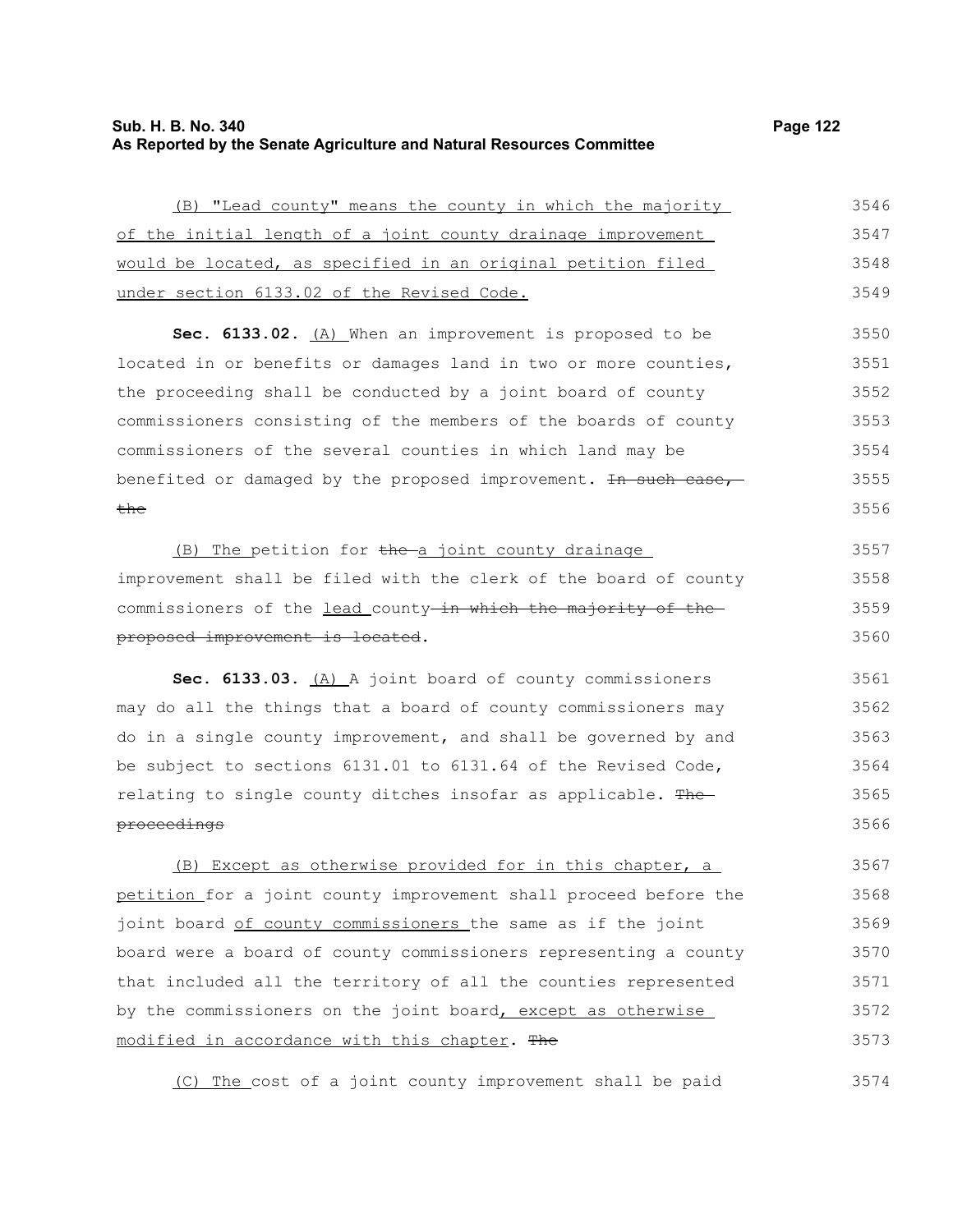## **Sub. H. B. No. 340 Page 123 As Reported by the Senate Agriculture and Natural Resources Committee**

by the counties affected by such improvement, in proportion to their total ditch-drainage assessments, or as otherwise apportioned by the joint board, for such improvement. To meet its portion of such cost, a board of county commissioners may borrow such sums of money as are apportioned to the county, and may issue and sell the bonds of the county to secure the payment of the principal and interest of the sum borrowed. Such principal and interest shall be paid as provided in section 133.26 of the Revised Code. All rights of appeal, and all otherrights or remedies as provided in sections 6131.01 to 6131.64 of the Revised Code, apply to joint county improvements. Allofficers doing any acts or making any findings for or against such improvement shall perform all the duties required of them under such sections. 3575 3576 3577 3578 3579 3580 3581 3582 3583 3584 3585 3586 3587 3588

(D) All owners affected by the proceedings for a joint county improvement shall have all the rights and remedies given them in the case of single county improvements. The proceedingsin joint county improvements shall be the same as theproceedings in single county improvements except as modified in sections 6133.02 to 6133.11 of the Revised Code. All rights of appeal and all other rights or remedies as provided in Chapter 6131. of the Revised Code apply to joint county improvements. 3589 3590 3591 3592 3593 3594 3595 3596

**Sec. 6133.04.** (A) On the date fixed by the clerk of the board of county commissioners with whom the petition was filed, the board of county commissioners from each of the counties affected by a proposed joint county improvement shall meet inthe county in which the petition is filed and organize a joint board of county commissioners by electing one of their number president. The 3597 3598 3599 3600 3601 3602 3603

(B) The clerk of the board of county commissioners of the

3604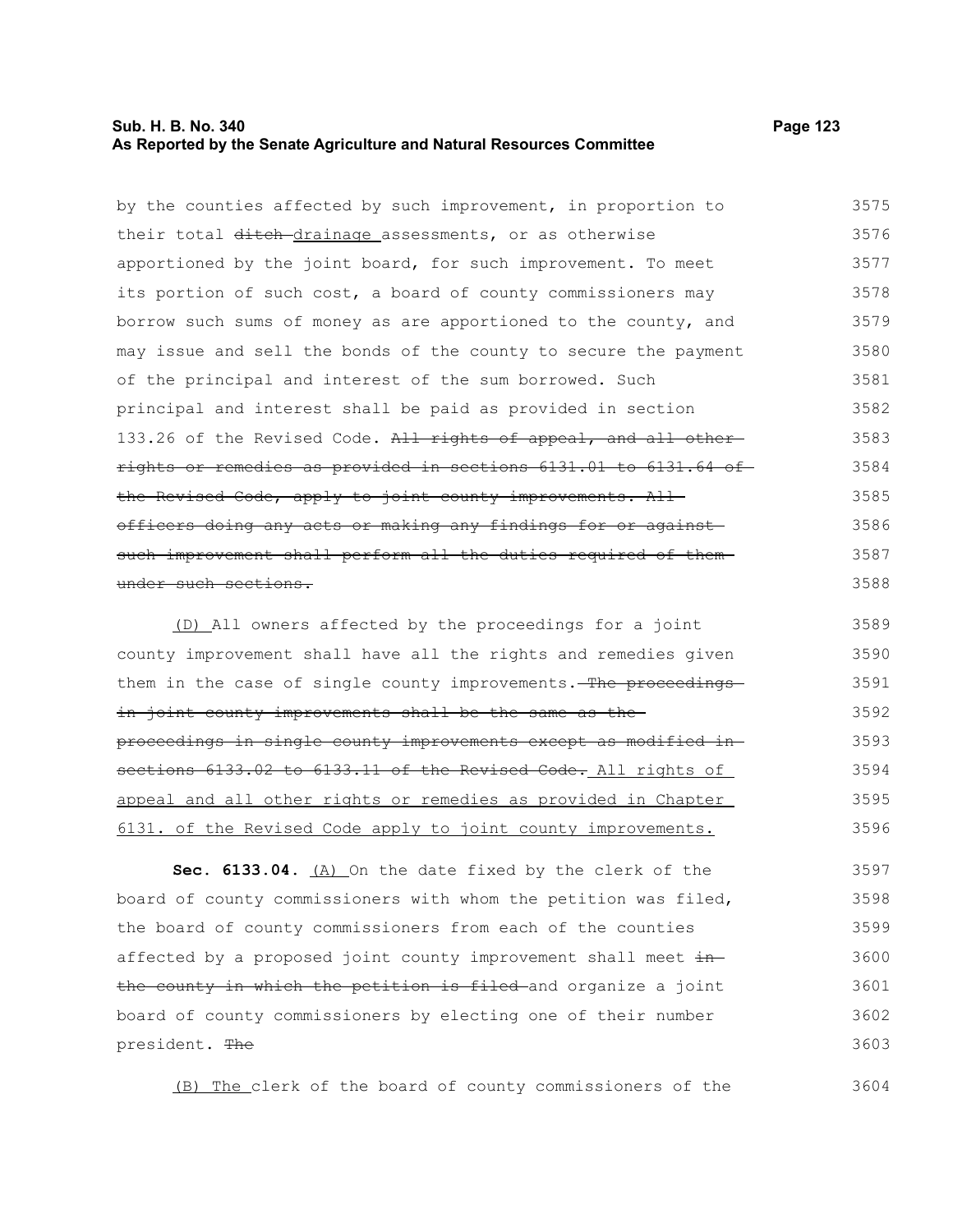## **Sub. H. B. No. 340 Page 124 As Reported by the Senate Agriculture and Natural Resources Committee**

lead county in which the petition is filed-shall act as clerk and administrator of the joint board and shall enter the findings of the joint board in the journal of the board of county commissioners of  $-\hbox{his}$  the clerk's county, shall do all things required to be done by the clerk, and shall make the final record of the improvement in-his the clerk's county. The clerk shall file certified provide copies of all proceedings with the clerks of the boards of all affected counties. A 3605 3606 3607 3608 3609 3610 3611 3612

(C) A majority of the county commissioners constituting the joint board shall constitute a quorum. All decisions of the joint board shall be made by a vote of a majority of the county commissioners constituting the joint board. The 3613 3614 3615 3616

(D) The director of the department of natural resources shall be a member ex officio of the joint board and may participate, either in person or through a designated representative, in deliberations and proceedings of the joint board but shall have no vote except in case of a tie, in which case the proceedings shall be adjourned for thirty days, during which time the director shall review the proceedings and cast the deciding vote. The vote shall be recorded in the journal. After 3617 3618 3619 3620 3621 3622 3623 3624 3625

 $(E)$  After the view of the a proposed improvement by the joint board of county commissioners, all hearings shall be held in the lead county-in which the petition is filed unless a majority of the joint board of county commissioners agree to an alternative location. 3626 3627 3628 3629 3630

(F) When the joint board of county commissioners is formed, the joint board of county commissioners shall be administered by the lead county's elected officials, including the lead county's county engineer, county recorder, county 3631 3632 3633 3634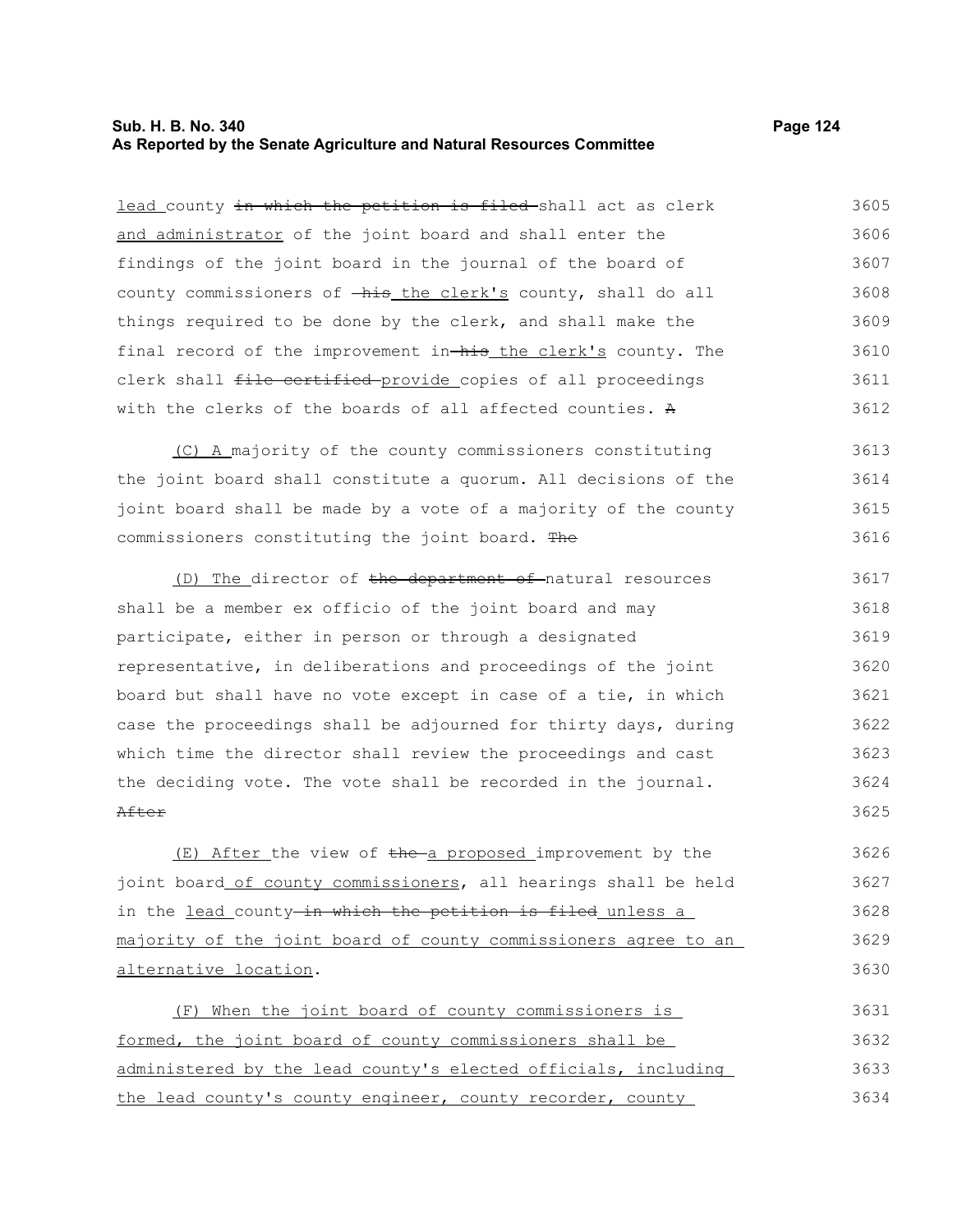## **Sub. H. B. No. 340 Page 125 As Reported by the Senate Agriculture and Natural Resources Committee**

| auditor, county prosecutor, common pleas judges, county           | 3635 |
|-------------------------------------------------------------------|------|
| treasurer, and clerk of the board of county commissioners.        | 3636 |
| Sec. 6133.041. (A) Notwithstanding any other provision of         | 3637 |
| this chapter or Chapter 6131. of the Revised Code to the          | 3638 |
| contrary, a joint board of county commissioners, when             | 3639 |
|                                                                   |      |
| practicable, may conduct proceedings regarding existing           | 3640 |
| improvements meetings by video conference or, if video            | 3641 |
| conference is not available, by teleconference. The joint board   | 3642 |
| of county commissioners shall make provisions for public          | 3643 |
| attendance at any location involved in such a-proceeding-         | 3644 |
| meeting. The participation of any commissioner or board of        | 3645 |
| county commissioners in a video conference or teleconference      | 3646 |
| shall occur at the location of the commissioners' main office or- | 3647 |
| board room-joint board shall establish the joint board's main     | 3648 |
| office or board room as the primary meeting location for the      | 3649 |
| video conference or teleconference. The conference shall be held  | 3650 |
| at that location in an open meeting at which the public is        | 3651 |
| allowed to attend.                                                | 3652 |
| (B) Before convening a meeting of a joint board of county         | 3653 |
| commissioners by video conference or by teleconference,           | 3654 |
|                                                                   |      |
| designated staff shall send, via electronic mail, facsimile, or   | 3655 |

United States postal service, a copy of meeting-related documents to each member of the joint board. 3656 3657

(C) The minutes of each joint county ditch-drainage improvement meeting shall specify who was attending by teleconference, who was attending by video conference, and who was physically present. Any vote taken in a meeting held by teleconference that is not unanimous shall be recorded as a roll call vote. 3658 3659 3660 3661 3662 3663

(D) Nothing in section 121.22 of the Revised Code 3664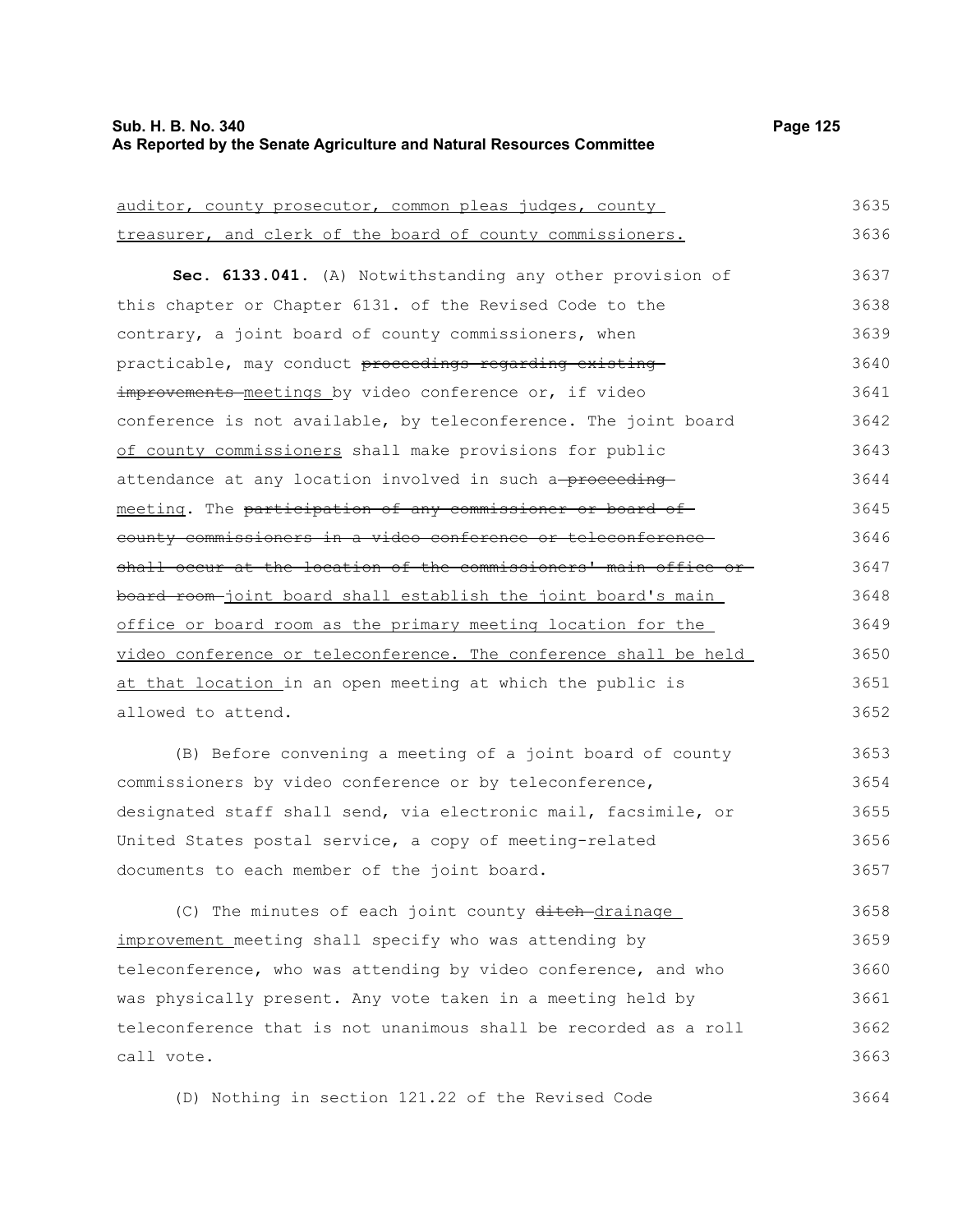## **Sub. H. B. No. 340 Page 126 As Reported by the Senate Agriculture and Natural Resources Committee**

| prohibits a joint board of county commissioners from conducting  | 3665 |
|------------------------------------------------------------------|------|
| a proceeding-meeting in a manner authorized by this section.     | 3666 |
| Sec. 6133.05. In the matter of an improvement under-             | 3667 |
| sections 6133.02 to 6133.11 of the Revised Code, there shall be- | 3668 |
| included as a portion of the costs and expenses to be paid by-   | 3669 |
| the petitioners, if the petition authorized by section 6133.02   | 3670 |
| of the Revised Code is dismissed, or assessed to them as a part- | 3671 |
| of the costs, if the petition is granted, the (A) As used in     | 3672 |
| this section, "actual expenses" means the actual expenses of the | 3673 |
| members of the joint board of county commissioners for the       | 3674 |
| performance of their duties at places other than in their own    | 3675 |
| county $\cdot$                                                   | 3676 |
| (B) If a petition filed under section 6133.02 of the             | 3677 |
| Revised Code is dismissed, the actual expenses shall be paid by  | 3678 |
| the petitioners.                                                 | 3679 |
| (C) If a petition filed under section 6133.02 of the             | 3680 |
| Revised Code is granted, the actual expenses shall be included   | 3681 |
| in the costs of the project.                                     | 3682 |
| Sec. 6133.06. (A) Upon the filing of the a petition              | 3683 |
| authorized by under section 6133.02 of the Revised Code, the     | 3684 |
| clerk of the board of county commissioners with whom the-        | 3685 |
| petition is filed of the lead county shall call a joint meeting  | 3686 |
| of the boards of county commissioners of all the affected        | 3687 |
| counties interested to be held at a designated place in the      | 3688 |
| county in which the petition is filed-affected area at a date    | 3689 |
| not more than thirty days after the filing of the petition for   | 3690 |
| the purpose of organizing the joint board. The                   | 3691 |
| (B) The clerk of the lead county shall give notice of the        | 3692 |

filing of the petition and of the meeting to the board of  $-\text{his}-$  3693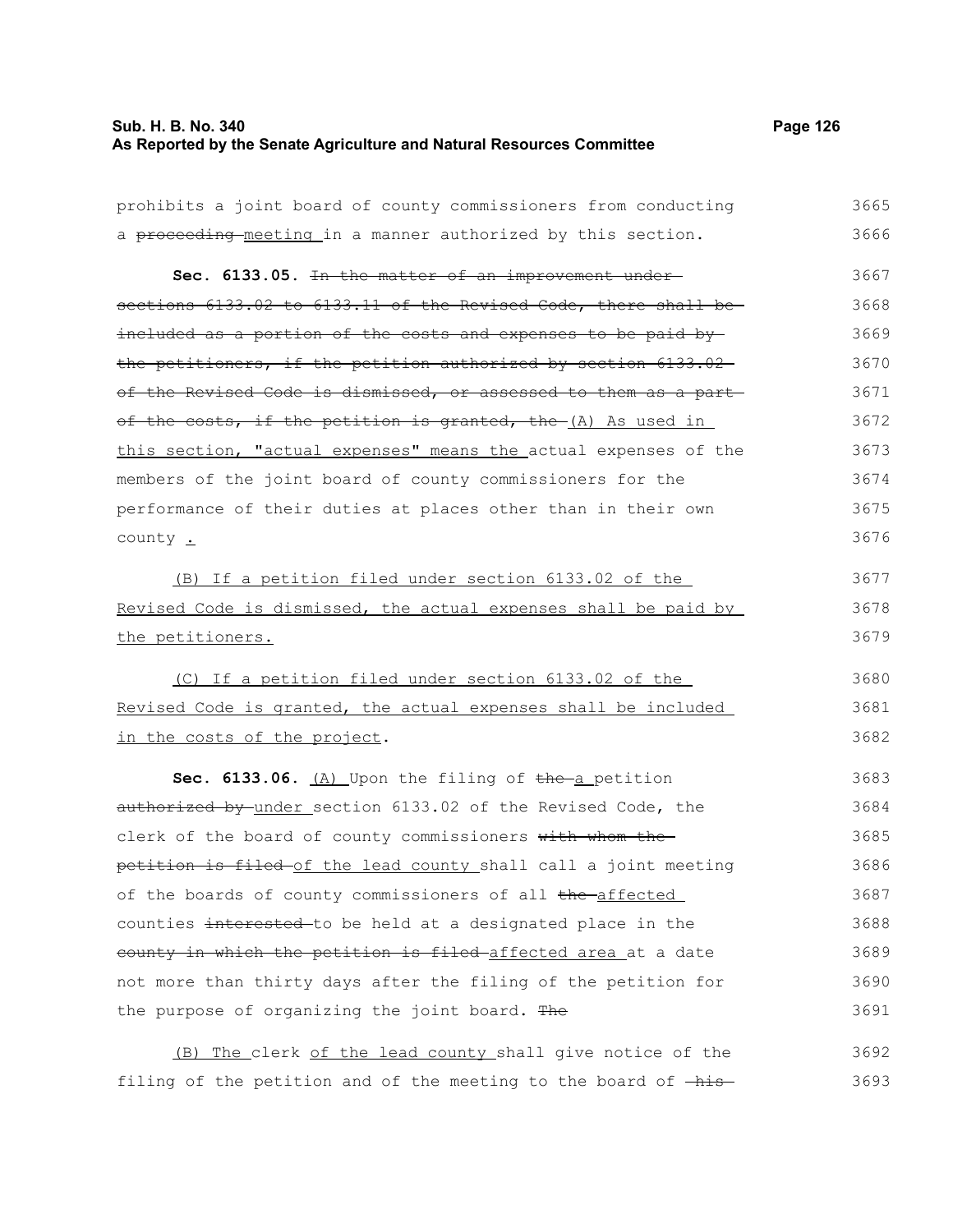## **Sub. H. B. No. 340 Page 127 As Reported by the Senate Agriculture and Natural Resources Committee**

the clerk's county and shall mail the notice together with a copy of the petition to the clerks of the boards of the county commissioners of the other counties interested who shall immediately notify the boards of their counties of the filing of the petition and of the date fixed for the meeting of the joint board. All applications, remonstrances, claims for compensationor damages, reports, schedules, certificates, statements, contracts, bonds, and other papers shall be filed with the clerk with whom the petition is filed. (C) The clerk of the lead county shall file certified copies of all proceedings and filings with the clerks of the boards of all affected counties. Sec. 6133.07. (A) (1) The county auditor and county treasurer of the lead county in which the petition authorized by section 6133.02 of the Revised Code is filed shall ex officio become are the fiscal agents of all the counties interested in the proposed improvement. Such (2) The clerk of the joint board shall present bills for payment to the fiscal agents in the same manner as a request for payment would be made with respect to a single county drainage improvement. (3) The fiscal agents shall process and pay each bill for the joint board of county commissioners presented. (B) The auditor of the lead county shall certify to the auditor of the other counties a schedule of the assessments to be levied for the cost of locating and constructing the improvement and the auditor of such other county shall proceed-3694 3695 3696 3697 3698 3699 3700 3701 3702 3703 3704 3705 3706 3707 3708 3709 3710 3711 3712 3713 3714 3715 3716 3717 3718 3719 3720

forthwith to place such assessment upon the duplicates. The assessments so certified for collection to an auditor of another 3721 3722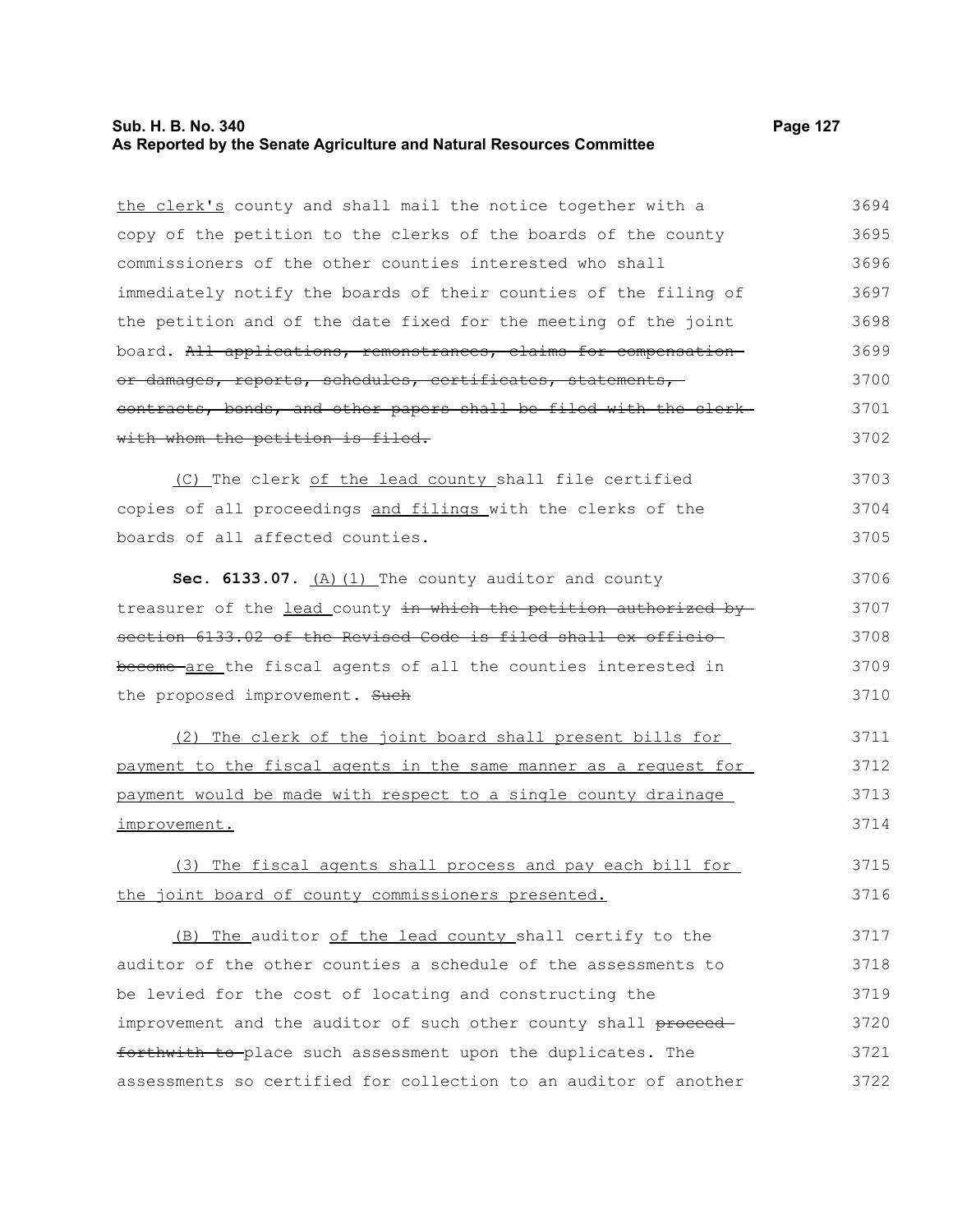3742

county shall be a lien on the land within such county from the date such certificate is received by the auditor of such other county. The (C) The treasurer of each county shall proceed to collect the same assessments pursuant to the orders made in said-the proceedings for a joint drainage improvement, and such shall pay the assessments when collected shall be paid to the treasurer of the lead county-in which the petition was filed. The (D) The auditor and the treasurer of the lead county shall receive and account for such funds in the same manner as they receive and account for assessments collected for single county improvements. The treasurer and the auditor with their-bondsmenbonders shall be liable on their official bonds for any misappropriation of such funds. All 3723 3724 3725 3726 3727 3728 3729 3730 3731 3732 3733 3734 3735 3736

(E) All warrants for the payment of costs of location and for costs of construction of a joint county improvement shall be drawn by the auditor of the lead county in which the petition is filed, on the treasurer of said the lead county, payable out of the general ditch drainage improvement fund of said the lead county. <del>If the</del> 3737 3738 3739 3740 3741

(F) If a petition for the a joint drainage improvement is dismissed after the costs and expenses have been incurred in making the lead county engineer's reports and schedules provided for in section 6133.08 of the Revised Code, such costs shall be paid by the several counties respectively, as the joint board of county commissioners deems just and equitable. All assessments when collected in all the counties and any amount which another county should pay shall be paid into the treasury of the lead county in which the petition was filed, and credited to the general ditch drainage improvement fund of said the lead county. 3743 3744 3745 3746 3747 3748 3749 3750 3751 3752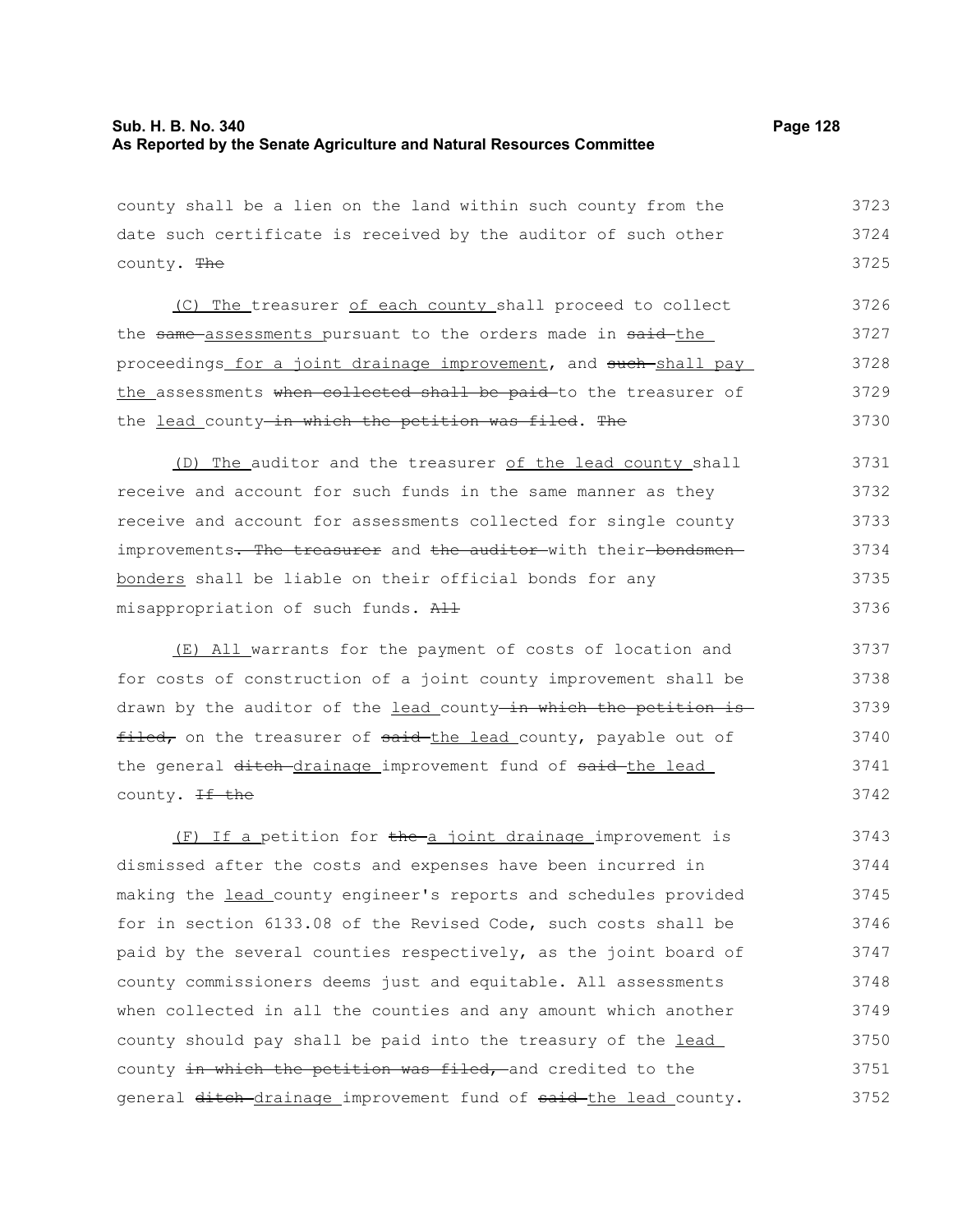## **Sub. H. B. No. 340 Page 129 As Reported by the Senate Agriculture and Natural Resources Committee**

Sec. 6133.08. (A) The joint board may designate the county

engineer of the lead county where the petition is filed to do-is responsible for the field work and shall make the survey, plans, and estimates, but the for the joint drainage improvement. The county engineer of each affected county interested shall assist in making the reports and schedules. All reports and schedules of the lead county's county engineer shall be signed and approved by all the county engineers of the several affected counties interested and shall be filed with the clerk with whomthe petition is filed of the lead county. If the engineers of the several counties interested do not concur in the reports or schedules, separate reports or schedules may be filed by one ormore of the engineers, and the costs thereof shall be paid by the counties from which the separate reports or schedules are filed. In making up the schedules and reports the engineers shall proceed to make the schedules and reports of theimprovement the same as if the improvement were an improvementwithin a county of the size of the several counties interested in the proposed improvement. The engineers who do not make thesurvey may make such observations and take such levels as arenecessary to assist them in making their schedules and in arriving at the proper amount to be assessed against each tract of land. 3754 3755 3756 3757 3758 3759 3760 3761 3762 3763 3764 3765 3766 3767 3768 3769 3770 3771 3772 3773 3774 3775

(B) The county engineer who did the field work and made the survey and plans of the lead county shall proceed to take bids, inspect the progress of the work and make estimates and reports on the progress of the work, accept the work and material for the improvement, and issue certificates therefor, as in the case of single county improvements, and shall do all things to be done by an engineer after the letting of the contracts under Chapter 6131. of the Revised Code. 3776 3777 3778 3779 3780 3781 3782 3783

3753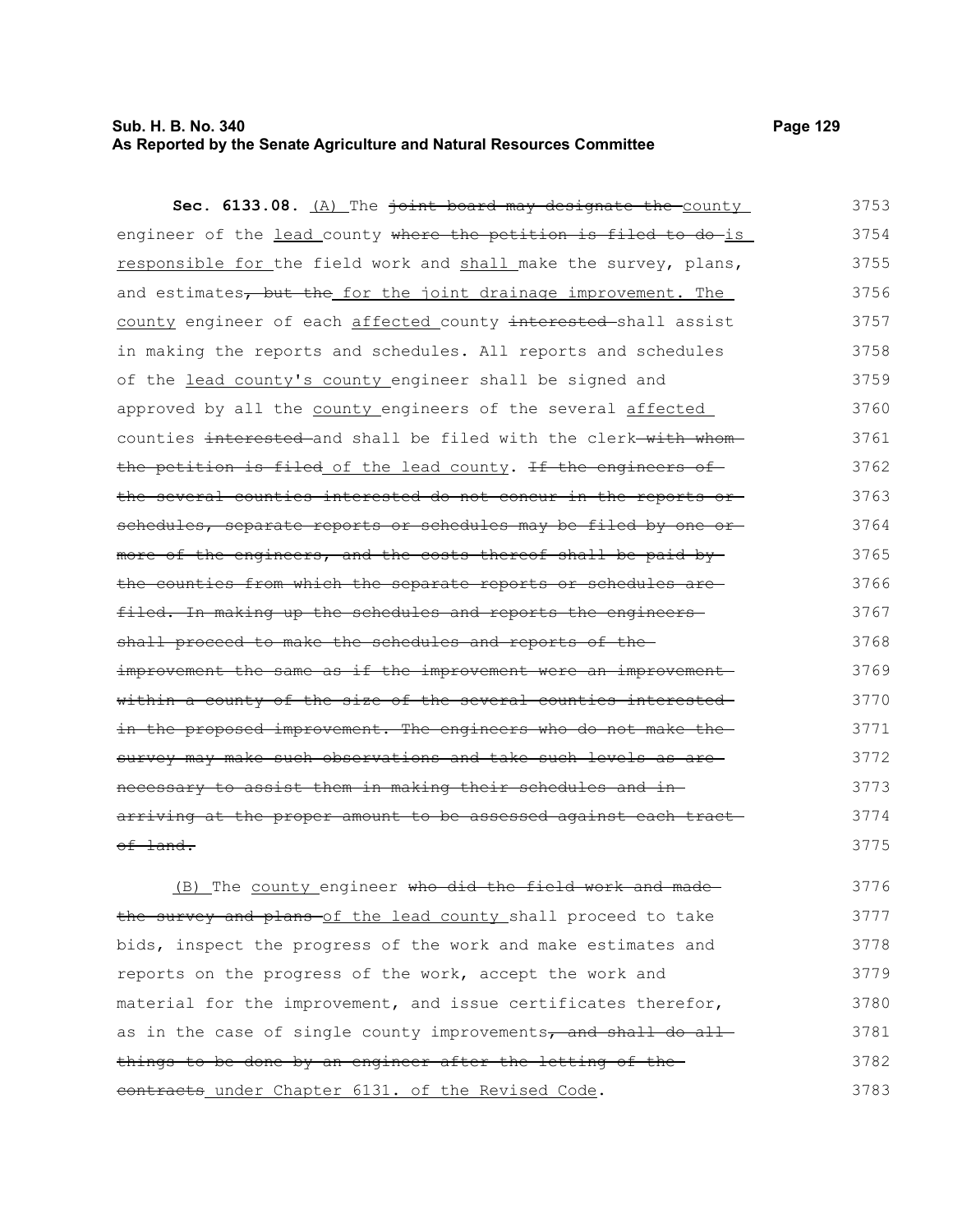## **Sub. H. B. No. 340 Page 130 As Reported by the Senate Agriculture and Natural Resources Committee**

Sec. 6133.09. (A) The hearing on the reports and schedules of the county engineers provided for by section 6133.08 of the Revised Code and all other proceedings relative to a proposed joint county improvement shall be had the same as in single county -ditches drainage improvements. Claims 3784 3785 3786 3787 3788

(B) Claims for compensation for land taken or for damages to land may be appealed by an affected owner<del>-interested</del>, or by the prosecuting attorney, to the court of common pleas of the county in which the land for which the owner claims compensation or damages is located. All 3789 3790 3791 3792 3793

(1) All claims for compensation or damages which are allowed shall be paid out of the treasury of the county in which such land is located. The 3794 3795 3796

(2) The county auditor of the lead county in which the petition is filed shall certify the amounts of compensation or damages so found by the joint board of county commissioners to the auditors of the other counties, respectively, for payment. 3797 3798 3799 3800

(C) If an appeal is taken on the question of compensation or damages, the auditor of the lead county in which the petitionis filed shall transmit to the clerk of the court of common pleas of the county in which the land of the appellant is located the original papers relating to the claim for compensation or damages and a certified transcript of the findings on the improvement and on the claim, which shall be docketed by the clerk and shall proceed the same as an appeal on a claim for compensation or damages in a single county improvement proceeding. 3801 3802 3803 3804 3805 3806 3807 3808 3809 3810

Sec. 6133.10. (A) All appeals to the court of common pleas except appeals on claims for compensation or damages shall be 3811 3812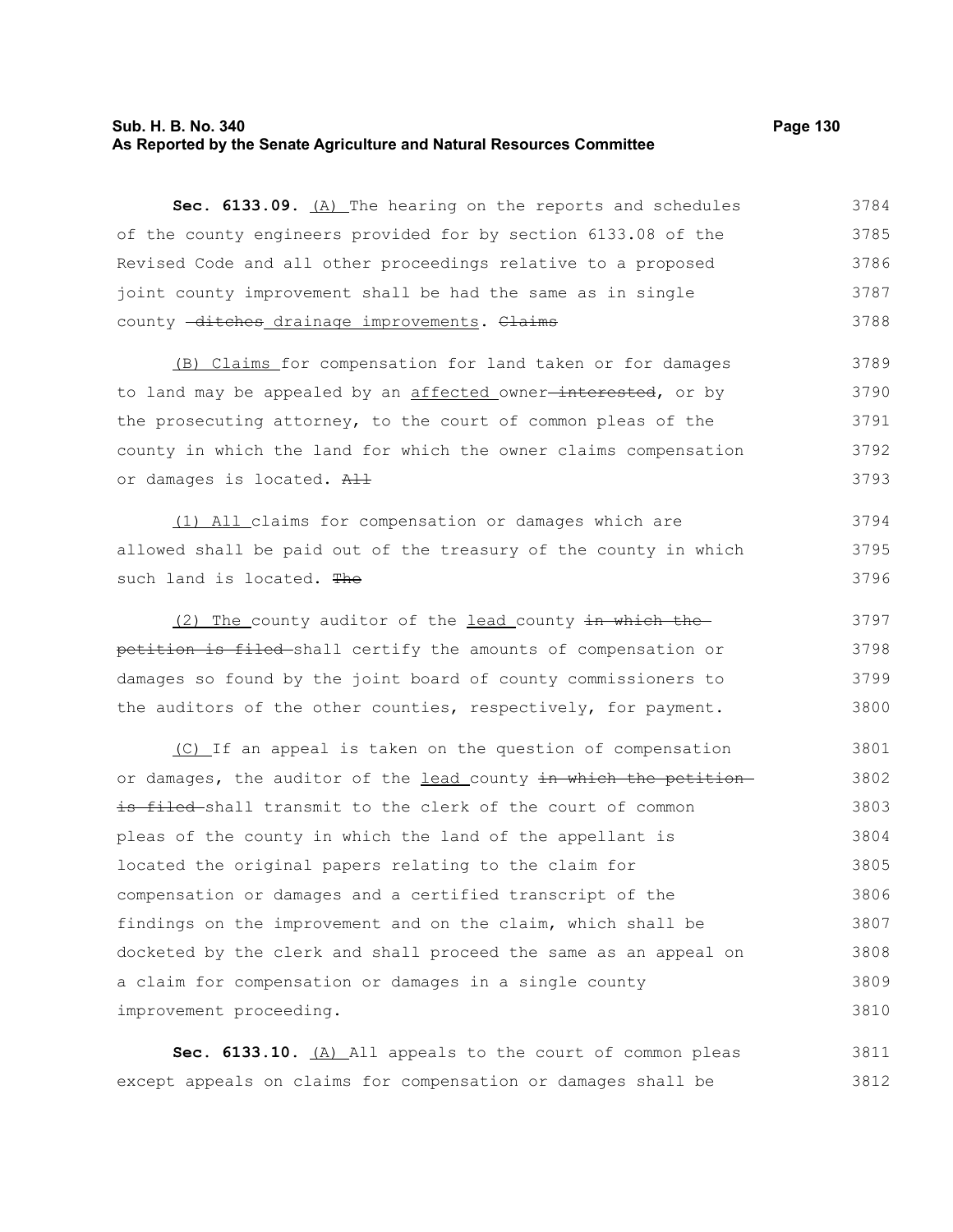| heard by a panel of judges consisting of one judge of the court  | 3813 |
|------------------------------------------------------------------|------|
| of common pleas from each of the affected counties-interested,   | 3814 |
| sitting en bane. If                                              | 3815 |
| (1) If the panel cannot reach a decision, the panel may          | 3816 |
| request the addition of a judge from a court of common pleas in  | 3817 |
| the area of the state in which the joint drainage improvement is | 3818 |
| located.                                                         | 3819 |
| (2) The panel shall follow court opinions and precedent          | 3820 |
| established by the appellate district in which the petition for  | 3821 |
| the joint drainage improvement was filed.                        | 3822 |
| (3) If a judge is disqualified or for any reason does not        | 3823 |
| eare or refuses to hear the a case, the chief justice of the     | 3824 |
| supreme court shall designate a judge to sit in-his the judge's  | 3825 |
| place. Appeals                                                   | 3826 |
| (B) All appeals on claims for compensation or damages            | 3827 |
| shall be tried by jury as provided in sections 6131.01 to        | 3828 |
| 6131.64, inclusive, Chapter 6131. of the Revised Code.           | 3829 |
| Sec. 6133.11. $(A)$ If the a joint board of county               | 3830 |
| commissioners finds for the approves a proposed joint drainage   | 3831 |
| improvement and but, at the final hearing for the improvement,   | 3832 |
| is unable to agree upon-on the amount to be assessed to each-an  | 3833 |
| affected county to be paid by the county because the improvement | 3834 |
| is for improvements conducive to the public welfare, or of       | 3835 |
| benefit to public highways or to-land owned by the an affected   | 3836 |
| county, then such the joint board shall by resolution state the  | 3837 |
| fact that such the joint board is not able to agree as to such   | 3838 |
| fact on the assessments. Upon                                    | 3839 |

(1) Upon the adoption of such-the resolution, the question shall be appealed to the court of common pleas as is provided in 3840 3841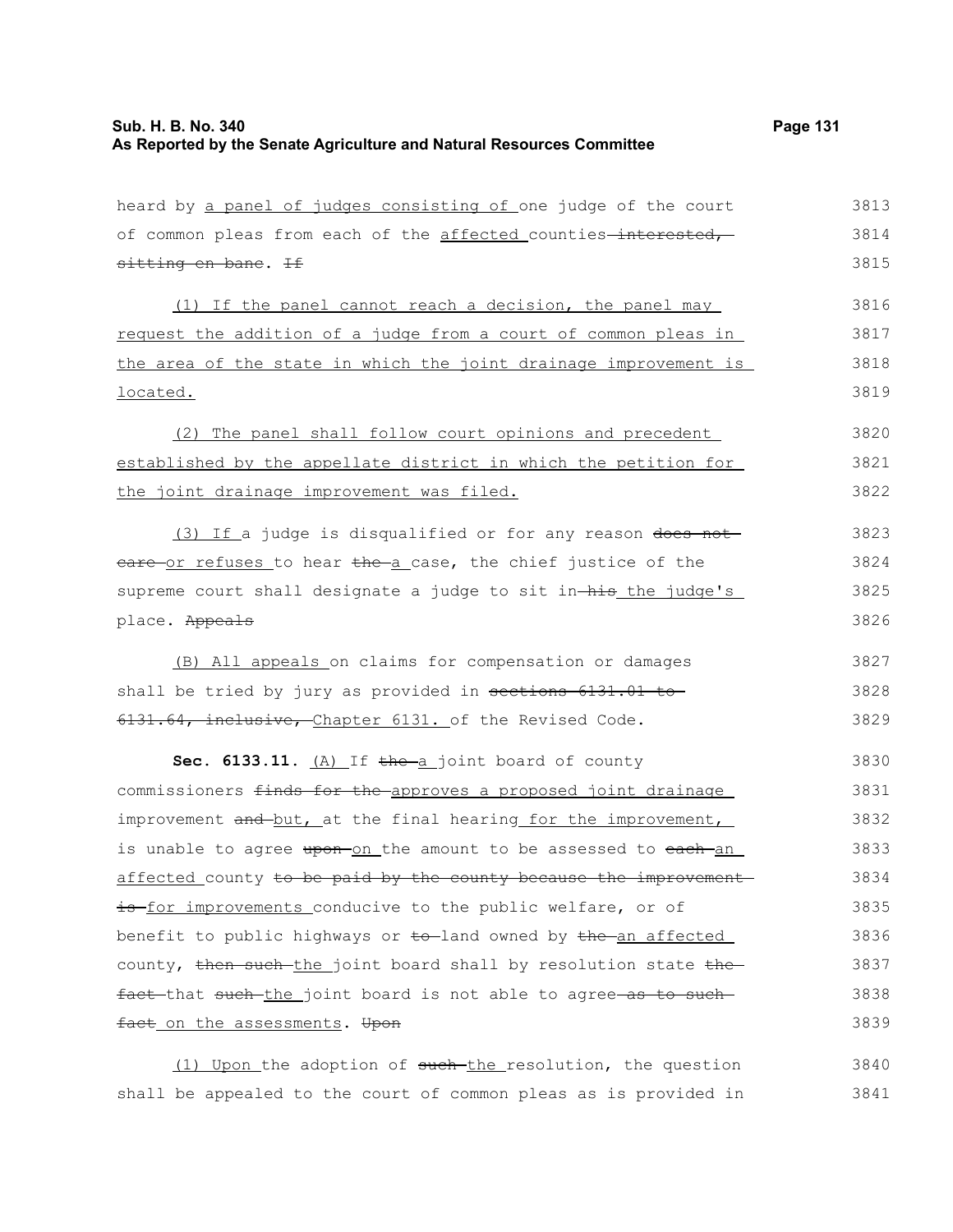## **Sub. H. B. No. 340 Page 132 As Reported by the Senate Agriculture and Natural Resources Committee**

| sections 6133.02 to 6133.11, inclusive, of the Revised Code. No        | 3842 |
|------------------------------------------------------------------------|------|
| (2) No bond on appeal need be filed <sub>r</sub> and the resolution of | 3843 |
| the joint board stating such inability to agree-shall be deemed        | 3844 |
| the statement on appeal. The                                           | 3845 |
| (3) The clerk of the joint board shall perfect the appeal              | 3846 |
| by filing a transcript, including of the resolution-of the joint       | 3847 |
| board finding that the joint board cannot agree, with all of the       | 3848 |
| original papers, in the court and the record of proceedings for        | 3849 |
| the joint improvement. The                                             | 3850 |
| (B) The court shall hear such an appeal under this section             | 3851 |
| the same as other appeals under sections 6133.02 to                    | 3852 |
| $6133.11$ , inclusive, of the Revised Code, and make such order as     | 3853 |
| to costs as is equitable.                                              | 3854 |
| Sec. 6133.14. The state shall pay to the county treasurer              | 3855 |
| of the lead county in which the petition for a drainage                | 3856 |
| improvement was filed the assessment levied against it for the         | 3857 |
| state's proportionate share of the cost of any improvement             | 3858 |
| authorized or constructed under sections 6131.01 to 6131.64,           | 3859 |
| 6133.01 to 6133.15, and 6135.01 to 6135.27 of the Revised Code         | 3860 |
| and all unpaid assessments for maintenance as provided by              | 3861 |
| sections 6137.01 to 6137.12 of the Revised Code.                       | 3862 |
| Sec. 6137.01. As used in-sections 6137.01 to 6137.14                   | 3863 |
| inclusive, of the Revised Code, "owner," this chapter:                 | 3864 |
| (A) "Owner," "benefit," "lead county," and "improvement,"              | 3865 |
| have the meaning set forth same meanings as in section 6131.01         | 3866 |
| of the Revised Code.                                                   | 3867 |
| (B) "Force account" has the same meaning as in section                 | 3868 |
| 5543.19 of the Revised Code.                                           | 3869 |
|                                                                        |      |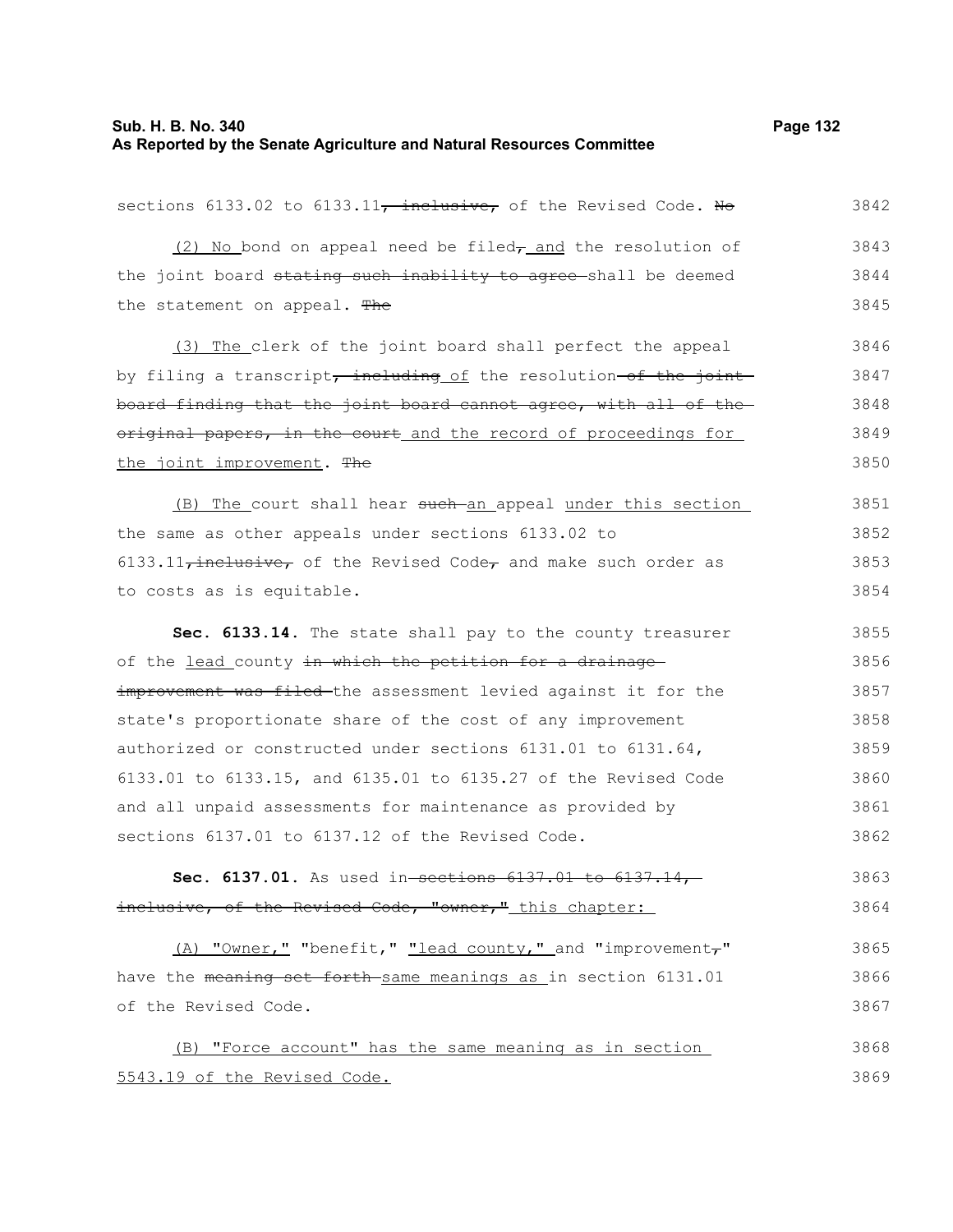## **Sub. H. B. No. 340 Page 133 As Reported by the Senate Agriculture and Natural Resources Committee**

Sec. 6137.02. (A) The board of county commissioners of each county shall establish and maintain a fund within each county for the repair, upkeep, and permanent maintenance of each improvement constructed under Chapter 6131. of the Revised Code. After after August 23, 1957, a maintenance fund also shall be established and maintained by each joint board of countycommissioners for the repair, upkeep, and permanent maintenance of each improvement constructed under Chapter 6133. of the Revised Code. A maintenance fund shall also be established for the repair, upkeep, and permanent maintenance of each improvement constructed under Chapter 6135. of the Revised Codeif the necessary privilege to do so has been granted by the legislature of the other state under Chapter 940., 6131., 6133., 3870 3871 3872 3873 3874 3875 3876 3877 3878 3879 3880 3881 3882

### or 6135. of the Revised Code. +

(B) If the improvement affects only a single county of the state, the board of county commissioners of that county shall establish and maintain the fund. If two or more counties of the state are affected by the improvement, the joint board of county commissioners organized under Chapter-Chapters 940., 6133., and 6135. of the Revised Code shall establish and maintain the fund. 3884 3885 3886 3887 3888 3889

Sec. 6137.03. (A) (1) The maintenance fund shall be maintained, as needed, by an assessment levied not more often than once annually upon the benefited owners, as defined insection 6131.01 of the Revised Code, apportioned on the basis of the estimated benefits for construction all costs of the improvement. An 3890 3891 3892 3893 3894 3895

(2) An assessment shall represent such a percentage of the estimated benefits as is estimated by the engineer and found adequate by the board or joint board to effect the purpose of section 6137.02 of the Revised Code, except that at no time 3896 3897 3898 3899

3883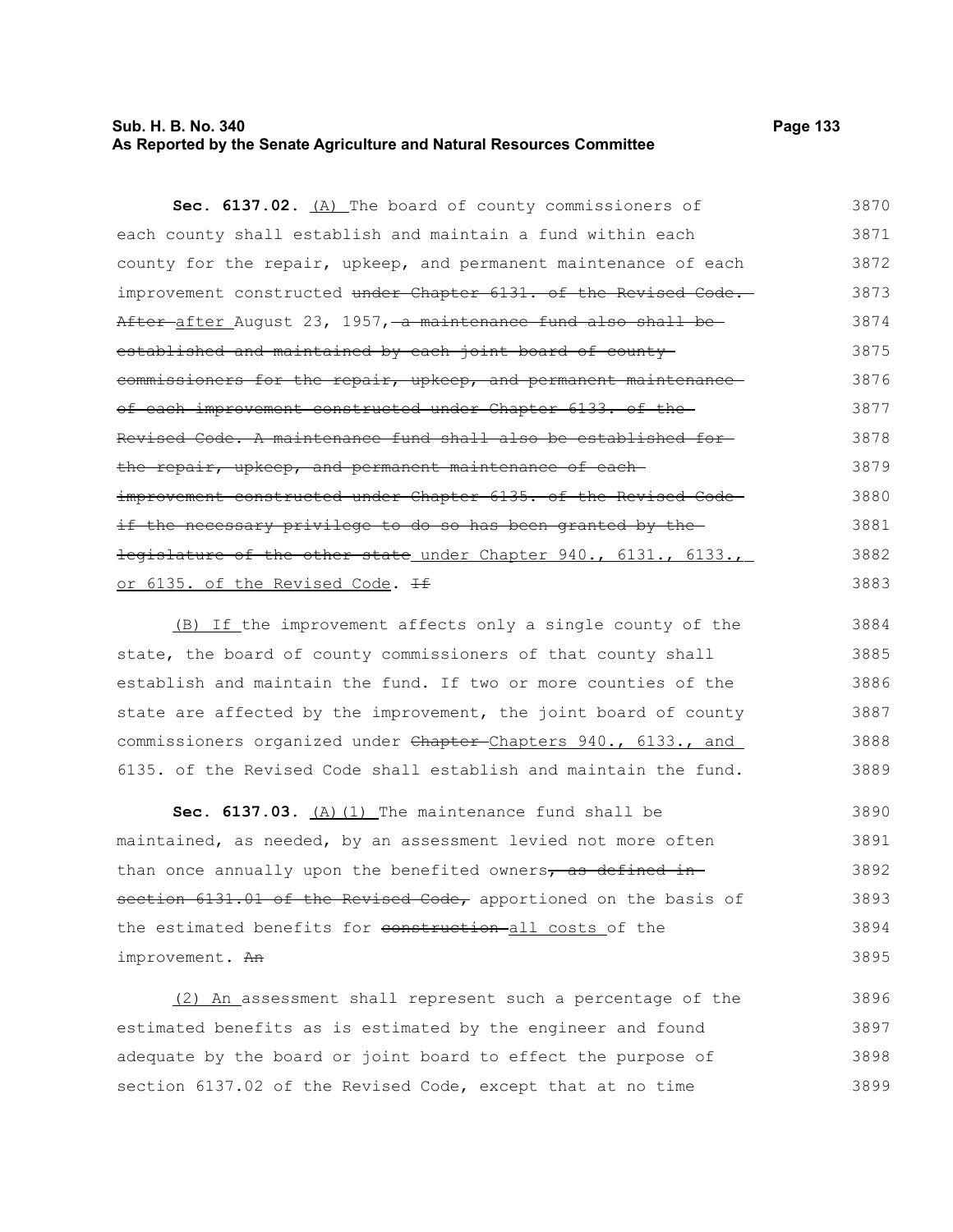## **Sub. H. B. No. 340 Page 134 As Reported by the Senate Agriculture and Natural Resources Committee**

shall a maintenance fund have an unencumbered balance greater than twenty per cent of  $-\text{all}$  construction costs of theimprovement the permanent assessment base for maintenance established under section 6137.11 of the Revised Code. The (3) The minimum assessment shall be two dollars.  $The - (B)$  A maintenance assessment shall be made by the board of county commissioners in the case of a single county improvement, or by the joint board in the case of a joint of county-improvement, commissioners upon the substantial completion of an-a drainage improvement-and on or before thefirst day of July in each year thereafter. The maintenance assessment shall be certified by the clerk of the board or joint board to the county auditor in case of a single county improvement, and to the county auditor of each affected county interested in the case of in a joint county improvement, and. The auditor or auditors shall be placed by the auditor or auditors-place the assessment on the next succeeding tax duplicate to be collected and paid as other special assessments are collected and paid. (C) With respect to a single county improvement, the county engineer shall inspect the drainage improvements in the county. On or before the first day of July of each year, the county engineer shall report to the board of county commissioners both of the following: (1) The county engineer's findings regarding the present condition of the drainage improvements in the county; 3900 3901 3902 3903 3904 3905 3906 3907 3908 3909 3910 3911 3912 3913 3914 3915 3916 3917 3918 3919 3920 3921 3922 3923 3924 3925

(2) An estimate of the amount of funds necessary to repair and maintain the improvements for the following year. 3926 3927

With regard to a joint county improvement, the county 3928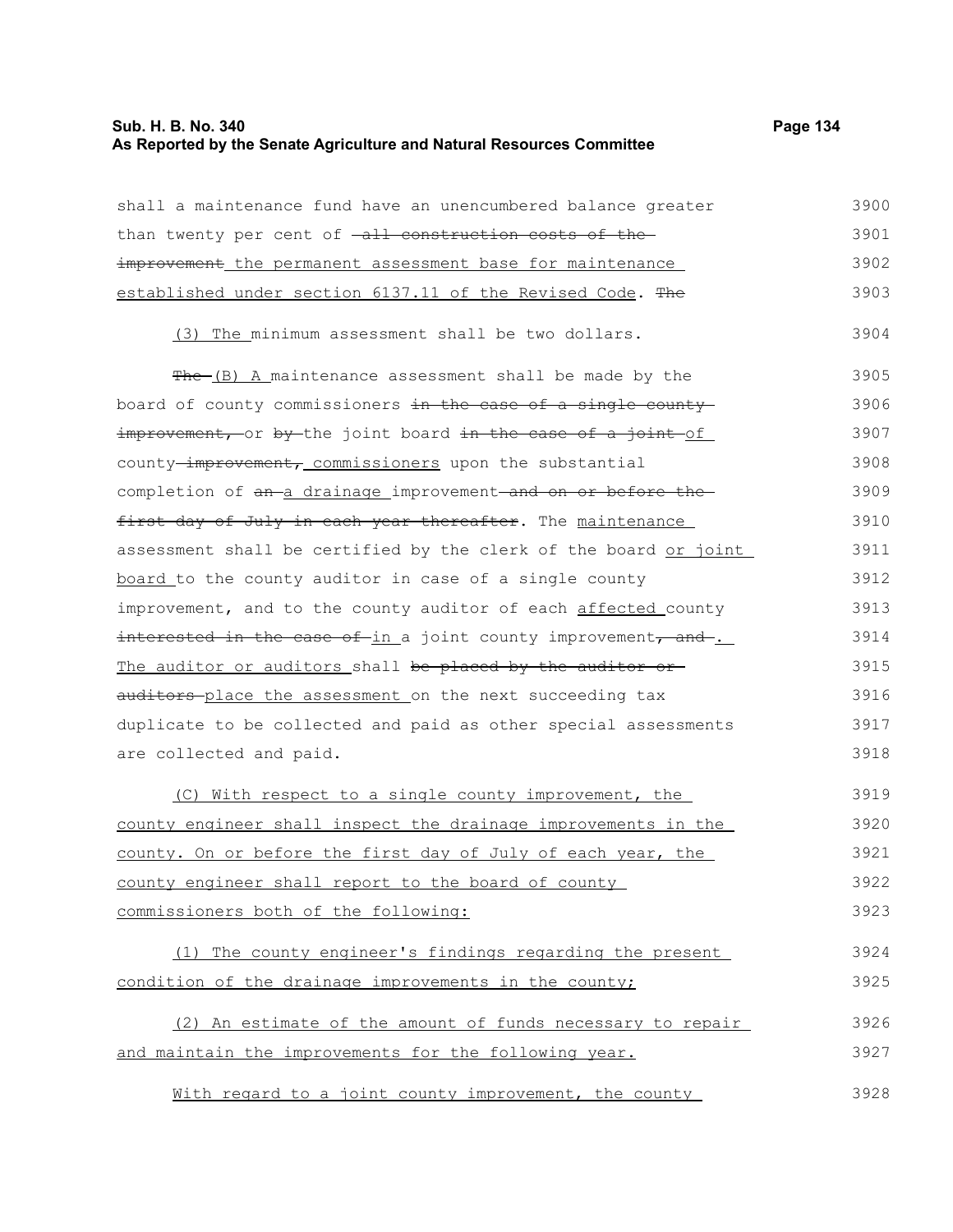| engineer of each applicable county shall make such a report to   | 3929 |
|------------------------------------------------------------------|------|
| the joint board.                                                 | 3930 |
| (D)(1) The board shall use the county engineer's estimate        | 3931 |
| to determine the annual drainage maintenance assessments, which  | 3932 |
| shall be based on a percentage of the permanent assessment base. | 3933 |
| (2) On or before the second Monday of September in each          | 3934 |
| year, the board shall direct the county auditor or auditors, as  | 3935 |
| applicable, to place the maintenance assessments on the tax      | 3936 |
| duplicate.                                                       | 3937 |
| (E)(1) With respect to a single county improvement, the          | 3938 |
| county auditor shall place maintenance assessments received for  | 3939 |
| a drainage improvement into the maintenance fund designated for  | 3940 |
| the drainage improvement.                                        | 3941 |
| (2) With respect to a joint county improvement, the county       | 3942 |
| auditor of each county that is not the lead county shall place   | 3943 |
| maintenance assessments received for a drainage improvement into | 3944 |
| the maintenance fund designated for the drainage improvement.    | 3945 |
| Twice a year, each county auditor of a county that is not a lead | 3946 |
| county shall transfer money in that fund to the county auditor   | 3947 |
| of the lead county, who shall deposit the money into the joint   | 3948 |
| drainage improvement's maintenance fund. The county auditor of   | 3949 |
| the lead county shall place maintenance assessments received in  | 3950 |
| the lead county for the drainage improvement into the joint      | 3951 |
| drainage improvement's maintenance fund.                         | 3952 |
| Sec. 6137.04. (A) (1) The board of county commissioners,         | 3953 |
| upon recommendation of the county engineer, is hereby authorized | 3954 |
| to may combine improvements within the same watershed into a     | 3955 |
| drainage maintenance district, in which the maintenance          | 3956 |
| assessment shall be the same percentage of original cost for     | 3957 |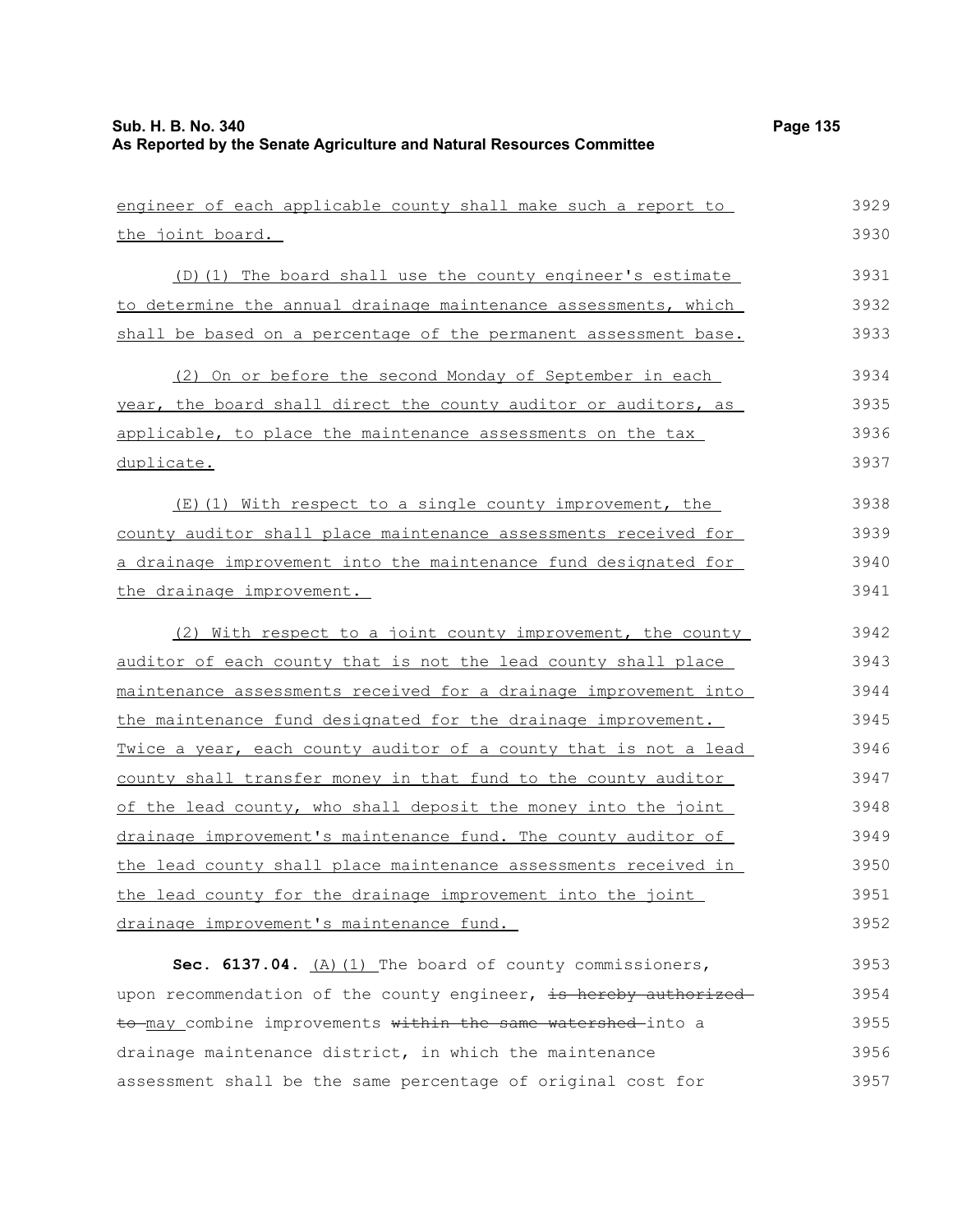## **Sub. H. B. No. 340 Page 136 As Reported by the Senate Agriculture and Natural Resources Committee**

| each improvement to be maintained. In grouping                   | 3958 |
|------------------------------------------------------------------|------|
| (2) In combining improvements into drainage maintenance          | 3959 |
| districts, the county engineer and the board of county           | 3960 |
| commissioners shall consider uniformity similarity of costs,     | 3961 |
| topography, and soil types so that improvements within the same  | 3962 |
| district represent-present substantially the same maintenance    | 3963 |
| problem-issues and can be kept in proper repair at cost-         | 3964 |
| sufficiently uniform as to constitute no substantial inequity    | 3965 |
| for any owners to be included in a district maintenance program- | 3966 |
| costs. The county auditor shall maintain one drainage            | 3967 |
| maintenance fund for each such district. A                       | 3968 |
| (3) A maintenance district may include all or any part of        | 3969 |
| a county.                                                        | 3970 |
| (B) The board of county commissioners, upon recommendation       | 3971 |
| of the county engineer, may combine improvements in accordance   | 3972 |
| with the type of improvement into one drainage maintenance fund  | 3973 |
| so that ditches or drains that are enclosed in tile, or other    | 3974 |
| improvements having similar maintenance costs, may be            | 3975 |
| administered for maintenance under the same maintenance fund.    | 3976 |
| (C)(1) In the case of each joint county ditch drainage           | 3977 |
| improvement, the county auditor of the lead county having the    | 3978 |
| majority of the improvement-shall maintain a separate            | 3979 |
| maintenance fund for the improvement. The                        | 3980 |
| (2) The owners subject to the original assessment for the        | 3981 |
| improvement shall constitute one maintenance district for the    | 3982 |
| purpose of repair, upkeep, and maintenance of the improvement.   | 3983 |
| (3) The county engineer of the lead county having the-           | 3984 |
| majority of the improvement shall serve as the county engineer   | 3985 |
| in charge of maintenance and, after consultation with the        | 3986 |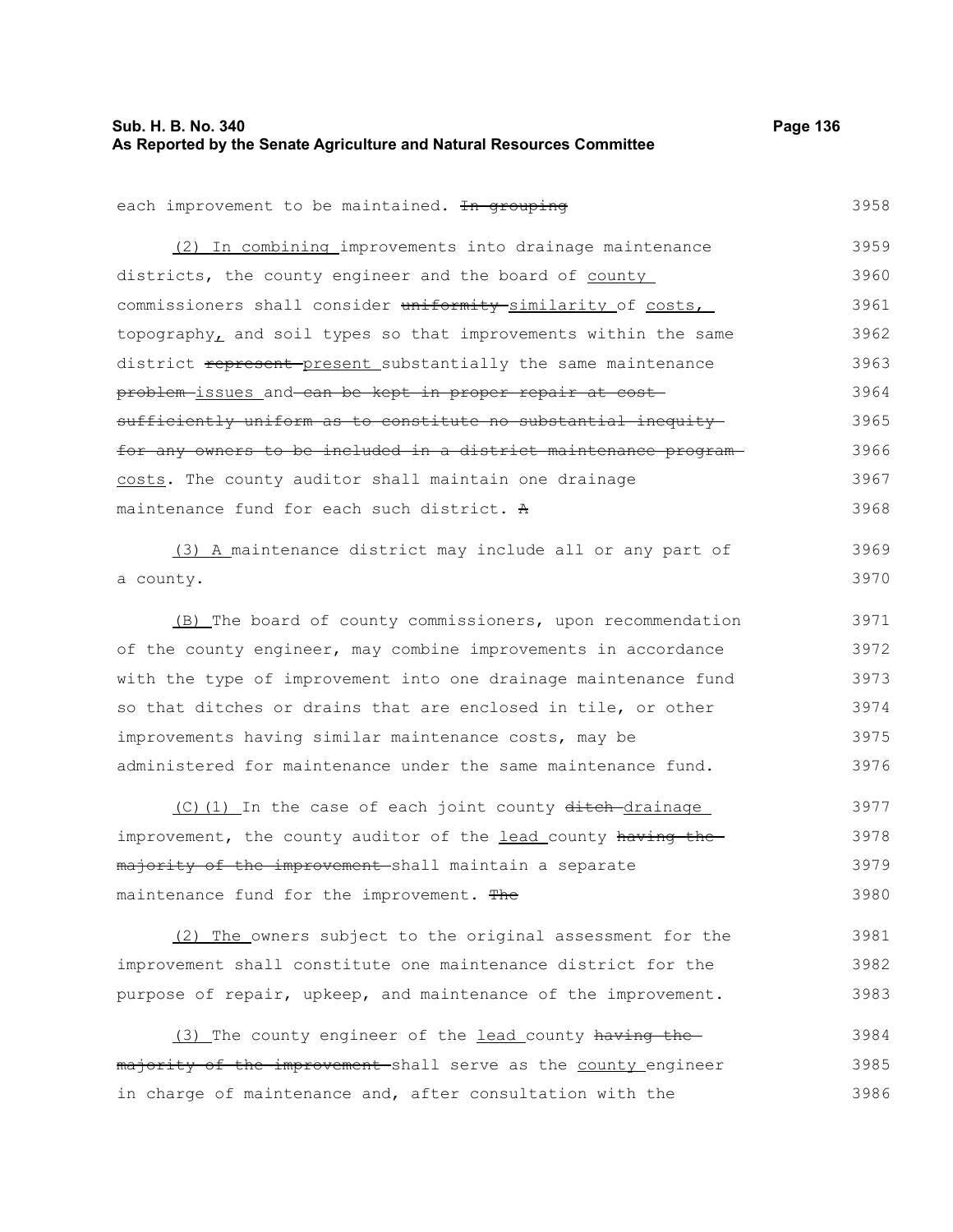#### **Sub. H. B. No. 340 Page 137 As Reported by the Senate Agriculture and Natural Resources Committee**

engineer of any other county affected, shall annually file a report of inspection with a recommendation as to the amount of the maintenance assessment by the same procedure as provided by section 6137.03 of the Revised Code for assessment in the case of a single county -ditch drainage improvement. 3987 3988 3989 3990 3991

Sec. 6137.05. (A) The maintenance fund created established under authority of section 6137.01 6137.02 of the Revised Code shall be subject to use of the board of county commissioners $\tau$  or joint board of county commissioners, as the case may be, for the necessary and proper repair or maintenance of any drainage improvement constructed under sections 6131.01 to 6131.64,-6133.01 to 6133.15, and 6135.01 to 6135.27 Chapters 940., 6131., 6133., and 6135. of the Revised Code. 3992 3993 3994 3995 3996 3997 3998 3999

 $(A)$  (B) Whenever the board, or the joint board, from its own observation or the recommendation of the county engineer or the lead county's county engineer, or on the written complaint of any of the owners of lands owner of land subject to the maintenance assessment, has reason to believe the improvement isin-identified a need of for the repair or maintenance of a drainage improvement, it shall as a board, or by the county engineer, make an inspection of its shall inspect the condition, and, if it finds the need to exist, it shall make an estimate ofthe cost of the necessary work and material required for the purpose. If the nature of the work is such as to be done most economically and expeditiously by force account, the board shallcause the proper work to be done by that method under the supervision of the county engineer and certify the costs to thecounty auditor or county auditors for payment from the maintenance fund. If the finding is that necessary repair and maintenance on an improvement or improvements within a maintenance district can be more economically or efficiently 4000 4001 4002 4003 4004 4005 4006 4007 4008 4009 4010 4011 4012 4013 4014 4015 4016 4017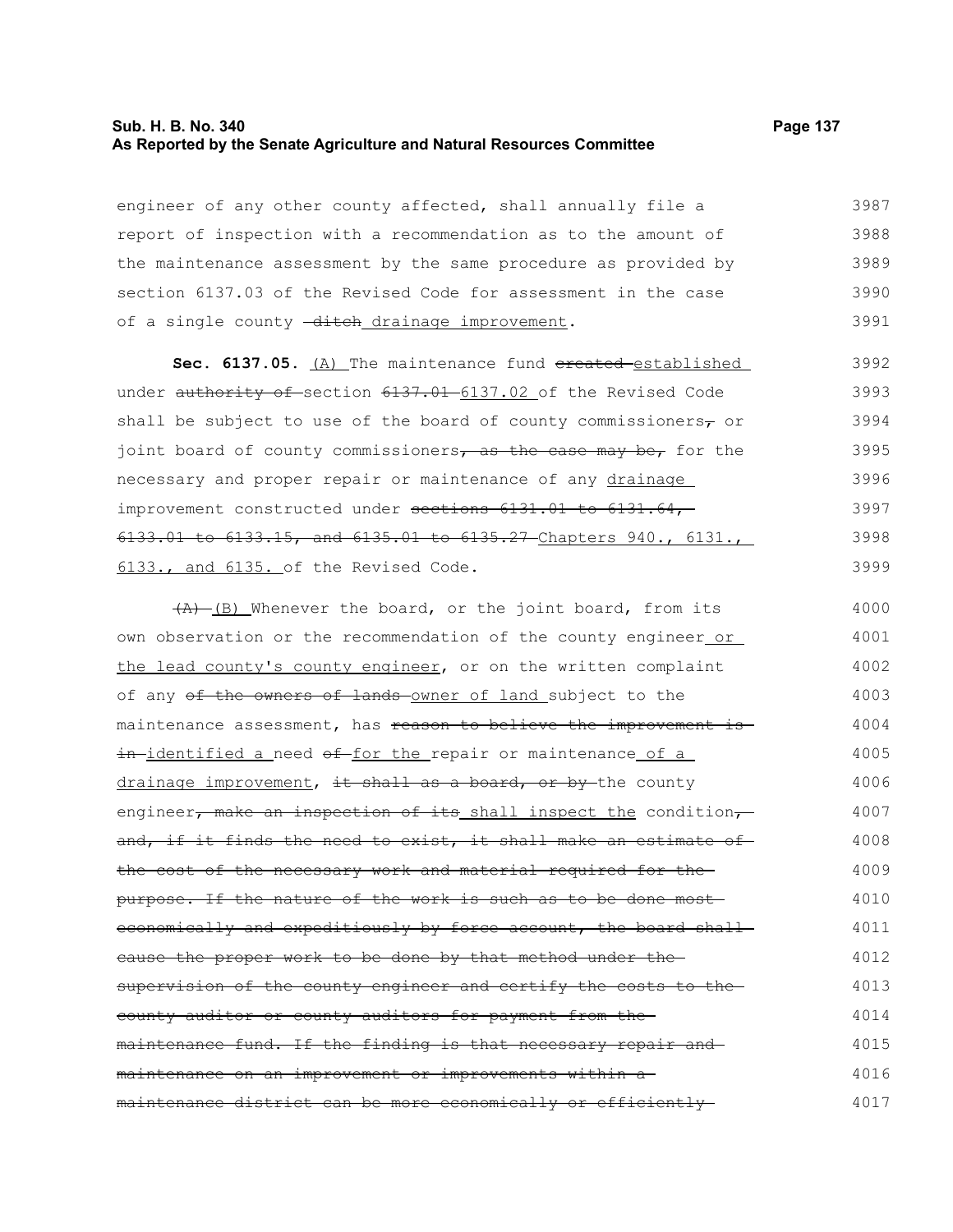## **Sub. H. B. No. 340 Page 138 As Reported by the Senate Agriculture and Natural Resources Committee**

| done by contract, the board, or joint board in the case of a     | 4018 |
|------------------------------------------------------------------|------|
| joint county improvement, shall cause the engineer to prepare    | 4019 |
| proper specifications, covering the requirements for the-        | 4020 |
| particular case, to advertise for bids thereon, as in the case-  | 4021 |
| of original construction, under section 6131.24 of the Revised-  | 4022 |
| Code, and to let the contract for the required work and material | 4023 |
| to the lowest and best bidder, who, upon the performance of the- | 4024 |
| work certified by the engineer, shall certify the same to the    | 4025 |
| auditor or auditors for payment from the maintenance fund of the | 4026 |
| drainage improvement.                                            | 4027 |
| (B) When the repair or maintenance is upon a joint county        | 4028 |
| ditch improvement, the amount of the cost thereof shall be-      | 4029 |
| certified to the auditor of each of the counties into which the- | 4030 |
| ditch extends and has lands subject to the maintenance fund-     | 4031 |
| assessment, and the certificate shall state the proportional     | 4032 |
| part of the cost to be paid from the portion of the maintenance- | 4033 |
| fund in the county, according to the original apportionment of   | 4034 |
| benefits on the owners in the county subject to maintenance      | 4035 |
| assessment. Upon the certificates being received, the auditors-  | 4036 |
| of the counties obligated shall immediately forward their-       | 4037 |
| several amounts or vouchers therefor to the auditor of the-      | 4038 |
| county having the majority of the improvement through whose      | 4039 |
| office, from the aggregate payments of all the counties-         | 4040 |
| interested, the payment for the work and material, whether by-   | 4041 |
| force account or contract, shall be paid. The location of the-   | 4042 |
| work required on a joint county improvement, whether in one-     | 4043 |
| county or another, or whether extending into two or more-        | 4044 |
| counties, shall not affect the obligation of contribution for-   | 4045 |
| any necessary work upon the improvement in any portion of its    | 4046 |
| length wherever located, the improvement for maintenance-        | 4047 |
| purposes being considered a single unit. As far as applicable,   | 4048 |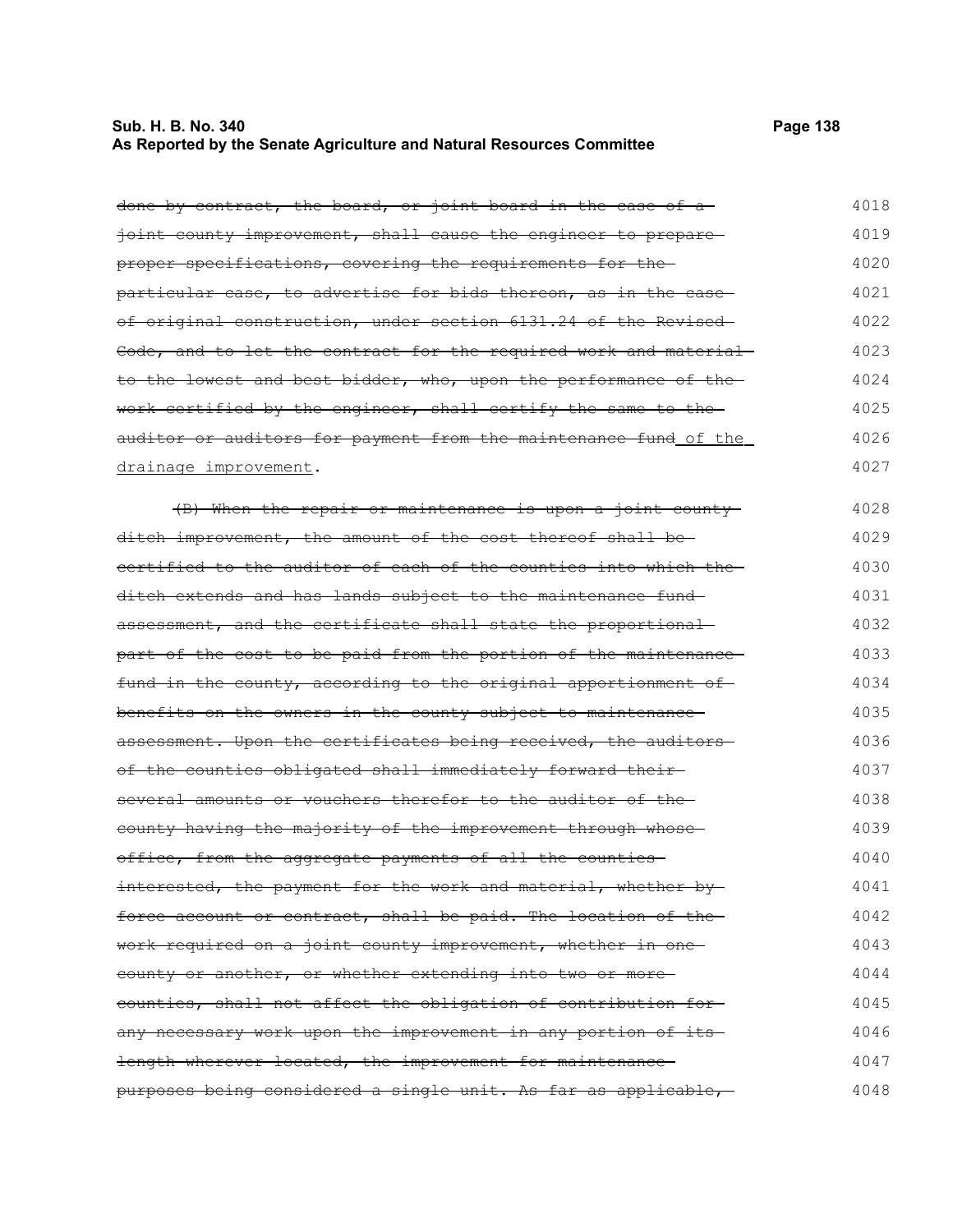## **Sub. H. B. No. 340 Page 139 As Reported by the Senate Agriculture and Natural Resources Committee**

| the procedures provided by section 6133.08 of the Revised Code-  | 4049 |
|------------------------------------------------------------------|------|
| with respect to cooperation of county engineers in field work-   | 4050 |
| shall apply to maintenance of joint county improvements.         | 4051 |
| The repair and maintenance on any improvement may be done-       | 4052 |
| in part by contract and in part by force account, it being the   | 4053 |
| duty of the board of county commissioners, or the joint board of | 4054 |
| county commissioners, and the county engineer to use the best-   | 4055 |
| and most economical methods under local conditions for the-      | 4056 |
| various phases of the maintenance program, such as excavating,   | 4057 |
| elearing, cleaning, snagging, physical and chemical control of   | 4058 |
| land and aquatic vegetation, and repair of banks and structures. | 4059 |
| (C) If the county engineer finds that the drainage               | 4060 |
| improvement is in need of repair or maintenance, the county      | 4061 |
| engineer shall do all of the following:                          | 4062 |
| (1) Make an estimate of the cost of the necessary work;          | 4063 |
| (2) Determine the most efficient and economical manner to        | 4064 |
| complete the work, including conducting the work in various      | 4065 |
| phases if determined necessary. The county engineer shall take   | 4066 |
| into account local conditions that may pertain to a maintenance  | 4067 |
| program such as excavation, snagging, clearing, cleaning,        | 4068 |
| physical and chemical control of vegetation, and reparation of   | 4069 |
| banks and structures. The county engineer may determine whether  | 4070 |
| the work shall be performed by force account, contract, or a     | 4071 |
| combination of the two. However, if a contract is used for the   | 4072 |
| work, the county engineer shall comply with sections 307.86 to   | 4073 |
| 307.92 of the Revised Code.                                      | 4074 |
| (3) Determine a schedule for completion of the work              | 4075 |
| subject to the availability of funds in the appropriate          | 4076 |
| maintenance fund;                                                | 4077 |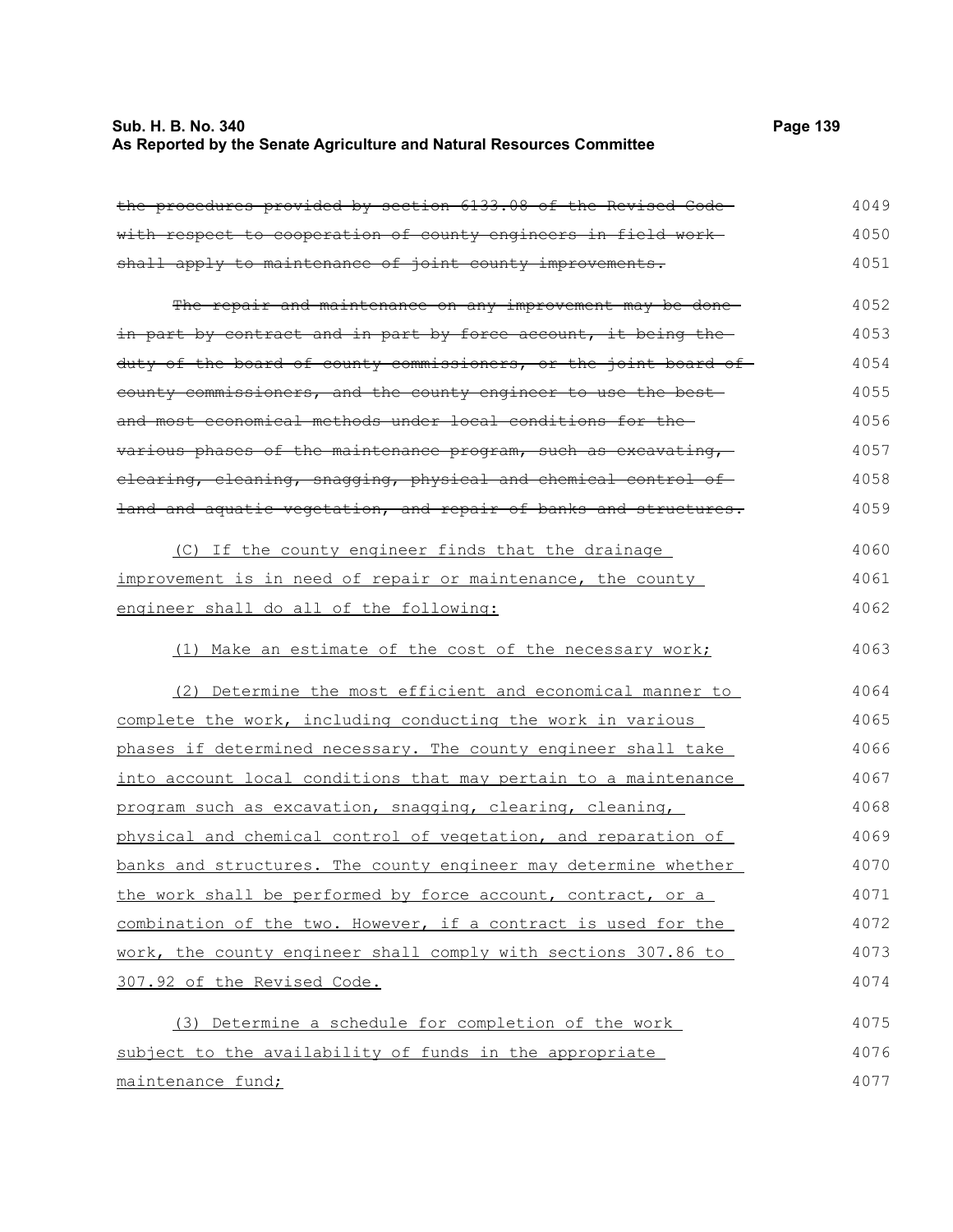## **Sub. H. B. No. 340 Page 140 As Reported by the Senate Agriculture and Natural Resources Committee**

| (4) Certify the actual cost of completion of the work to         | 4078 |
|------------------------------------------------------------------|------|
| the county auditor or lead county's county auditor for payment   | 4079 |
| from the appropriate maintenance fund.                           | 4080 |
| (D) The board or joint board and the county engineer may         | 4081 |
| contract with a soil and water conservation district for the     | 4082 |
| repair, upkeep, and permanent maintenance of any drainage        | 4083 |
| improvement for which the county engineer is responsible,        | 4084 |
| whether as the county engineer or as the lead county engineer.   | 4085 |
| Sec. 6137.051. (A) Whenever the owner of any lands               | 4086 |
| assessed for construction of an improvement authorized prior to  | 4087 |
| August 23, 1957, files a written complaint that the improvement  | 4088 |
| is in need of repair, the county engineer or-his the county      | 4089 |
| engineer's designated representative shall make an inspection of | 4090 |
| the condition of the improvement within sixty days of receipt of | 4091 |
| the complaint and shall request the owner to accompany him be    | 4092 |
| present at the inspection. He                                    | 4093 |
| (B) If the county engineer finds that a need exists, -he-        | 4094 |
| the county engineer shall make an estimate of the cost of the    | 4095 |
| necessary work and material required for the repair. The         | 4096 |
| (C) The board of county commissioners, if it finds the           | 4097 |
| work to be necessary and feasible, may authorize the county      | 4098 |
| engineer to make the repairs at a cost not to exceed four-       | 4099 |
| twenty-four thousand dollars. For                                | 4100 |
| (D) For the purpose of paying for the necessary work and         | 4101 |
| materials, the board of county commissioners may establish a     | 4102 |
| drainage repair fund for the improvement to be repaired. The     | 4103 |
| county engineer shall prepare and submit a schedule of           | 4104 |
| assessments upon the benefiting lands to the board of county     | 4105 |
| commissioners in the amount of the actual costs of the repair.   | 4106 |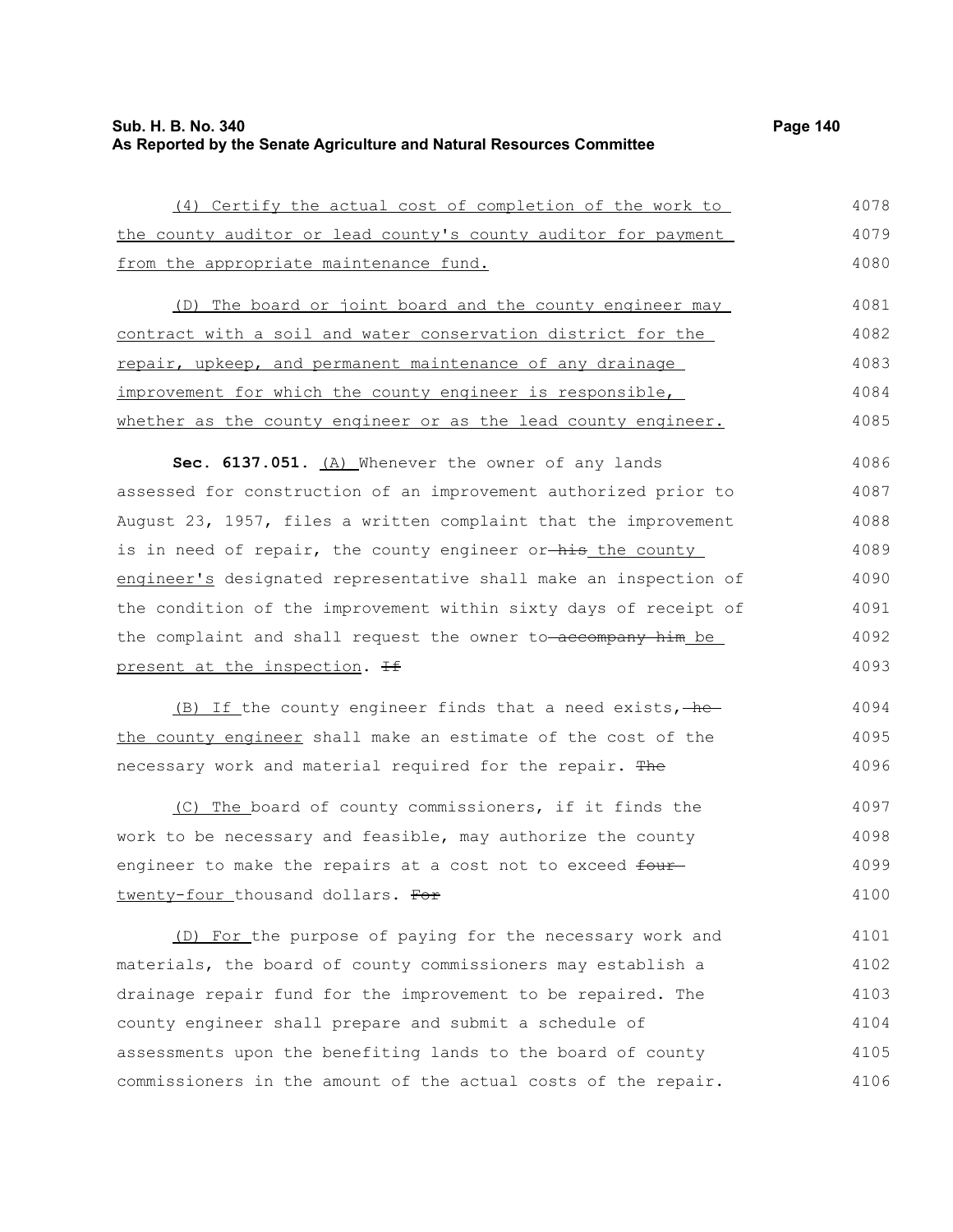## **Sub. H. B. No. 340 Page 141 As Reported by the Senate Agriculture and Natural Resources Committee**

4136 4137

| The board of county commissioners may revise the estimated                     | 4107 |
|--------------------------------------------------------------------------------|------|
| assessments as they consider equitable and shall certify the                   | 4108 |
| assessments to the county auditor for collection. Not                          | 4109 |
| (E) Not more than four ten semiannual installments, as                         | 4110 |
| taxes are paid, shall be given to owners to pay for the repair                 | 4111 |
| assessments, and if any such assessment is twenty-five dollars                 | 4112 |
| or less, or whenever the unpaid balance of any such assessment                 | 4113 |
| is twenty-five dollars or less, the same shall be paid in full,                | 4114 |
| and not in installments, at the time the first installment would               | 4115 |
| otherwise become due. If the drainage repair fund for the                      | 4116 |
| improvement to be so repaired is inadequate for the repair, the                | 4117 |
| board of county commissioners may make payment for the repair-                 | 4118 |
| from the county general fund, which sum so paid from the general               | 4119 |
| fund shall be a charge against the appropriate drainage                        | 4120 |
| maintenance fund to be repaid to the general fund as soon as-                  | 4121 |
| adequate funds are available in the drainage maintenance fund.                 | 4122 |
| Sec. 6137.06. The (A) With regard to a single county                           | 4123 |
| improvement, the county engineer shall have has general charge                 | 4124 |
| and supervision of the repair and maintenance of all county and                | 4125 |
| joint county ditches, drains, watercourses, and other-drainage                 | 4126 |
| improvements within his county constructed under sections                      | 4127 |
| $6131.01$ to $6131.64$ , $6133.01$ to $6133.15$ , $6135.01$ to $6135.27$ , and | 4128 |
| 6137.051 Chapters 940., 6131., 6133., and 6135. of the Revised                 | 4129 |
| Code. The county engineer shall make an inspection of the                      | 4130 |
| drainage improvements and, on or before the first day of June in               | 4131 |
| each year, shall report to the board of county commissioners the               | 4132 |
| eondition of the drainage improvements and his estimate of the                 | 4133 |
| probable amount of funds required to repair and maintain them.                 | 4134 |
| The estimates shall relate to the year beginning on the first-                 | 4135 |

day of July next ensuing and shall be for the information of the

board of county commissioners in making their annual drainage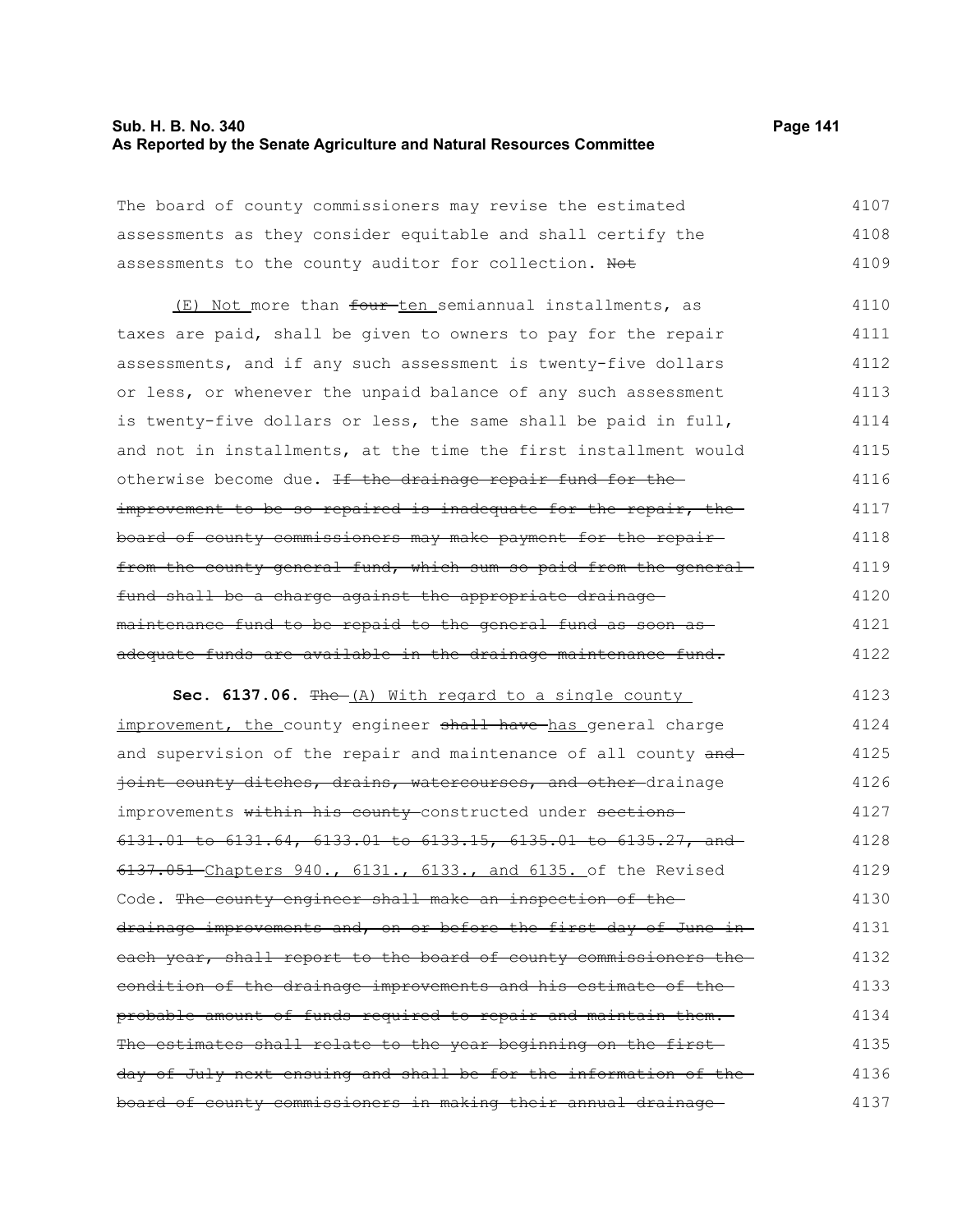| Sub. H. B. No. 340                                                    | Page 142 |
|-----------------------------------------------------------------------|----------|
| As Reported by the Senate Agriculture and Natural Resources Committee |          |

maintenance levies.

4138

| The engineer shall approve all estimates that are paid-          | 4139 |
|------------------------------------------------------------------|------|
| from the county drainage maintenance fund for the repair and     | 4140 |
| maintenance of drainage improvements. With regard to a joint     | 4141 |
| county improvement, the lead county engineer has general charge  | 4142 |
| and supervision of the repair and maintenance of all joint       | 4143 |
| county drainage improvements constructed under Chapters 940.,    | 4144 |
| 6131., 6133., and 6135. of the Revised Code.                     | 4145 |
| (B) The duties of the county engineer with respect to            | 4146 |
| maintenance of any drainage improvement begin upon the           | 4147 |
| substantial completion of the improvement. In preparing plans    | 4148 |
| and specifications for repair and maintenance of a drainage      | 4149 |
| improvement, the county engineer shall provide for necessary     | 4150 |
| clearing of tree and brush growth, removal of silt bars,         | 4151 |
| spreading and leveling of spoil banks, and the preservation of a | 4152 |
| sod or seeded strip as provided in the case of new construction  | 4153 |
| under section 6131.14 of the Revised Code.                       | 4154 |
| (C) Any number of persons-person owning land along a             | 4155 |
| ditch, drain, watercourse, or other-drainage improvement may     | 4156 |
| form an advisory committee for the purpose of notifying the      | 4157 |
| county engineer of any repair and maintenance work that needs to | 4158 |
| be performed on the improvement. A committee formed for this     | 4159 |
| purpose shall submit their-recommendations to the county         | 4160 |
| engineer not later than the first day of May of any year in      | 4161 |
| which its members desire to notify-him the county engineer of    | 4162 |
| needed work. In determining the condition of the improvement in  | 4163 |
| accordance with this section, the county engineer shall consider | 4164 |
| the committee's recommendations.                                 | 4165 |
| The county auditor, before he issues his (D) Before              | 4166 |

issuing a warrant for any moneys expended by the county for 4167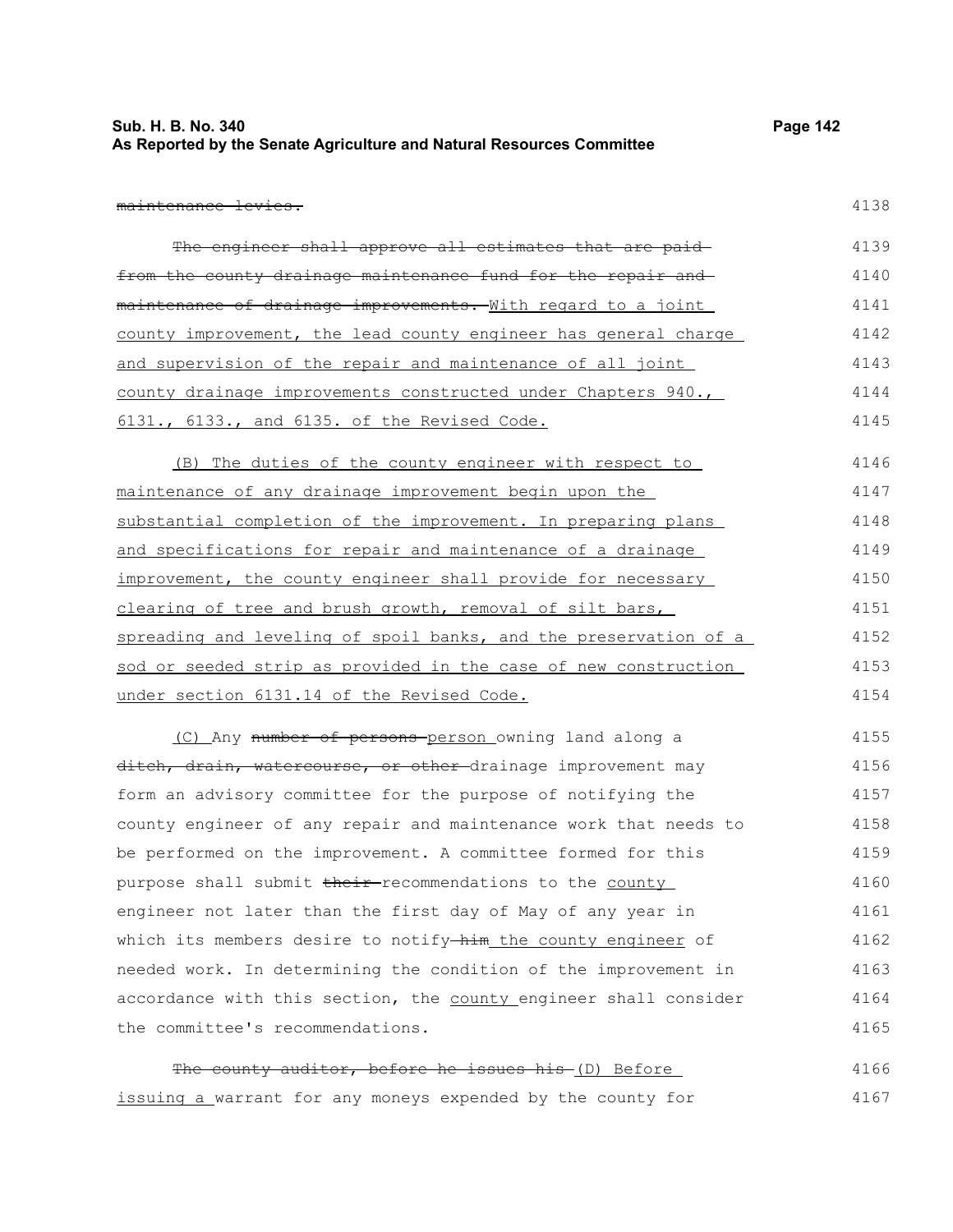## **Sub. H. B. No. 340 Page 143 As Reported by the Senate Agriculture and Natural Resources Committee**

repair or maintenance of any drainage improvement, the county auditor shall require of the county engineer the assignment of the expense to the improvement or the drainage maintenance district in connection with which the expense was incurred. The county auditor shall keep such records as are necessary to show clearly at the close of each year the amount of money expended from the drainage maintenance funds on each drainage improvement or each drainage maintenance district. 4168 4169 4170 4171 4172 4173 4174 4175

(E) The county auditor shall may establish and maintain a rotary fund for the purchase of equipment, materials, and labor related to the general maintenance of watercourses drainage improvements under-Chapter 6137. of the Revised Code this chapter. This The county auditor shall establish and maintain the fund shall be established and maintained by a proportionate withdrawal from the funds of each drainage improvement or each drainage maintenance district. 4176 4177 4178 4179 4180 4181 4182 4183

(F) The county engineer shall establish a rental rate for equipment purchased with this the rotary fund. This rate shall be used in charging the equipment, along with material and labor, to the drainage improvement upon which it is used in order to reimburse the rotary fund. 4184 4185 4186 4187 4188

The duties of the county engineer with respect tomaintenance of any drainage improvement shall begin upon the substantial completion of the improvement. 4189 4190 4191

In preparing plans and specifications for repair and maintenance of open ditches and in carrying out the plans either by contract or force account, the county engineer shall providefor necessary clearing of tree and brush growth, removal of siltbars, spreading and leveling of spoil banks, and the preservation of a sod or seeded strip as provided in the case of 4192 4193 4194 4195 4196 4197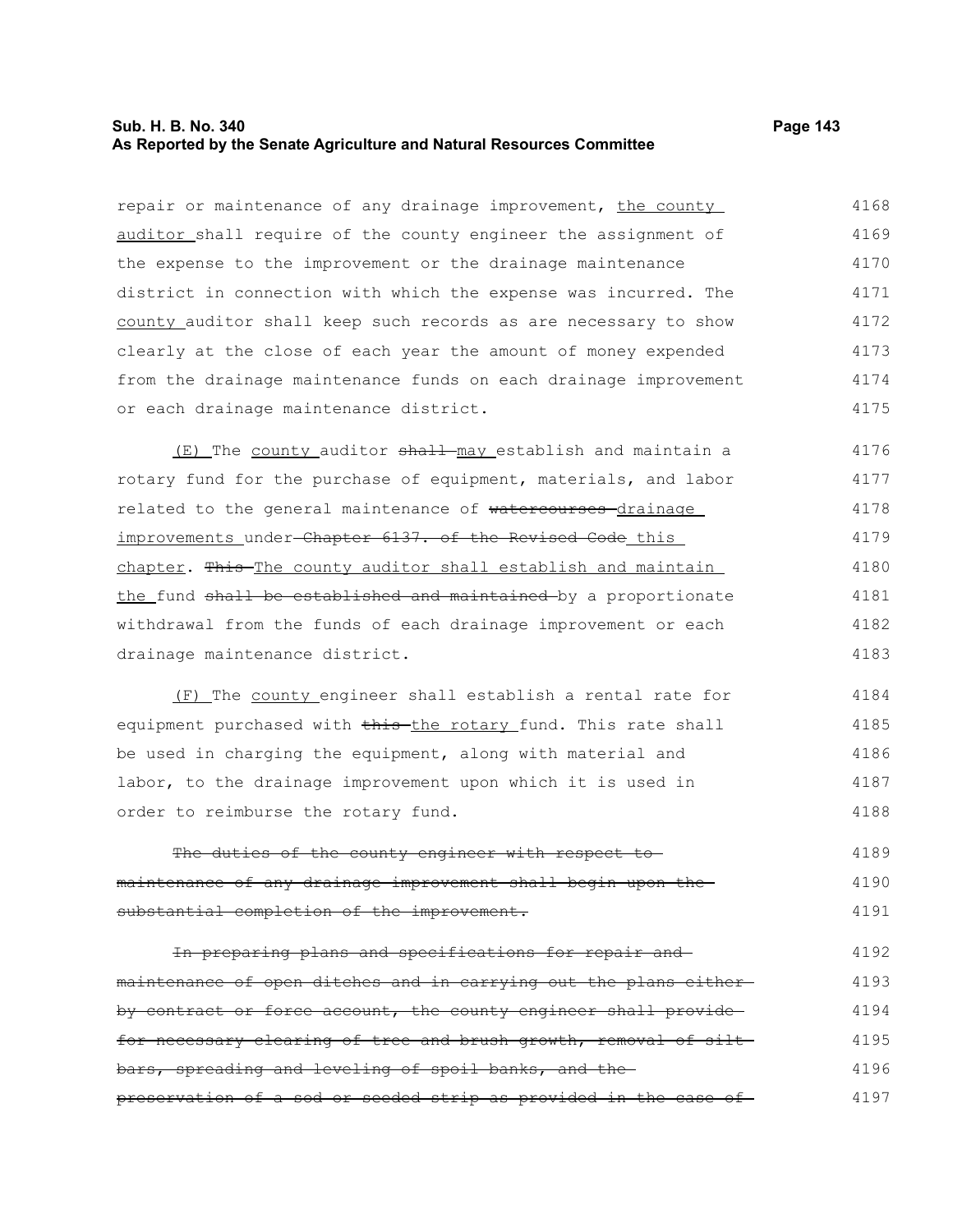## **Sub. H. B. No. 340 Page 144 As Reported by the Senate Agriculture and Natural Resources Committee**

| new construction under section 6131.14 of the Revised Code, in- | 4198 |
|-----------------------------------------------------------------|------|
| addition to the various phases of maintenance set forth in-     | 4199 |
| section 6137.05 of the Revised Code.                            | 4200 |
| Sections 6131.01 to 6131.64 of the Revised Code apply to-       | 4201 |
| the maintenance fund with respect to receiving bids, statements | 4202 |
| required in bids, letting contracts, competitive bidding, time  | 4203 |
| allowed under contract, supervision of contractor's work,       | 4204 |
| certification for payment, and other related matters.           | 4205 |
| Sec. 6137.07. (A) As used in this section, "drainage            | 4206 |
| equipment" means machinery, tools, conveyances, or other        | 4207 |
| equipment for the repair and maintenance of drainage            | 4208 |
| improvements a board of county commissioners considers          | 4209 |
| necessary.                                                      | 4210 |
| (B) The board of county commissioners may purchase such         | 4211 |
| machinery, tools, conveyances, or other-do both of the          | 4212 |
| following:                                                      | 4213 |
| (1) Purchase drainage equipment-for the repair and              | 4214 |
| maintenance of drainage improvements under its jurisdiction as  | 4215 |
| it considers necessary;                                         | 4216 |
| (2) Provide a suitable place to house and store the             | 4217 |
| drainage equipment.                                             | 4218 |
| All such machinery, tools, conveyances, or The county           | 4219 |
| engineer shall be responsible for the care and custody of the   | 4220 |
| drainage equipment shall be under the care and custody of the   | 4221 |
| eounty engineer and shall be plainly and conspicuously marked-  | 4222 |
| mark it as the property of the county. The                      | 4223 |
| The county engineer shall annually, on the first day<br>(C)     | 4224 |
| second Monday of June January, make an inventory of all such    | 4225 |
| items_the drainage equipment, indicating each article and       | 4226 |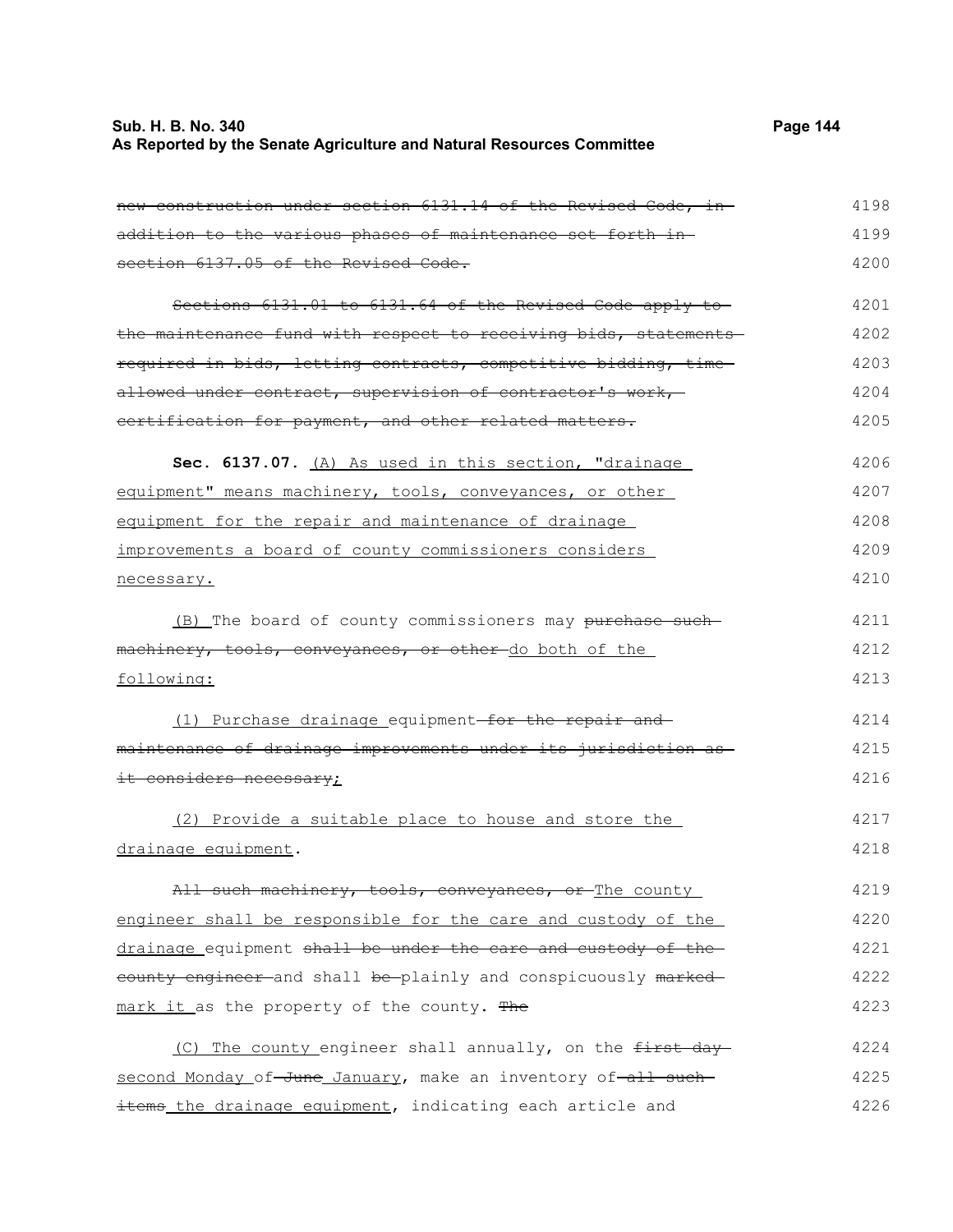#### **Sub. H. B. No. 340 Page 145 As Reported by the Senate Agriculture and Natural Resources Committee**

thereof.

stating the its estimated value thereof, and deliver the inventory to the board, which of county commissioners. The board shall-cause it to be placed keep the inventory on file. At thesame time he shall The county engineer may file with the board his written recommendations as to what machinery, tools, conveyances, and with the board for drainage equipment that should be purchased for use in the county drainage maintenance program during the ensuing year and the its estimated cost 4227 4228 4229 4230 4231 4232 4233 4234

The board shall provide a suitable place for housing and storing machinery, tools, conveyances, and equipment owned by the county. (D) All expenditures authorized by this section shall be paid out of the drainage maintenance fund or funds. If the drainage maintenance fund at any time is inadequate for such purchase or other expenditure, the board of county commissioners is authorized to make the payment from the county general fund, which sum so paid from the general fund shall be a charge against the drainage maintenance fund or funds to be repaid to the general fund as soon as adequate funds are available in the drainage maintenance fund or funds. 4236 4237 4238 4239 4240 4241 4242 4243 4244 4245 4246

Sec. 6137.08. Any (A) An owner may make application for reduction in-his the owner's maintenance assessment due to work he the owner proposes on any portion of a public ditch, watercourse, or other improvement. The application shall be filed with the county engineer on or before the first day of May in any year and shall state the nature of the work to be done, such as clearing brush, removing silt or debris, repair of structure, or other work necessary to preserve the improvement. **The** 4247 4248 4249 4250 4251 4252 4253 4254 4255

(B) The county engineer, in making inspections of the

4235

4256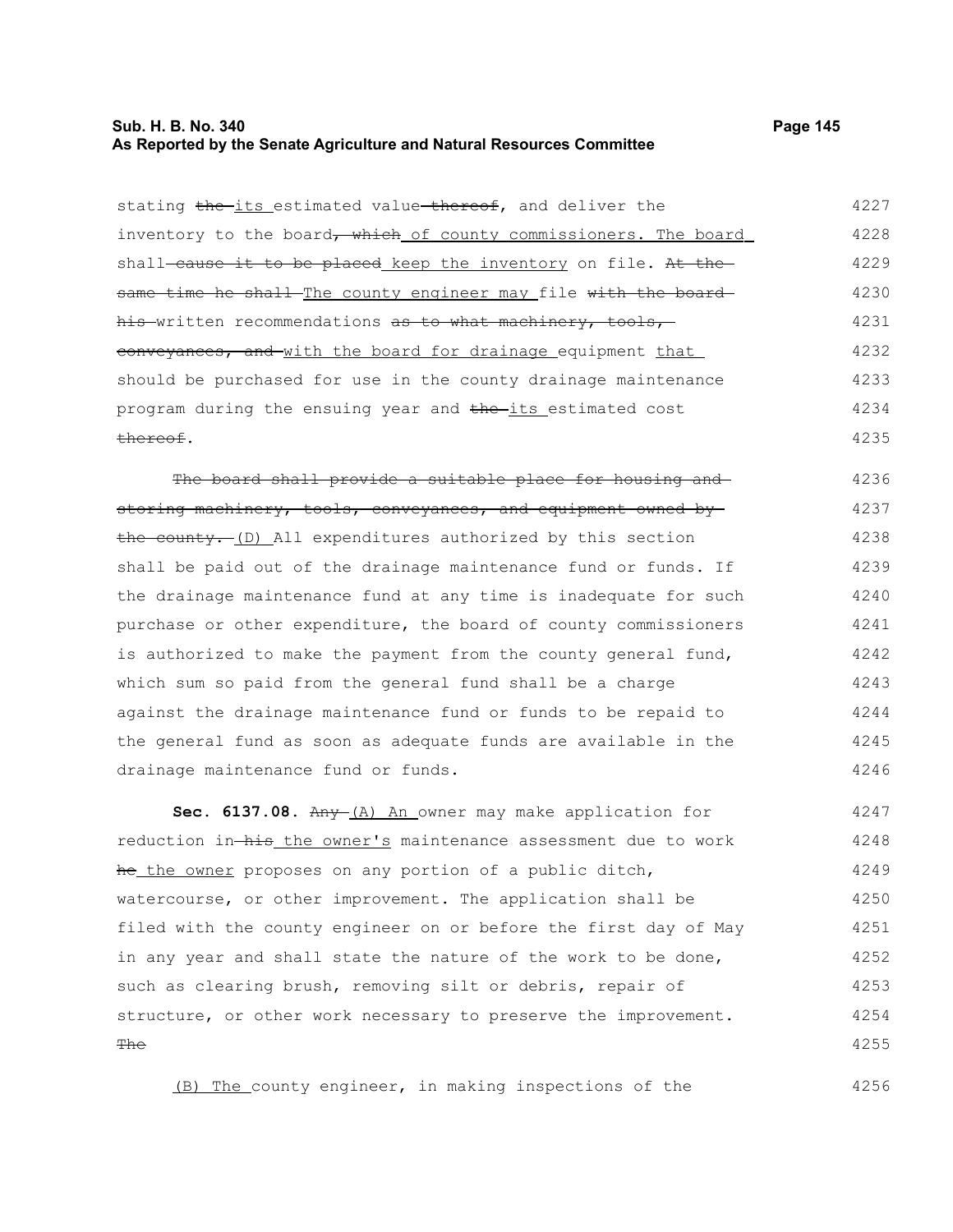# **Sub. H. B. No. 340 Page 146 As Reported by the Senate Agriculture and Natural Resources Committee**

| drainage improvements, shall note the extent to which any owner   | 4257 |
|-------------------------------------------------------------------|------|
| that has applied for a reduction of the maintenance assessment    | 4258 |
| under division (A) of this section has carried out such repair    | 4259 |
| and maintenance work. In                                          | 4260 |
| (C) In making the annual report and estimate to the board         | 4261 |
| of county commissioners, the county engineer shall include a      | 4262 |
| schedule containing the name of each owner who has applied for    | 4263 |
| reduction of maintenance assessment due to performance of repair- | 4264 |
| and maintenance work under division (A) of this section and the   | 4265 |
| percentage reduction, if any, that the county engineer            | 4266 |
| recommends be granted to each owner. The                          | 4267 |
| (D) The board of county commissioners shall either confirm        | 4268 |
| or reject the allowances recommended by the county engineer. The  | 4269 |
| allowance confirmed as to each land-owner shall be certified to   | 4270 |
| the county auditor, who shall reduce the next annual maintenance  | 4271 |
| assessment of the owner by the percentage so certified.           | 4272 |
| Sec. 6137.09. (A) The board of county commissioners may           | 4273 |
| grant to any owner a reduction of not more than fifty per cent    | 4274 |
| of -his the owner's annual maintenance assessment provided that   | 4275 |
| the owner shall have filed with the county engineer a             | 4276 |
| certificate of the board of supervisors of the soil conservation  | 4277 |
| district of the county in which the land is located, certifying   | 4278 |
| that the the owner is following practices in the cultivation or   | 4279 |
| management of agricultural land that will reduce the runoff of    | 4280 |
| surface water and the erosion of sediment and silt into drainage  | 4281 |
| channels. The certificate shall be signed by the president and    | 4282 |
| the secretary-treasurer of the soil and water conservation        | 4283 |
| district board of supervisors and it shall remain in effect       | 4284 |
| until canceled by the board of county commissioners. The          | 4285 |

(B) The county engineer shall have the right to may 4286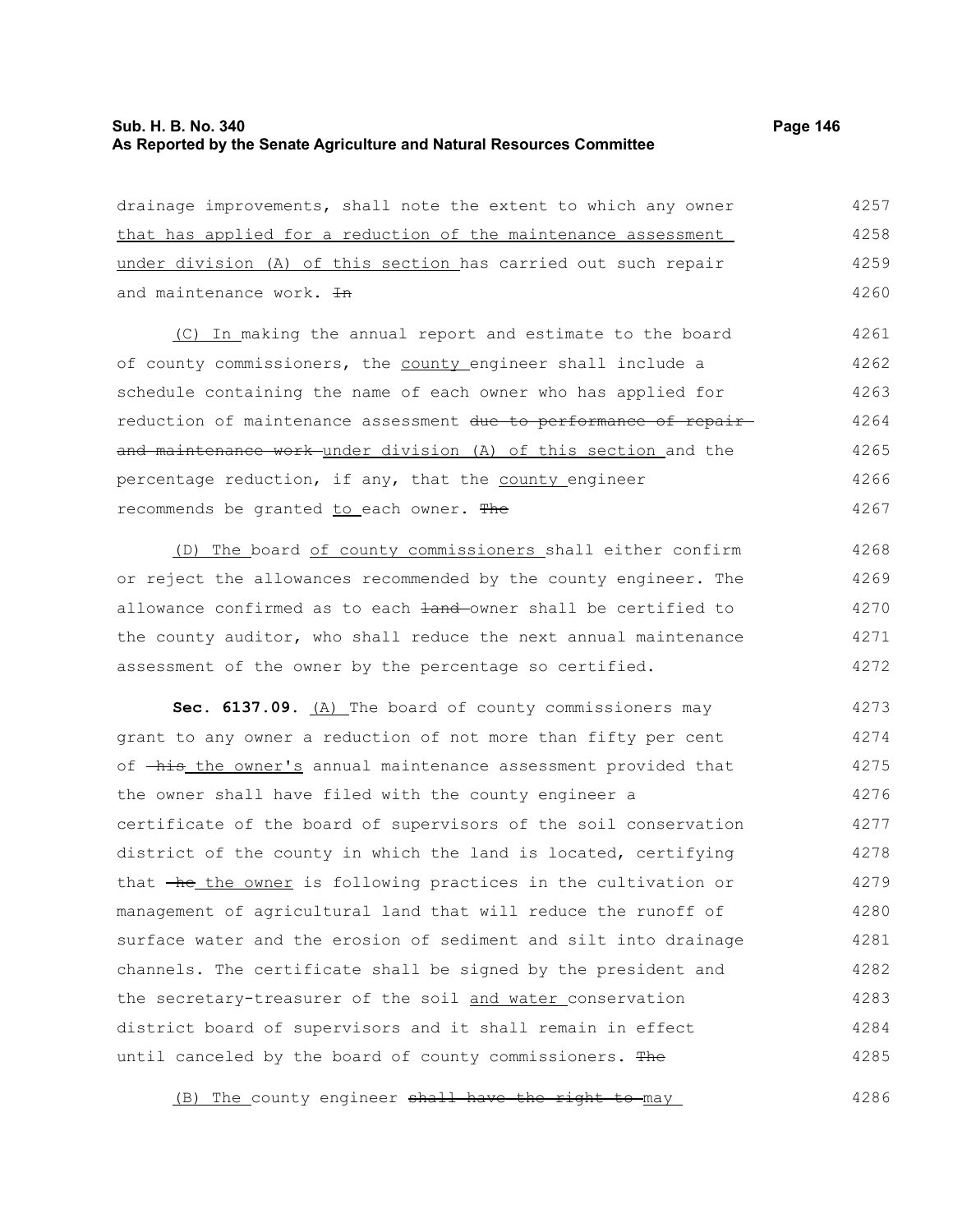# **Sub. H. B. No. 340 Page 147 As Reported by the Senate Agriculture and Natural Resources Committee**

| inspect the premises of any owner claiming assessment reduction   | 4287 |
|-------------------------------------------------------------------|------|
| due to soil and water conservation and to ask the soil            | 4288 |
| conservation district for review of any certificate on file.      | 4289 |
| (C) At the time-he the county engineer makes-his the              | 4290 |
| annual report and estimate of maintenance costs, the county       | 4291 |
| engineer shall transmit to the board of county commissioners all  | 4292 |
| soil and water conservation certificates that have been were      | 4293 |
| filed with-him_the_county_engineer. The                           | 4294 |
| (D) The clerk of the board of county commissioners, on or         | 4295 |
| before the first day of July August in each year, shall file      | 4296 |
| with the county auditor a list of owners who have been cortified  | 4297 |
| by the soil conservation district for a fifty per cent granted a  | 4298 |
| reduction in maintenance assessment for the current year_under_   | 4299 |
| this section.                                                     | 4300 |
| Sec. 6137.10. If the cleaning out or repair of a ditch,           | 4301 |
| drain, or watercourse, repair or replacement of tile, or repair   | 4302 |
| of any abutment, catch basin, retaining wall or other             | 4303 |
| improvement is made necessary in whole or in part by the          | 4304 |
| negligent acts or omissions of any an owner, the board of county  | 4305 |
| commissioners after-shall conduct a hearing subsequent to thirty- | 4306 |
| days notice regarding the acts or omissions. The board shall      | 4307 |
| give notice of the hearing thirty days prior to the hearing       | 4308 |
| pursuant to the provisions of section 6131.07 of the Revised      | 4309 |
| Code. After the hearing, the board may add to the maintenance     | 4310 |
| assessment of such the negligent owner an additional repair       | 4311 |
| assessment in an amount sufficient to rectify the damage. Such-   | 4312 |
| The added assessment shall be made on recommendation of the       | 4313 |
| county engineer and certified to the county auditor at the same   | 4314 |
| time the annual maintenance assessment is certified by the        | 4315 |
|                                                                   |      |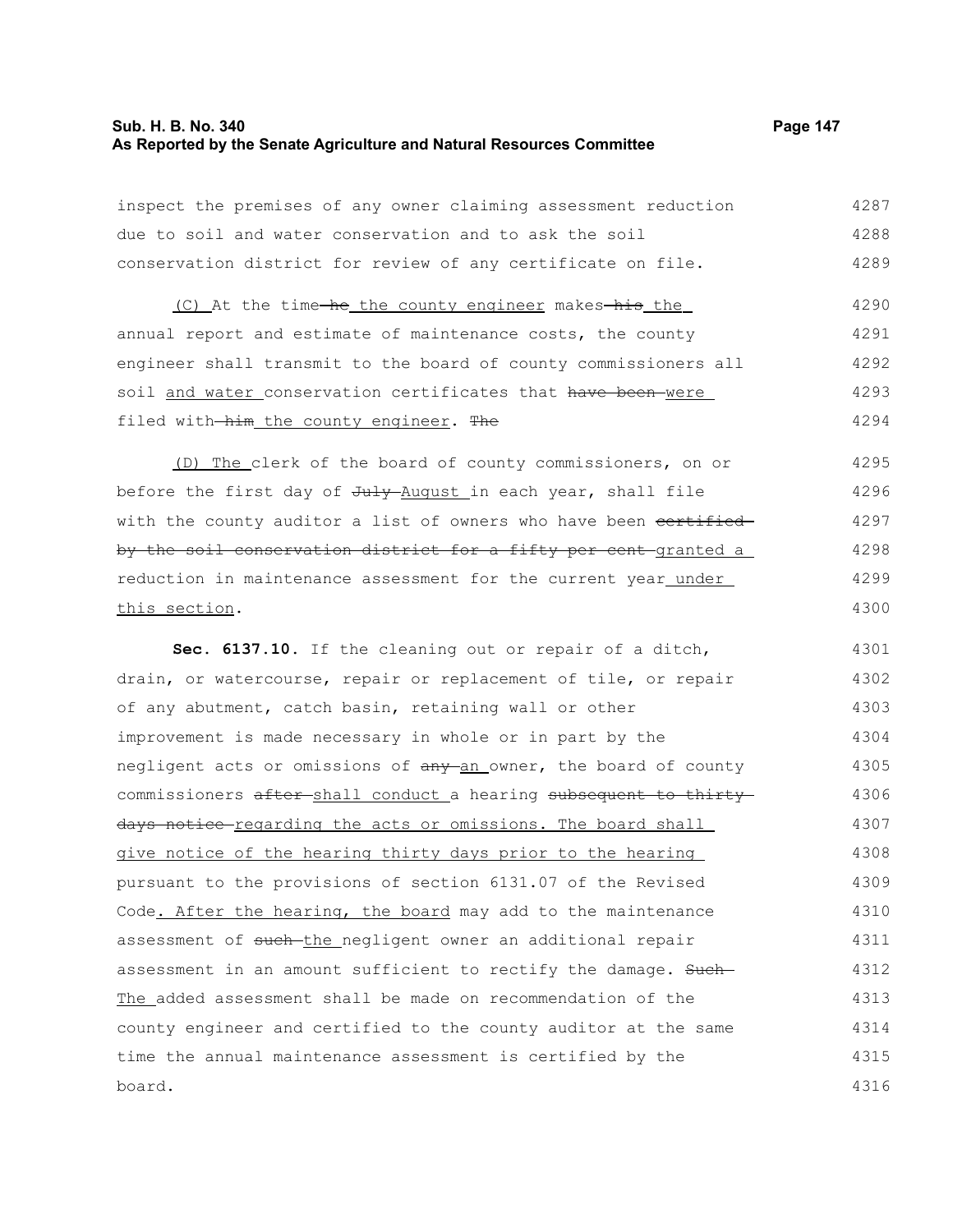### **Sub. H. B. No. 340 Page 148 As Reported by the Senate Agriculture and Natural Resources Committee**

| Sec. 6137.11. (A) The original schedule of benefit              | 4317 |
|-----------------------------------------------------------------|------|
| assessments upon owners for the construction of any improvement | 4318 |
| shall be maintained by the county auditor as the permanent      | 4319 |
| assessment base for maintenance assessments. The county auditor | 4320 |
| shall levy the maintenance assessments shall be levied by the-  | 4321 |
| county auditor-in such percentage of the permanent assessment   | 4322 |
| base as is authorized by the board of county commissioners.     | 4323 |

The board of county commissioners, before (B) Before certifying the percentage of the permanent assessment base to be levied in any one year for the drainage maintenance fund, the board of county commissioners shall consider any recommendation by the county engineer and any application by  $\frac{any - an}{bm}$  owner for increase or reduction of the permanent assessment base as it applies to any an owner. 4324 4325 4326 4327 4328 4329 4330

Any such increase or reduction of the permanent assessment base with respect to any owner shall be made for the purpose of correcting any inequity that has arisen due to increase or decrease in the proportionate share of benefits accruing to the owner as the result of the construction and maintenance of the improvement. 4331 4332 4333 4334 4335 4336

(C)(1) After six annual maintenance fund assessments have been made upon the owners benefiting from an improvement, the board of county commissioners shall review the permanent assessment base for maintenance fund assessment and may increase or decrease the respective benefit apportionments in accordance with changes in benefits that have occurred during the intervening six years. 4337 4338 4339 4340 4341 4342 4343

As soon as (2) Any increase or reduction of the permanent assessment base with respect to an owner shall be made for the purpose of correcting an inequity that has arisen due to 4344 4345 4346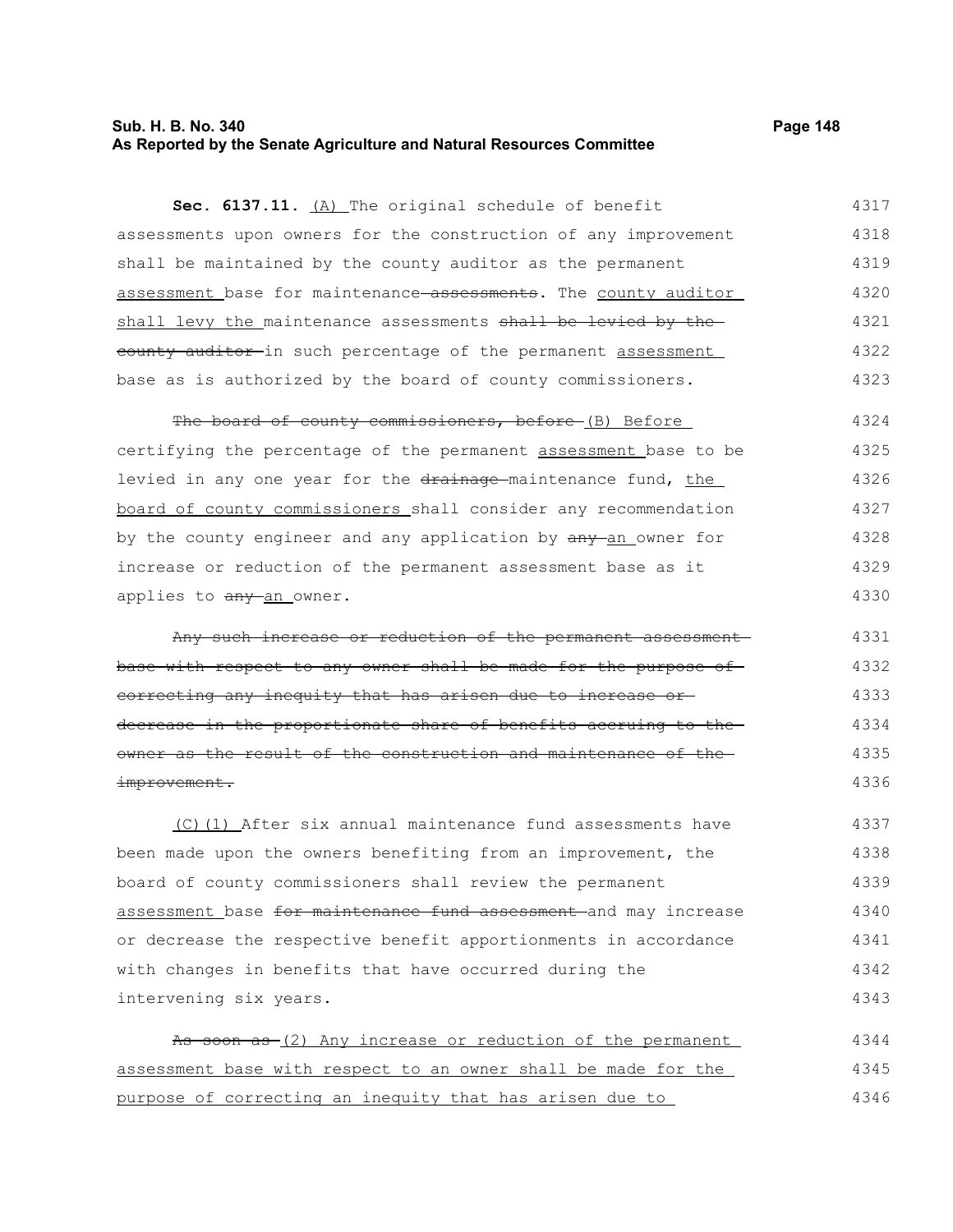| <u>increase or decrease in the proportionate share of benefits</u>        | 4347 |
|---------------------------------------------------------------------------|------|
| accruing to the owner as the result of the construction and               | 4348 |
| maintenance of the improvement.                                           | 4349 |
| (3) If the board of county commissioners has changed                      | 4350 |
| proposes changes to the permanent assessment base of maintenance          | 4351 |
| assessments of any an owner, the elerk board shall conduct a              | 4352 |
| hearing on those changes. The board shall conduct the hearing             | 4353 |
| <u>not less than twenty nor more than thirty days from the date the</u>   | 4354 |
| proposed changes are to be adopted.                                       | 4355 |
| (4) The clerk of the board shall send to each owner in the                | 4356 |
| area benefited by the improvement a notice by certified mail,             | 4357 |
| return receipt requested, or by first-class mail in a five-day            | 4358 |
| return envelope <del>. For each improvement, all individual notices</del> | 4359 |
| shall be sent by the same type of mail. Whichever method the              | 4360 |
| board chooses, with the words "Legal Notice" shall be printed in          | 4361 |
| plain view on the face of the envelope. The notice shall state            | 4362 |
| clerk shall include in the notice a statement of the amount of            | 4363 |
| the present permanent assessment base <del>-for maintenance-</del>        | 4364 |
| assessment, the proposed new permanent assessment base amount             | 4365 |
| with respect to each owner so changed, and the date of a hearing          | 4366 |
| on the change. The hearing shall be set by the board for a date           | 4367 |
| not less than twenty nor more than thirty days from the date of-          | 4368 |
| adoption of the changes.                                                  | 4369 |
| (D) At the expiration of six years from the date of the                   | 4370 |
| first review of the permanent assessment base-of maintenance-             | 4371 |
| assessments, and at six-year intervals thereafter, the board of           | 4372 |
|                                                                           |      |

county commissioners shall-may again review the permanent assessment base and shall set a hearing on any proposed changes by in accordance with the procedure provided procedures established in division (C) of this section-for the first such-4373 4374 4375 4376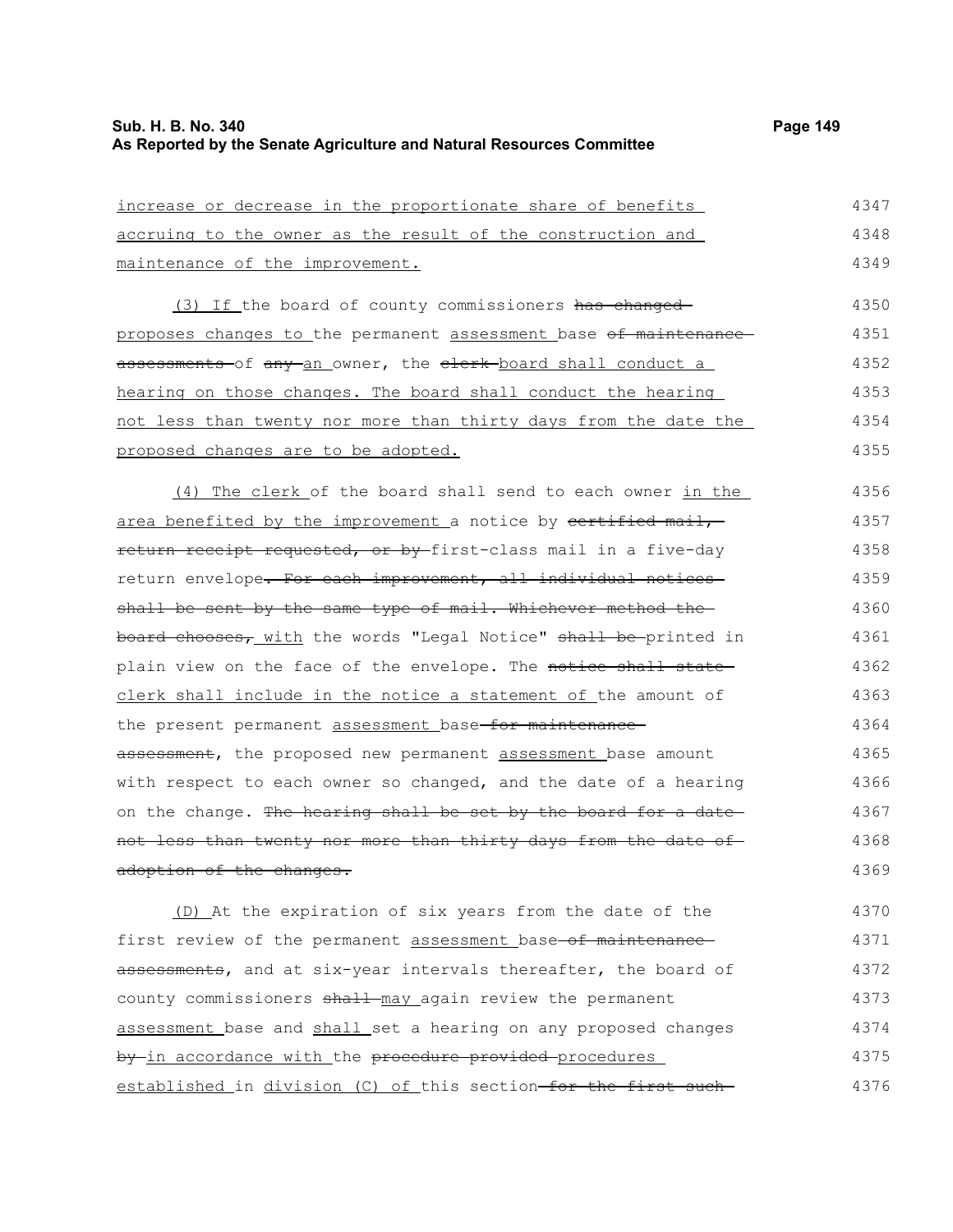## **Sub. H. B. No. 340 Page 150 As Reported by the Senate Agriculture and Natural Resources Committee**

#### review.

(E) The board of county commissioners at any time may add to the schedule of benefited owners any other owner who, in the judgment of the board $<sub>L</sub>$  is benefited by the operation and</sub> maintenance of the improvement as the result of new conditions that have arisen since the improvement was constructed. The additional clerk of the board shall provide such an owner shall be given-notice in writing of his-the owner's permanent maintenance fund assessment base and the date of a hearing by the same procedure as provided by in accordance with the procedures established in division (C) of this section for any owner whose permanent assessment base has been changed by the board. Notice to the additional such an owner shall be sent by the same type of mail as the board uses for owners whose permanent assessment base has been changed. 4378 4379 4380 4381 4382 4383 4384 4385 4386 4387 4388 4389 4390 4391

 $Fhe-(F)$  A hearing on the changes in, or additions to, the permanent assessment base for maintenance assessment may be adjourned from time to time by the board of county commissioners and, upon conclusion of the hearing, the revised permanent assessment base shall be certified to the county auditor and shall become the permanent assessment base-for maintenanceassessments, except as changed from time to time with respect to individual owners. 4392 4393 4394 4395 4396 4397 4398 4399

(G) If the board of county commissioners finds that any owner was not assessed for the construction of an improvement, but now is receiving substantial benefit therefrom, or was assessed for construction, but now is receiving substantially greater benefits therefrom, the board  $\frac{1}{2}$  may, after providing a thirty days-day notice pursuant to section 6131.07 of the Revised Code, may hold a hearing and determine an equitable 4400 4401 4402 4403 4404 4405 4406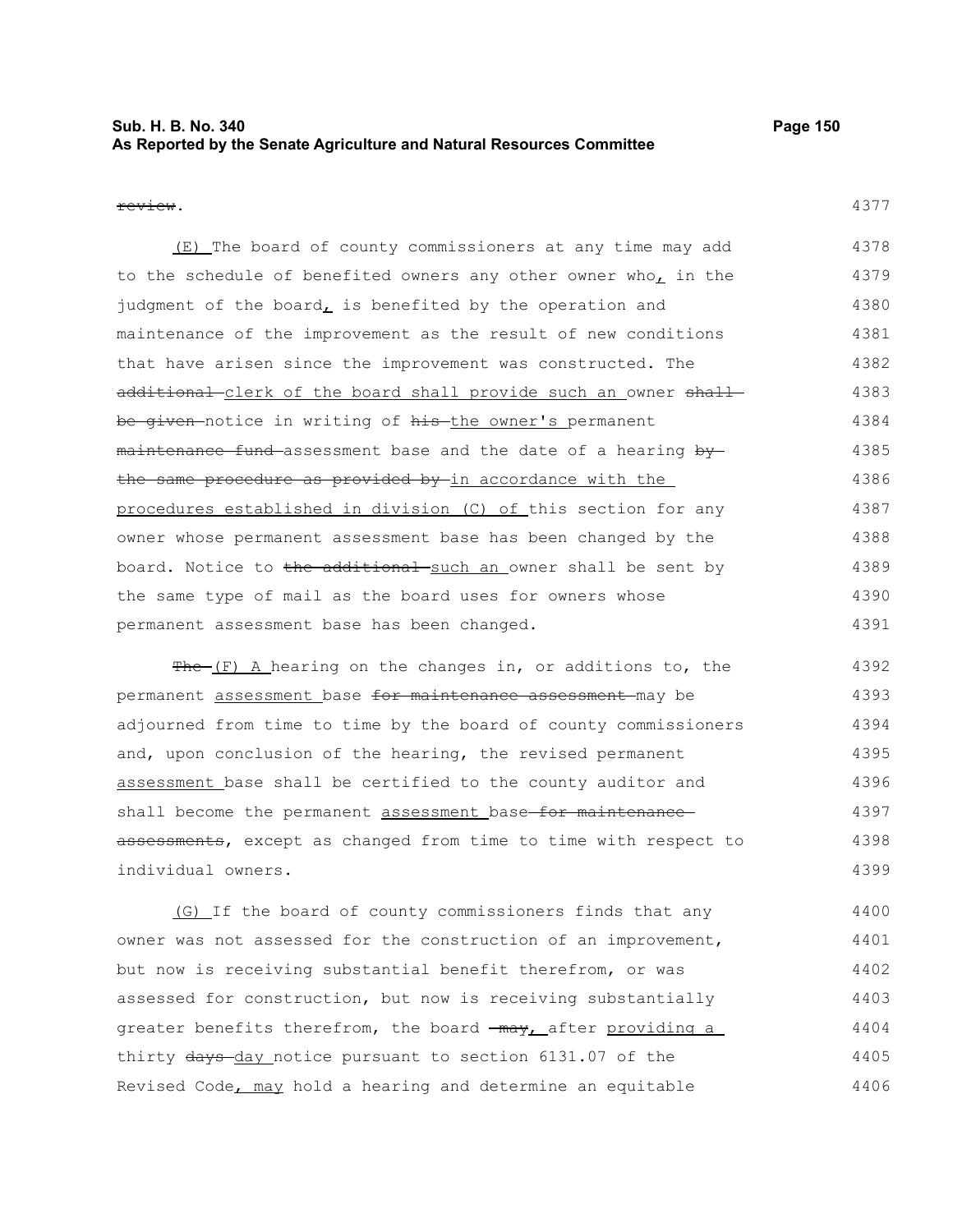#### **Sub. H. B. No. 340 Page 151 As Reported by the Senate Agriculture and Natural Resources Committee**

amount as an equalization assessment to be paid by the owner. The equalization assessment shall be divided into the same number of payments as the assessments for the construction of the improvement, and the payment shall be added to the next succeeding maintenance assessments of the owner until the entire amount of the equalization assessment has been paid. 4407 4408 4409 4410 4411 4412

(H) Any owner affected by an increase in the permanent assessment base as it applies to-him the owner, or who has been added to the schedule of benefited owners, or who has been determined to be subject to an equalization assessment, all as provided in this section, may appeal to the court of common pleas from a final order made by the board of county commissioners, in the manner provided by sections 6131.25 to 6131.36 of the Revised Code, the question of whether any such assessment is levied according to benefits. 4413 4414 4415 4416 4417 4418 4419 4420 4421

(I) In the case of drainage maintenance districts for which the board of county commissioners has authorized a single drainage maintenance fund, a review of the permanent assessment base of maintenance assessments shall be made not later than six years after the creation of the drainage maintenance district, and at six-year intervals thereafter, by the same procedure as provided by this section for review of the permanent assessment base with respect to a single improvement, and it shall not be necessary to review the entire maintenance permanent assessment base for any improvement included in the maintenance district until the board reviews the maintenance permanent assessment base for the entire district. 4422 4423 4424 4425 4426 4427 4428 4429 4430 4431 4432 4433

Sec. 6137.111. (A) In lieu of the permanent assessment base and procedure specified in section 6137.11 of the Revised Code, the board of county commissioners may by resolution levy 4434 4435 4436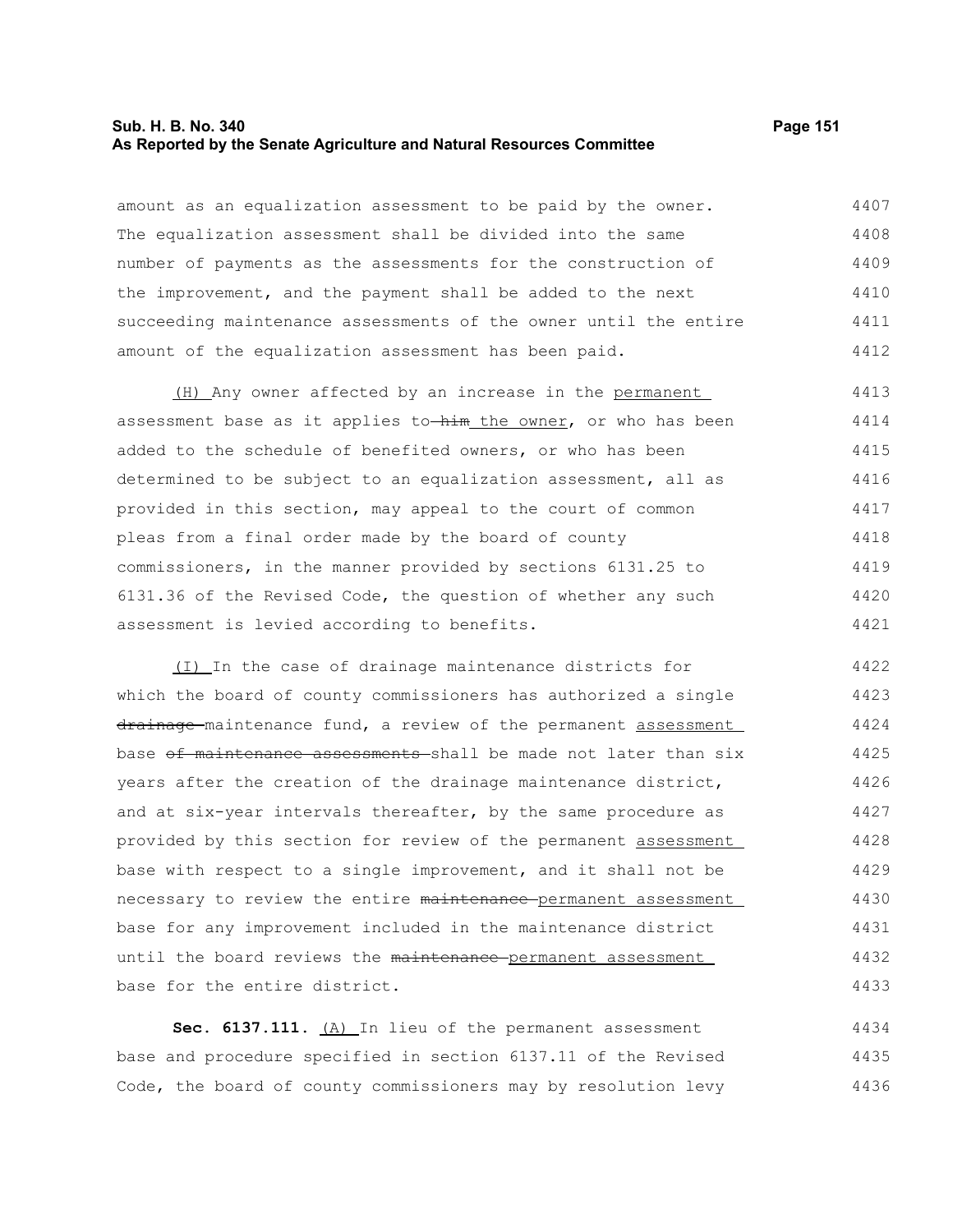### **Sub. H. B. No. 340 Page 152 As Reported by the Senate Agriculture and Natural Resources Committee**

upon the benefited property assessments apportioned according to tax value. The assessments shall be in the amount determined by the board to be necessary to obtain funds for the ditch-4437 4438 4439

maintenance fund. (B) Prior to the adoption of the a resolution levying the assessments, the board shall give at least ten days' notice in one newspaper of general circulation in the county, which shall state the time and place when and where the resolution shall be taken up for consideration. At that time and place or at any adjournment thereof, of which no further published notice need be given, the board shall hear all persons whose properties are proposed to be assessed, shall correct any errors and make any revisions that appear to be necessary or just, and may then pass

a resolution levying upon the properties determined to be benefited such assessments as so corrected and revised.

(C) Any owner of property to be so assessed may appeal to the court of common pleas from the resolution made by the board of county commissioners, in the manner provided by sections 6131.25 to 6131.36 of the Revised Code, the question of whether any such assessment is levied according to benefits. 4452 4453 4454 4455 4456

(D) The assessments levied by the board's resolution shall be certified to the county auditor for collection as other taxes in the year or years in which they are payable. Any increase or reduction of the assessments levied under this section shall be made at the regular six-year reappraisal of all property in the county under section 5713.01 of the Revised Code or through adjustments made for property divisions, improvements, and changes. 4457 4458 4459 4460 4461 4462 4463 4464

**Sec. 6137.112.** (A) At the time that the board of county commissioners reviews the permanent assessment base of an 4465 4466

4440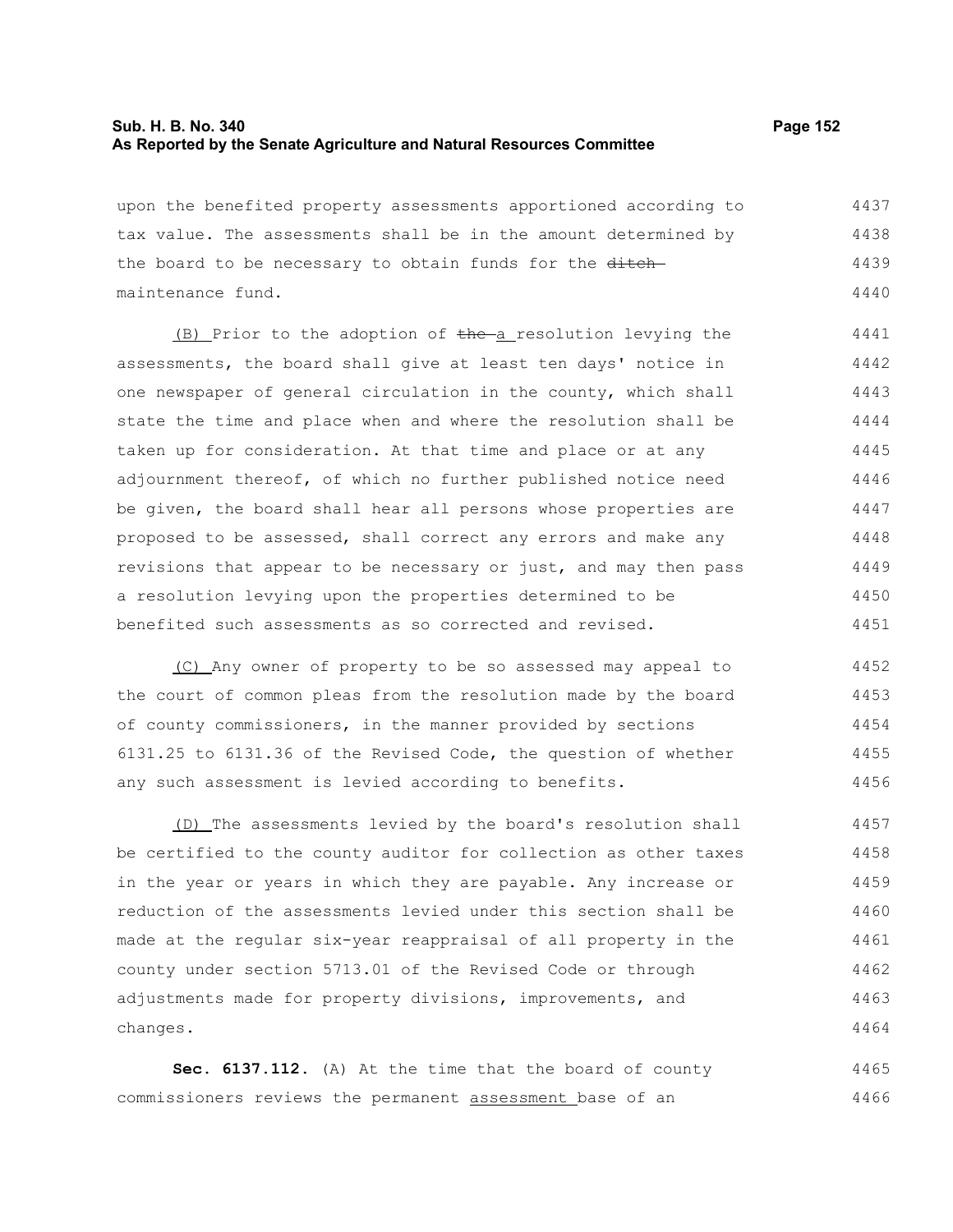### **Sub. H. B. No. 340 Page 153 As Reported by the Senate Agriculture and Natural Resources Committee**

improvement for maintenance fund assessments after six annual maintenance fund assessments have been made as provided in section 6137.11 of the Revised Code, the board may request the county engineer to estimate the construction cost of the improvement if that improvement were to be constructed at the time of the permanent assessment base review. Not less than thirty days prior to a hearing at which the board will consider the estimate as the construction cost of the improvement, the clerk of the board shall send to each owner that would be affected a notice by certified mail, return receipt requested, or by first class mail in a five-day return envelope. For each improvement, all individual notices shall be sent by the same type of mail. Whichever method the board chooses, the words "legal notice" shall be printed in plain view on the face of the envelope. The notice shall state the amount of the present permanent assessment base for maintenance assessment, the proposed new permanent assessment base amount with respect to the owner, and the date of the hearing on the proposed change. 4467 4468 4469 4470 4471 4472 4473 4474 4475 4476 4477 4478 4479 4480 4481 4482 4483 4484

(B) The board of county commissioners, by adoption of a resolution at the hearing required under division (A) of this section, may approve the **estimate as the construction cost of** the improvement permanent assessment base, as determined by the county engineer according to division (B)(5) of section 6131.14 of the Revised Code in lieu of the original construction-cost of the improvement. If approved, the estimate-total estimated cost of construction cost the improvement shall be the permanent assessment base that is used to calculate maintenance fund assessments for owners benefiting from the improvement. The approved estimate of construction cost-the improvement shall serve as the permanent assessment base for the purposes of this chapter until such time as it is revised in accordance with this 4485 4486 4487 4488 4489 4490 4491 4492 4493 4494 4495 4496 4497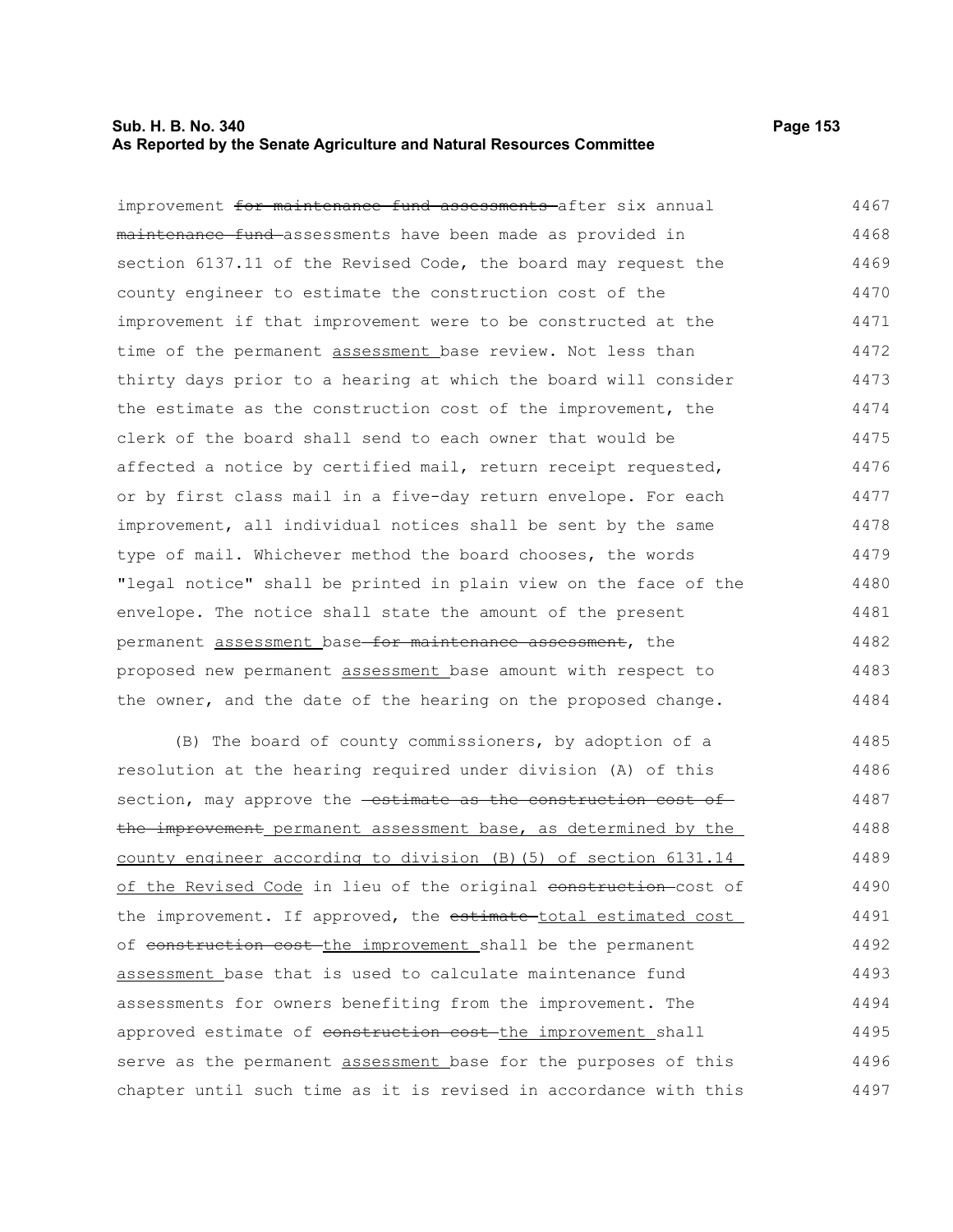## **Sub. H. B. No. 340 Page 154 As Reported by the Senate Agriculture and Natural Resources Committee**

section.

4498

Sec. 6137.12. (A) In the cleaning, repair, and other maintenance work on drainage improvements, the persons whose duty it is to perform the maintenance work may go upon the adjoining or abutting lands within the permanent easement necessary for proper operation of the required machinery, tools, motor vehicles, conveyances, or other equipment. 4499 4500 4501 4502 4503 4504

(B)(1) In the case of open ditches, the permanent easement so used shall be not more than twenty-five feet from the top of the bank, measured at right angles thereto, and wherever practical the area so used shall be on one side of the ditch only. When in his opinion 4505 4506 4507 4508 4509

(2) In the case of an open ditch log-jam removal project within a wooded riparian corridor, a maintenance easement may be created from the top of the bank to twenty-five feet outside of the edge of the wooded riparian corridor. 4510 4511 4512 4513

(3) When the county engineer determines that an emergency situation exists at an open ditch needing maintenance, the county engineer may, with the approval of the board of county commissioners, temporarily extend the easement to not more than seventy-five feet from the top of the bank, measured at right angles thereto, in order to conduct the necessary maintenance work and alleviate the condition or conditions causing the emergency situation. The 4514 4515 4516 4517 4518 4519 4520 4521

(C) The maximum width of permanent easement for closed ditches shall not exceed eighty feet centered on the centerline of the improvement. The 4522 4523 4524

(D) The permanent easement for all other improvements shall be as located and the width as specified by the county 4525 4526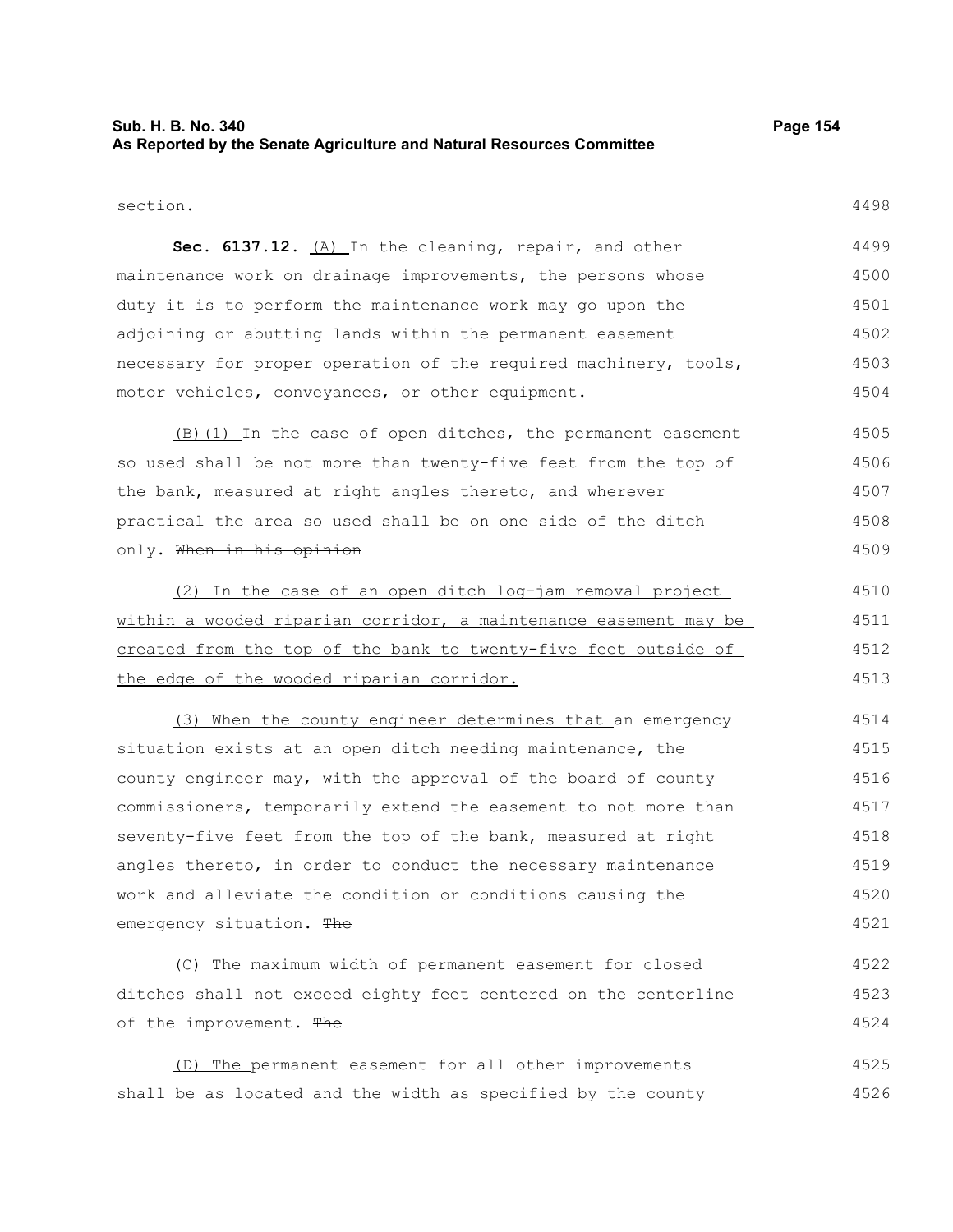## **Sub. H. B. No. 340 Page 155 As Reported by the Senate Agriculture and Natural Resources Committee**

#### engineer. When

4527

(E) When the performance of maintenance requires the damage of existing crops beyond the permanently established sod or seeded strip, the owner of the crops shall be granted submit a written request for payment for damages to the county engineer. The county engineer shall award the crop owner damages equal to market value, to be paid from the permanent maintenance fund established for the improvement. Under 4528 4529 4530 4531 4532 4533 4534

(F)(1) Under contract work, the county engineer may specify the right-of-way to be used within the permanent easement. Where the nature of the surface of the adjoining or abutting land does not prevent it, and there are growing crops on one side of the ditch but none upon the other, the right-ofway provided for shall be used on that side of the ditch on which there are no growing crops.  $H$ n 4535 4536 4537 4538 4539 4540 4541

(2) In using the right-of-way, the persons performing maintenance shall, as far as possible, avoid damage to the owner of the adjoining or abutting lands. 4542 4543 4544

(3) If in the doing of this work it is necessary to damage or temporarily remove any fences, poles, or wire lines, the cost of repairing, removing, and replacing the fences, poles, and wire lines shall be included in the total cost of the maintenance. 4545 4546 4547 4548 4549

(G) This section does not authorize passage across, along, or between railroad tracks until thirty days after notice has been mailed in accordance with section 6131.07 of the Revised Code. 4550 4551 4552 4553

Sec. 6137.13. That part of interstate ditches-drainage improvements within the state may be cleaned or repaired 4554 4555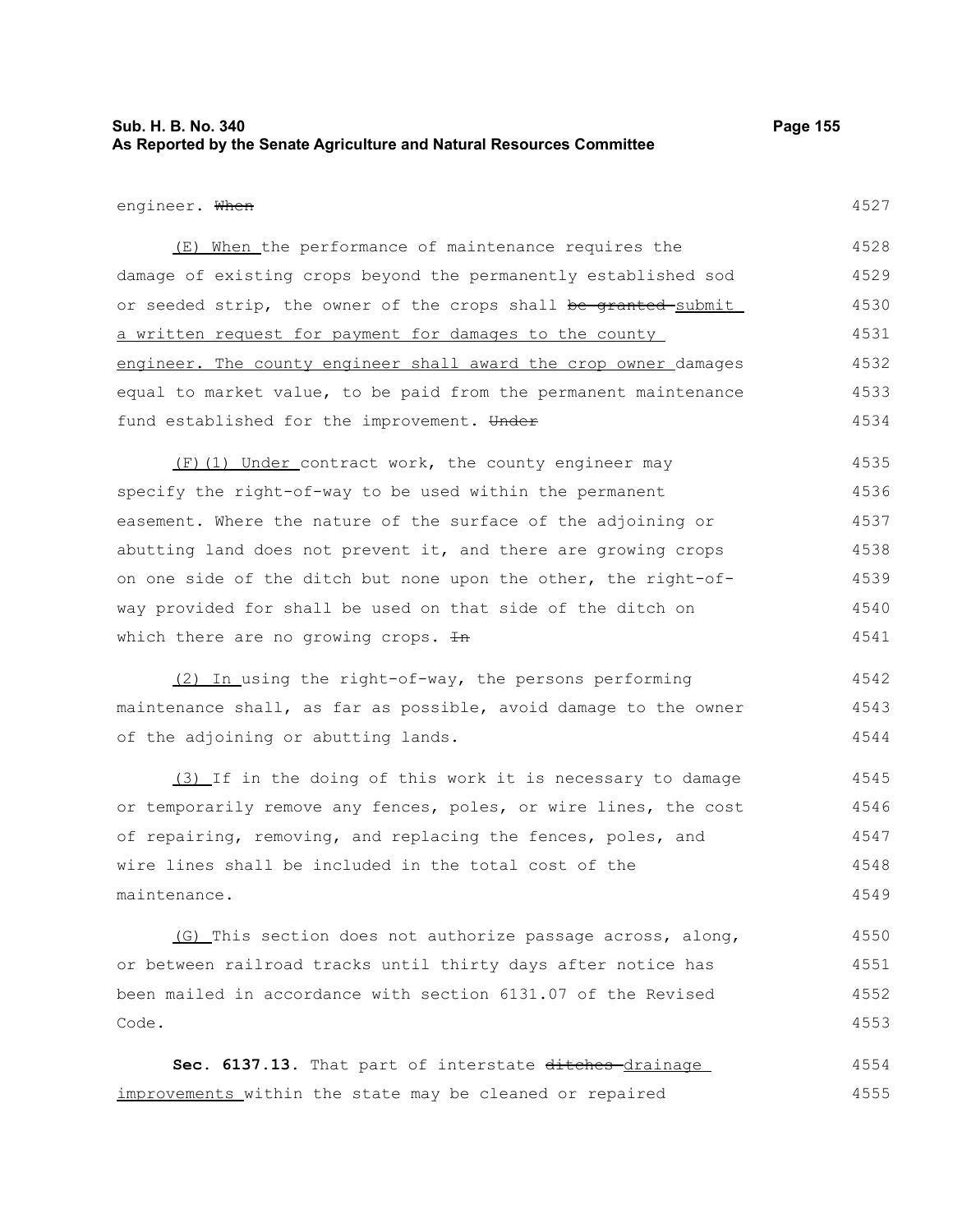# **Sub. H. B. No. 340 Page 156 As Reported by the Senate Agriculture and Natural Resources Committee**

| pursuant to sections 6137.01 to 6137.12, inclusive, of the                           | 4556 |
|--------------------------------------------------------------------------------------|------|
| Revised Code. Such sections shall apply insofar as they are                          | 4557 |
| applicable.                                                                          | 4558 |
| Sec. 6137.14. The county engineer, in inspecting drainage                            | 4559 |
| channels, shall note any and all apparent violations of sections                     | 4560 |
| 6111.01 to 6111.04 of the Revised Code, as such sections refer                       | 4561 |
| to the pollution of drainage channels. Whenever it appears to                        | 4562 |
| the county engineer, after investigation, that there has been                        | 4563 |
| may be a violation of section 6111.04 of the Revised Code, the                       | 4564 |
| county engineer shall give written notice to-notify the county                       | 4565 |
| board of healthdirector of environmental protection, setting                         | 4566 |
| forth any thing or act done or omitted to be done or claimed to                      | 4567 |
| be in violation of such section. The county board of health-                         | 4568 |
| director shall immediately pursue the alleged violation to its                       | 4569 |
| legal conclusion.                                                                    | 4570 |
| Section 2. That existing sections 305.31, 940.01, 940.02,                            | 4571 |
| 940.05, 940.06, 940.07, 940.08, 940.10, 940.11, 940.12, 940.13,                      | 4572 |
| 940.19, 940.20, 940.21, 940.22, 940.23, 940.26, 940.29, 940.31,                      | 4573 |
| 940.32, 940.33, 940.34, 940.35, 6131.01, 6131.04, 6131.05,                           | 4574 |
| 6131.06, 6131.07, 6131.08, 6131.09, 6131.10, 6131.11, 6131.12,                       | 4575 |
| 6131.13, 6131.14, 6131.15, 6131.16, 6131.17, 6131.19, 6131.21,                       | 4576 |
| 6131.22, 6131.23, 6131.24, 6131.25, 6131.27, 6131.28, 6131.30,                       | 4577 |
| $6131.32$ , $6131.33$ , $6131.34$ , $6131.36$ , $6131.42$ , $6131.43$ , $6131.47$ ,  | 4578 |
| 6131.50, 6131.51, 6131.52, 6131.55, 6131.57, 6131.60, 6131.63,                       | 4579 |
| 6131.631, 6131.64, 6133.01, 6133.02, 6133.03, 6133.04, 6133.041,                     | 4580 |
| 6133.05, 6133.06, 6133.07, 6133.08, 6133.09, 6133.10, 6133.11,                       | 4581 |
| $6133.14$ , $6137.01$ , $6137.02$ , $6137.03$ , $6137.04$ , $6137.05$ , $6137.051$ , | 4582 |
| 6137.06, 6137.07, 6137.08, 6137.09, 6137.10, 6137.11, 6137.111,                      | 4583 |
| 6137.112, 6137.12, 6137.13, and 6137.14 of the Revised Code are                      | 4584 |
| hereby repealed.                                                                     | 4585 |